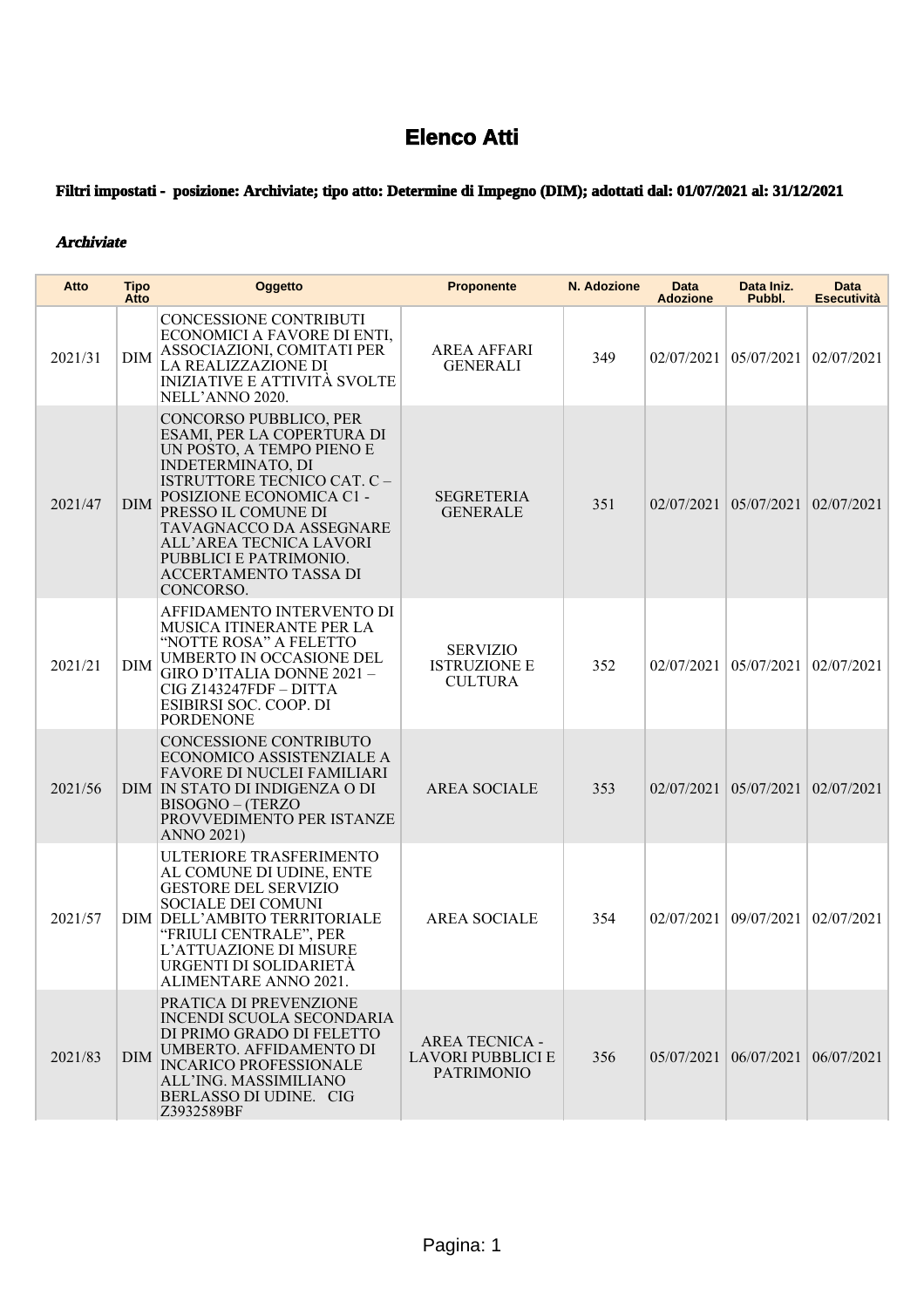| Atto    | <b>Tipo</b><br>Atto | Oggetto                                                                                                                                                                                                                                                         | <b>Proponente</b>                                                      | N. Adozione | Data<br><b>Adozione</b> | Data Iniz.<br>Pubbl.    | <b>Data</b><br><b>Esecutività</b> |
|---------|---------------------|-----------------------------------------------------------------------------------------------------------------------------------------------------------------------------------------------------------------------------------------------------------------|------------------------------------------------------------------------|-------------|-------------------------|-------------------------|-----------------------------------|
| 2021/58 | <b>DIM</b>          | L.R. N. 26/2020 - ART. 8 COMMI<br>34-40: INCENTIVO REGIONALE A<br>SOSTEGNO DELLA NATALITA' E<br>DEL LAVORO FEMMINILE PER<br>NASCITE/ADOZIONI AVVENUTE<br>NELL'ANNO 2021.<br>ACCERTAMENTO ENTRATA<br><b>FONDI REGIONALI E</b><br>ASSUNZIONE IMPEGNO DI<br>SPESA. | <b>AREA SOCIALE</b>                                                    | 357         | 05/07/2021              | 06/07/2021              | 06/07/2021                        |
| 2021/52 |                     | AFFIDAMENTO IN USO<br>ALL'IMMAGINARIO<br><b>SCIENTIFICO DEL COMPLESSO</b><br>DIM   IMMOBILIARE "AREA BINUTTI"<br>ED "EX MULINO".<br>ACCERTAMENTO CANONE<br>RICOGNITORIO.                                                                                        | <b>SEGRETERIA</b><br><b>GENERALE</b>                                   | 360         |                         | 06/07/2021 09/07/2021   | 09/07/2021                        |
| 2021/53 |                     | <b>IMPEGNO DI SPESA PER</b><br>SERVIZIO DI DIAGNOSTICA<br><b>RAPPRESENTATO</b><br>DIM DALL'ESECUZIONE DI TAMPONI<br>ANTIGIENICI RAPIDI PER<br>PERSONALE E COMMISSIONI<br>CONCORSI. CIG Z26324DBFC                                                               | <b>SEGRETERIA</b><br><b>GENERALE</b>                                   | 363         |                         | 07/07/2021 09/07/2021   | 09/07/2021                        |
| 2021/54 |                     | SOMMINISTRAZIONE DI<br><b>LAVORO A TEMPO</b><br>DETERMINATO - ADESIONE<br>DIM ALL'ACCORDO QUADRO<br>REGIONALE E ORDINE DI<br>FORNITURA (CIG 8359341A69).<br>CIG DERIVATO Z4931E1916.                                                                            | <b>SEGRETERIA</b><br><b>GENERALE</b>                                   | 365         |                         | 08/07/2021 09/07/2021   | 09/07/2021                        |
| 2021/84 | <b>DIM</b>          | PROVENTI DERIVANTI DAL<br>CONTRIBUTO RELATIVO ALLA<br><b>CONVENZIONE PER TARIFFE</b><br><b>INCENTIVANTI SU VARI</b><br><b>IMPIANTI FOTOVOLTAICI DEL</b><br>COMUNE DI TAVAGNACCO DAL<br><b>GESTORE SERVIZI ENERGETICI</b><br>G.S.E. S.p.A. - ANNO 2021.          | <b>AREA TECNICA -</b><br><b>LAVORI PUBBLICI E</b><br><b>PATRIMONIO</b> | 366         | 09/07/2021              | 12/07/2021              | 12/07/2021                        |
| 2021/85 | <b>DIM</b>          | <b>ACCERTAMENTO D'ENTRATA</b><br>PER DEPOSITO CAUZIONALE A<br><b>SEGUITO DI AUTORIZZAZIONE</b><br>PER IL TRANSITO VEICOLI E<br><b>CONTESTUALE IMPEGNO PER</b><br>L'EVENTUALE RESTITUZIONE.<br><b>DITTA RESTAURI &amp;</b><br>COSTRUZIONI S.r.l.                 | <b>AREA TECNICA -</b><br><b>LAVORI PUBBLICI E</b><br><b>PATRIMONIO</b> | 367         | 09/07/2021 12/07/2021   |                         | 12/07/2021                        |
| 2021/35 | <b>DIM</b>          | ASSUNZIONE IMPEGNO DI<br>SPESA PER FORNITURA DI UNA<br><b>SCALA ED UN CARRELLO IN</b><br>METALLO PER L'ARCHIVIO<br>DELLA SEDE MUNICIPALE DEL<br>COMUNE DI TAVAGNACCO. CIG<br>Z46326920E. DITTA: F.C.E. UDINE<br>$S.R.L. - UDINE$                                | <b>AREA TECNICA</b><br><b>MANUTENZIONI</b>                             | 368         |                         | 09/07/2021   12/07/2021 | 12/07/2021                        |
| 2021/62 |                     | ALLOGGI COMUNALI DI VIA<br><b>DIM CARNIA - PROROGA</b><br>CONCESSIONE SIG. S.V.                                                                                                                                                                                 | <b>AREA SOCIALE</b>                                                    | 369         | 09/07/2021              | 12/07/2021              | 12/07/2021                        |
| 2021/63 | <b>DIM</b>          | SERVIZIO DI REALIZZAZIONE<br>CORSI DI CHITARRA MODERNA<br>PER GIOVANI CIG ZC92E05E13:<br>ACCERTAMENTO D'ENTRATA<br>PER SECONDA RATA EDIZIONE<br>2020/2021.                                                                                                      | <b>AREA SOCIALE</b>                                                    | 370         |                         | 09/07/2021 12/07/2021   | 12/07/2021                        |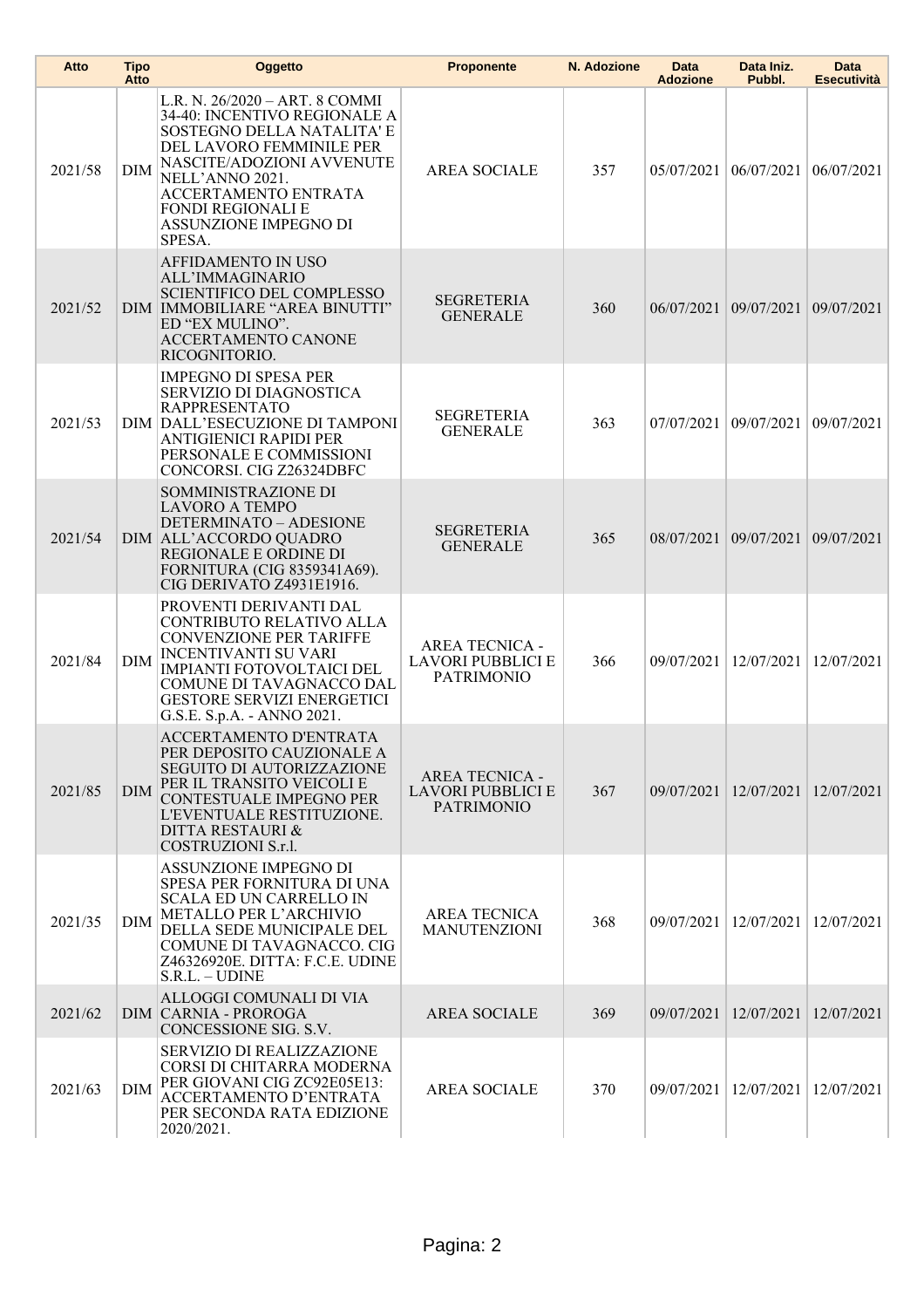| Atto    | <b>Tipo</b><br>Atto | Oggetto                                                                                                                                                                                                                                                                               | <b>Proponente</b>                                               | N. Adozione | Data<br><b>Adozione</b> | Data Iniz.<br>Pubbl.    | Data<br><b>Esecutività</b> |
|---------|---------------------|---------------------------------------------------------------------------------------------------------------------------------------------------------------------------------------------------------------------------------------------------------------------------------------|-----------------------------------------------------------------|-------------|-------------------------|-------------------------|----------------------------|
| 2021/64 | <b>DIM</b>          | CENTRI ESTIVI COMUNALI PER<br>LE SCUOLE DELL'INFANZIA E<br>PRIMARIA. CIG 7975989A55.<br>AUMENTO IMPEGNO DI SPESA.                                                                                                                                                                     | <b>AREA SOCIALE</b>                                             | 371         | 09/07/2021 12/07/2021   |                         | 12/07/2021                 |
| 2021/65 |                     | SERVIZIO DI ATTIVITA' POST-<br><b>SCOLASTICHE PER I RAGAZZI</b><br>DELLA SCUOLA SECONDARIA<br>DIM DI PRIMO GRADO - ANNO<br>SCOLASTICO 2020-2021.<br>REGOLARIZZAZIONE<br>ACCERTAMENTO - ANNO 2021.                                                                                     | <b>AREA SOCIALE</b>                                             | 372         |                         | 09/07/2021   12/07/2021 | 12/07/2021                 |
| 2021/66 |                     | <b>CONCESSIONE CONTRIBUTO</b><br>ECONOMICO ASSISTENZIALE A<br><b>FAVORE DI NUCLEI FAMILIARI</b><br>DIM IN STATO DI INDIGENZA O DI<br><b>BISOGNO - (QUARTO</b><br>PROVVEDIMENTO PER ISTANZE<br><b>ANNO 2021)</b>                                                                       | <b>AREA SOCIALE</b>                                             | 373         |                         | 12/07/2021 14/07/2021   | 13/07/2021                 |
| 2021/22 |                     | CONCESSIONE E LIQUIDAZIONE<br>CONTRIBUTI PER INTERVENTI<br>DI ALLACCIAMENTO ALLA<br>DIM RETE FOGNARIA PUBBLICA AI<br>SENSI DELLA L.R. N. 13/2019 -<br>ART. 4 COMMA 43 - RIPARTO<br>2021.                                                                                              | <b>AREA TECNICA -</b><br>PIANIFICAZIONE<br>DEL TERRITORIO       | 374         |                         | 12/07/2021 14/07/2021   | 13/07/2021                 |
| 2021/24 | <b>DIM</b>          | <b>IMPEGNO DI SPESA PER LA</b><br>REALIZZAZIONE DEL<br>PROGETTO "BESTIARIO<br><b>IMMAGINATO - OTTAVA</b><br>EDIZIONE" SVOLTO IN<br><b>ACCORDO CON ALTRI</b><br>SOGGETTI, A FAVORE DEL<br><b>SOGGETTO CAPOFILA</b><br><b>DAMATRA' ONLUS - CIG</b><br>Z95325A677                        | <b>SERVIZIO</b><br><b>ISTRUZIONE E</b><br><b>CULTURA</b>        | 377         | 14/07/2021              | 15/07/2021              | 14/07/2021                 |
| 2021/25 |                     | AFFIDAMENTO SERVIZIO DI<br>ORGANIZZAZIONE E GESTIONE<br>DELLA RASSEGNA<br>DIM CINEMATOGRAFICA "CINEMA<br>SOTTO LE STELLE" ANNO 2021 -<br>ARTEMEDIA SRL DI UDINE - CIG<br>Z473232F97                                                                                                   | <b>SERVIZIO</b><br><b>ISTRUZIONE E</b><br><b>CULTURA</b>        | 378         |                         | 14/07/2021   15/07/2021 | 14/07/2021                 |
| 2021/86 | <b>DIM</b>          | Procedura aperta per l'affidamento<br>della concessione di servizi energetici<br>e tecnologici del Comune di<br>Tavagnacco da realizzarsi con finanza<br>di progetto ai sensi degli artt. 179,<br>comma 3 e 183, comma 15 del D.<br>Lgs. 50/2016. AGGIUDICAZIONE -<br>CIG 86977255BA. | <b>AREA TECNICA -</b><br>LAVORI PUBBLICI E<br><b>PATRIMONIO</b> | 379         |                         | 15/07/2021   15/07/2021 | 15/07/2021                 |
| 2021/56 |                     | <b>IMPEGNO DI SPESA PER</b><br>ATTIVITÀ DI SANIFICAZIONE<br>DIM SERVIZI IGIENICI DURANTE<br>PROVE CONCORSUALI<br>DIVERSE. CIG Z91325745D                                                                                                                                              | <b>SEGRETERIA</b><br><b>GENERALE</b>                            | 380         | 16/07/2021              | 19/07/2021              | 19/07/2021                 |
| 2021/27 | <b>DIM</b>          | AFFIDAMENTO DELLA<br>FORNITURA DEI FOGLI DEI<br>REGISTRI DELLO STATO CIVILE<br>PER L'ANNO 2022. IMPEGNO DI<br><b>SPESA A FAVORE DELLA</b><br>MAGGIOLI SPA. CIG ZBC3280033                                                                                                             | <b>SERVIZIO</b><br><b>ISTRUZIONE E</b><br><b>CULTURA</b>        | 381         | 16/07/2021              | 19/07/2021              | 16/07/2021                 |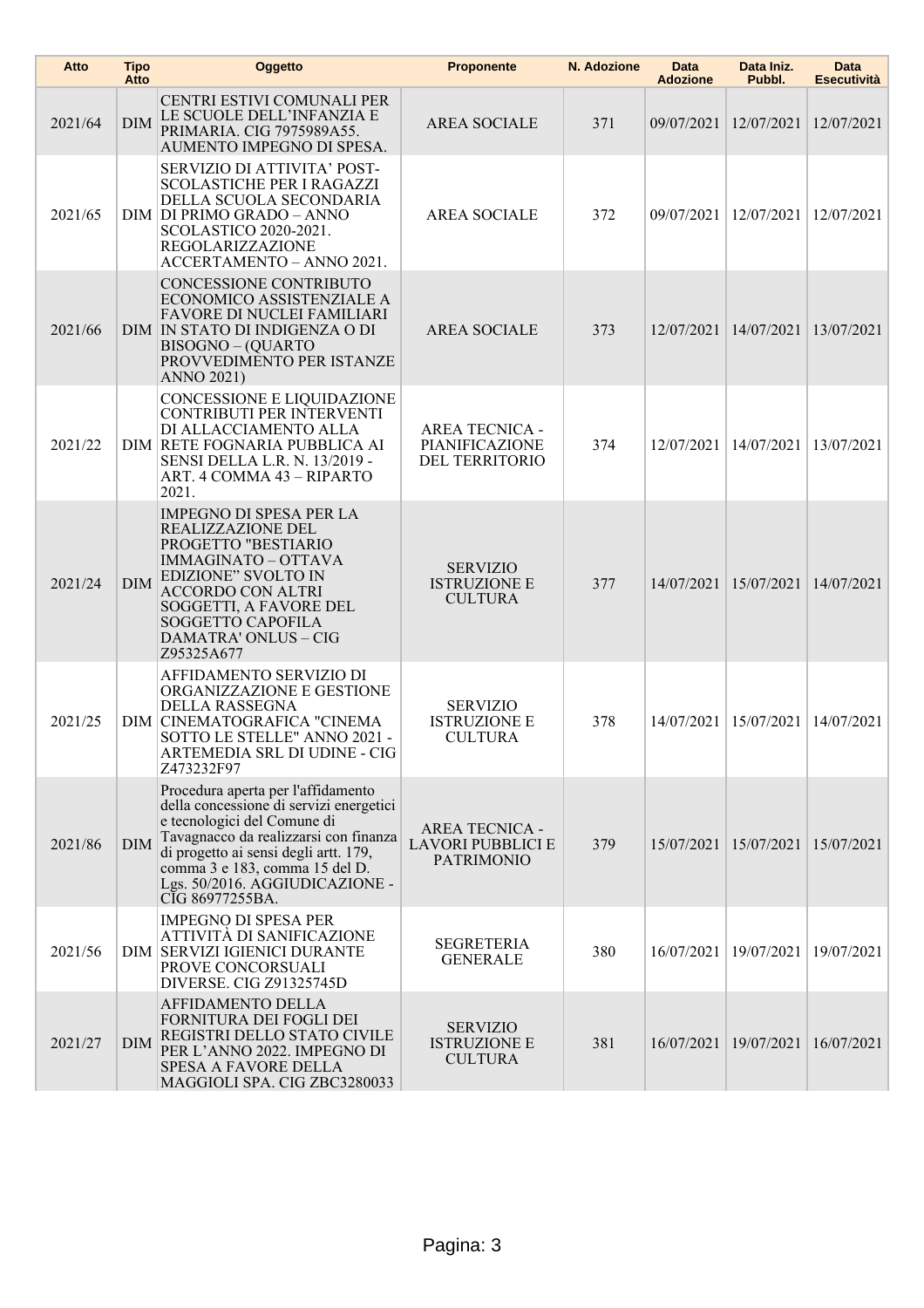| Atto    | <b>Tipo</b><br>Atto | Oggetto                                                                                                                                                                                                                                                    | <b>Proponente</b>                                                      | N. Adozione | Data<br><b>Adozione</b> | Data Iniz.<br>Pubbl.  | <b>Data</b><br><b>Esecutività</b> |
|---------|---------------------|------------------------------------------------------------------------------------------------------------------------------------------------------------------------------------------------------------------------------------------------------------|------------------------------------------------------------------------|-------------|-------------------------|-----------------------|-----------------------------------|
| 2021/36 | <b>DIM</b>          | ASSUNZIONE IMPEGNO DI<br>SPESA PER FORNITURA DI<br><b>ACCESSORI PER GONFALONE E</b><br><b>BANDIERE PER L'UFFICIO DEL</b><br>SINDACO DEL COMUNE DI<br>TAVAGNACCO. CIG ZD9327F65E.<br>DITTA: F.C.E. UDINE S.R.L. -<br><b>UDINE</b>                           | <b>AREA TECNICA</b><br><b>MANUTENZIONI</b>                             | 382         | 19/07/2021              | 26/07/2021            | 25/07/2021                        |
| 2021/37 |                     | ASSUNZIONE IMPEGNO DI<br>SPESA PER IL SERVIZIO DI<br><b>MANUTENZIONE ORDINARIA</b><br>DEI CLIMATIZZATORI PRESENTI<br>DIM NEGLI EDIFICI DI PROPRIETA'<br>COMUNALE. ANNO 2021. CIG<br>Z5E32819D9. DITTA: I.C.M. DI<br>VENTURINI ANDREA -<br><b>BASILIANO</b> | <b>AREA TECNICA</b><br><b>MANUTENZIONI</b>                             | 383         |                         | 19/07/2021 27/07/2021 | 25/07/2021                        |
| 2021/68 |                     | CENTRI ESTIVI INFANZIA E<br>DIM PRIMARIA 2021. VARIAZIONE<br><b>ACCERTAMENTO DI ENTRATA</b>                                                                                                                                                                | <b>AREA SOCIALE</b>                                                    | 384         | 21/07/2021              | 27/07/2021            | 25/07/2021                        |
| 2021/69 |                     | 2° ASSEGNAZIONE BUONI TAXI<br>DIM SECONDO SEMESTRE 2021 E<br>RIDUZIONE IMPEGNO DI SPESA                                                                                                                                                                    | <b>AREA SOCIALE</b>                                                    | 385         | 21/07/2021 27/07/2021   |                       | 25/07/2021                        |
| 2021/87 |                     | E090 LAVORI DI<br>ADEGUAMENTO SISMICO<br><b>SCUOLA ELEMENTARE DI</b><br>FELETTO UMBERTO.<br>DIM RIDUZIONE IMPEGNO DI SPESA<br>PER ESECUZIONE PROVE DI<br>CARICO SU TRAVETTI DI<br><b>SOLAIO. CUP OPERA</b><br>J93H19000490001 CIG ZE8322D990               | <b>AREA TECNICA -</b><br><b>LAVORI PUBBLICI E</b><br><b>PATRIMONIO</b> | 386         | 21/07/2021              | 27/07/2021            | 25/07/2021                        |
| 2021/38 |                     | <b>ASSUNZIONE IMPEGNO DI</b><br>SPESA PER FORNITURA DI<br>PRODOTTI PER LA SQUADRA<br>DIM PULIZIE E PER GLI EDIFICI<br>COMUNALI. ANNO 2021. CIG<br>ZA33271CDB. DITTA: CANVASS<br>S.R.L. - TAVAGNACCO                                                        | <b>AREA TECNICA</b><br><b>MANUTENZIONI</b>                             | 387         |                         | 22/07/2021 27/07/2021 | 25/07/2021                        |
| 2021/39 | <b>DIM</b>          | ASSUNZIONE IMPEGNO DI<br>SPESA PER FORNITURA E POSA<br>IN OPERA DELLE PORTE<br>D'INGRESSO PRINCIPALE E<br>SECONDARIA DELLA SEDE<br>MUNICIPALE. CIG Z053265C42.<br>DITTA: EUROMETAL S.R.L. -<br>PAGNACCO                                                    | <b>AREA TECNICA</b><br><b>MANUTENZIONI</b>                             | 388         | 22/07/2021 27/07/2021   |                       | 26/07/2021                        |
| 2021/88 |                     | ACCERTAMENTO D'ENTRATA<br>PER DEPOSITO CAUZIONALE A<br><b>SEGUITO DI AUTORIZZAZIONE</b><br>DIM PER IL TRANSITO VEICOLI E<br><b>CONTESTUALE IMPEGNO PER</b><br>L'EVENTUALE RESTITUZIONE.<br>SIG. CRISTIANO COMELLI                                          | <b>AREA TECNICA -</b><br>LAVORI PUBBLICI E<br><b>PATRIMONIO</b>        | 389         |                         | 23/07/2021 27/07/2021 | 25/07/2021                        |
| 2021/89 | DIM                 | V018 AFFIDAMENTO INCARICO<br>PROFESSIONALE PER LA<br>REDAZIONE DELLA RELAZIONE<br><b>GEOLOGICA AI FINI</b><br>DELL'ADEGUAMENTO SISMICO<br>DELLA SCUOLA PRIMARIA DI<br>COLUGNA. CUP J94119001640001<br>CIG 87468565E9                                       | <b>AREA TECNICA -</b><br>LAVORI PUBBLICI E<br><b>PATRIMONIO</b>        | 390         |                         | 23/07/2021 27/07/2021 | 25/07/2021                        |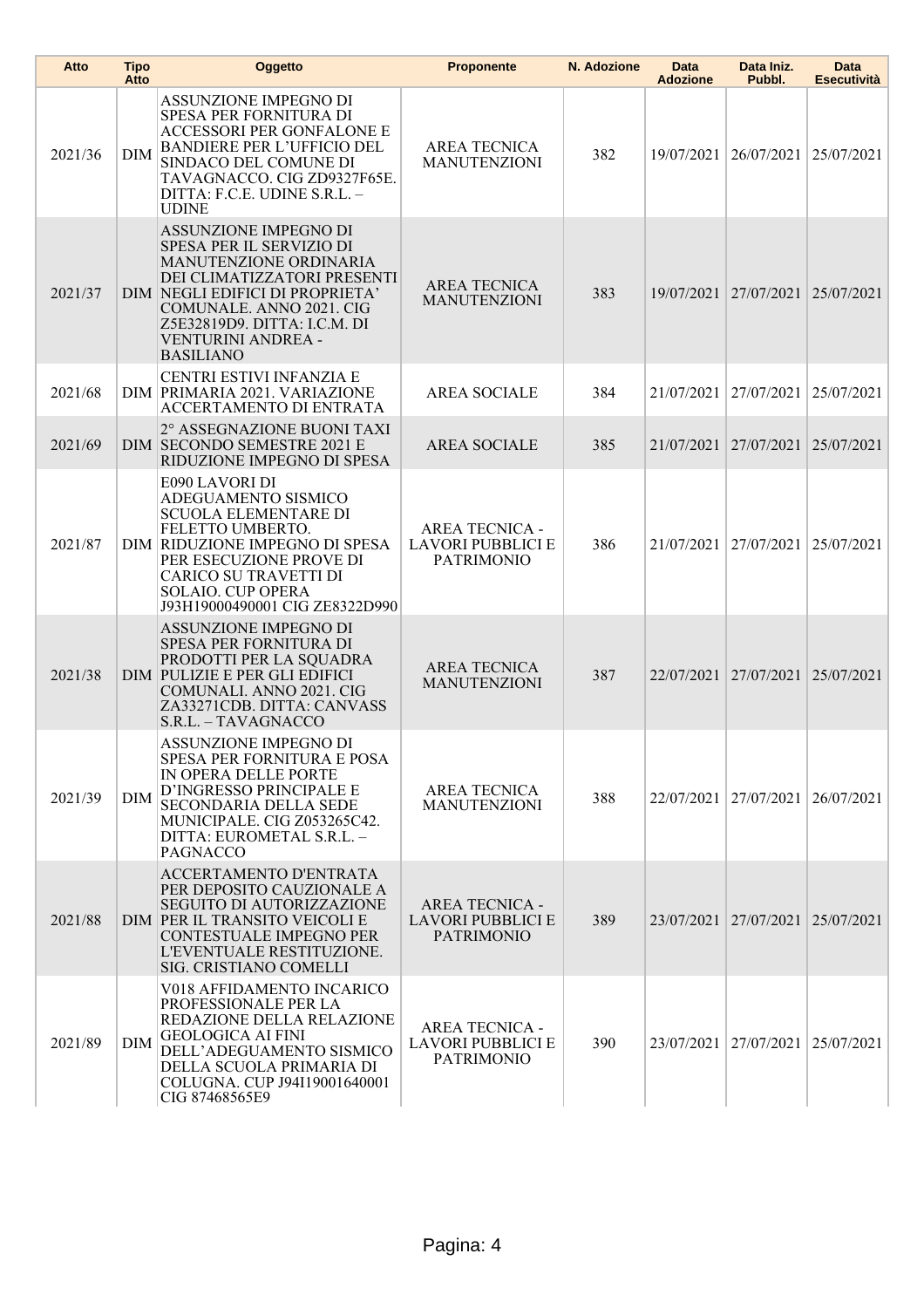| Atto    | <b>Tipo</b><br>Atto | Oggetto                                                                                                                                                                                                                                                         | <b>Proponente</b>                                                      | N. Adozione | Data<br><b>Adozione</b> | Data Iniz.<br>Pubbl.             | Data<br>Esecutività |
|---------|---------------------|-----------------------------------------------------------------------------------------------------------------------------------------------------------------------------------------------------------------------------------------------------------------|------------------------------------------------------------------------|-------------|-------------------------|----------------------------------|---------------------|
| 2021/90 | <b>DIM</b>          | V018 AFFIDAMENTO INCARICO<br>PROFESSIONALE DI<br>PROGETTAZIONE DEFINITIVA<br><b>ESECUTIVA E</b><br>COORDINAMENTO SICUREZZA<br>IN FASE DI PROGETTAZIONE<br>DELL'ADEGUAMENTO SISMICO<br>DELLA SCUOLA PRIMARIA DI<br>COLUGNA CUP J94I19001640001<br>CIG 87468175BA | <b>AREA TECNICA -</b><br>LAVORI PUBBLICI E<br><b>PATRIMONIO</b>        | 391         |                         | 23/07/2021 27/07/2021            | 26/07/2021          |
| 2021/34 | <b>DIM</b>          | RECUPERO CREDITI DERIVANTI<br>DA SENTENZA PASSATA IN<br>GIUDICATO - ACCERTAMENTO<br><b>DI ENTRATA</b>                                                                                                                                                           | <b>AREA AFFARI</b><br><b>GENERALI</b>                                  | 392         | 23/07/2021              | 28/07/2021                       | 27/07/2021          |
| 2021/42 | <b>DIM</b>          | AFFIDAMENTO TRAMITE<br>TRATTATIVA DIRETTA DEL<br>SERVIZIO SOSTITUTIVO DI<br><b>MENSA MEDIANTE FORNITURA</b><br>DI BUONI PASTO CARTACEI.<br>PERIODO LUGLIO - SETTEMBRE.<br>DITTA DAY RISTOSERVICE<br>S.P.A. CIG Z4B326344C                                       | AREA ECONOMICO<br><b>FINANZIARIA</b>                                   | 393         |                         | 25/07/2021 27/07/2021            | 25/07/2021          |
| 2021/44 | DIM                 | <b>AFFIDAMENTO TRAMITE</b><br>TRATTATIVA DIRETTA DEL<br><b>SERVIZIO DI SUPPORTO</b><br><b>SPECIALISTICO PER</b><br>L'ELABORAZIONE DEL<br><b>BILANCIO CONSOLIDATO</b><br>ESERCIZIO 2020. DITTA MIRA PA<br>S.R.L. CIG ZEC3261B0F                                  | AREA ECONOMICO<br><b>FINANZIARIA</b>                                   | 394         |                         | 25/07/2021 27/07/2021            | 25/07/2021          |
| 2021/70 |                     | ATTIVITÀ ESTIVE PER I<br>RAGAZZI DELLA SCUOLA<br>DIM SECONDARIA DI PRIMO GRADO<br>2021. ACCERTAMENTO DI<br>ENTRATA.                                                                                                                                             | <b>AREA SOCIALE</b>                                                    | 395         |                         | 26/07/2021 27/07/2021            | 26/07/2021          |
| 2021/14 | DIM                 | RINNOVO DEL CONTRATTO N.<br>18135 PER SERVIZIO DI<br>ASSISTENZA SU DISPOSITIVO<br><b>AUTOSCAN CAPTURE -</b><br>IMPEGNO DI SPESA TRIENNALE<br>- DITTA MAGGIOLI SPA -<br>ACQUISTO SU MEPA CIG. N.<br>ZEF326F19C                                                   | <b>AREA POLIZIA</b><br><b>LOCALE</b>                                   | 397         |                         | 27/07/2021 28/07/2021            | 27/07/2021          |
| 2021/15 |                     | FORNITURA DI MATERIALI<br>SPECIALI DA CANCELLERIA<br>DIM PER L'AREA POLIZIA LOCALE -<br>DITTA FCE SRL UDINE - CIG.<br>ZD2328C748                                                                                                                                | <b>AREA POLIZIA</b><br><b>LOCALE</b>                                   | 398         |                         | 27/07/2021 28/07/2021 27/07/2021 |                     |
| 2021/72 |                     | PROROGA BORSA LAVORO A<br>FAVORE DELL'UTENTE B.D.<br>DIM PRESSO LA COOPERATIVA<br><b>PARTECIPAZIONE</b><br>SOC.COOP.SOC. DI UDINE.                                                                                                                              | <b>AREA SOCIALE</b>                                                    | 399         |                         | 27/07/2021 02/08/2021 29/07/2021 |                     |
| 2021/91 | <b>DIM</b>          | CONCESSIONE DI SUOLO<br><b>PUBBLICO PER</b><br>L'INSTALLAZIONE DI<br><b>INFRASTRUTTURE DI RICARICA</b><br>PER VEICOLI ELETTRICI SU<br><b>SUOLO PUBBLICO.</b><br><b>INDIVIDUAZIONE</b><br>CONCESSIONARIO                                                         | <b>AREA TECNICA -</b><br><b>LAVORI PUBBLICI E</b><br><b>PATRIMONIO</b> | 400         |                         | 28/07/2021 02/08/2021 29/07/2021 |                     |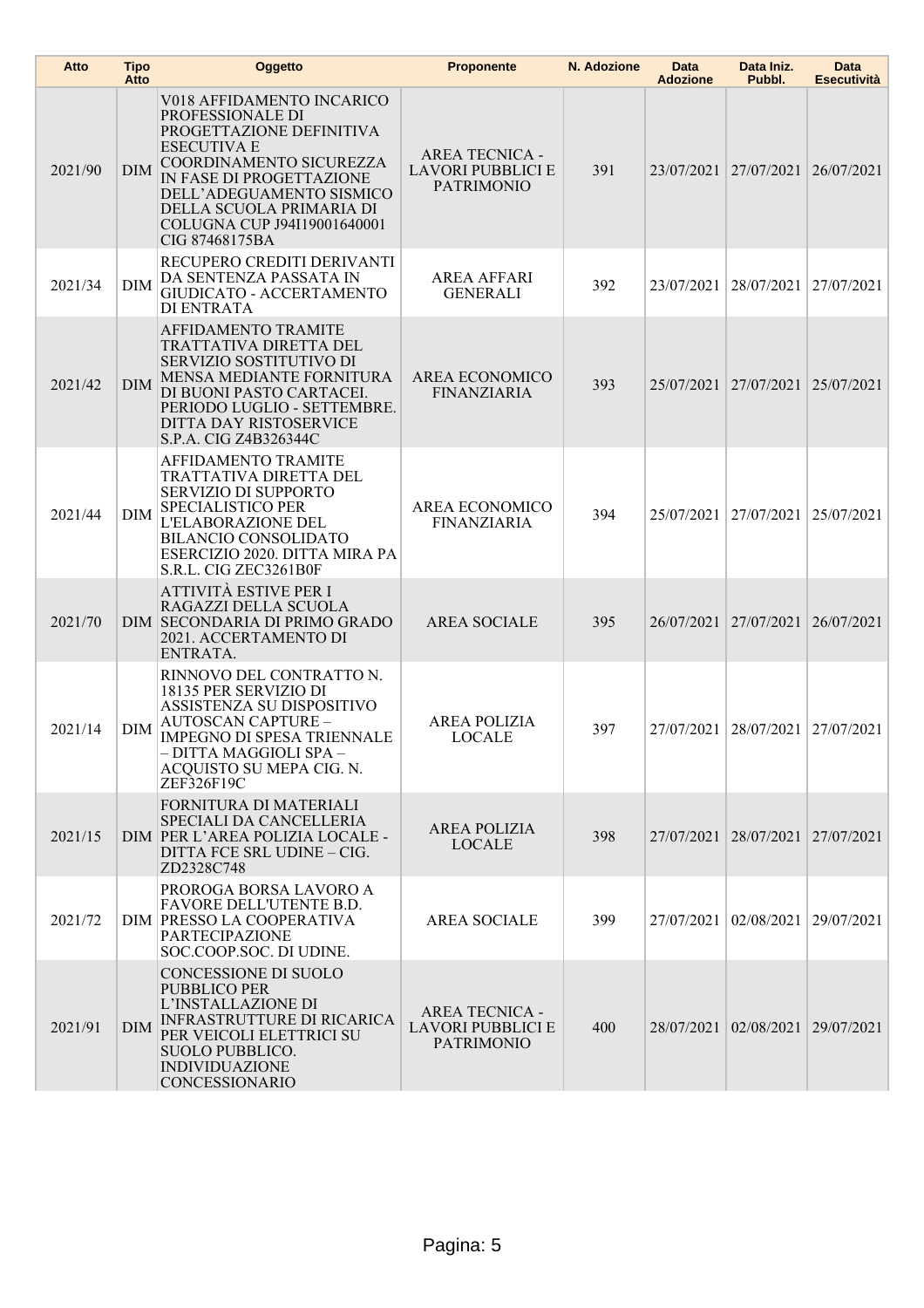| Atto    | Tipo<br>Atto | Oggetto                                                                                                                                                                                                                                                              | <b>Proponente</b>                                               | N. Adozione | Data<br><b>Adozione</b> | Data Iniz.<br>Pubbl.             | Data<br><b>Esecutività</b> |
|---------|--------------|----------------------------------------------------------------------------------------------------------------------------------------------------------------------------------------------------------------------------------------------------------------------|-----------------------------------------------------------------|-------------|-------------------------|----------------------------------|----------------------------|
| 2021/73 | DIM          | <b>CONTRIBUTO REGIONALE 2021</b><br>PER LA REALIZZAZIONE DEI<br>"PROGETTI ANTIVIOLENZA" DI<br>CUI ALL'ART. 3 DELLA L.R.<br>17/2000. ACCERTAMENTO DI<br><b>ENTRATA</b>                                                                                                | <b>AREA SOCIALE</b>                                             | 402         | 29/07/2021              | 02/08/2021                       | 30/07/2021                 |
| 2021/92 |              | E070-05 AGGIUDICAZIONE<br><b>GARA PER L'AFFIDAMENTO DEI</b><br>LAVORI DI RISTRUTTURAZIONE<br>DELL'AUDITORIUM DI FELETTO<br>DIM UMBERTO LOTTO 4-<br>POLTRONE SALA TEATRALE E<br><b>MODIFICA QUADRO</b><br>ECONOMICO DI SPESA . CUP<br>J91I19000050002, CIG 8820665307 | <b>AREA TECNICA -</b><br>LAVORI PUBBLICI E<br><b>PATRIMONIO</b> | 404         | 30/07/2021 02/08/2021   |                                  | 30/07/2021                 |
| 2021/41 | DIM          | ASSUNZIONE IMPEGNO DI<br>SPESA PER LA FORNITURA DI<br>TRE PIANI DI LAVORO PER<br>TRABATTELLO FRIGERIO<br>PRESENTE NEL MAGAZZINO<br>COMUNALE. CIG Z7432A2B59.<br>DITTA: SFEDIL S.R.L. -<br>TAVAGNACCO                                                                 | <b>AREA TECNICA</b><br><b>MANUTENZIONI</b>                      | 405         | 30/07/2021              | 02/08/2021                       | 30/07/2021                 |
| 2021/40 | <b>DIM</b>   | ASSUNZIONE IMPEGNO DI<br>SPESA PER LA FORNITURA DI<br>UNA PIASTRA VIBRANTE<br>HUSQVARNA LF60 LAT PER IL<br>CORPO OPERAI DEL COMUNE DI<br>TAVAGNACCO. CIG ZC0329EF6F.<br>DITTA: SFEDIL S.R.L. -<br><b>TAVAGNACCO</b>                                                  | <b>AREA TECNICA</b><br><b>MANUTENZIONI</b>                      | 406         |                         | 30/07/2021 02/08/2021            | 30/07/2021                 |
| 2021/71 |              | AFFIDAMENTO FORNITURA<br>COPIE DELLA PUBBLICAZIONE<br>"ULTIMO APPUNTAMENTO SUL<br>DIM TAGLIAMENTO" DI DANIELE<br>PARONI - DITTA ARTI<br><b>GRAFICHE FULVIO S.R.L. (UD) -</b><br>CIG Z8E328E8EB                                                                       | <b>AREA SOCIALE</b>                                             | 409         | 30/07/2021              | 03/08/2021                       | 02/08/2021                 |
| 2021/35 |              | <b>IMPEGNO DI SPESA PER</b><br>L'ESTENSIONE DELLA<br><b>GARANZIA ANNUALE PER</b><br>DIM SERVER HPE A FAVORE DI DPS<br><b>INFORMATICA S.N.C. DI</b><br>PRESELLO GIANNI & C. (UD)<br>CIG: Z7532A7DFA                                                                   | <b>AREA AFFARI</b><br><b>GENERALI</b>                           | 411         |                         | 02/08/2021 04/08/2021 03/08/2021 |                            |
| 2021/42 | DIM          | ASSUNZIONE IMPEGNO DI<br>SPESA PER LA FORNITURA DI<br>UN CONGELATORE A POZZO<br>PER LA SCUOLA<br>DELL'INFANZIA DI<br>ADEGLIACCO. CIG Z5D32A9100.<br>DITTA: ATIS S.R.L. -<br><b>VALVASONE ARZENE (PN</b>                                                              | <b>AREA TECNICA</b><br><b>MANUTENZIONI</b>                      | 412         | 02/08/2021 04/08/2021   |                                  | 03/08/2021                 |
| 2021/43 |              | ASSUNZIONE IMPEGNO DI<br>SPESA PER FORNITURA DI<br>MOBILI PER UFFICIO AREA<br>DIM TECNICA MANUTENZIONI DEL<br>COMUNE DI TAVAGNACCO. CIG<br>Z3232AAD9C. DITTA: F.C.E.<br><b>UDINE S.R.L. - UDINE</b>                                                                  | AREA TECNICA<br><b>MANUTENZIONI</b>                             | 413         |                         | 02/08/2021 04/08/2021            | 03/08/2021                 |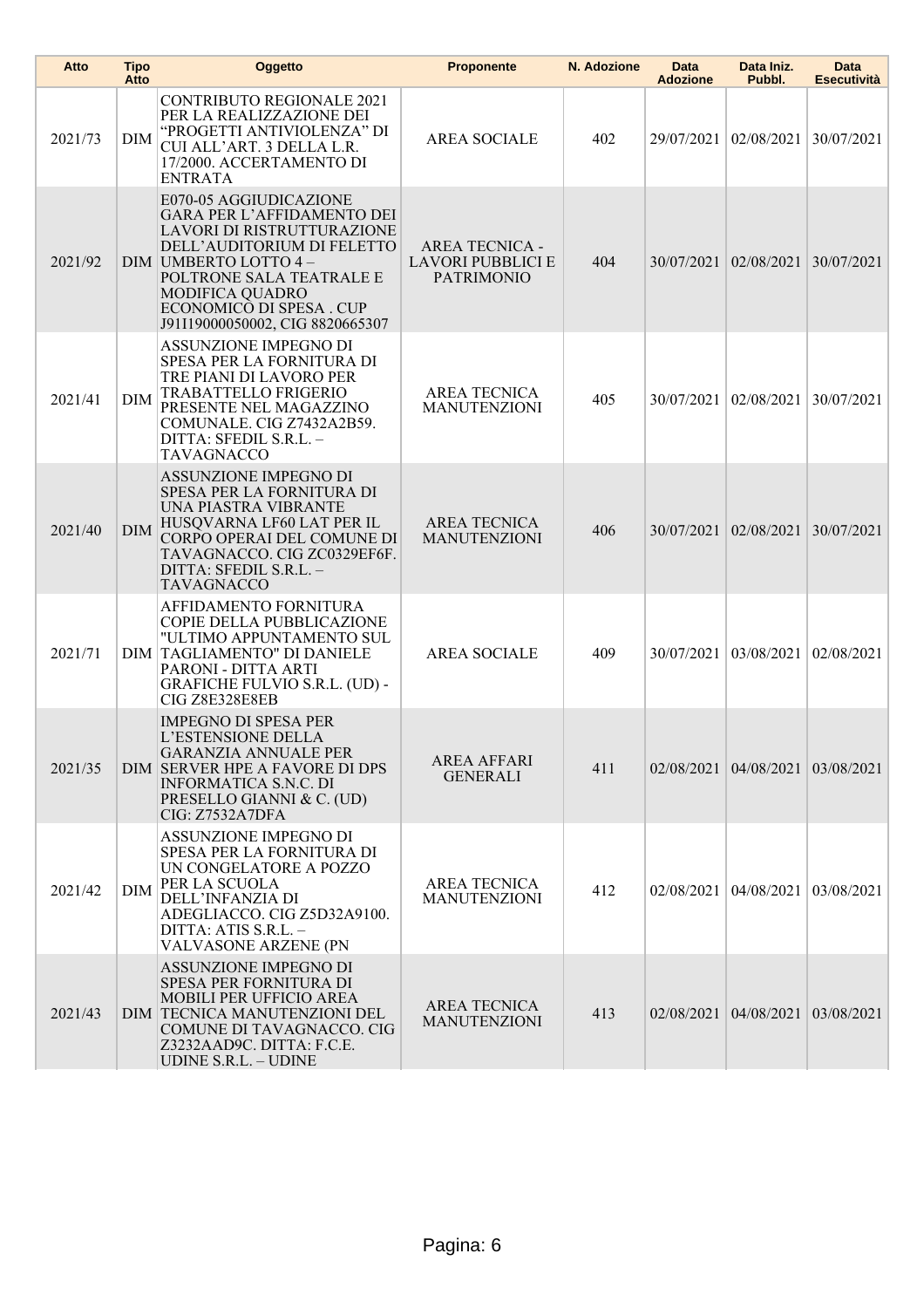| Atto    | Tipo<br>Atto | Oggetto                                                                                                                                                                                                                                                                                                  | <b>Proponente</b>                                                      | N. Adozione | Data<br><b>Adozione</b> | Data Iniz.<br>Pubbl.             | Data<br><b>Esecutività</b> |
|---------|--------------|----------------------------------------------------------------------------------------------------------------------------------------------------------------------------------------------------------------------------------------------------------------------------------------------------------|------------------------------------------------------------------------|-------------|-------------------------|----------------------------------|----------------------------|
| 2021/23 |              | ANNULLATA RESTITUZIONE<br>FONDI ALLA REGIONE FVG PER<br>ECONOMIA RISULTANTE<br>RELATIVA AI CONTRIBUTI PER<br><b>DIM INTERVENTI DI</b><br>ALLACCIAMENTO ALLA RETE<br>FOGNARIA PUBBLICA AI SENSI<br>DELLA L.R. N. 13/2019 - ART. 4<br>COMMA 43 - RIPARTO 2021.                                             | <b>AREA TECNICA -</b><br>PIANIFICAZIONE<br>DEL TERRITORIO              | 414         | 03/08/2021              | 07/10/2021                       |                            |
| 2021/74 |              | NIDO D'INFANZIA COMUNALE -<br>RIMBORSI PER ABBATTIMENTI<br>DIM RETTE L.R. N. 20/2005 PERIODO<br>GENNAIO-LUGLIO 2021.<br>ACCERTAMENTO ENTRATA                                                                                                                                                             | <b>AREA SOCIALE</b>                                                    | 416         |                         | 03/08/2021 04/08/2021            | 03/08/2021                 |
| 2021/75 | DIM          | <b>GESTIONE DELEGATA SERVIZI</b><br>E INTERVENTI RELATIVI LE<br>PERSONE DISABILI L.R. 41/1996<br>ART. 6 C. 1 LETT. E), F), G), H).<br>ACCERTAMENTI DERIVANTI<br>DALLA COMPARTECIPAZIONE<br>DEGLI UTENTI AI COSTI DEL<br>SERVIZIO PER L'ANNO 2021                                                         | <b>AREA SOCIALE</b>                                                    | 417         | 03/08/2021              | 04/08/2021                       | 03/08/2021                 |
| 2021/32 |              | <b>SERVIZI A SOSTEGNO DEL</b><br><b>FUNZIONAMENTO DELLE</b><br>DIM ISTITUZIONI SCOLASTICHE<br>STATALI. VARIAZIONI IMPEGNI<br>DI SPESA ANNO 2021                                                                                                                                                          | <b>SERVIZIO</b><br><b>ISTRUZIONE E</b><br><b>CULTURA</b>               | 418         |                         | 04/08/2021 05/08/2021            | 04/08/2021                 |
| 2021/76 |              | LIQUIDAZIONE ALLA SIG.RA<br>S.F. DEL CONTRIBUTO<br><b>REGIONALE PER LA</b><br>REALIZZAZIONE DI OPERE<br><b>FINALIZZATE AL</b><br><b>DIM SUPERAMENTO E</b><br>ALL'ELIMINAZIONE DELLE<br><b>BARRIERE ARCHITETTONICHE</b><br>NELLE CIVILI ABITAZIONI, AI<br>SENSI DELLA L. N. 13/1989 E L.R.<br>N. 41/1996. | <b>AREA SOCIALE</b>                                                    | 419         | 04/08/2021              | 05/08/2021                       | 05/08/2021                 |
| 2021/94 | <b>DIM</b>   | S105 – Aggiudicazione gara per<br>lavori di manutenzione straordinaria<br>viabilità in porfido a Tavagnacco.<br>Ditta Merluzzi Roberto di Tarcento<br>(UD). CIG 88500994BB - CUP<br>J97H20001470004.                                                                                                     | <b>AREA TECNICA -</b><br><b>LAVORI PUBBLICI E</b><br><b>PATRIMONIO</b> | 421         |                         | 05/08/2021 05/08/2021 05/08/2021 |                            |
| 2021/5  |              | ADESIONE AL SERVIZIO<br>"TELEMACO" PER LA VISURA<br>DELLE SOCIETA' ISCRITTE<br>DIM PRESSO LE CAMERE DI<br><b>COMMERCIO NAZIONALI ED</b><br><b>ESTERE - PERIODO SETTEMBRE</b><br>2021- AGOSTO 2022.                                                                                                       | <b>SERVIZIO</b><br><b>CONTRATTI E</b><br><b>APPALTI</b>                | 422         | 06/08/2021 09/08/2021   |                                  | 09/08/2021                 |
| 2021/61 | DIM          | PROGETTO, INNOVATIVO,<br>SPERIMENTALE E COORDINATO<br>DENOMINATO "ABITARE<br>POSSIBILE A TAVAGNACCO".<br><b>INTEGRAZIONE IMPEGNI DI</b><br><b>SPESA PER "SERVIZIO DI</b><br>PROMOTORE DI COMUNITÀ"<br>ANNI 2021 - 2022. CIG 7503274993                                                                   | <b>SEGRETERIA</b><br><b>GENERALE</b>                                   | 423         |                         | 06/08/2021 09/08/2021            | 09/08/2021                 |
| 2021/59 | DIM          | ORGANISMO INDIPENDENTE DI<br><b>VALUTAZIONE PER IL</b><br>TRIENNIO MARZO 2021-<br>MARZO 2024. ASSUNZIONE<br>OBBLIGAZIONE GIURIDICA<br>PERIODO 2022-2024.                                                                                                                                                 | <b>SEGRETERIA</b><br><b>GENERALE</b>                                   | 424         |                         | 06/08/2021   09/08/2021          | 09/08/2021                 |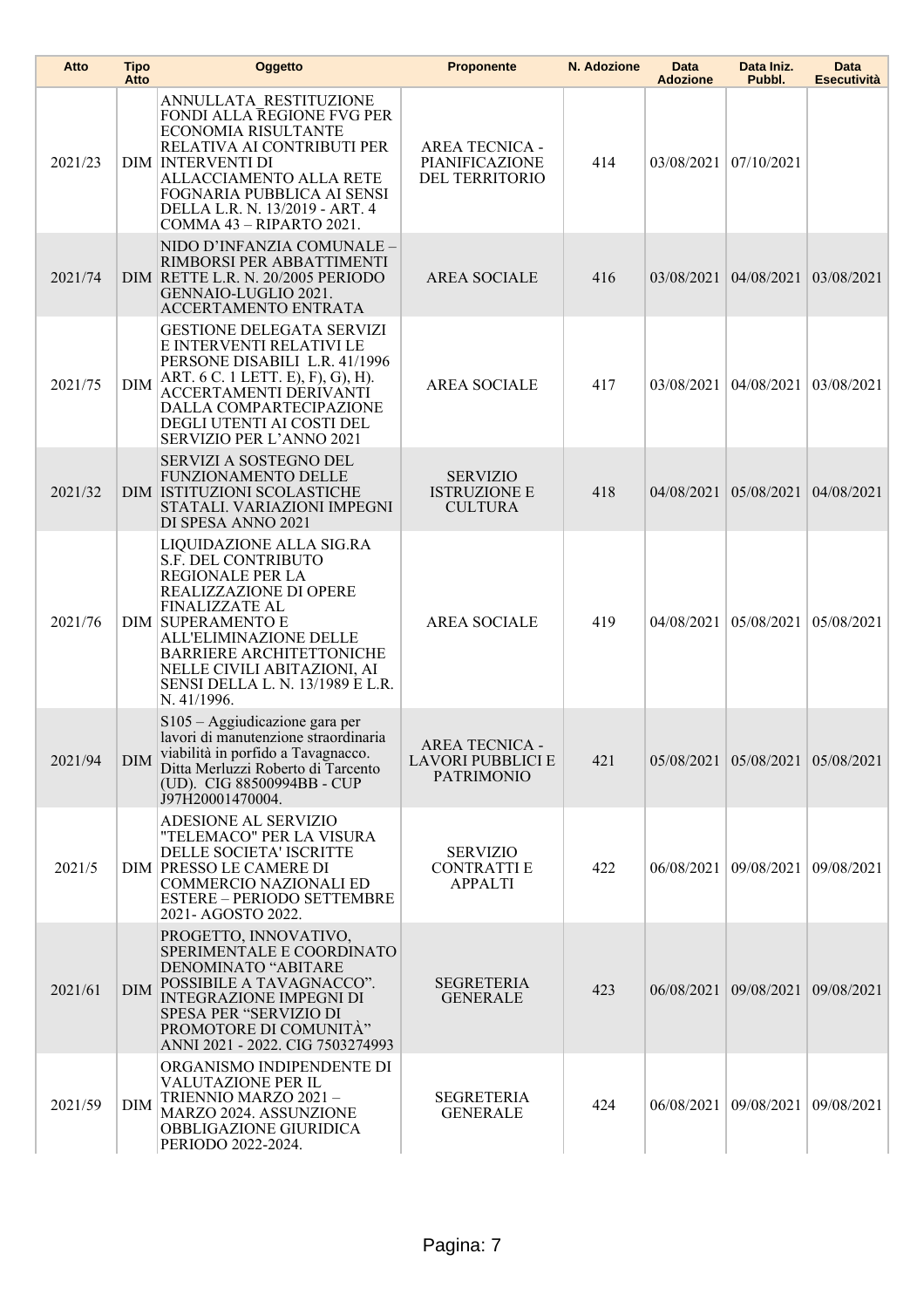| Atto    | <b>Tipo</b><br>Atto | Oggetto                                                                                                                                                                                                                                                                                                                                                                                   | <b>Proponente</b>                                               | N. Adozione | Data<br><b>Adozione</b> | Data Iniz.<br>Pubbl.    | Data<br><b>Esecutività</b> |
|---------|---------------------|-------------------------------------------------------------------------------------------------------------------------------------------------------------------------------------------------------------------------------------------------------------------------------------------------------------------------------------------------------------------------------------------|-----------------------------------------------------------------|-------------|-------------------------|-------------------------|----------------------------|
| 2021/60 | <b>DIM</b>          | <b>IMPEGNO DI SPESA PER</b><br><b>SERVIZIO DI VIGILANZA</b><br>(PRIMO SOCCORSO E<br>ANTINCENDIO) DURANTE<br>PROVE CONCORSUALI<br>DIVERSE. CIG ZC5325798E.                                                                                                                                                                                                                                 | <b>SEGRETERIA</b><br><b>GENERALE</b>                            | 425         |                         | 06/08/2021 09/08/2021   | 09/08/2021                 |
| 2021/31 | DIM                 | RESTITUZIONE QUOTE<br>VERSATE IN ECCEDENZA<br>DAGLI UTENTI DEI SERVIZI<br>SCOLASTICI DI ACCOGLIENZA<br>E TRASPORTO (POSTPAGATO) -<br>ANNO SCOLASTICO 2020/2021                                                                                                                                                                                                                            | <b>SERVIZIO</b><br><b>ISTRUZIONE E</b><br><b>CULTURA</b>        | 426         |                         | 06/08/2021 09/08/2021   | 09/08/2021                 |
| 2021/77 |                     | ASSUNZIONE IMPEGNO DI<br>DIM SPESA PER SERVIZIO FUNEBRE<br>CIG Z8332B0231.                                                                                                                                                                                                                                                                                                                | <b>AREA SOCIALE</b>                                             | 429         |                         | 06/08/2021 09/08/2021   | 09/08/2021                 |
| 2021/45 | DIM                 | <b>IMPEGNO DI SPESA PER LA</b><br>PARTECIPAZIONE AL CORSO:<br>"LE NOVITA' DEL D.L. N.<br>105/2021 SUGLI EVENTI, FIERE,<br>MOSTRE, SPETTACOLI E<br>RISTORAZIONE. LA PROROGA<br>DI VALIDITA' DELLE<br>CONCESSIONI DI SUOLO<br>PUBBLICO: IL PUNTO DELLA<br>SITUAZIONE." DIPENDENTI<br>VERONICA PROIETTI E CHIAPPA<br>MARIAROSA. ORGANIZZATO<br>DA SAV CONSULENZA &<br><b>MARKETING S.R.L</b> | AREA ECONOMICO<br><b>FINANZIARIA</b>                            | 431         | 09/08/2021              | 09/08/2021              | 09/08/2021                 |
| 2021/44 |                     | ASSUNZIONE IMPEGNO DI<br>SPESA PER LA FORNITURA DI<br>OTTO IMBRACHI CAMP PER IL<br>PERSONALE DELL'AREA<br>DIM TECNICA MANUTENZONI DEL<br>COMUNE DI TAVAGNACCO. CIG<br>Z7632BB413. DITTA:<br>GIANFRANCO SAVANI S.R.L. -<br><b>LAVARIANO</b>                                                                                                                                                | <b>AREA TECNICA</b><br><b>MANUTENZIONI</b>                      | 432         | 09/08/2021              | 10/08/2021              | 09/08/2021                 |
| 2021/95 |                     | E090 LAVORI DI<br>ADEGUAMENTO SISMICO<br><b>SCUOLA ELEMENTARE DI</b><br>FELETTO UMBERTO.<br>DIM ANTICIPAZIONE ART.35 D.LGS.<br>50/2016 ALLA DITTA RESTAURI<br>& COSTRUZIONI S.R.L. CUP<br>OPERA J93H19000490001 CIG<br>87095926AF                                                                                                                                                         | <b>AREA TECNICA -</b><br>LAVORI PUBBLICI E<br><b>PATRIMONIO</b> | 433         | 09/08/2021              | 10/08/2021              | 09/08/2021                 |
| 2021/98 | <b>DIM</b>          | E097 AFFIDAMENTO INCARICO<br>PROFESSIONALE DI<br>PROGETTAZIONE E<br>PREDISPOSIZIONE SCIA<br>ANTINCENDIO DEI LAVORI DI<br>ADEGUAMENTO ANTINCENDIO<br>DELLA SCUOLA PRIMARIA DI<br><b>FELETTO UMBERTO CUP</b><br>J96B20000360001 CIG<br>Y0132ADD31                                                                                                                                           | <b>AREA TECNICA -</b><br>LAVORI PUBBLICI E<br><b>PATRIMONIO</b> | 436         |                         | 11/08/2021 11/08/2021   | 11/08/2021                 |
| 2021/46 |                     | <b>INTEGRAZIONE IMPEGNO DI</b><br>SPESA PER IL SERVIZIO DI<br>TELEFONIA VOIP, FAX FACILE E<br><b>DIM CASELLA DI POSTA</b><br>ELETTRONICA CERTIFICATA -<br>ANNO 2021 - DITTA TIME-NET<br>S.R.L. - CIG ZF70495104                                                                                                                                                                           | AREA ECONOMICO<br><b>FINANZIARIA</b>                            | 437         |                         | 11/08/2021   13/08/2021 | 13/08/2021                 |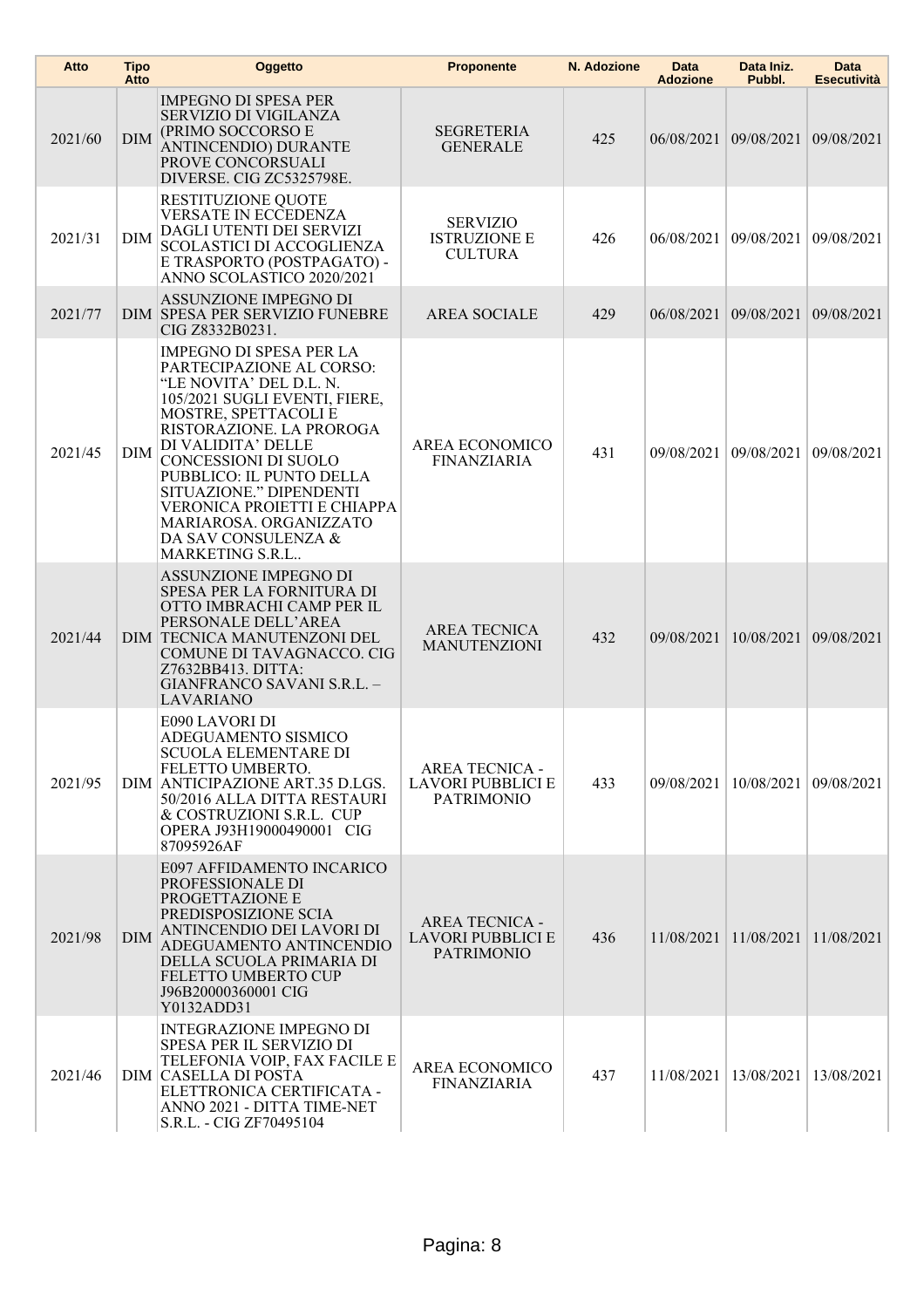| Atto    | <b>Tipo</b><br>Atto | Oggetto                                                                                                                                                                                                                                                                                                                           | <b>Proponente</b>                                        | N. Adozione | <b>Data</b><br><b>Adozione</b> | Data Iniz.<br>Pubbl.  | <b>Data</b><br><b>Esecutività</b> |
|---------|---------------------|-----------------------------------------------------------------------------------------------------------------------------------------------------------------------------------------------------------------------------------------------------------------------------------------------------------------------------------|----------------------------------------------------------|-------------|--------------------------------|-----------------------|-----------------------------------|
| 2021/78 | <b>DIM</b>          | LIQUIDAZIONE AL SIG. B.M.<br>DEL CONTRIBUTO REGIONALE<br>PER LA REALIZZAZIONE DI<br><b>OPERE FINALIZZATE AL</b><br><b>SUPERAMENTO E</b><br>ALL'ELIMINAZIONE DELLE<br><b>BARRIERE ARCHITETTONICHE</b><br>NELLE CIVILI ABITAZIONI, AI<br><b>SENSI DELLA L. N. 13/1989 E L.R.</b><br>N. 41/1996                                      | <b>AREA SOCIALE</b>                                      | 438         | 12/08/2021                     | 16/08/2021            | 13/08/2021                        |
| 2021/35 | <b>DIM</b>          | <b>ACQUISTO DI ATTREZZATURE</b><br><b>INFORMATICHE E DIDATTICHE</b><br>MULTIMEDIALI PER LE SCUOLE<br>PRIMARIE E SECONDARIE DI<br>PRIMO GRADO, AI SENSI<br>DELL'ARTICOLO 8, COMMI DA<br>11 A 15, DELLA LEGGE<br>REGIONALE 6 AGOSTO 2019, N.<br>13. ACCERTAMENTO<br>D'ENTRATA E APPROVAZIONE<br>E PUBBLICAZIONE AVVISO<br>PUBBLICO. | <b>SERVIZIO</b><br><b>ISTRUZIONE E</b><br><b>CULTURA</b> | 439         | 12/08/2021                     | 16/08/2021            | 13/08/2021                        |
| 2021/45 | <b>DIM</b>          | ASSUNZIONE IMPEGNO DI<br>SPESA PER IL LAVORO DI POSA<br>IN OPERA DI TIRAFONDI PER<br>L'IMPIANTO DI PALLAVOLO<br>DELLA PALESTRA DELLA<br><b>SCUOLA SECONDARIA DI</b><br>PRIMO GRADO DI FELETTO<br>UMBERTO. CIG ZBE32C2F69.<br>DITTA: B-TREND S.R.L. -<br><b>TAVAGNACCO</b>                                                         | <b>AREA TECNICA</b><br><b>MANUTENZIONI</b>               | 440         | 13/08/2021                     | 16/08/2021            | 13/08/2021                        |
| 2021/79 | <b>DIM</b>          | COMPARTECIPAZIONE AL<br>PAGAMENTO DELLE RETTE DI<br>DEGENZA: VARIAZIONI<br><b>CONTABILI ANNO 2021 E</b><br><b>RIQUANTIFICAZIONE</b><br>VANTAGGIO ECONOMICO.                                                                                                                                                                       | <b>AREA SOCIALE</b>                                      | 441         | 13/08/2021                     | 16/08/2021            | 13/08/2021                        |
| 2021/46 | <b>DIM</b>          | <b>AFFIDAMENTO DELLA</b><br>FORNITURA DI MINUTERIA E<br>FERRAMENTA PER LA<br>MANUTENZIONE DEGLI EDIFICI<br><b>COMUNALI ED OPERE</b><br>STRADALI-ANNO 2021 - CIG:<br>$Z7732C241E - DITTA$ :<br>FRIULBOLT S.R.L. - UDINE                                                                                                            | AREA TECNICA<br><b>MANUTENZIONI</b>                      | 443         |                                | 13/08/2021 16/08/2021 | 13/08/2021                        |
| 2021/47 | <b>DIM</b>          | AFFIDAMENTO DEL SERVIZIO<br>DI PULIZIA, CON RELATIVO<br><b>SMALTIMENTO DEL</b><br>MATERIALE DI RISULTA, DI<br>POZZETTI, CADITOIE STRADALI<br>E DI FOSSE SETTICHE DI EDIFICI<br>COMUNALI. ANNO 2021. CIG:<br>ZEE3268678. TRATTATIVA<br>DIRETTA: 1789345. DITTA:<br>ZANINI ANTONIO S.R.L.<br>UNIPERSONALE-<br>MARTIGNACCO (UD).     | <b>AREA TECNICA</b><br><b>MANUTENZIONI</b>               | 444         | 13/08/2021                     | 16/08/2021            | 13/08/2021                        |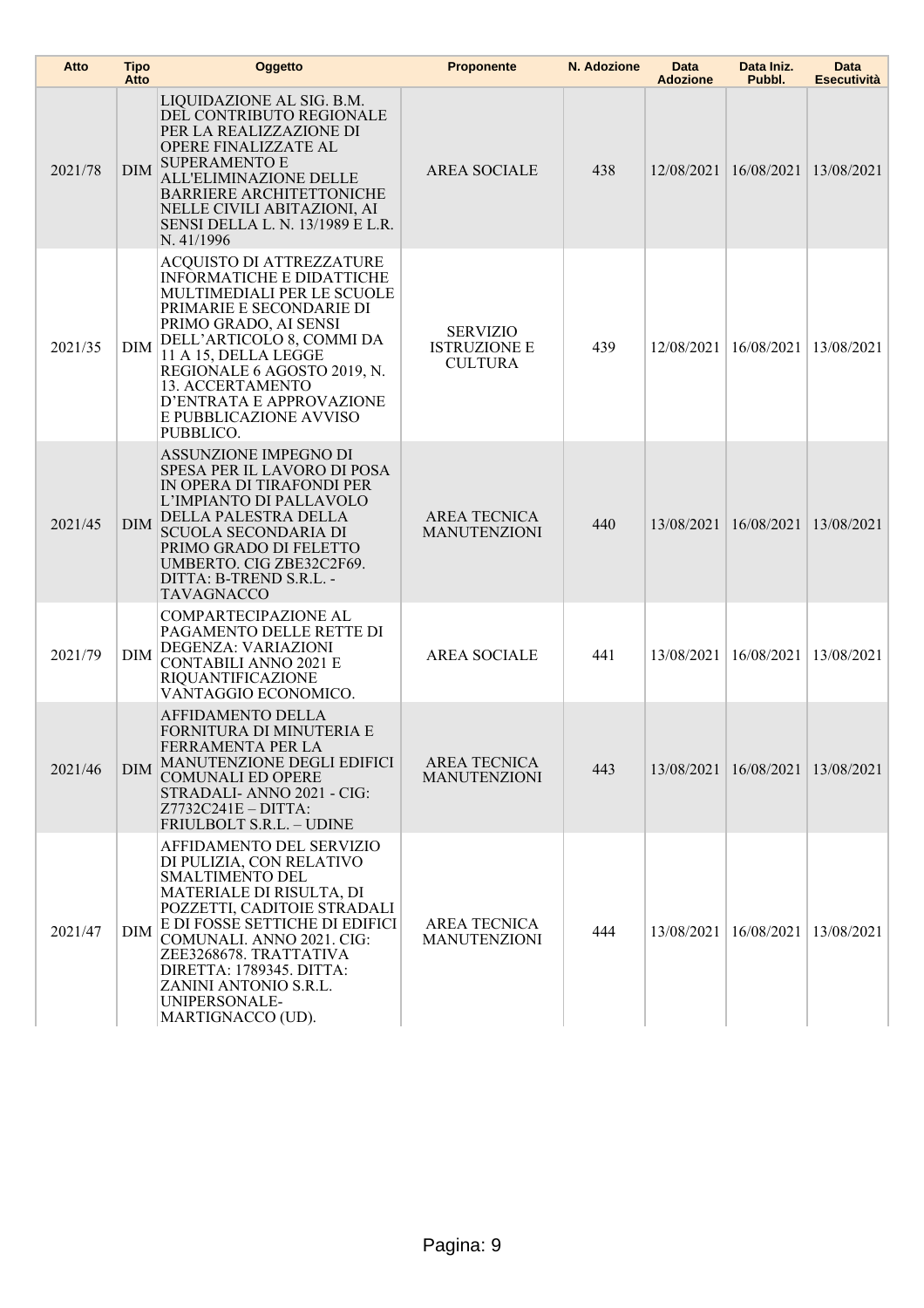| Atto     | <b>Tipo</b><br>Atto | Oggetto                                                                                                                                                                                                                                                                          | <b>Proponente</b>                                               | N. Adozione | Data<br><b>Adozione</b> | Data Iniz.<br>Pubbl.    | <b>Data</b><br><b>Esecutività</b> |
|----------|---------------------|----------------------------------------------------------------------------------------------------------------------------------------------------------------------------------------------------------------------------------------------------------------------------------|-----------------------------------------------------------------|-------------|-------------------------|-------------------------|-----------------------------------|
| 2021/36  | <b>DIM</b>          | AFFIDAMENTO MEDIANTE<br>TRATTATIVA DIRETTA IN MEPA<br>DEI SERVIZI DI ACCOGLIENZA<br><b>SCOLASTICA NELLE SCUOLE</b><br>DEL TERRITORIO COMUNALE<br>ALLA DITTA INSIEME SOCIETÀ<br>COOPERATIVA SOCIALE DI<br>TAVAGNACCO. ANNI<br>SCOLASTICI 2021/2022 E<br>2022/2023. CIG 88692787BD | <b>SERVIZIO</b><br><b>ISTRUZIONE E</b><br><b>CULTURA</b>        | 446         | 13/08/2021              | 20/08/2021              | 19/08/2021                        |
| 2021/37  | DIM                 | <b>AFFIDAMENTO MEDIANTE</b><br>TRATTATIVA DIRETTA DEI<br><b>SERVIZI DI CREAZIONE</b><br><b>CONTENUTI E GESTIONE</b><br>SOCIAL PER IL COMUNE DI<br>TAVAGNACCO ALLA DITTA<br>OPEN COMUNICAZIONE SRL DI<br>SIENA. CIG Z8332BDECC.                                                   | <b>AREA AFFARI</b><br><b>GENERALI</b>                           | 447         | 17/08/2021              | 20/08/2021              | 19/08/2021                        |
| 2021/99  | <b>DIM</b>          | LAVORI DI EFFICIENTAMENTO<br>ENERGETICO. AFFIDAMENTO<br><b>INCARICO PROFESSIONALE DI</b><br>PROGETTAZIONE, DIREZIONE<br>LAVORI, COORDINAMENTO<br>SICUREZZA E COLLAUDO. P.E.<br>DANIELE MANSUTTI DI UDINE.<br>CIG Z4232C8696.                                                     | <b>AREA TECNICA -</b><br>LAVORI PUBBLICI E<br><b>PATRIMONIO</b> | 448         |                         | 17/08/2021 20/08/2021   | 19/08/2021                        |
| 2021/81  |                     | ASSUNZIONE IMPEGNO DI<br><b>DIM SPESA PER SERVIZIO FUNEBRE</b><br>CIG Z3232C64DC.                                                                                                                                                                                                | <b>AREA SOCIALE</b>                                             | 449         | 18/08/2021              | 20/08/2021              | 19/08/2021                        |
| 2021/16  |                     | RIMBORSO DI SANZIONE<br>DIM AMMINISTRATIVA PAGATA PER<br>ERRORE.C.G.- UDINE                                                                                                                                                                                                      | <b>AREA POLIZIA</b><br><b>LOCALE</b>                            | 450         |                         | 18/08/2021 23/08/2021   | 19/08/2021                        |
| 2021/82  | <b>DIM</b>          | CENTRI ESTIVI COMUNALI PER<br>LE SCUOLE DELL'INFANZIA E<br>PRIMARIA. CIG 7975989A55.<br>AUMENTO IMPEGNO DI SPESA.                                                                                                                                                                | <b>AREA SOCIALE</b>                                             | 451         | 19/08/2021              | 20/08/2021              | 19/08/2021                        |
| 2021/10  |                     | RIMBORSO AL CONTRIBUENTE<br>C.M. PER IL TRIBUTO IMU<br><b>DIM (IMPOSTA MUNICIPALE</b><br>PROPRIA) INDEBITAMENTE<br>VERSATÓ PER L'ANNO 2020.                                                                                                                                      | <b>UFFICIO TRIBUTI</b>                                          | 452         | 19/08/2021              | 20/08/2021              | 19/08/2021                        |
| 2021/9   |                     | RIMBORSO DEL MAGGIOR<br><b>IMPORTO VERSATO A TITOLO</b><br><b>DIM DI CANONE UNICO</b><br>PATRIMONALE PER L'ANNO<br>2021, CONTRIBUENTE: P.M. P&M                                                                                                                                  | <b>UFFICIO TRIBUTI</b>                                          | 453         |                         | 19/08/2021   20/08/2021 | 19/08/2021                        |
| 2021/100 |                     | <b>CONTRIBUTO STATALE PER</b><br><b>INVESTIMENTI DESTINATI A</b><br>OPERE PUBBLICHE IN MATERIA<br><b>DIM DI EFFICIENTAMENTO</b><br><b>ENERGETICO E SVILUPPO</b><br>TERRITORIALE SOSTENIBILE.<br>ACCERTAMENTO DI ENTRATA.                                                         | AREA TECNICA -<br><b>LAVORI PUBBLICI E</b><br><b>PATRIMONIO</b> | 454         |                         | 20/08/2021 25/08/2021   | 25/08/2021                        |
| 2021/48  | DIM                 | ASSUNZIONE IMPEGNO DI<br>SPESA PER IL PAGAMENTO DI<br><b>CANONI PER CONCESSIONI</b><br>LICENZE IMPIANTI - MULINO DI<br>ADEGLIACCO - ANNO 2021.<br>DITTA: CONSORZIO DI<br><b>BONIFICA PIANURA FRIULANA</b><br>DI UDINE                                                            | <b>AREA TECNICA</b><br><b>MANUTENZIONI</b>                      | 455         |                         | 23/08/2021 25/08/2021   | 25/08/2021                        |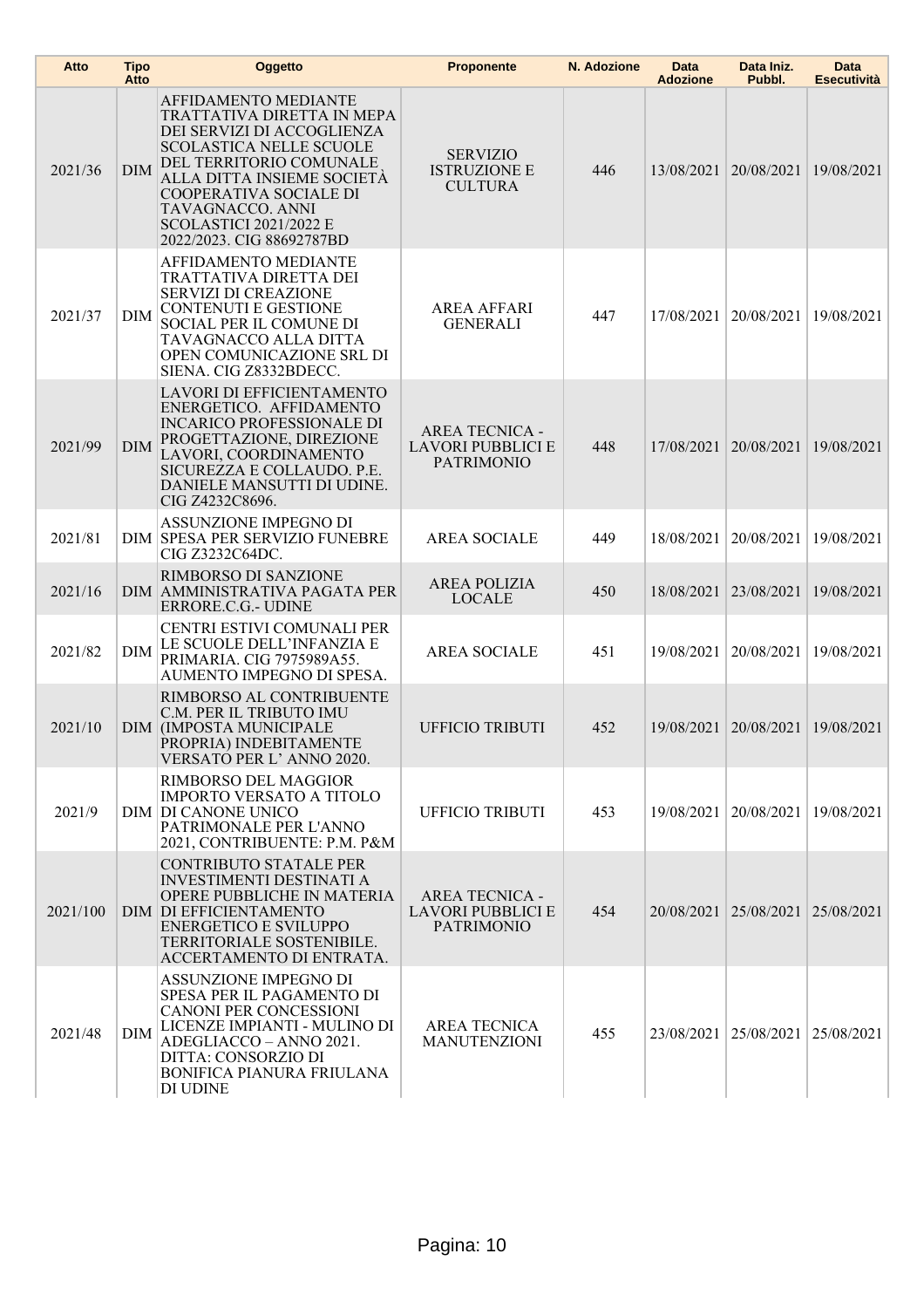| Atto    | <b>Tipo</b><br>Atto | Oggetto                                                                                                                                                                                                                                                                                                                                                                                                                     | <b>Proponente</b>                          | N. Adozione | Data<br><b>Adozione</b> | Data Iniz.<br>Pubbl.             | Data<br><b>Esecutività</b> |
|---------|---------------------|-----------------------------------------------------------------------------------------------------------------------------------------------------------------------------------------------------------------------------------------------------------------------------------------------------------------------------------------------------------------------------------------------------------------------------|--------------------------------------------|-------------|-------------------------|----------------------------------|----------------------------|
| 2021/49 |                     | AFFIDAMENTO DEL NOLEGGIO<br>DI UN RULLO COMPATTATORE<br>VIBRANTE BOMAG BW 100 PER<br>DIM ASFALTATURE SU VIABILITA<br>COMUNALE - ANNO 2021 - CIG:<br>ZF532D12FF-DITTA: SFEDIL<br>S.R.L. - TAVAGNACCO                                                                                                                                                                                                                         | <b>AREA TECNICA</b><br><b>MANUTENZIONI</b> | 456         |                         | 24/08/2021 25/08/2021            | 25/08/2021                 |
| 2021/47 | <b>DIM</b>          | <b>ACCERTAMENTO DI ENTRATE</b><br>PER RISARCIMENTO DANNI<br>CAUSATI AL PATRIMONIO<br>COMUNALE. SINISTRI<br><b>AVVENUTI NEL PERIODO</b><br><b>GENNAIO / APRILE ANNO 2021</b>                                                                                                                                                                                                                                                 | AREA ECONOMICO<br><b>FINANZIARIA</b>       | 457         |                         | 25/08/2021 25/08/2021            | 25/08/2021                 |
| 2021/83 |                     | COMPARTECIPAZIONE AL<br>PAGAMENTO DELLE RETTE DI<br>DEGENZA PER ACCOGLIENZA<br>DIM SIG.RA F.S. PRESSO CASA DI<br>RIPOSO DI TRICESIMO E<br><b>QUANTIFICAZIONE</b><br>VANTAGGIO ECONOMICO.                                                                                                                                                                                                                                    | <b>AREA SOCIALE</b>                        | 458         |                         | 25/08/2021 27/08/2021            | 26/08/2021                 |
| 2021/50 | <b>DIM</b>          | AFFIDAMENTO DELLA<br><b>FORNITURA DI</b><br>CONGLOMERATO BITUMINOSO<br>PER ASFALTATURE SU<br>VIABILITÀ COMUNALE - ANNO<br>2021 - CIG: Z1E32D49CD- DITTA:<br>NORD ASFALTI S.R.L. -<br><b>POVOLETTO</b>                                                                                                                                                                                                                       | <b>AREA TECNICA</b><br><b>MANUTENZIONI</b> | 459         | 25/08/2021              | 27/08/2021                       | 26/08/2021                 |
| 2021/48 |                     | PARZIALE RETTIFICA DELLA<br>DIM DETERMINAZIONE N. 457 DD.<br>25.08.2021                                                                                                                                                                                                                                                                                                                                                     | AREA ECONOMICO<br><b>FINANZIARIA</b>       | 461         |                         | 27/08/2021 27/08/2021            | 27/08/2021                 |
| 2021/65 |                     | <b>INTEGRAZIONE E NOMINA DEI</b><br>MEMBRI DELLA COMMISSIONE<br><b>GIUDICATRICE PER LA PROVA</b><br>ORALE DEL CONCORSO<br>PUBBLICO, PER ESAMI, PER LA<br>COPERTURA DI UN POSTO, A<br><b>TEMPO PIENO E</b><br>DIM INDETERMINATO, DI<br><b>ISTRUTTORE DIRETTIVO</b><br>AMMINISTRATIVO CONTABILE<br>CAT. D - POSIZIONE<br>ECONOMICA D1 - PRESSO IL<br>COMUNE DI TAVAGNACCO DA<br>ASSEGNARE ALL'AREA AFFARI<br><b>GENERALI.</b> | <b>SEGRETERIA</b><br><b>GENERALE</b>       | 462         |                         | 27/08/2021 27/08/2021            | 27/08/2021                 |
| 2021/66 |                     | <b>INTEGRAZIONE E NOMINA DEI</b><br>MEMBRI DELLA COMMISSIONE<br><b>GIUDICATRICE PER LA PROVA</b><br>ORALE DEL CONCORSO<br>PUBBLICO, PER ESAMI, PER LA<br>COPERTURA DI UN POSTO, A<br><b>DIM TEMPO PIENO E</b><br><b>INDETERMINATO, DI</b><br>ISTRUTTORE TECNICO CAT. C<br>PRESSO IL COMUNE DI<br>TAVAGNACCO DA ASSEGNARE<br>ALL'AREA TECNICA LAVORI<br>PUBBLICI E PATRIMONIO.                                               | <b>SEGRETERIA</b><br><b>GENERALE</b>       | 463         |                         | 27/08/2021 27/08/2021 27/08/2021 |                            |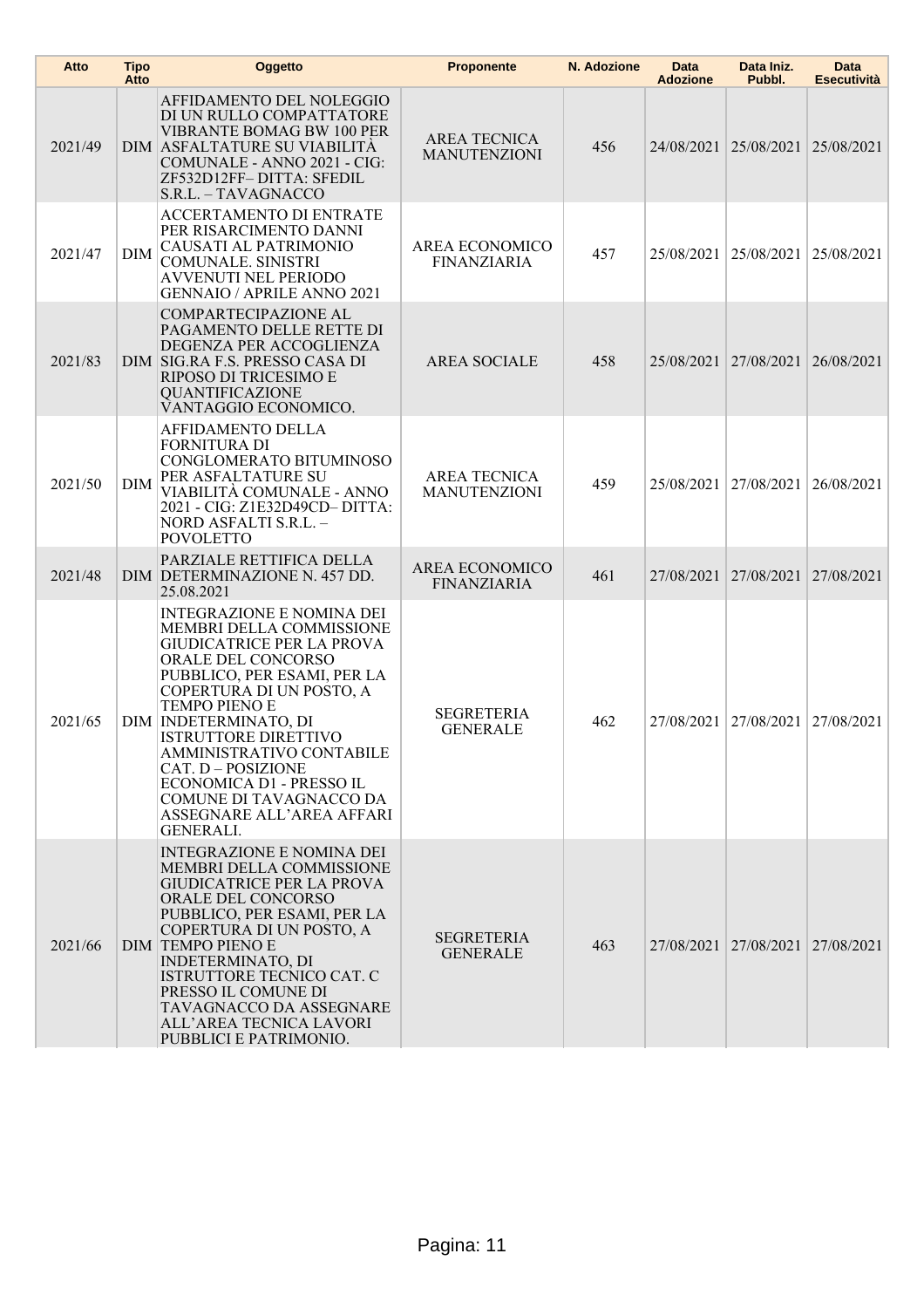| Atto    | <b>Tipo</b><br>Atto | Oggetto                                                                                                                                                                                                                                                                                                                                                                                                                                                                                | <b>Proponente</b>                                        | N. Adozione | Data<br><b>Adozione</b> | Data Iniz.<br>Pubbl.  | Data<br><b>Esecutività</b> |
|---------|---------------------|----------------------------------------------------------------------------------------------------------------------------------------------------------------------------------------------------------------------------------------------------------------------------------------------------------------------------------------------------------------------------------------------------------------------------------------------------------------------------------------|----------------------------------------------------------|-------------|-------------------------|-----------------------|----------------------------|
| 2021/51 |                     | ACCERTAMENTO D'ENTRATA<br>PER L'EROGAZIONE DI UN<br><b>FINANZIAMENTO</b><br><b>STRAORDINARIO</b><br>(DCR/14/PC/2021 dd 15/01/2021) E<br>DIM CONTESTUALE IMPEGNO DI<br>SPESA PER LA FORNITURA DI<br>VESTIARIO PER LA SQUADRA<br>COMUNALE DI PROTEZIONE<br>CIVILE. DITTA: OPENLAND<br>TACTICAL SRL. CIG: Z3B32D0429                                                                                                                                                                      | <b>AREA TECNICA</b><br><b>MANUTENZIONI</b>               | 464         |                         | 27/08/2021 03/09/2021 | 02/09/2021                 |
| 2021/38 |                     | AFFIDAMENTO FORNITURA<br>TARGA COMMEMORATIVA<br>SOLDATO GUERRINO SPIZZO.<br>DIM IMPEGNO DI SPESA A FAVORE<br>DELLA DITTA ROMANO<br>ALESSANDRO & C. S.N.C. - CIG<br>Z2932D80BB                                                                                                                                                                                                                                                                                                          | <b>AREA AFFARI</b><br><b>GENERALI</b>                    | 465         |                         | 27/08/2021 31/08/2021 | 30/08/2021                 |
| 2021/52 | DIM                 | AFFIDAMENTO SERVIZIO DI<br>FORNITURA DI RADIO<br>PORTATILI E ACCESSORI VARI<br>PER LA SQUADRA COMUNALE<br>DI PROTEZIONE CIVILE. DITTA:<br><b>SISTEMI GESTIONI</b><br>ELETTRONICHE SAS. CIG:<br>ZDA32CE771                                                                                                                                                                                                                                                                              | <b>AREA TECNICA</b><br><b>MANUTENZIONI</b>               | 467         | 31/08/2021              | 03/09/2021            | 02/09/2021                 |
| 2021/53 | <b>DIM</b>          | ASSUNZIONE IMPEGNO DI<br>SPESA PER LA FORNITURA DI<br>TELONI IN PVC IGNIFUGO PER<br>LA PALESTRA DELLA SCUOLA<br>SECONDARIA DI PRIMO GRADO<br>DI FELETTO UMBERTO. CIG<br>Z2432DE55A. DITTA: FRIULANA<br>TELONI - PRADAMANO UD)                                                                                                                                                                                                                                                          | AREA TECNICA<br><b>MANUTENZIONI</b>                      | 468         |                         | 31/08/2021 03/09/2021 | 02/09/2021                 |
| 2021/38 |                     | ATTUAZIONE DIRITTO ALLO<br><b>STUDIO TRAMITE</b><br>CONCESSIONE DI CONTRIBUTI<br>IN FORMA DI BUONO<br>ELETTRONICO PER L'ACQUISTO<br>DI LIBRI DI TESTO PER GLI<br>ALUNNI RESIDENTI NEL<br>COMUNE DI TAVAGNACCO E<br>DIM FREQUENTANTI LA SCUOLA<br>SECONDARIA DI PRIMO GRADO<br>$2^{\wedge}$ edizione per riapertura termini-<br>ANNO SCOLASTICO 2021/2022.<br>APPROVAZIONE GRADUATORIA<br>DELLE DOMANDE AMMISSIBILI<br>ED ESCLUSIONI,<br><b>INTEGRAZIONE IMPEGNO DI</b><br><b>SPESA</b> | <b>SERVIZIO</b><br><b>ISTRUZIONE E</b><br><b>CULTURA</b> | 469         |                         | 31/08/2021 03/09/2021 | 02/09/2021                 |
| 2021/39 | <b>DIM</b>          | ACCERTAMENTO ENTRATE<br>DERIVANTI DALLE RICHIESTE<br>DI RIMBORSO SPESE PER LA<br>FORNITURA DEI LIBRI DI TESTO<br>AGLI ALUNNI NON RESIDENTI E<br>FREQUENTANTI LE SCUOLE<br>PRIMARIE DEL TERRITORIO -<br>ANNO SCOLASTICO 2020/2021 -<br>ULTERIORE INTEGRAZIONE PER<br><b>CORREZIONE REFUSO</b>                                                                                                                                                                                           | <b>SERVIZIO</b><br><b>ISTRUZIONE E</b><br><b>CULTURA</b> | 470         |                         | 31/08/2021 06/09/2021 | 02/09/2021                 |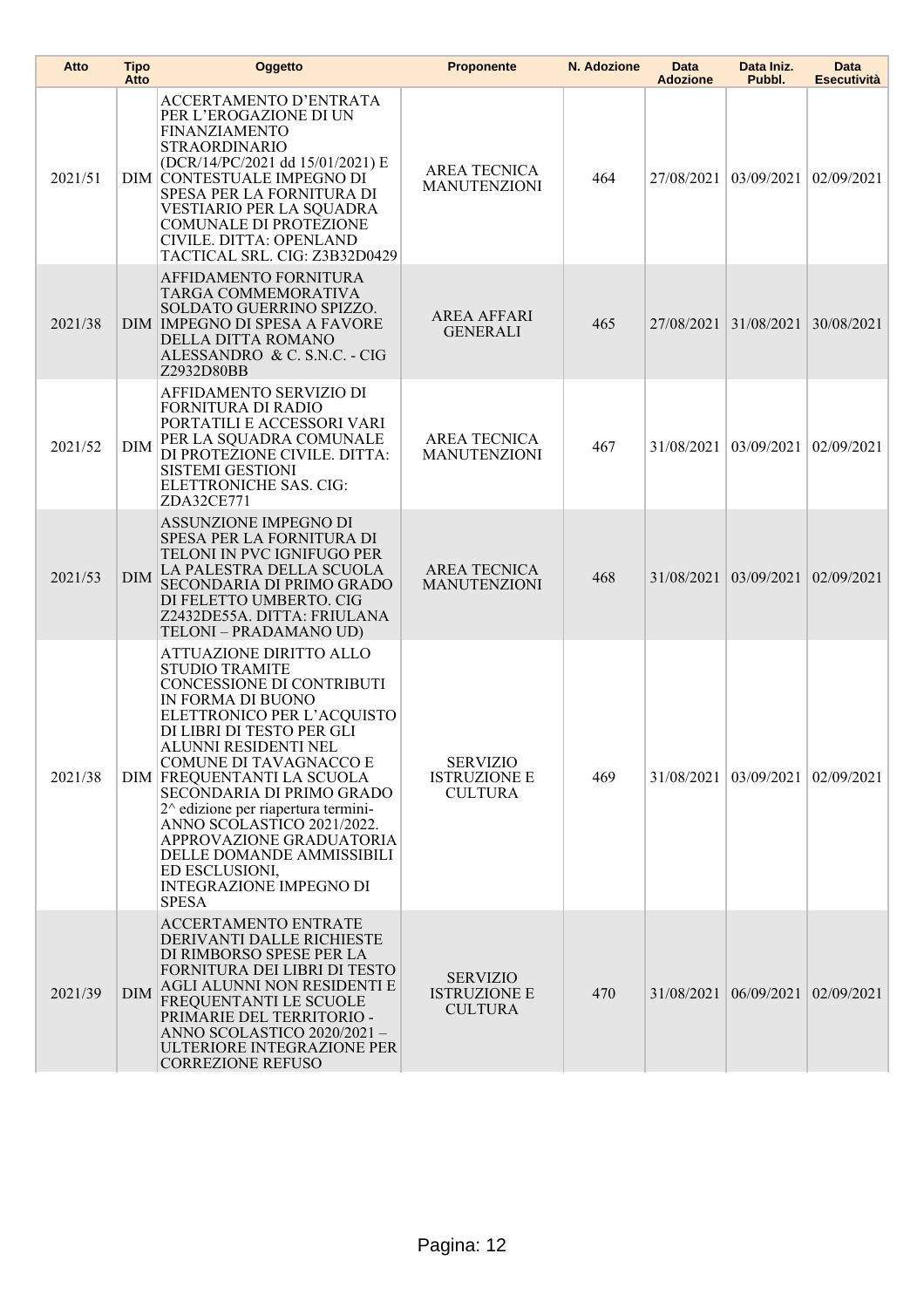| Atto    | <b>Tipo</b><br>Atto | Oggetto                                                                                                                                                                                                                                                                                                | <b>Proponente</b>                                         | N. Adozione | Data<br><b>Adozione</b> | Data Iniz.<br>Pubbl.      | Data<br><b>Esecutività</b> |
|---------|---------------------|--------------------------------------------------------------------------------------------------------------------------------------------------------------------------------------------------------------------------------------------------------------------------------------------------------|-----------------------------------------------------------|-------------|-------------------------|---------------------------|----------------------------|
| 2021/40 | <b>DIM</b>          | <b>AFFIDAMENTO MEDIANTE</b><br>TRATTATIVA DIRETTA IN MEPA<br>DEL SERVIZIO DI<br>ACCOMPAGNAMENTO ALUNNI<br><b>DURANTE IL TRASPORTO</b><br><b>SCOLASTICO ALLA DITTA</b><br><b>ARTEVENTI SOCIETA</b><br>COOPERATIVA DI UDINE. ANNI<br><b>SCOLASTICI 2021/2022 E</b><br>2022/2023. CIG 88692787BD          | <b>SERVIZIO</b><br><b>ISTRUZIONE E</b><br><b>CULTURA</b>  | 471         | 31/08/2021              | 03/09/2021                | 02/09/2021                 |
| 2021/54 |                     | <b>AFFIDAMENTO DIRETTO PER</b><br><b>MANUTENZIONE</b><br>STRAORDINARIA E<br>RIPARAZIONE MEZZO ISUZU<br><b>DIM TARGATO DF375TL IN</b><br>DOTAZIONE ALLA SQUADRA<br><b>COMUNALE DI PROTEZIONE</b><br>CIVILE. DITTA: OFFICINA NORD<br>DIESEL SRL. CIG: ZE132DE54F                                         | <b>AREA TECNICA</b><br><b>MANUTENZIONI</b>                | 472         | 01/09/2021              | 06/09/2021                | 02/09/2021                 |
| 2021/55 |                     | ASSUNZIONE IMPEGNO DI<br><b>SPESA PER L'AFFIDAMENTO</b><br>DEI LAVORI DI MANUTENZIONE<br>STRAORDINARIA,<br>TINTEGGIATURA E FORNITURA<br>DIM DI ATTREZZATURE SPORTIVE<br>DELLA PIASTRA OUTDOOR<br>DELL'AREA VERDE DI<br>COLUGNA - CIG Z0E32BEB62.<br>DITTA: GAMMASPORT S.R.L. -<br><b>SUSEGANA (TV)</b> | <b>AREA TECNICA</b><br><b>MANUTENZIONI</b>                | 473         | 01/09/2021              | 06/09/2021                | 02/09/2021                 |
| 2021/24 |                     | QUOTA ASSOCIATIVA APE<br>DIM ANNO 2021. IMPEGNO DI SPESA<br>E LIQUIDAZIONE.                                                                                                                                                                                                                            | <b>AREA TECNICA -</b><br>PIANIFICAZIONE<br>DEL TERRITORIO | 475         | 01/09/2021 06/09/2021   |                           | 02/09/2021                 |
| 2021/25 |                     | <b>INTEGRAZIONE IMPEGNO DI</b><br><b>SPESA PER GESTIONE</b><br><b>INTEGRATA DEI RIFIUTI</b><br><b>DIM URBANI E ASSIMILATI</b><br>(PERIODO SETTEMBRE -<br>DICEMBRE 2021) - NET SPA DI<br><b>UDINE.</b>                                                                                                  | <b>AREA TECNICA -</b><br>PIANIFICAZIONE<br>DEL TERRITORIO | 476         | 01/09/2021              | 06/09/2021                | 02/09/2021                 |
| 2021/84 |                     | CONCESSIONE CONTRIBUTO<br>ECONOMICO ASSISTENZIALE A<br>FAVORE DI NUCLEI FAMILIARI<br>DIM IN STATO DI INDIGENZA O DI<br>BISOGNO - (QUINTO<br>PROVVEDIMENTO PER ISTANZE<br><b>ANNO 2021)</b>                                                                                                             | <b>AREA SOCIALE</b>                                       | 477         |                         | $01/09/2021$   06/09/2021 | 02/09/2021                 |
| 2021/41 |                     | <b>CENSIMENTO PERMANENTE</b><br>DELLA POPOLAZIONE E DELLE<br><b>ABITAZIONI 2021.</b><br>ASSEGNAZIONE INCARICHI DI<br>DIM RILEVATORE STATISTICO.<br>APPROVAZIONE SCHEMA DI<br>CONTRATTO, ASSUNZIONE<br><b>IMPEGNI DI SPESA E</b><br>ACCERTAMENTO DI ENTRATA                                             | <b>SERVIZIO</b><br><b>ISTRUZIONE E</b><br><b>CULTURA</b>  | 478         | 02/09/2021              | 06/09/2021                | 06/09/2021                 |
| 2021/56 | <b>DIM</b>          | AFFIDAMENTO DIRETTO PER<br><b>MANUTENZIONE</b><br><b>STRAORDINARIA E</b><br>RIPARAZIONE MEZZO CITROEN<br>C3 TARGATO YA970AN IN<br>DOTAZIONE ALLA POLIZIA<br>LOCALE. DITTA: MANSUTTI E<br>RONCO SNC. CIG: ZCA32E6C4C                                                                                    | <b>AREA TECNICA</b><br><b>MANUTENZIONI</b>                | 479         |                         | 03/09/2021 10/09/2021     | 08/09/2021                 |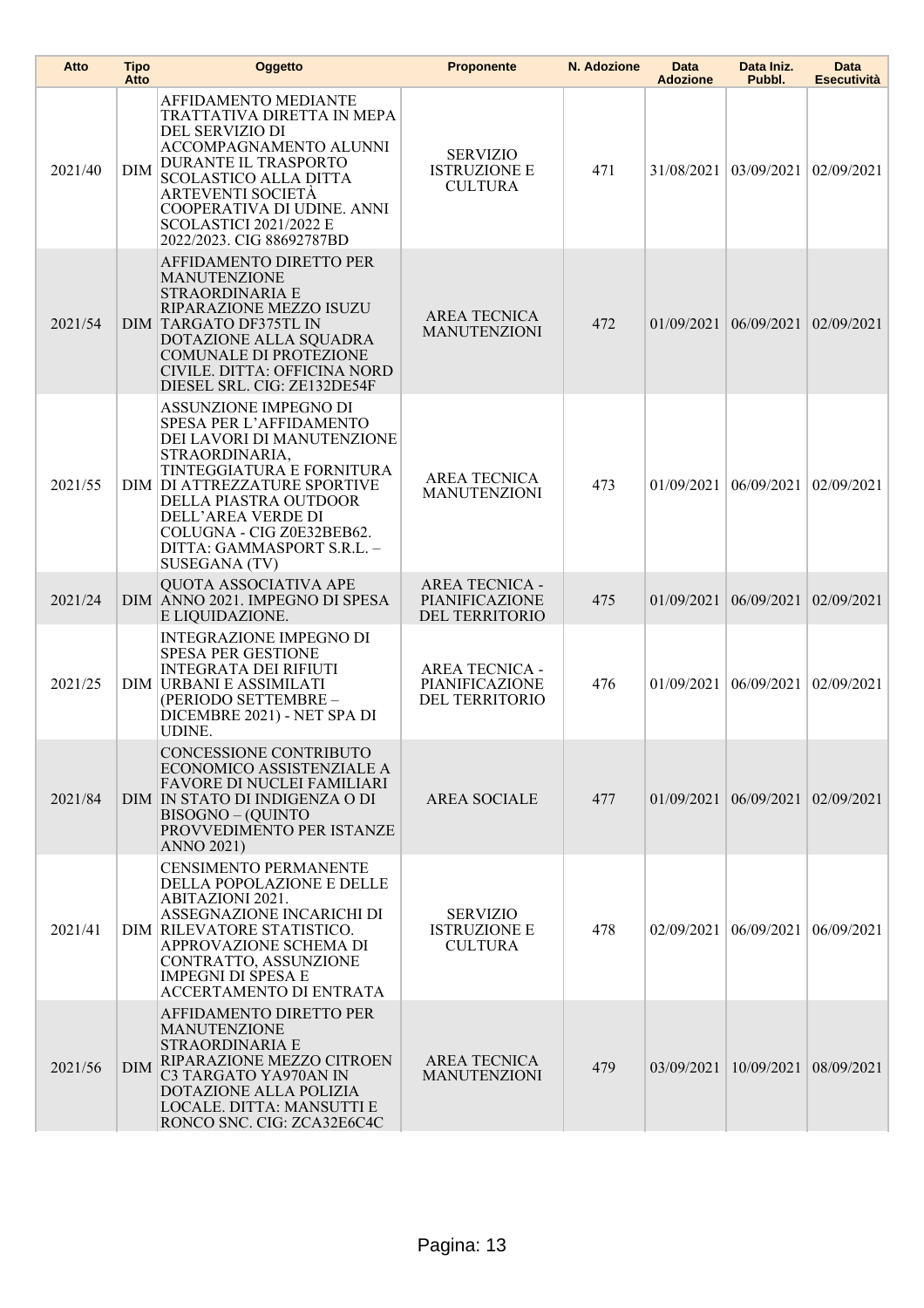| Atto     | <b>Tipo</b><br>Atto | Oggetto                                                                                                                                                                                                                                                                                                                                                                                | <b>Proponente</b>                                                      | N. Adozione | Data<br><b>Adozione</b> | Data Iniz.<br>Pubbl.  | <b>Data</b><br><b>Esecutività</b> |
|----------|---------------------|----------------------------------------------------------------------------------------------------------------------------------------------------------------------------------------------------------------------------------------------------------------------------------------------------------------------------------------------------------------------------------------|------------------------------------------------------------------------|-------------|-------------------------|-----------------------|-----------------------------------|
| 2021/102 |                     | E098 AFFIDAMENTO INCARICO<br>PROFESSIONALE DI<br>PROGETTAZIONE DEFINITIVA<br>ED ESECUTIVA DELLE OPERE DI<br>DIM ADEGUAMENTO ANTINCENDIO<br>DELLA SCUOLA SECONDARIA<br>DI PRIMO GRADO DI FELETTO<br>UMBERTO CUP J96B20000370001<br><b>CIG Y3432D0A1E</b>                                                                                                                                | <b>AREA TECNICA -</b><br>LAVORI PUBBLICI E<br><b>PATRIMONIO</b>        | 480         | 03/09/2021              | 07/09/2021            | 06/09/2021                        |
| 2021/42  | <b>DIM</b>          | DETERMINAZIONE N. 469/2021-<br>APPROVAZIONE GRADUATORIA<br>DEFINITIVA E INTEGRAZIONE<br><b>IMPEGNO DI SPESA</b>                                                                                                                                                                                                                                                                        | <b>SERVIZIO</b><br><b>ISTRUZIONE E</b><br><b>CULTURA</b>               | 481         |                         | 06/09/2021 07/09/2021 | 06/09/2021                        |
| 2021/12  |                     | Affidamento servizio di stampa,<br>imbustamento e recapito avvisi TARI<br>2021 mediante Trattativa Diretta.<br>DIM Impegno di spesa a favore della ditta<br>IRÍSCO S.r.l. di Empoli (FI) - P.I. e<br>C.F. 06153390486. CIG<br>Z1432C26D9.                                                                                                                                              | <b>UFFICIO TRIBUTI</b>                                                 | 482         | 06/09/2021              | 07/09/2021            | 06/09/2021                        |
| 2021/11  |                     | <b>AFFIDAMENTO IN</b><br>CONCESSIONE DEL SERVIZIO DI<br><b>ACCERTAMENTO E</b><br>RISCOSSIONE, ORDINARIA E<br>COATTIVA, DELL'IMPOSTA<br><b>COMUNALE SULLA</b><br>DIM PUBBLICITA', DEI DIRITTI<br><b>SULLE PUBBLICHE AFFISSIONI</b><br>E DELLA TOSAP PER IL<br>PERIODO DAL 01/07/2020 -<br>31/12/2021. C.I.G. 8439303D23 -<br><b>INTEGRAZIONE DI SPESA ex</b><br>ART. 106 D.Lgs. 50/2016 | <b>UFFICIO TRIBUTI</b>                                                 | 483         | 06/09/2021              | 07/09/2021            | 06/09/2021                        |
| 2021/58  |                     | AFFIDAMENTO DIRETTO DEL<br>SERVIZIO DI VERIFICA<br>PERIODICA DEI SISTEMI ANTI<br>CADUTA/LINEE VITA DI<br>DIM DIVERSI EDIFICI COMUNALI AI<br>SENSI DELLA UNI 11560/2014.<br>ANNO 2021. DITTA: DI CENTA &<br>DI RONCO SRL (UD).CIG<br>Z5432F6BC5                                                                                                                                         | <b>AREA TECNICA</b><br><b>MANUTENZIONI</b>                             | 485         | 08/09/2021              | 10/09/2021            | 08/09/2021                        |
| 2021/57  |                     | RETTIFICA DETERMINA N.148<br>DEL 12/03/2020 - MODIFICA<br>SOGGETTO BENEFICIARIO PER<br>DIM CESSIONE DITTA AQUALITY<br><b>SRL ALLA DITTA BBTEC SRL E</b><br><b>MANTENIMENTO DEL</b><br>CONTRATTO IN ESSERE                                                                                                                                                                              | <b>AREA TECNICA</b><br><b>MANUTENZIONI</b>                             | 486         |                         | 08/09/2021 10/09/2021 | 08/09/2021                        |
| 2021/104 | <b>DIM</b>          | S104. INTERVENTI DI<br><b>MANUTENZIONE</b><br>STRAORDINARIA VIABILITA' IN<br>PORFIDO E ASFALTO.<br>APPROVAZIONE 1^PERIZIA<br>SUPPLETIVA DI VARIANTE ED<br>AGGIORNAMENTO QUADRO<br>ECONOMICO DI SPESA. (CIG<br>8629840142) (CUP<br>J97H20001370004)                                                                                                                                     | <b>AREA TECNICA -</b><br>LAVORI PUBBLICI E<br><b>PATRIMONIO</b>        | 487         | 08/09/2021              | 10/09/2021            | 08/09/2021                        |
| 2021/105 | <b>DIM</b>          | E097 - PARZIALE RETTIFICA<br>DETERMINAZIONE N.436 DEL<br>11.08.2021 CUP J96B20000360001<br><b>CIG Y0132ADD31</b>                                                                                                                                                                                                                                                                       | <b>AREA TECNICA -</b><br><b>LAVORI PUBBLICI E</b><br><b>PATRIMONIO</b> | 488         | 08/09/2021              | 10/09/2021            | 08/09/2021                        |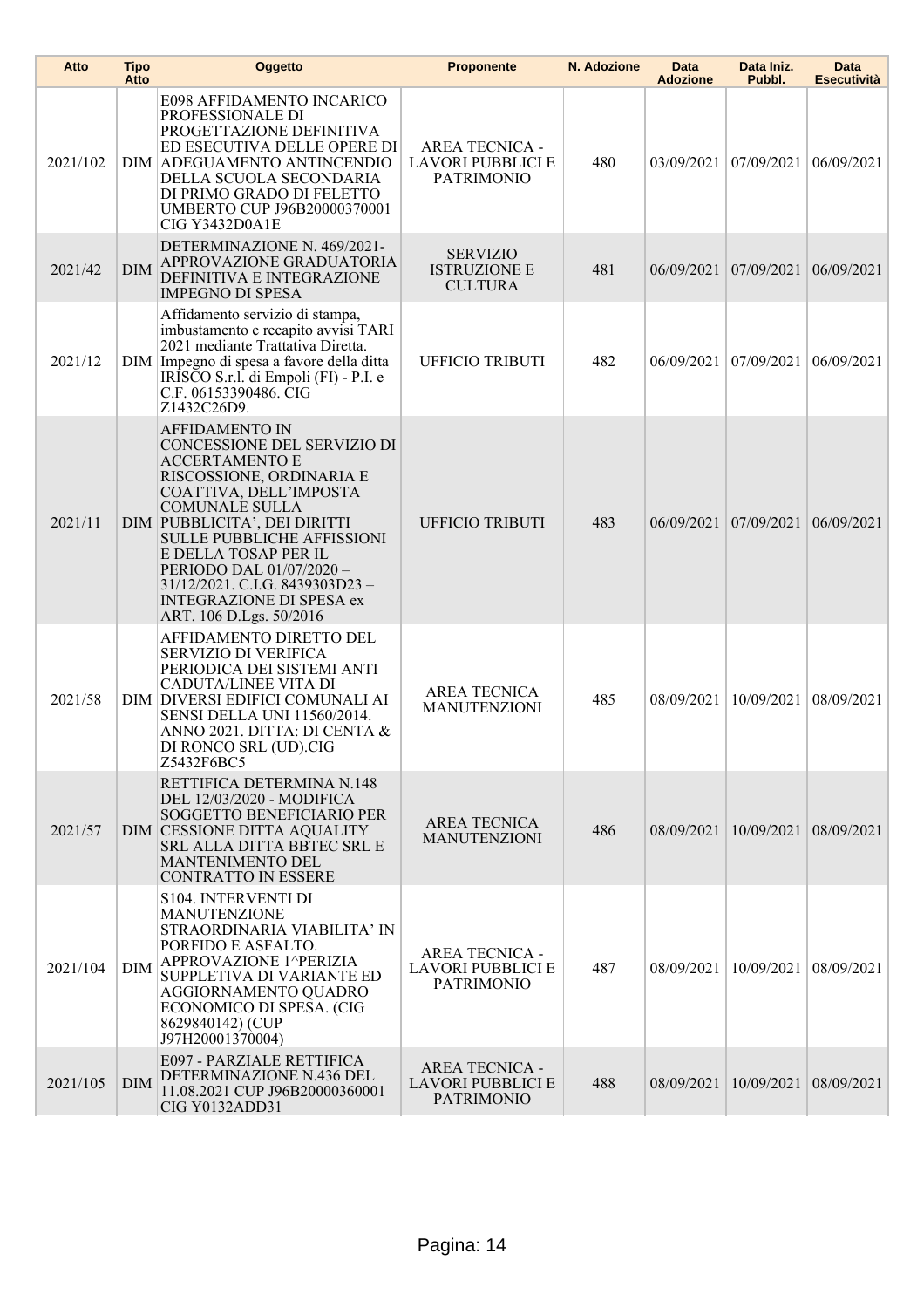| Atto     | <b>Tipo</b><br>Atto | Oggetto                                                                                                                                                                                                                                                                                                                     | <b>Proponente</b>                                                      | N. Adozione | <b>Data</b><br><b>Adozione</b> | Data Iniz.<br>Pubbl.  | <b>Data</b><br><b>Esecutività</b> |
|----------|---------------------|-----------------------------------------------------------------------------------------------------------------------------------------------------------------------------------------------------------------------------------------------------------------------------------------------------------------------------|------------------------------------------------------------------------|-------------|--------------------------------|-----------------------|-----------------------------------|
| 2021/106 |                     | <b>INCARICO PER AUMENTO DI</b><br>POTENZA DEL CONTATORE DI<br>ENERGIA ELETTRICA ALTRI USI<br>A SERVIZIO DEL POD<br>IT001E34201708 PER<br>DIM ALIMENTAZIONE APPARATI ED<br><b>IMPIANTI A SERVIZIO</b><br>DELL'AUDITORIUM DI VIA<br>MAZZINI Nº 4. CIG Nº Z5732F436<br>(CUPJ91I19000050002) A FAVORE<br>DI AGSM ENERGIA S.P.A. | <b>AREA TECNICA -</b><br><b>LAVORI PUBBLICI E</b><br><b>PATRIMONIO</b> | 490         | 08/09/2021                     | 14/09/2021            | 14/09/2021                        |
| 2021/27  |                     | ASSUNZIONE IMPEGNO DI<br>SPESA PER LA FORNITURA E<br><b>INSTALLAZIONE DI DISPENSER</b><br><b>DIM E EROGATORI ACQUA PER</b><br><b>SCUOLE E UFFICI. TRATTATIVA</b><br>DIRETTA MEPA. CIG Z792F39518<br>- CUP J97B20000740006.                                                                                                  | <b>AREA TECNICA -</b><br>PIANIFICAZIONE<br>DEL TERRITORIO              | 491         | 09/09/2021                     | 10/09/2021            | 09/09/2021                        |
| 2021/36  |                     | AFFIDAMENTO TRAMITE<br>ORDINE DIRETTO D'ACQUISTO<br>MEPA DELLA FORNITURA DI<br>DUE LICENZE TRIENNALI<br>SOFTWARE AEC COLLECTION<br>DIM DI AUTODESK PER L'ADOZIONE<br>DEL B.I.M. (BUILDING<br>INFORMATION MODELING).<br><b>IMPEGNO DI SPESA A FAVÓRE</b><br>DELLA DITTA PROGETTO CAD<br>SRL. CIG Z7E32F986D                  | <b>AREA AFFARI</b><br><b>GENERALI</b>                                  | 492         | 09/09/2021                     | 10/09/2021            | 09/09/2021                        |
| 2021/28  | <b>DIM</b>          | <b>AGGIORNAMENTO DEGLI</b><br>STRUMENTI CARTOGAFICI E<br><b>BANCHE DATI COMUNALI.</b><br>AFFIDAMENTO INCARICO<br>PROFESSIONALE. CIG<br>Z3732F854A.                                                                                                                                                                          | <b>AREA TECNICA -</b><br>PIANIFICAZIONE<br>DEL TERRITORIO              | 493         | 09/09/2021                     | 13/09/2021            | 09/09/2021                        |
| 2021/29  | <b>DIM</b>          | PIANO COMUNALE DI<br><b>CLASSIFICAZIONE ACUSTICA</b><br>$(P.C.C.A.) - INCARICO$<br>PROFESSIONALE PER ATTIVITA'<br>DI NUOVA ADOZIONE - CIG<br>YBB32C80F6.                                                                                                                                                                    | <b>AREA TECNICA -</b><br>PIANIFICAZIONE<br>DEL TERRITORIO              | 494         |                                | 09/09/2021 13/09/2021 | 09/09/2021                        |
| 2021/107 | <b>DIM</b>          | A022 AGGIUDICAZIONE GARA<br>PER L'AFFIDAMENTO DEI<br>LAVORI DI RIQUALIFICAZIONE<br>ENERGETICA DEL MAGAZZINO<br><b>COMUNALE - OPERE CIVILI E</b><br>MODIFICA QUADRO<br>ECONOMICO DI SPESA. CUP<br>J98I21000140001, CIG 88809263FA.                                                                                           | <b>AREA TECNICA -</b><br>LAVORI PUBBLICI E<br><b>PATRIMONIO</b>        | 495         | 09/09/2021                     | 13/09/2021            | 10/09/2021                        |
| 2021/108 |                     | A023 AGGIUDICAZIONE GARA<br>PER L'AFFIDAMENTO DEI<br>LAVORI DI RIQUALIFICAZIONE<br>ENERGETICA DEL MAGAZZINO<br>DIM COMUNALE E PALAZZINA<br>UFFICI - IMPIANTI E MODIFICA<br>QUADRO ECONOMICO DI<br>SPESA. CUP J99J21007510001, CIG<br>YF532EA307.                                                                            | <b>AREA TECNICA -</b><br>LAVORI PUBBLICI E<br><b>PATRIMONIO</b>        | 496         | 09/09/2021 13/09/2021          |                       | 10/09/2021                        |
| 2021/85  |                     | ALLOGGI COMUNALI DI VIA<br><b>DIM CARNIA - PROROGA</b><br>CONCESSIONE SIG.RA B.G.                                                                                                                                                                                                                                           | <b>AREA SOCIALE</b>                                                    | 497         | 09/09/2021                     | 13/09/2021            | 10/09/2021                        |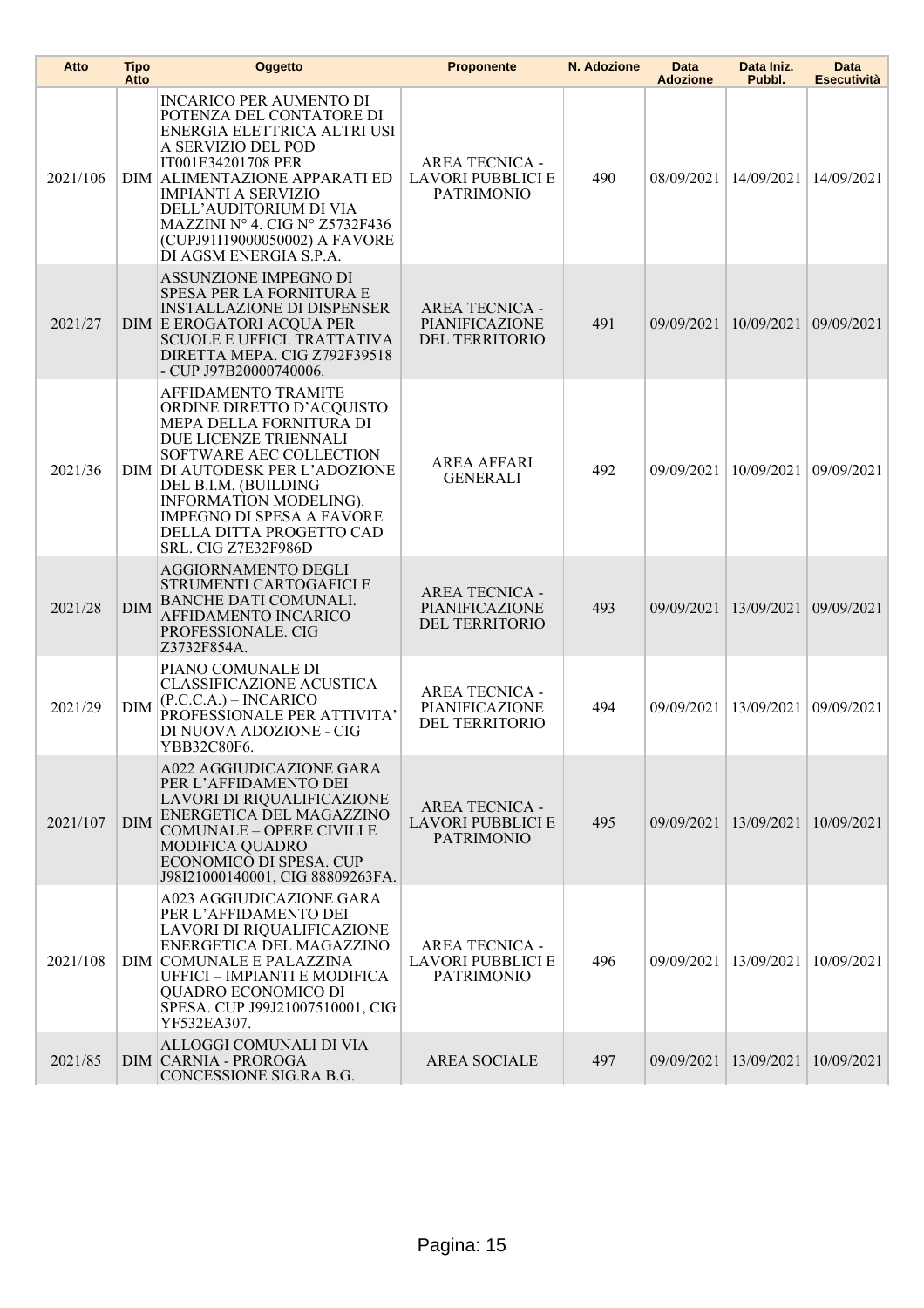| Atto     | <b>Tipo</b><br>Atto | Oggetto                                                                                                                                                                                                                                                                                                                                                                                                         | <b>Proponente</b>                                                      | N. Adozione | <b>Data</b><br><b>Adozione</b> | Data Iniz.<br>Pubbl.                 | <b>Data</b><br>Esecutività |
|----------|---------------------|-----------------------------------------------------------------------------------------------------------------------------------------------------------------------------------------------------------------------------------------------------------------------------------------------------------------------------------------------------------------------------------------------------------------|------------------------------------------------------------------------|-------------|--------------------------------|--------------------------------------|----------------------------|
| 2021/45  |                     | SERVIZIO DI TRASPORTO<br><b>SCOLASTICO ANNO</b><br>SCOLASTICO2021/2022.<br>AFFIDAMENTO DIRETTO<br>PREVIO ESPERIMENTO DI UNA<br>RICHIESTA DI OFFERTA (R.D.O.)<br>SULLA PIATTAFORMA E-<br>DIM APPALTI FVG AI SENSI<br>DELL'ART. 1, CO. 2, LETT. B) E<br>CO. 3 DEL D.L. 76/2020<br>CONVERTITO DALLA L. 120/2020<br>COSI' COME MODIFICATO DAL<br>D.L. 77/2021 CONVERTITO<br>DALLA LEGGE 108/2021. CIG<br>88927143BE | <b>SERVIZIO</b><br><b>ISTRUZIONE E</b><br><b>CULTURA</b>               | 499         |                                | 10/09/2021   13/09/2021              | 13/09/2021                 |
| 2021/86  |                     | <b>SERVIZIO DI REALIZZAZIONE</b><br>DELLE POLITICHE GIOVANILI<br>DIM FINO A DICEMBRE 2021:<br>DETERMINAZIONE DI<br>AFFIDAMENTO. CIG ZDF32F8869                                                                                                                                                                                                                                                                  | <b>AREA SOCIALE</b>                                                    | 500         |                                | 13/09/2021 14/09/2021                | 14/09/2021                 |
| 2021/109 | DIM                 | E097 LAVORI DI<br>ADEGUAMENTO ANTINCENDIO<br>DELLA SCUOLA PRIMARIA DI<br>FELETTO UMBERTO.<br>DETERMINA DI IMPEGNO DI<br>SPESA DEL QUADRO<br>ECONOMICO DELL'OPERA. CUP<br>J96B20000360001                                                                                                                                                                                                                        | <b>AREA TECNICA -</b><br>LAVORI PUBBLICI E<br><b>PATRIMONIO</b>        | 502         |                                | 15/09/2021   15/09/2021              | 15/09/2021                 |
| 2021/110 |                     | E098 LAVORI DI<br>ADEGUAMENTO ANTINCENDIO<br>DELLA SCUOLA SECONDARIA<br>DI PRIMO GRADO DI FELETTO<br>DIM UMBERTO. DETERMINA DI<br><b>IMPEGNO DI SPESA DEL</b><br><b>QUADRO ECONOMICO</b><br>DELL'OPERA. CUP<br>J96B20000370001                                                                                                                                                                                  | <b>AREA TECNICA -</b><br>LAVORI PUBBLICI E<br><b>PATRIMONIO</b>        | 503         |                                | 15/09/2021 15/09/2021                | 15/09/2021                 |
| 2021/18  |                     | <b>ACCERTAMENTO DI ENTRATA -</b><br>PROVENTI DA SANZIONI<br><b>AMMINISTRATIVE PER</b><br>DIM VIOLAZIONI AL CODICE DELLA<br>STRADA E PER VIOLAZIONI A<br>LEGGI E REGOLAMENTI - ANNO<br>2021                                                                                                                                                                                                                      | <b>AREA POLIZIA</b><br><b>LOCALE</b>                                   | 504         |                                | 15/09/2021   16/09/2021   15/09/2021 |                            |
| 2021/111 |                     | RIMBORSO SOMMA VERSATA<br>PER CONCESSIONE<br>CIMITERIALE DI UN CINERARIO<br>DIM A SEGUITO RESTITUZIONE<br><b>LOCULO PER TRASLAZIONE</b><br>CENERI (DEF. T.F.) A FAVORE DI<br>F. L                                                                                                                                                                                                                               | <b>AREA TECNICA -</b><br><b>LAVORI PUBBLICI E</b><br><b>PATRIMONIO</b> | 505         |                                | 15/09/2021   16/09/2021              | 15/09/2021                 |
| 2021/49  | DIM                 | <b>IMPEGNO DI SPESA PER LA</b><br>PARTECIPAZIONE AL CORSO:<br>"CENTRI ESTIVI 2021 - COME<br>SPENDERE IL FINANZIAMENTO<br>E PER FARE COSA"<br>DIPENDENTE LONDERO<br>FLAVIA. ORGANIZZATO DA<br><b>ACSEL SERVIZI</b>                                                                                                                                                                                               | AREA ECONOMICO<br><b>FINANZIARIA</b>                                   | 506         |                                | 15/09/2021   15/09/2021              | 15/09/2021                 |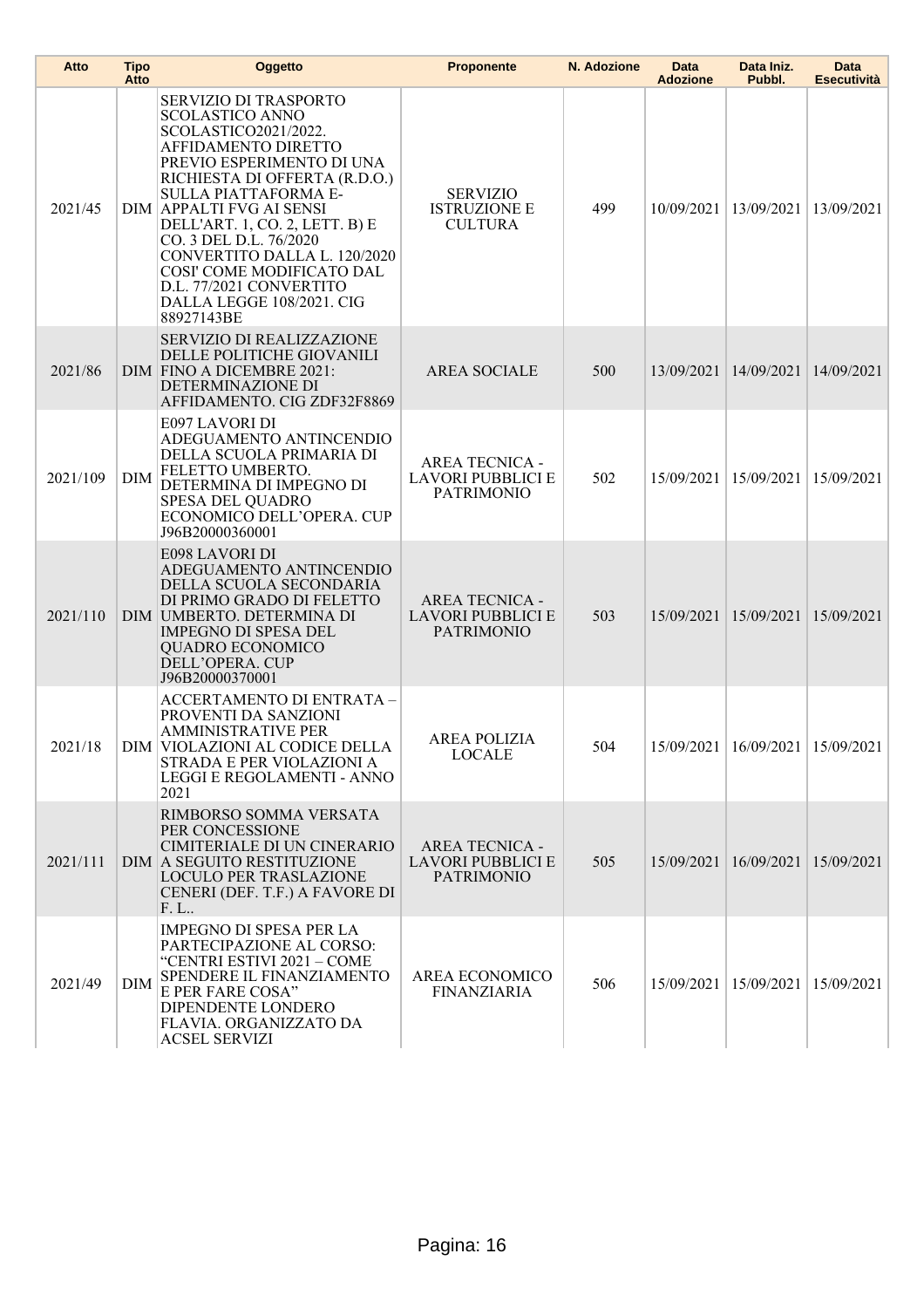| Atto     | <b>Tipo</b><br>Atto | <b>Oggetto</b>                                                                                                                                                                                                                                                                                                 | <b>Proponente</b>                                                      | N. Adozione | Data<br><b>Adozione</b> | Data Iniz.<br>Pubbl.    | <b>Data</b><br><b>Esecutività</b> |
|----------|---------------------|----------------------------------------------------------------------------------------------------------------------------------------------------------------------------------------------------------------------------------------------------------------------------------------------------------------|------------------------------------------------------------------------|-------------|-------------------------|-------------------------|-----------------------------------|
| 2021/46  | DIM                 | REALIZZAZIONE CONCERTO<br>LEZIONE "LENGHE FURLANE<br>DAL RAP A LE MUSICHE<br>POPOLAR" PER LE CLASSI<br>DELL'ISTITUTO COMPRENSIVO<br>DI TAVAGNACCO PER LA<br>"FIESTE DE PATRIE DAL FRIUL -<br>ANNO 2021". ACCERTAMENTO<br>ENTRATA E AFFIDAMENTO -<br>FONDAZIONE LUIGI BON DI<br>TAVAGNACCO - CIG<br>Z0432FCAE2. | <b>SERVIZIO</b><br><b>ISTRUZIONE E</b><br><b>CULTURA</b>               | 507         |                         | 15/09/2021 16/09/2021   | 15/09/2021                        |
| 2021/112 |                     | ACCERTAMENTO D'ENTRATA<br>PER DEPOSITO CAUZIONALE A<br><b>SEGUITO DI AUTORIZZAZIONE</b><br>DIM PER IL TRANSITO VEICOLI E<br>CONTESTUALE IMPEGNO PER<br>L'EVENTUALE RESTITUZIONE.<br>IMPRESA IMMINVEST S.R.L.                                                                                                   | <b>AREA TECNICA -</b><br><b>LAVORI PUBBLICI E</b><br><b>PATRIMONIO</b> | 508         | 16/09/2021              | 20/09/2021              | 20/09/2021                        |
| 2021/113 | <b>DIM</b>          | AFFIDAMENTO INCARICO<br>PROFESSIONALE DI<br>PROGETTAZIONE DI<br><b>FATTIBILITA' TECNICA</b><br>ECONOMICA - DEFINITIVA -<br>ESECUTIVA COORDINAMENTO<br><b>SICUREZZA E DIREZIONE</b><br>LAVORI DELLE OPERE DI<br>SISTEMAZIONE CIMITERO DI<br>FELETTO UMBERTO CUP<br>J98C21000000004 CIG<br>YA33300C4A            | <b>AREA TECNICA -</b><br><b>LAVORI PUBBLICI E</b><br><b>PATRIMONIO</b> | 509         |                         | 16/09/2021 20/09/2021   | 20/09/2021                        |
| 2021/31  |                     | AFFIDAMENTO INCARICO<br>PROFESSIONALE PER LA<br>REDAZIONE DEL PIANO PER<br><b>DIM L'ELIMINAZIONE DELLE</b><br><b>BARRIERE ARCHITETTONICHE</b><br>(PEBA). IMPEGNO DI SPESA.<br><b>CIG. YF632F4222</b>                                                                                                           | <b>AREA TECNICA -</b><br><b>PIANIFICAZIONE</b><br>DEL TERRITORIO       | 510         |                         | 16/09/2021   20/09/2021 | 20/09/2021                        |
| 2021/59  |                     | ASSUNZIONE IMPEGNO DI<br>SPESA PER LA FORNITURA DI<br>GANCI APPENDIABITI PER LE<br>DIM SCUOLE DEL TERRITORIO. CIG<br>Z26330896F. DITTA:<br>MOBILFERRO S.R.L. -<br>TRECENTA (RO)                                                                                                                                | AREA TECNICA<br><b>MANUTENZIONI</b>                                    | 511         |                         | 16/09/2021 17/09/2021   | 17/09/2021                        |
| 2021/60  |                     | ASSUNZIONE DI IMPEGNO DI<br><b>SPESA PER NOLEGGIO</b><br>PIATTAFORMA AEREA PER<br><b>INTERVENTO DI</b><br>DIM ABBATTIMENTO ALBERI AD<br>ALTO FUSTO PRESENTI LUNGO<br>VIA TOLMEZZO E VIA REANA.<br>CIG Z46330C701. DITTA P.M.P.<br>S.R.L. - PRADAMANO                                                           | <b>AREA TECNICA</b><br><b>MANUTENZIONI</b>                             | 512         | 16/09/2021              | 17/09/2021              | 17/09/2021                        |
| 2021/61  | <b>DIM</b>          | ASSUNZIONE DI IMPEGNO DI<br><b>SPESA PER INTERVENTO DI</b><br>LUCIDATURA PAVIMENTI IN<br><b>MARMO DI VARI EDIFICI</b><br>COMUNALI. CIG Z013311E4C.<br>DITTA LA LUCIDAMARMI DI<br>PASQUALE MAGLIONE -<br><b>TAVAGNACCO</b>                                                                                      | <b>AREA TECNICA</b><br><b>MANUTENZIONI</b>                             | 513         |                         | 16/09/2021 17/09/2021   | 17/09/2021                        |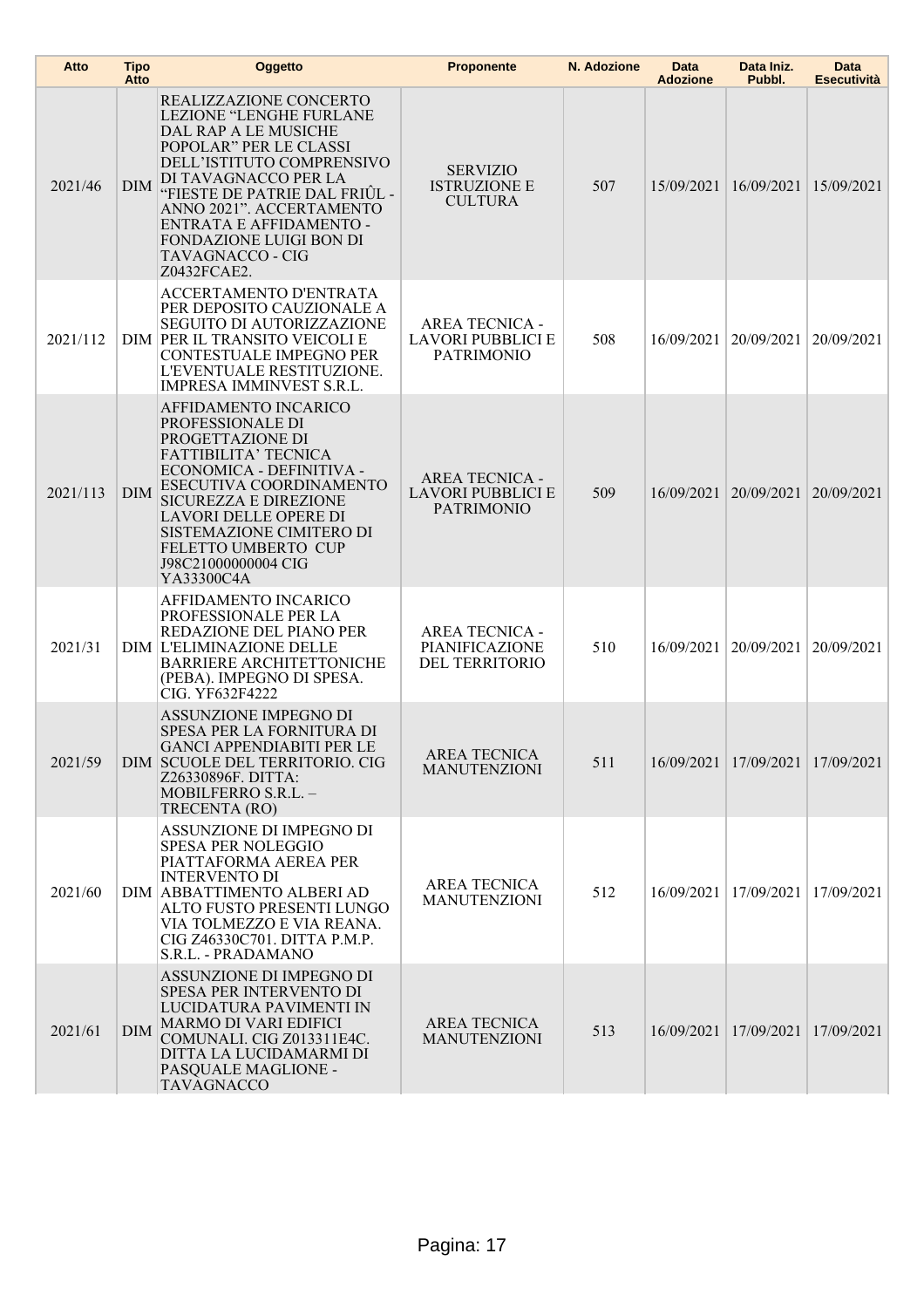| Atto     | Tipo<br>Atto | Oggetto                                                                                                                                                                                                                                                                                                                                                                         | <b>Proponente</b>                                                      | N. Adozione | Data<br><b>Adozione</b> | Data Iniz.<br>Pubbl.  | Data<br><b>Esecutività</b> |
|----------|--------------|---------------------------------------------------------------------------------------------------------------------------------------------------------------------------------------------------------------------------------------------------------------------------------------------------------------------------------------------------------------------------------|------------------------------------------------------------------------|-------------|-------------------------|-----------------------|----------------------------|
| 2021/114 | <b>DIM</b>   | FORNITURA DEL SERVIZIO DI<br>CONDUZIONE, MANUTENZIONE<br>ORDINARIA E ASSUNZIONE DEL<br>RUOLO DI TERZO<br><b>RESPONSABILE DEGLI</b><br>IMPIANTI DI RISCALDAMENTO<br>DEL POLO SANITARIO E<br><b>ABITARE POSSIBILE DI</b><br>FELETTO. N° CIG APPALTO<br>Z0B330ED07, ANNO 2021.                                                                                                     | <b>AREA TECNICA -</b><br>LAVORI PUBBLICI E<br><b>PATRIMONIO</b>        | 514         | 16/09/2021              | 17/09/2021            | 17/09/2021                 |
| 2021/40  |              | AFFIDAMENTO TRAMITE<br>ORDINE DIRETTO D'ACQUISTO<br>MEPA DELLA FORNITURA DI<br>N.3 STAMAPANTI HP DA<br>DIM SCRIVANIA PER UFFICI -<br><b>IMPEGNO DI SPESA A FAVORE</b><br>DELLA DITTA TECNO WORDL<br><b>GROUP SRL (CN) P.IVA</b><br>03029020041 - CÍG Z1F331A4DD                                                                                                                 | <b>AREA AFFARI</b><br><b>GENERALI</b>                                  | 515         |                         | 17/09/2021 24/09/2021 | 20/09/2021                 |
| 2021/41  |              | AFFIDAMENTO TRAMITE<br>ORDINE DIRETTO D'ACQUISTO<br>MEPA DELLA FORNITURA DI<br>LICENZE MICROSOFT OFFICE<br>DIM AD USO DEGLI UFFICI<br>COMUNALI. IMPEGNO DI SPESA<br>A FAVORE DELLA DITTA<br>ADPARTNERS S.R.L. DI<br>CHIOGGIA (VE) CIG: ZF63312195                                                                                                                               | <b>AREA AFFARI</b><br><b>GENERALI</b>                                  | 518         | 20/09/2021              | 22/09/2021            | 22/09/2021                 |
| 2021/43  | DIM          | ASSUNZIONE IMPEGNO DI<br>SPESA PER IL RINNOVO<br>ANNUALE DEL SERVIZIO DI<br>ESTENSIONE GARANZIA DI UN<br>SERVER HPE AD USO DEGLI<br>UFFICI COMUNALI. DITTA DPS<br>INFORMATICA SNC (UD). CIG:<br>Z753318CFB                                                                                                                                                                      | <b>AREA AFFARI</b><br><b>GENERALI</b>                                  | 519         | 20/09/2021 23/09/2021   |                       | 22/09/2021                 |
| 2021/50  | DIM          | APPROVAZIONE RENDICONTO<br>TRIMESTRALE DELLE SPESE<br>ECONOMALI - II^ TRIMESTRE<br><b>ANNO 2021</b>                                                                                                                                                                                                                                                                             | AREA ECONOMICO<br><b>FINANZIARIA</b>                                   | 520         | 20/09/2021              | 20/09/2021            | 20/09/2021                 |
| 2021/116 |              | E097 AFFIDAMENTO DEI<br>LAVORI DI ADEGUAMENTO<br>ANTINCENDIO DELLA SCUOLA<br>PRIMARIA DI FELETTO<br>DIM UMBERTO ALLA DITTA RED<br>SYSTEM SNC DI RONCOLETTA<br>LUCA $&$ C. - CUP<br>J96B20000360001 CIG<br>YA43311D21                                                                                                                                                            | <b>AREA TECNICA -</b><br><b>LAVORI PUBBLICI E</b><br><b>PATRIMONIO</b> | 522         |                         | 21/09/2021 23/09/2021 | 22/09/2021                 |
| 2021/117 |              | PROVENTI DERIVANTI DAL<br>RIMBORSO SPESE PER<br><b>COMMISSIONE GIUDICATRICE</b><br>RELATIVA ALLA<br>"CONCESSIONE DI SERVIZI<br><b>ENERGETICI E TECNOLOGICI</b><br>DIM DEL COMUNE DI TAVAGNACCO<br>DA REALIZZARSI CON FINANZA<br>DI PROGETTO AI SENSI DEGLI<br>ARTT. 179, COMMA 3 E 183,<br>COMMA 15 DEL D.LGS 50/2016".<br>DITTA ASE AcegasApsAmga<br>Servizi Energetici S.p.A. | <b>AREA TECNICA -</b><br>LAVORI PUBBLICI E<br><b>PATRIMONIO</b>        | 523         |                         | 21/09/2021 23/09/2021 | 22/09/2021                 |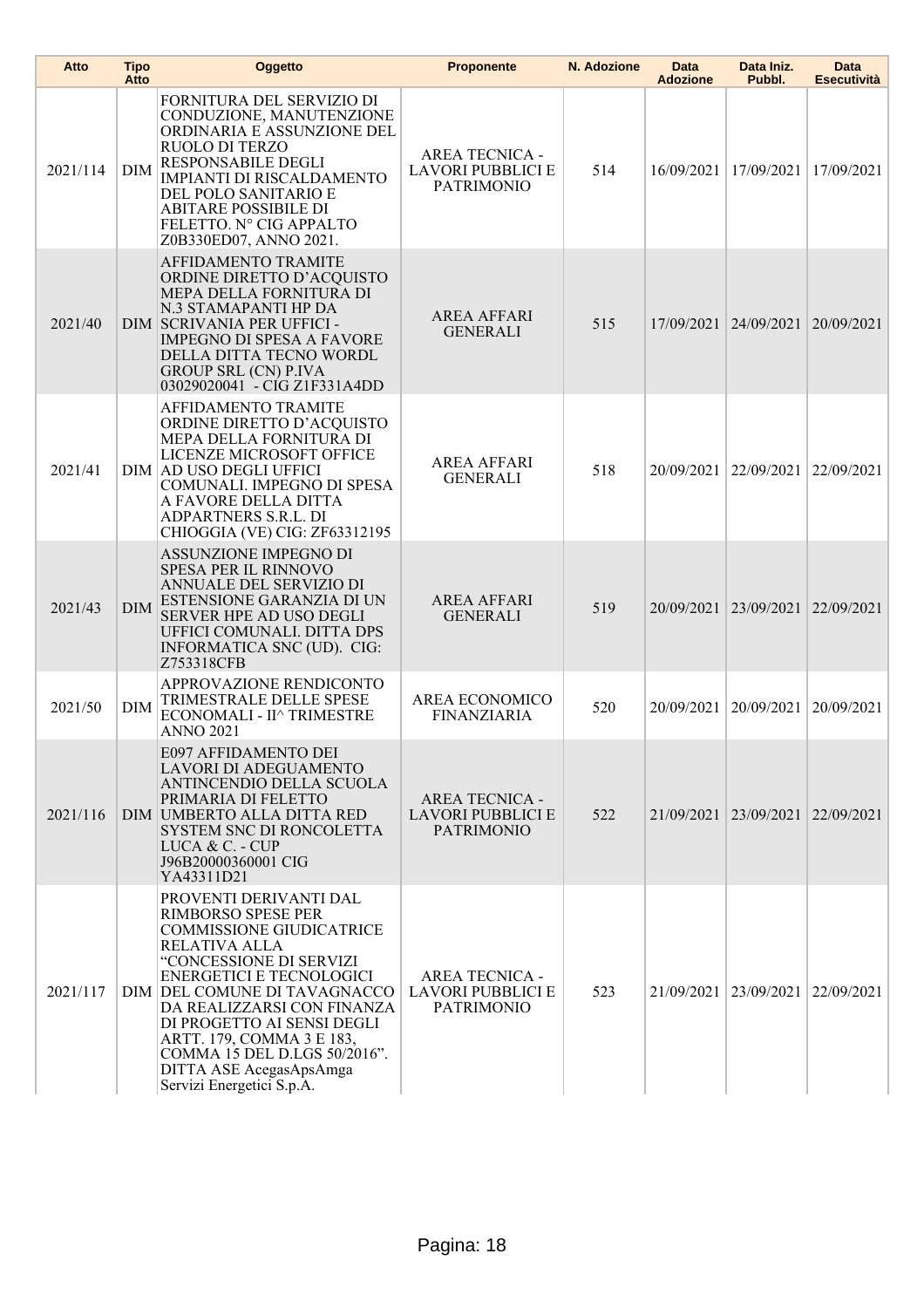| Atto     | <b>Tipo</b><br>Atto | Oggetto                                                                                                                                                                                                                                                                     | <b>Proponente</b>                                                      | N. Adozione | Data<br><b>Adozione</b> | Data Iniz.<br>Pubbl.  | Data<br><b>Esecutività</b> |
|----------|---------------------|-----------------------------------------------------------------------------------------------------------------------------------------------------------------------------------------------------------------------------------------------------------------------------|------------------------------------------------------------------------|-------------|-------------------------|-----------------------|----------------------------|
| 2021/87  |                     | <b>INDAGINE QUALI-</b><br>QUANTITATIVA A SUPPORTO<br><b>DELLA PIANIFICAZIONE</b><br>DIM NELL'AMBITO DELLE<br>POLITICHE GIOVANILI.<br>AFFIDAMENTO SERVIZIO. CIG:<br>ZDA330F1D6                                                                                               | <b>AREA SOCIALE</b>                                                    | 524         |                         | 22/09/2021 01/10/2021 | 30/09/2021                 |
| 2021/118 | <b>DIM</b>          | E098 AFFIDAMENTO DEI<br>LAVORI DI ADEGUAMENTO<br>ANTINCENDIO DELLA SCUOLA<br>SECONDARIA DI PRIMO GRADO<br>DI FELETTO UMBERTO ALLA<br>DITTA ELECTRIX SRL. CUP<br>J96B20000370001 CIG<br>YB43311D85                                                                           | <b>AREA TECNICA -</b><br><b>LAVORI PUBBLICI E</b><br><b>PATRIMONIO</b> | 525         | 23/09/2021              | 24/09/2021            | 23/09/2021                 |
| 2021/48  | <b>DIM</b>          | <b>INTEGRAZIONE IMPEGNO DI</b><br>SPESA PER LA REALIZZAZIONE<br>DEL PROGETTO "BESTIARIO<br><b>IMMAGINATO - OTTAVA</b><br><b>EDIZIONE" SVOLTO IN</b><br><b>ACCORDO CON ALTRI</b><br>SOGGETTI, A FAVORE DEL<br><b>SOGGETTO CAPOFILA</b><br>DAMATRA' ONLUS - CIG<br>Z95325A677 | <b>SERVIZIO</b><br><b>ISTRUZIONE E</b><br><b>CULTURA</b>               | 526         |                         | 23/09/2021 01/10/2021 | 30/09/2021                 |
| 2021/49  | DIM                 | CONTRIBUTO MINISTERO<br>DELLA CULTURA (MIC) AI<br>SENSI DEL D.M. N. 191/2021 -<br>AFFIDAMENTO FORNITURA<br>LIBRI PER LA BIBLIOTECA<br>COMUNALE DI TAVAGNACCO -<br>CIG Z3D32F30A0 - CIG<br>Z0A32F3291 - CIG ZE432F337A                                                       | <b>SERVIZIO</b><br><b>ISTRUZIONE E</b><br><b>CULTURA</b>               | 527         | 23/09/2021              | 01/10/2021            | 30/09/2021                 |
| 2021/88  |                     | ALLOGGI COMUNALI DI VIA<br><b>DIM CARNIA - PROROGA</b><br>CONCESSIONE SIG.RA H.F.                                                                                                                                                                                           | <b>AREA SOCIALE</b>                                                    | 531         | 24/09/2021              | 01/10/2021            | 30/09/2021                 |
| 2021/89  |                     | CENTRO DI ASCOLTO E<br>CONSULENZA DELLE DONNE DI<br>TAVAGNACCO E SPAZIO<br>DIM ASCOLTO UOMO.<br>ACCERTAMENTO DI ENTRATA<br>PERIODO GIUGNO 2021-<br>DICEMBRE 2021                                                                                                            | <b>AREA SOCIALE</b>                                                    | 532         |                         | 24/09/2021 01/10/2021 | 30/09/2021                 |
| 2021/44  | <b>DIM</b>          | AFFIDAMENTO TRAMITE<br>ORDINE DIRETTO D'ACQUISTO<br>MEPA DELLA FORNITURA DI<br>N.6 TELECAMERE - IMPEGNO DI<br>SPESA A FAVORE DELLA DITTA<br>TECNOWORLD GROUP SRL<br>P.IVA 03029020041. CIG<br>Z1F331A4DD                                                                    | <b>AREA AFFARI</b><br><b>GENERALI</b>                                  | 534         |                         | 27/09/2021 01/10/2021 | 30/09/2021                 |
| 2021/1   |                     | RINNOVO ABBONAMENTO<br>ANNUALE SERVIZIO ARCHIVIO<br>DIGITALE "SISTEMA PA -<br>DIM ATTIVITA' ECONOMICHE" DI<br>MAGGIOLI SPA. IMPEGNO DI<br>SPESA, AFFIDAMENTO DIRETTO<br>$-CIG ZC6332C312. -$                                                                                | <b>AREA ATTIVITA'</b><br><b>ECONOMICHE E</b><br>S.U.A.P.               | 535         |                         | 27/09/2021 01/10/2021 | 30/09/2021                 |
| 2021/62  |                     | FORNITURA DI ATTREZZATURA<br>VARIA DA GIARDINAGGIO<br>DIM MARCA STIHL PER IL CORPO<br>OPERAI. DITTA: MENARDI SNC.<br>CIG: Z0E330C799                                                                                                                                        | <b>AREA TECNICA</b><br><b>MANUTENZIONI</b>                             | 536         |                         | 27/09/2021 01/10/2021 | 30/09/2021                 |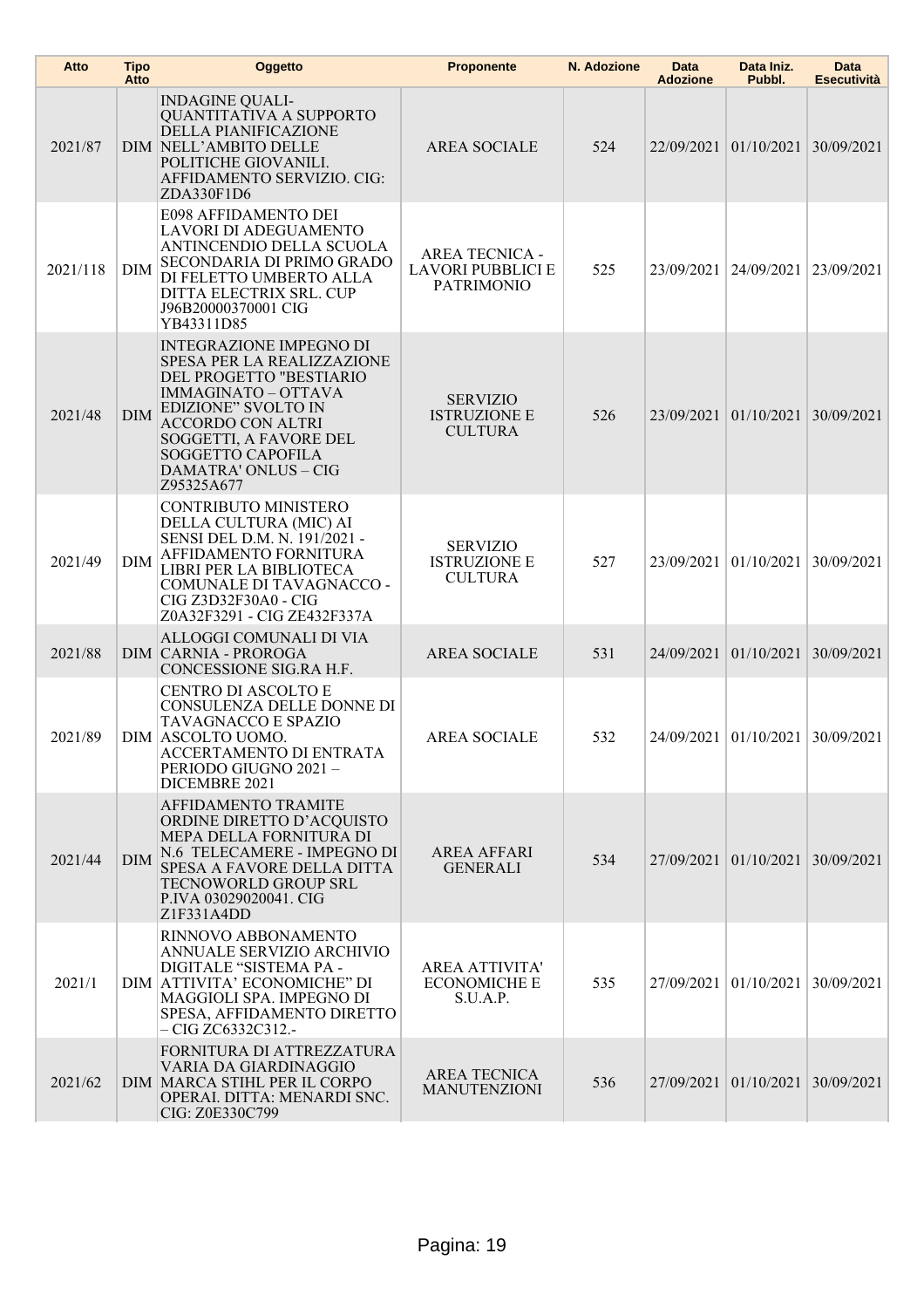| Atto     | <b>Tipo</b><br>Atto | Oggetto                                                                                                                                                                                                                                                                                                                                                                                                                                            | <b>Proponente</b>                                               | N. Adozione | Data<br><b>Adozione</b> | Data Iniz.<br>Pubbl.             | Data<br>Esecutività |
|----------|---------------------|----------------------------------------------------------------------------------------------------------------------------------------------------------------------------------------------------------------------------------------------------------------------------------------------------------------------------------------------------------------------------------------------------------------------------------------------------|-----------------------------------------------------------------|-------------|-------------------------|----------------------------------|---------------------|
| 2021/63  | <b>DIM</b>          | AFFIDAMENTO INCARICO<br>CONSULENZA DOCUMENTALE<br><b>IMPIANTI ELETTRICI ED</b><br><b>INSERIMENTO DATI SU CIVA -</b><br><b>INAIL. DITTA: SANDRO DI</b><br>MERCURIO.CIG: Z05332E45A                                                                                                                                                                                                                                                                  | <b>AREA TECNICA</b><br><b>MANUTENZIONI</b>                      | 537         |                         | 27/09/2021 01/10/2021            | 30/09/2021          |
| 2021/45  |                     | ANNULLAMENTO IN<br><b>AUTOTUTELA DELLA</b><br>DETERMINAZIONE N. 515 DEL<br>DIM 17/09/2021 RELATIVA<br>ALL'AFFIDAMENTO<br>FORNITURA STAMPANTI PER<br>UFFICI - CIG Z5C330F03B                                                                                                                                                                                                                                                                        | <b>AREA AFFARI</b><br><b>GENERALI</b>                           | 538         |                         | 28/09/2021 01/10/2021 30/09/2021 |                     |
| 2021/70  |                     | RETTIFICA DELLA<br>DETERMINAZIONE N. 148 DEL<br>31.03.2021 AVENTE AD<br>OGGETTO "COSTITUZIONE DEL<br><b>FONDO PER LA</b><br><b>CONTRATTAZIONE</b><br>DIM DECENTRATA INTEGRATIVA<br>ANNO 2021 E DETERMINAZIONE<br>DELLE RISORSE DESTINATE<br>ALLE VOCI STIPENDIALI EX<br>ARTICOLO 32, COMMA 6, DEL<br><b>CCRL 2018 DEL PERSONALE DEL</b><br>COMUNE DI TAVAGNACCO".                                                                                  | SEGRETERIA<br><b>GENERALE</b>                                   | 539         |                         | 28/09/2021 01/10/2021            | 30/09/2021          |
| 2021/119 |                     | ASSUNZIONE IMPEGNO DI<br><b>SPESA PER LA "PROROGA</b><br>TECNICA" DAL 01/10/2021 AL<br>31/03/2022, ALLA<br>CONVENZIONE CONSIP DEL<br>"SERVIZIO LUCE 2, FRIULI<br>VENEZIA GIULIA, TRENTINO<br>ALTO ADIGE, VENETO E DEI<br>DIM SERVIZI CONNESSI PER LE<br><b>PUBBLICHE</b><br>AMMINISTRAZIONI".<br>CONTRATTO ESTESO DAL 01<br>OTTOBRE 2012 AL 30<br>SETTEMBRE 2021. C.I.G.<br>4166708C34 derivato per<br>tracciabilità. C.I.G. CONSIP<br>0377124C8E. | <b>AREA TECNICA -</b><br>LAVORI PUBBLICI E<br><b>PATRIMONIO</b> | 540         |                         | 28/09/2021 01/10/2021 30/09/2021 |                     |
| 2021/51  | DIM                 | AFFIDAMENTO TRAMITE<br>TRATTATIVA DIRETTA IN MEPA<br>DEL SERVIZIO DI SVILUPPO DEL<br>SITO WEB ISTITUZIONALE.<br><b>IMPEGNO DI SPESA A FAVORE</b><br>DELLA DITTA OPENCONTENT<br>S.C.A.R.L DI TRENTO). CIG<br>Z9A332BB22                                                                                                                                                                                                                             | <b>SERVIZIO</b><br><b>ISTRUZIONE E</b><br><b>CULTURA</b>        | 542         |                         | 29/09/2021 01/10/2021 30/09/2021 |                     |
| 2021/46  | <b>DIM</b>          | AFFIDAMENTO TRAMITE<br>ORDINE DIRETTO D'ACQUISTO<br>MEPA PER LA FORNITURA DI<br>N.10 TELEFONI VOIP PER UFFICI<br>- IMPEGNO DI SPESA A FAVORE<br><b>DELLA DITTA DPS</b><br><b>INFORMATICA (UD) P.IVA</b><br>01486330309 - CIG Z2A33175D3                                                                                                                                                                                                            | <b>AREA AFFARI</b><br><b>GENERALI</b>                           | 543         |                         | 29/09/2021 01/10/2021 30/09/2021 |                     |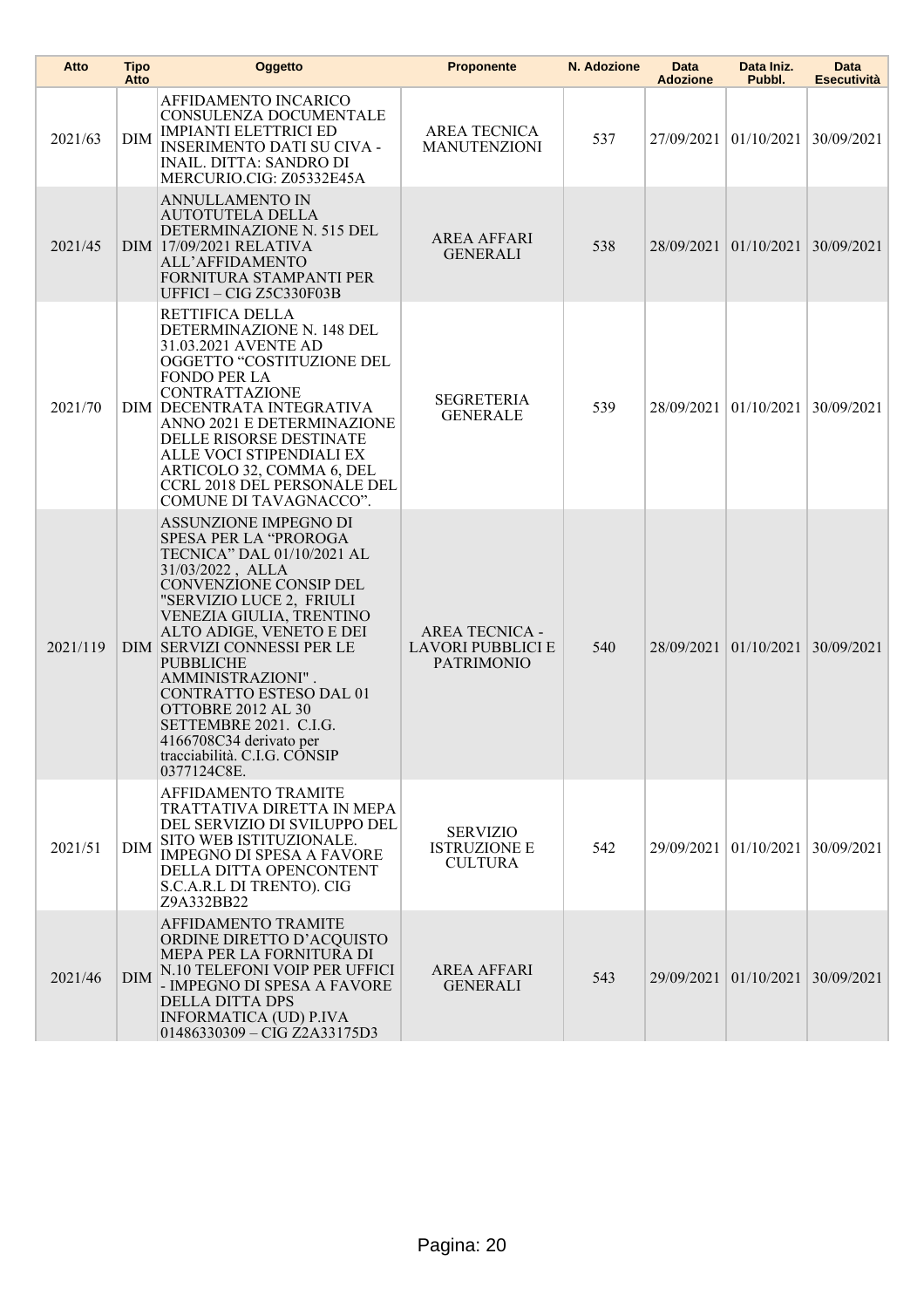| Atto    | <b>Tipo</b><br>Atto | Oggetto                                                                                                                                                                                                                                                                                                                                     | <b>Proponente</b>                                        | N. Adozione | Data<br><b>Adozione</b> | Data Iniz.<br>Pubbl.             | Data<br><b>Esecutività</b> |
|---------|---------------------|---------------------------------------------------------------------------------------------------------------------------------------------------------------------------------------------------------------------------------------------------------------------------------------------------------------------------------------------|----------------------------------------------------------|-------------|-------------------------|----------------------------------|----------------------------|
| 2021/47 |                     | ANNULLATA: AFFIDAMENTO<br>TRAMITE ORDINE DIRETTO<br>D'ACQUISTO MEPA DELLA<br>FORNITURA DI MATERIALE<br>DIM INFORMATICO HARDWARE PER<br>UFFICI - IMPEGNO DI SPESA A<br>FAVORE DELLA DITTA GA<br>SERVICE SRL (MI) P.IVA<br>0725620963 - CIG Z12333B9AD                                                                                        | <b>AREA AFFARI</b><br><b>GENERALI</b>                    | 544         | 29/09/2021              |                                  |                            |
| 2021/92 |                     | SERVIZIO DI ACCOGLIENZA E<br>REALIZZAZIONE DI PROGETTI<br>EDUCATIVI INDIVIDUALIZZATI<br>A FAVORE DI M.M. E DEGLI<br>EVENTUALI ULTERIORI MINORI<br><b>DIM STRANIERI NON</b><br>ACCOMPAGNATI RITROVATI<br><b>SUL TERRITORIO DEL COMUNE</b><br>E/O AFFIDATI<br>PROVVISORIAMENTE AL<br>COMUNE. CIG Z86330D64B.                                  | <b>AREA SOCIALE</b>                                      | 546         |                         | 29/09/2021 01/10/2021            | 30/09/2021                 |
| 2021/52 | <b>DIM</b>          | <b>AFFIDAMENTO TRAMITE</b><br>ORDINE DIRETTO D'ACQUISTO<br>MEPA DELLA FORNITURA DI<br>N.6 BARRIERE PARAFIATO DA<br><b>INSTALLARE PRESSO I LOCALI</b><br>DELL'UFFICIO COMUNALE PER<br>IL CENSIMENTO PERMANENTE<br>DELLA POPOLAZIONE -<br><b>IMPEGNO DI SPESA A FAVORE</b><br>DELLA DITTA GIEMME SRL<br>UNIPERSONALE (PU) - CIG<br>Z6F333F9F6 | <b>SERVIZIO</b><br><b>ISTRUZIONE E</b><br><b>CULTURA</b> | 547         | 29/09/2021              | 01/10/2021                       | 30/09/2021                 |
| 2021/49 | <b>DIM</b>          | <b>AFFIDAMENTO TRAMITE</b><br>ORDINE DIRETTO D'ACQUISTO<br>MEPA DELLA FORNITURA DI<br>N.2 ACCESS POINT WI-FI PER<br><b>SALA CONSILIARE E</b><br>CENSIMENTO - IMPEGNO DI<br>SPESA A FAVORE DELLA DITTA<br>ITS SRL UNIPERSONALE (PD)<br>P.IVA 04066840283 - CIG<br>ZC3333EB58                                                                 | <b>AREA AFFARI</b><br><b>GENERALI</b>                    | 549         |                         | 30/09/2021 01/10/2021            | 30/09/2021                 |
| 2021/64 |                     | ASSUNZIONE IMPEGNO DI<br>SPESA PER L'AFFIDAMENTO<br>DELLA FORNITURA E POSA IN<br>OPERA DI TENDE ANTISOLE<br><b>DIM PER LA SCUOLA</b><br>DELL'INFANZIA DI FELETTO<br>UMBERTO - CIG Z3C32CCC8B.<br>DITTA: BANDALUX ITALIA<br>S.R.L. - ROMANS D'ISONZO (GO)                                                                                    | <b>AREA TECNICA</b><br><b>MANUTENZIONI</b>               | 550         |                         | 30/09/2021   06/10/2021          | 05/10/2021                 |
| 2021/13 |                     | APPROVAZIONE ELENCO<br><b>CREDITORI TASSA SUI RIFIUTI</b><br>DIM (TARI) ANNO 2021 E<br><b>CONSEGUENTE</b><br>ACCERTAMENTO CONTABILE.                                                                                                                                                                                                        | <b>UFFICIO TRIBUTI</b>                                   | 551         |                         | 30/09/2021 01/10/2021 30/09/2021 |                            |
| 2021/51 | DIM                 | AFFIDAMENTO TRAMITE<br>TRATTATIVA DIRETTA DEL<br><b>SERVIZIO PER LA</b><br>PREDISPOSIZIONE DI PRATICHE<br>PREVIDENZIALI DEL<br>PERSONALE - DITTA GEDEL<br>S.R.L. DI BUJA – CIG<br>ZD932DAE35                                                                                                                                                | AREA ECONOMICO<br><b>FINANZIARIA</b>                     | 552         |                         | 30/09/2021 01/10/2021            | 30/09/2021                 |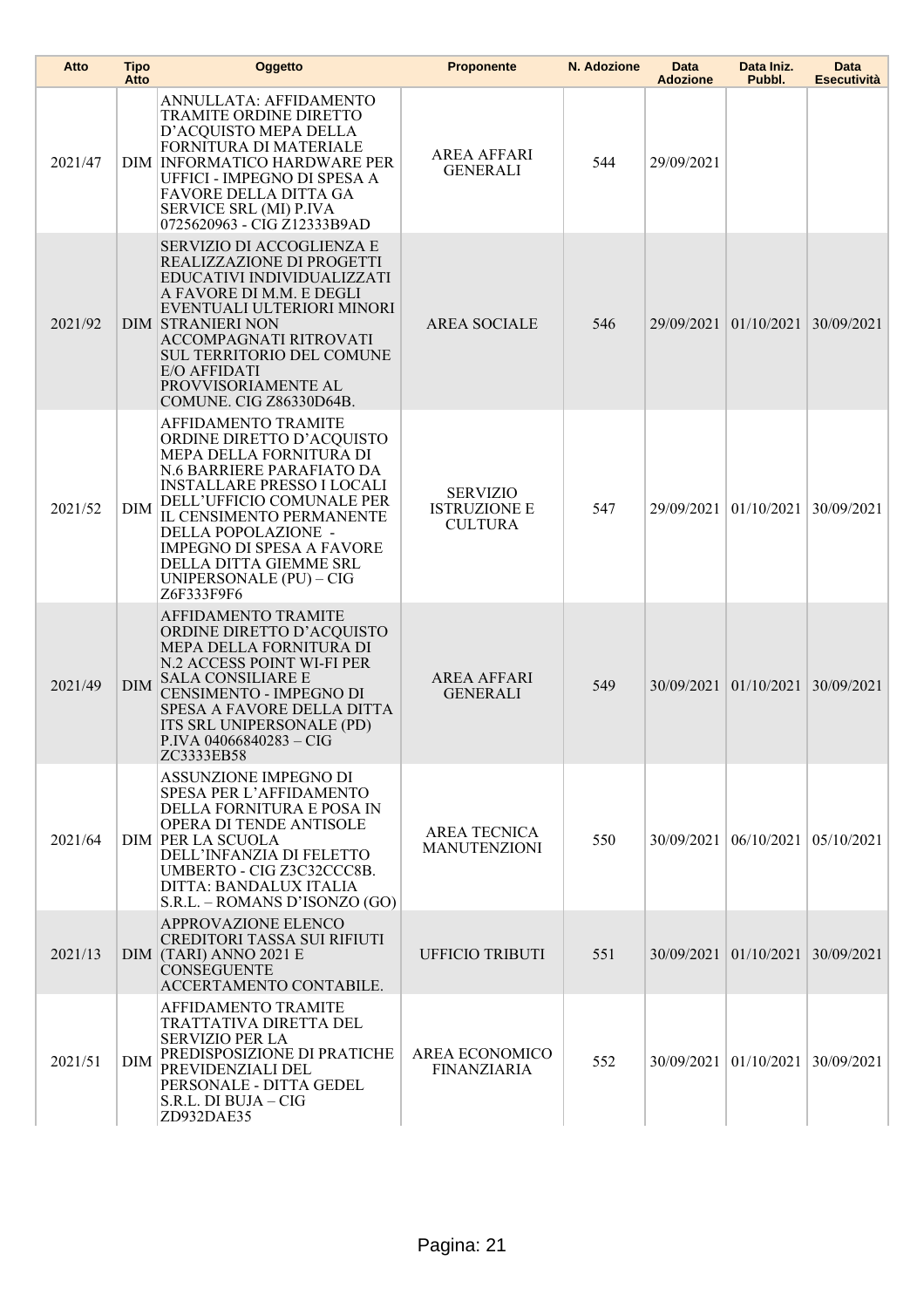| Atto    | <b>Tipo</b><br>Atto | Oggetto                                                                                                                                                                                                                                                                                                                                                                         | <b>Proponente</b>                          | N. Adozione | Data<br><b>Adozione</b> | Data Iniz.<br>Pubbl.                       | Data<br><b>Esecutività</b> |
|---------|---------------------|---------------------------------------------------------------------------------------------------------------------------------------------------------------------------------------------------------------------------------------------------------------------------------------------------------------------------------------------------------------------------------|--------------------------------------------|-------------|-------------------------|--------------------------------------------|----------------------------|
| 2021/65 | <b>DIM</b>          | AFFIDAMENTO DI ULTERIORI<br>FORNITURE URGENTI ED<br><b>IMPREVISTE DI MATERIALE</b><br>ELETTRICO PER LA<br><b>MANUTENZIONE DEGLI</b><br><b>IMPIANTI DEGLI EDIFICI DI</b><br>PROPRIETA' COMUNALE. ANNO<br>2021. CIG Z8033457C4. DITTA:<br>ELETTROVENETA S.P.A. -<br><b>TAVAGNACCO</b>                                                                                             | AREA TECNICA<br><b>MANUTENZIONI</b>        | 553         |                         | $01/10/2021$ 06/10/2021                    | 05/10/2021                 |
| 2021/66 | DIM                 | AFFIDAMENTO DELLA<br>FORNITURA DI PRODOTTI PER<br>LA MANUTENZIONE DEL<br>VERDE PUBBLICO. ANNO 2021.<br>DITTA: AGRI-ESSICATOIO<br>MARGARIN - POVOLETTO. CIG:<br>ZDA31F50BD. INTEGRAZIONE<br>FINANZIARIA.                                                                                                                                                                         | <b>AREA TECNICA</b><br><b>MANUTENZIONI</b> | 554         |                         | $01/10/2021$   $06/10/2021$                | 05/10/2021                 |
| 2021/93 | <b>DIM</b>          | L.R. N. 26/2020 - ART. 8 COMMI<br>34-40: INCENTIVO REGIONALE A<br>SOSTEGNO DELLA NATALITA' E<br>DEL LAVORO FEMMINILE PER<br>NASCITE/ADOZIONI AVVENUTE<br>NELL'ANNO 2021.<br>ACCERTAMENTO ENTRATA<br><b>FONDI REGIONALI E</b><br>ASSUNZIONE IMPEGNO DI<br><b>SPESA</b>                                                                                                           | <b>AREA SOCIALE</b>                        | 555         |                         | $01/10/2021$   $06/10/2021$   $05/10/2021$ |                            |
| 2021/50 | DIM                 | <b>IMPEGNO DI SPESA A FAVORE</b><br>DEI RAGAZZI PARTECIPANTI AL<br>PROGETTO "BORSE LAVORO<br><b>GIOVANI ESTATE INSIEME 2021"</b>                                                                                                                                                                                                                                                | <b>AREA AFFARI</b><br><b>GENERALI</b>      | 556         | 04/10/2021              | 11/10/2021                                 | 08/10/2021                 |
| 2021/94 | <b>DIM</b>          | ACCERTAMENTO DEI FONDI<br><b>TRASFERITI DALLA REGIONE</b><br>AUTONOMA FVG E<br>TRASFERIMENTO DEGLI STESSI<br>AL COMUNE DI UDINE, ENTE<br><b>GESTORE DEL SERVIZIO</b><br>SOCIALE DEI COMUNI<br>DELL'AMBITO TERRITORIALE<br>DEL FRIULI CENTRALE, PER<br>L'ATTUAZIONE DI MISURE<br>URGENTI DI SOLIDARIETÀ<br>ALIMENTARE AI SENSI<br>DELL'ART. 53, COMMA 1, DEL<br>D.L. N. 73/2021. | <b>AREA SOCIALE</b>                        | 557         |                         | 05/10/2021 08/10/2021 08/10/2021           |                            |
| 2021/53 |                     | <b>IMPEGNO DI SPESA PER LA</b><br>PARTECIPAZIONE ALLA<br><b>GIORNATA DI STUDIO PER</b><br>MESSI COMUNALI E AGENTI<br>DIM NOTIFICATORI ORGANIZZATO<br>DA A.N.N.A. ASSOCIAZIONE<br>NAZIONALE NOTIFICHE ATTI,<br>DIPENDENTI: DI LENA PATRIZIA<br>E BACCINAR TERESA.                                                                                                                | AREA ECONOMICO<br><b>FINANZIARIA</b>       | 558         |                         | $05/10/2021$ 06/10/2021 05/10/2021         |                            |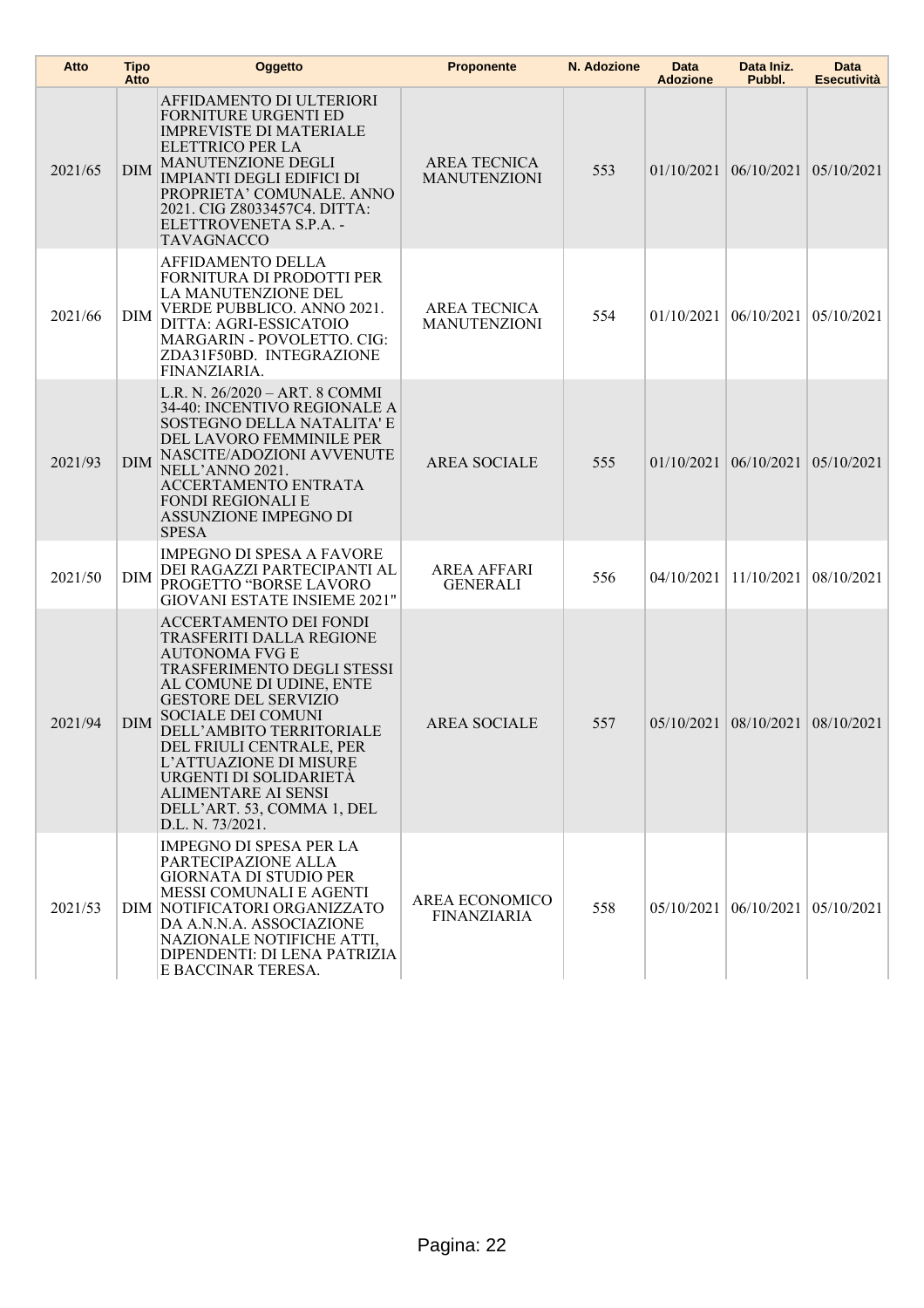| Atto    | <b>Tipo</b><br>Atto | Oggetto                                                                                                                                                                                                                                                                                                                 | <b>Proponente</b>                                         | N. Adozione | <b>Data</b><br><b>Adozione</b> | Data Iniz.<br>Pubbl.               | <b>Data</b><br><b>Esecutività</b> |
|---------|---------------------|-------------------------------------------------------------------------------------------------------------------------------------------------------------------------------------------------------------------------------------------------------------------------------------------------------------------------|-----------------------------------------------------------|-------------|--------------------------------|------------------------------------|-----------------------------------|
| 2021/33 | <b>DIM</b>          | <b>INTEGRAZIONE OG DI SPESA</b><br>123/2019 ANNO 2021 PER<br>SERVIZI DI BONIFICA,<br>PROFILASSI, SANIFICAZIONE,<br><b>DISINFESTAZIONE</b><br>AMBIENTALE - LOTTA ALLA<br><b>ZANZARA TIGRE E</b><br>DERATTIZZAZIONE SU AREE<br>COMUNALI. DITTA<br><b>COMMERCIALE DEBER SRL DI</b><br>TAVAGNACCO. (CIG. N.<br>ZC12AA265D). | <b>AREA TECNICA -</b><br>PIANIFICAZIONE<br>DEL TERRITORIO | 559         |                                | 06/10/2021 08/10/2021              | 08/10/2021                        |
| 2021/34 |                     | RESTITUZIONE FONDI ALLA<br>REGIONE FVG PER ECONOMIA<br>RISULTANTE RELATIVA AI<br>CONTRIBUTI PER INTERVENTI<br>DIM DI ALLACCIAMENTO ALLA<br>RETE FOGNARIA PUBBLICA AI<br>SENSI DELLA L.R. N. 13/2019 -<br>ART. 4 COMMA 43 - RIPARTO<br>2021.                                                                             | <b>AREA TECNICA -</b><br>PIANIFICAZIONE<br>DEL TERRITORIO | 560         |                                | $06/10/2021$ 08/10/2021            | 08/10/2021                        |
| 2021/95 |                     | CONCESSIONE CONTRIBUTO<br>ECONOMICO ASSISTENZIALE A<br><b>FAVORE DI NUCLEI FAMILIARI</b><br>DIM IN STATO DI INDIGENZA O DI<br>BISOGNO - (SESTO<br>PROVVEDIMENTO PER ISTANZE<br><b>ANNO 2021)</b>                                                                                                                        | <b>AREA SOCIALE</b>                                       | 561         |                                | 06/10/2021 08/10/2021              | 08/10/2021                        |
| 2021/67 |                     | AFFIDAMENTO SERVIZIO<br>ADEGUAMENTO DEI SISTEMI<br><b>ANTINTRUSIONE PRESSO</b><br><b>DIM DIVERSI PLESSI</b><br>COMUNALI.DITTA:RED SYSTEM<br>SNC DI RONCOLETTA LUCA &<br>C. CIG: Z12333B4C6                                                                                                                              | <b>AREA TECNICA</b><br><b>MANUTENZIONI</b>                | 562         | 07/10/2021                     | 08/10/2021                         | 08/10/2021                        |
| 2021/68 | <b>DIM</b>          | <b>INTEGRAZIONE IMPEGNO DI</b><br>SPESA N.1225 ASSUNTO CON<br>DETERMINA N.536 DEL<br>27/09/2021 PER FORNITURA DI<br>ATTREZZATURA VARIA DA<br>GIARDINAGGIO MARCA STIHL<br>PER IL CORPO OPERAI. DITTA:<br>MENARDI SNC. CIG: Z0E330C799                                                                                    | <b>AREA TECNICA</b><br><b>MANUTENZIONI</b>                | 563         |                                | $07/10/2021$ 08/10/2021 08/10/2021 |                                   |
| 2021/69 |                     | RETTIFICA DETERMINA N.432<br>DEL 19/07/2017 - MODIFICA<br>SOGGETTO BENEFICIARIO PER<br>CONFERIMENTO DA DITTA<br><b>INDIVIDUALE MOLARO</b><br>DIM GIORDANO - UTILIZZAZIONI<br><b>BOSCHIVE ALLA SOCIETA'</b><br>MOLARO S.A.S di MOLARO<br>VERONIKA & C. E<br>MANTENIMENTO DEL<br><b>CONTRATTO IN ESSERE</b>               | <b>AREA TECNICA</b><br><b>MANUTENZIONI</b>                | 564         |                                | $07/10/2021$   18/10/2021          | 13/10/2021                        |
| 2021/72 | <b>DIM</b>          | PROROGA RAPPORTO DI<br>LAVORO UFFICIO DI STAFF.                                                                                                                                                                                                                                                                         | <b>SEGRETERIA</b><br><b>GENERALE</b>                      | 566         | 07/10/2021                     | 11/10/2021                         | 11/10/2021                        |
| 2021/70 | <b>DIM</b>          | AFFIDAMENTO DIRETTO PER<br>STAMPA E POSA SCRITTE SU<br>AUTOMEZZI COMUNALI. DITTA:<br>ROSSI PUBBLICITIA' SNC di<br>Rossi Luciano e Zurini Alberto. CIG:<br>Z3333582A5                                                                                                                                                    | <b>AREA TECNICA</b><br><b>MANUTENZIONI</b>                | 567         |                                | $07/10/2021$   11/10/2021          | 11/10/2021                        |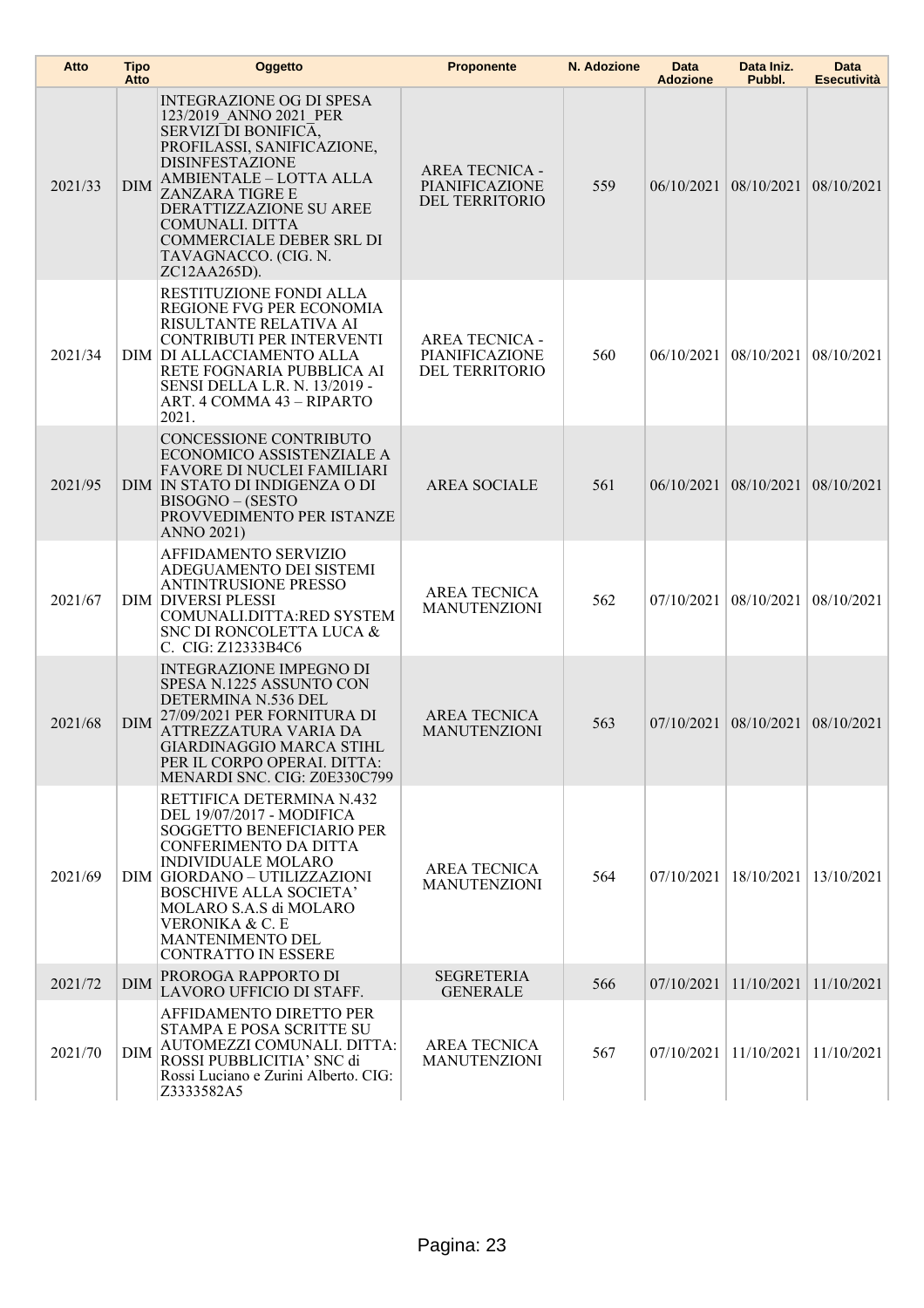| Atto     | <b>Tipo</b><br>Atto | Oggetto                                                                                                                                                                                                                                                                                                                     | <b>Proponente</b>                                                      | N. Adozione | Data<br><b>Adozione</b> | Data Iniz.<br>Pubbl.                       | Data<br><b>Esecutività</b> |
|----------|---------------------|-----------------------------------------------------------------------------------------------------------------------------------------------------------------------------------------------------------------------------------------------------------------------------------------------------------------------------|------------------------------------------------------------------------|-------------|-------------------------|--------------------------------------------|----------------------------|
| 2021/55  |                     | <b>AFFIDAMENTO TRAMITE</b><br>ORDINE DIRETTO D'ACQUISTO<br>MEPA DELLA FORNITURA DI<br><b>MATERIALE INFORMATICO</b><br>DIM HARDWARE PER UFFICI -<br><b>IMPEGNO DI SPESA A FAVORE</b><br>DELLA DITTA GA SERVICE SRL<br>(MI) P.IVA 0725620963 - CIG<br>Z12333B9AD                                                              | <b>SERVIZIO</b><br><b>ISTRUZIONE E</b><br><b>CULTURA</b>               | 569         |                         | 08/10/2021 11/10/2021 11/10/2021           |                            |
| 2021/51  |                     | <b>AFFIDAMENTO TRAMITE</b><br>ORDINE DIRETTO D'ACQUISTO<br>MEPA DELLA FORNITURA DI<br>N.4 STAMAPANTI LJ E TONER<br>DIM PER STAMPA ATTI STATO<br>CIVILE - IMPEGNO DI SPESA A<br><b>FAVORE DELLA DITTA</b><br>DEALTEK SNC (RM) P.IVA<br>15636211003. CIG Z013353B52                                                           | <b>AREA AFFARI</b><br><b>GENERALI</b>                                  | 570         | 08/10/2021 11/10/2021   |                                            | 11/10/2021                 |
| 2021/52  | <b>DIM</b>          | <b>ACQUISTO DI PRODOTTI</b><br><b>INFORMATICI VARI AD USO</b><br>DEGLI UFFICI MUNICIPALI. CIG<br>Z3633505F4                                                                                                                                                                                                                 | <b>AREA AFFARI</b><br><b>GENERALI</b>                                  | 571         |                         | 08/10/2021 11/10/2021 11/10/2021           |                            |
| 2021/53  | DIM                 | ASSUNZIONE IMPEGNO DI<br>SPESA PER IL PAGAMENTO<br>DELLE SPESE CONTRATTUALI<br>RELATIVE AL PROGETTO<br>DENOMINATO "PERCORSI<br>CULTURALI" - ANNO 2021.                                                                                                                                                                      | <b>SERVIZIO</b><br><b>ISTRUZIONE E</b><br><b>CULTURA</b>               | 572         |                         | 08/10/2021   18/10/2021                    | 13/10/2021                 |
| 2021/54  |                     | PROGETTO PERCORSI<br>CULTURALI ANNO 2021 -<br><b>INTEGRAZIONE IMPEGNO DI</b><br><b>SPESA A FAVORE DELLA</b><br>DIM FONDAZIONE "LUIGI BON" DI<br><b>COLUGNA PER LA</b><br>REALIZZAZIONE DEL<br>PROGRAMMA ANNUALE DI<br><b>ATTIVITÀ</b>                                                                                       | <b>SERVIZIO</b><br><b>ISTRUZIONE E</b><br><b>CULTURA</b>               | 573         | 08/10/2021 18/10/2021   |                                            | 13/10/2021                 |
| 2021/52  | DIM                 | PARTECIPAZIONE AL<br>CONGRESSO NAZIONALE 2021 A<br>PISTOIA DAL 21 AL 23 OTTOBRE<br>2021 ORGANIZZATO<br>DALL'ASSOCIAZIONE ITALIANA<br>DIRETTORI E TECNICI PUBBLICI<br><b>GIARDINI - DIPENDENTI</b><br>FRANCESCO MARCIANO E<br>PERUZOVICH STEFANO.<br>ASSUNZIONE IMPEGNO DI<br><b>SPESA A FAVORE</b><br>DELL'ECONOMO COMUNALE | AREA ECONOMICO<br><b>FINANZIARIA</b>                                   | 574         |                         | $11/10/2021$   $11/10/2021$   $11/10/2021$ |                            |
| 2021/120 | <b>DIM</b>          | STUDIO DI FATTIBILITA'<br><b>SULL'ADEGUAMENTO E</b><br>SVILUPPO DELL'AREA BINUTTI.<br><b>INCARICO PROFESSIONALE DI</b><br>PROGETTAZIONE DELLA<br><b>FATTIBILITA' TECNICA ED</b><br>ECONOMICA INTEGRAZIONE<br><b>IMPEGNO DI SPESA. CUP</b><br>J96I18000020004 CIG<br>ZAB262E999.                                             | <b>AREA TECNICA -</b><br><b>LAVORI PUBBLICI E</b><br><b>PATRIMONIO</b> | 576         |                         | 11/10/2021   18/10/2021   13/10/2021       |                            |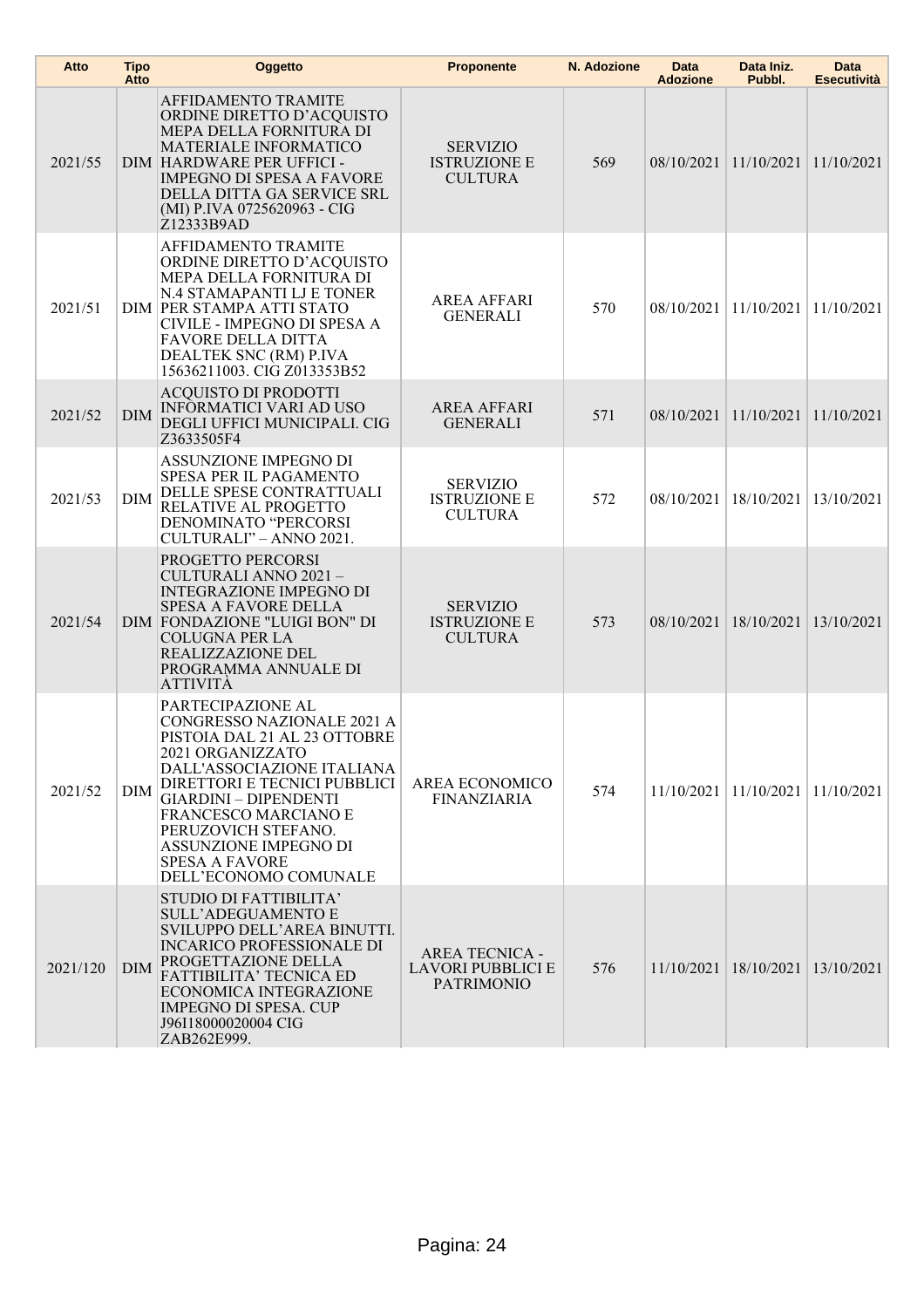| Atto     | <b>Tipo</b><br>Atto | <b>Oggetto</b>                                                                                                                                                                                                                                                                                                                                                                                                                    | <b>Proponente</b>                                                      | N. Adozione | <b>Data</b><br><b>Adozione</b> | Data Iniz.<br>Pubbl.    | <b>Data</b><br><b>Esecutività</b> |
|----------|---------------------|-----------------------------------------------------------------------------------------------------------------------------------------------------------------------------------------------------------------------------------------------------------------------------------------------------------------------------------------------------------------------------------------------------------------------------------|------------------------------------------------------------------------|-------------|--------------------------------|-------------------------|-----------------------------------|
| 2021/121 |                     | <b>IMPEGNO DI SPESA A FAVORE</b><br>DELLO STUDIO LEGALE AVV.<br><b>ZGAGLIARDICH PER</b><br><b>CONSULENZA LEGALE</b><br>RELATIVA ALLA CONCESSIONE<br>DI SERVIZI DELLA PISCINA<br>COMUNALE DI TAVAGNACCO E<br>DIM   AI LAVORI ACCESSORI DI<br><b>RISTRUTTURAZIONE E</b><br>RIQUALIFICAZIONE DA<br>REALIZZARSI CON FINANZA DI<br>PROGETTO AI SENSI DEGLI<br>ARTT. 179, comma 3 e 183 comma<br>15 D.Lgs 50/2016 - CIG.<br>ZED3367107. | <b>AREA TECNICA -</b><br><b>LAVORI PUBBLICI E</b><br><b>PATRIMONIO</b> | 577         |                                | 12/10/2021   18/10/2021 | 13/10/2021                        |
| 2021/122 |                     | FABBRICATO SITO IN VIA<br>ROMA FRAZIONE BRANCO<br><b>DISTINTO AL FOGLIO 15</b><br>MAPPALE 116 DI CUI IL<br><b>COMUNE E' PROPRIETARIO PER</b><br>DIM LA QUOTA DI 750/1000.<br>AFFIDAMENTO INCARICO<br>PROFESSIONALE PER LA<br>DEFINIZIONE DELLA QUOTA DI<br>PROPRIETA' PRIVATA. CIG<br>Z98336AE70.                                                                                                                                 | <b>AREA TECNICA -</b><br><b>LAVORI PUBBLICI E</b><br><b>PATRIMONIO</b> | 579         | 12/10/2021                     | 18/10/2021              | 13/10/2021                        |
| 2021/55  |                     | ORDINE DIRETTO D'ACQUISTO<br>PER LA FORNITURA DI N.2<br>PERSONAL COMPUTER PER GLI<br>UFFICI COMUNALI MEDIANTE<br>DIM ADESIONE A CONVENZIONE<br>CONSIP. IMPEGNO DI SPESA A<br>FAVORE DELLA DITTA<br>CONVERGE SPA (ROMA). CIG<br>PRINCIPALE 8162700920                                                                                                                                                                              | <b>AREA AFFARI</b><br><b>GENERALI</b>                                  | 580         |                                | 12/10/2021   18/10/2021 | 13/10/2021                        |
| 2021/56  |                     | AFFRANCATURA DELLA<br><b>CORRISPONDENZA DEGLI</b><br>UFFICI COMUNALI. IMPEGNO DI<br><b>DIM SPESA E CONTESTUALE</b><br>LIQUIDAZIONE A FAVORE DI<br>POSTE ITALIANE S.P.A. CIG<br>Z31336D268                                                                                                                                                                                                                                         | <b>AREA AFFARI</b><br><b>GENERALI</b>                                  | 581         |                                | 13/10/2021 18/10/2021   | 13/10/2021                        |
| 2021/72  | DIM                 | <b>ASSUNZIONE IMPEGNO DI</b><br>SPESA PER LA FORNITURA DI<br>DUE TARGHE PER LA<br>STRUTTURA "CAR SHARING" DI<br>PIAZZA INDIPENDENZA A<br>FELETTO UMBERTO. CIG<br>Z82336B63C. DITTA: F.C.E.<br><b>UDINE S.R.L. - UDINE</b>                                                                                                                                                                                                         | <b>AREA TECNICA</b><br><b>MANUTENZIONI</b>                             | 582         |                                | 13/10/2021   18/10/2021 | 13/10/2021                        |
| 2021/20  | <b>DIM</b>          | AFFIDAMENTO DELLA<br>FORNITURA DI N. 1 PISTOLA<br>MARCA GLOCK CAL. 9X21 DA<br>ASSEGNARE AL SERVIZIO DI<br>POLIZIA LOCALE E RELATIVE<br>N. 39 SCATOLE DI MUNIZIONI -<br>DITTA "BIGNAMI S.P.A." CIG:<br>ZF7336D0DE                                                                                                                                                                                                                  | <b>AREA POLIZIA</b><br><b>LOCALE</b>                                   | 583         |                                | 13/10/2021   18/10/2021 | 15/10/2021                        |
| 2021/53  | <b>DIM</b>          | AFFIDAMENTO SERVIZIO<br><b>TIPOGRAFICO PER</b><br><b>CELEBRAZIONI DEL IV</b><br>NOVEMBRE 2021 - ASSUNZIONE<br><b>IMPEGNO DI SPESA A FAVORE</b><br>DELLA DITTA INTERATTIVA<br>S.A.S. DI CARBONCICH CLARA<br>& C. CIG Z2B334DEB6                                                                                                                                                                                                    | <b>AREA AFFARI</b><br><b>GENERALI</b>                                  | 584         |                                | 13/10/2021   18/10/2021 | 15/10/2021                        |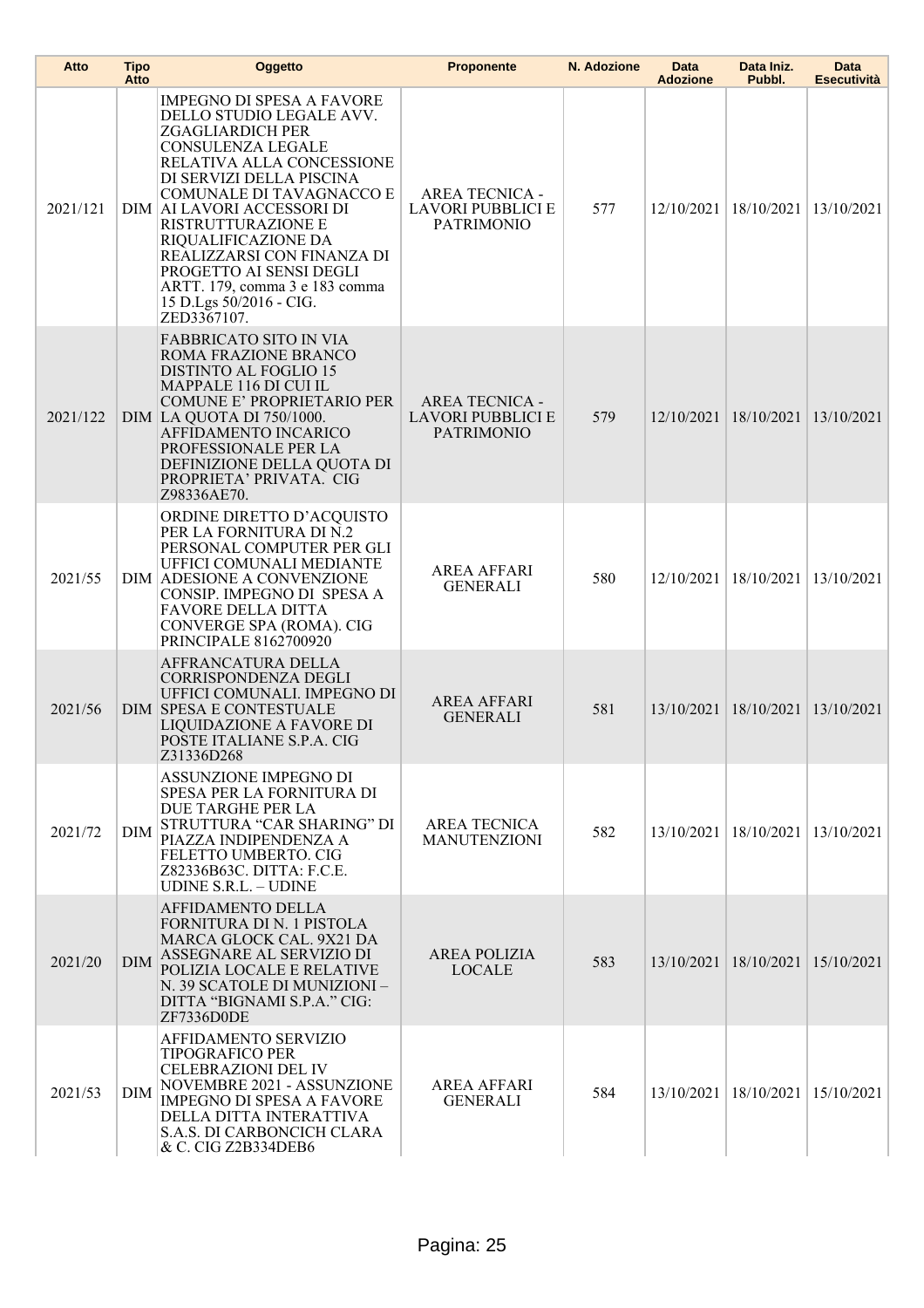| Atto     | <b>Tipo</b><br>Atto | Oggetto                                                                                                                                                                                                                                                                                                            | <b>Proponente</b>                                                      | N. Adozione | <b>Data</b><br><b>Adozione</b> | Data Iniz.<br>Pubbl.    | <b>Data</b><br><b>Esecutività</b> |
|----------|---------------------|--------------------------------------------------------------------------------------------------------------------------------------------------------------------------------------------------------------------------------------------------------------------------------------------------------------------|------------------------------------------------------------------------|-------------|--------------------------------|-------------------------|-----------------------------------|
| 2021/124 | DIM                 | AREA SPORTIVA ED AREA<br>FESTEGGIAMENTI DI VIA<br>TOLMEZZO A TAVAGNACCO.<br>AFFIDAMENTO INCARICO<br>PROFESSIONALE PER RILIEVO<br><b>TOPOGRAFICO E</b><br>FRAZIONAMENTO PARTICELLE.<br>CIG ZAE336E75A.                                                                                                              | <b>AREA TECNICA -</b><br><b>LAVORI PUBBLICI E</b><br><b>PATRIMONIO</b> | 585         | 13/10/2021                     | 18/10/2021              | 15/10/2021                        |
| 2021/125 |                     | S105 - Lavori di manutenzione<br>straordinaria viabilità in porfido a<br>Tavagnacco. Ditta Merluzzi Roberto<br>di Tarcento (UD). Approvazione<br>DIM verbale concordamento nuovi prezzi,<br>1° stato di avanzamento dei lavori e<br>relativo certificato di pagamento. CIG<br>88500994BB - CUP<br>J97H20001470004. | <b>AREA TECNICA -</b><br>LAVORI PUBBLICI E<br><b>PATRIMONIO</b>        | 586         | 13/10/2021                     | 22/10/2021              | 21/10/2021                        |
| 2021/73  | <b>DIM</b>          | ASSUNZIONE IMPEGNO DI<br><b>SPESA PER L'AFFIDAMENTO</b><br>DELLA FORNITURA DI<br>CONGLOMERATI BITUMINOSI,<br>CEMENTIZI E MATERIALI PER<br>LA MANUTENZIONE DELLE<br>STRADE COMUNALI. ANNO<br>2021. CIG: Z12333F677. DITTA:<br>GEATTI ARNALDO S.R.L. -<br>CAMPOFORMIDO (UD)                                          | <b>AREA TECNICA</b><br><b>MANUTENZIONI</b>                             | 587         | 14/10/2021                     | 18/10/2021              | 15/10/2021                        |
| 2021/74  | <b>DIM</b>          | ASSUNZIONE IMPEGNO DI<br>SPESA PER L'AFFIDAMENTO<br>DELLA FORNITURA DI<br><b>SEGNALETICA STRADALE PER</b><br>LA MANUTENZIONE DELLE<br>STRADE COMUNALI. CIG:<br>ZF53348507 DITTA: VERONA<br>$S.R.L. - BUIA (UD)$                                                                                                    | <b>AREA TECNICA</b><br><b>MANUTENZIONI</b>                             | 588         | 14/10/2021                     | 18/10/2021              | 15/10/2021                        |
| 2021/75  | <b>DIM</b>          | <b>AFFIDAMENTO</b><br>DELL'ULTERIORE FORNITURA<br>DI MATERIALE EDILE PER LA<br>MANUTENZIONE DI EDIFICI DI<br>PROPRIETA' COMUNALE -<br>ANNO 2021. CIG Z143379D64-<br>DITTA: EDILMARTIGNACCO<br>S.R.L. - MARTIGNACCO                                                                                                 | <b>AREA TECNICA</b><br><b>MANUTENZIONI</b>                             | 589         |                                | 15/10/2021 18/10/2021   | 15/10/2021                        |
| 2021/19  | <b>DIM</b>          | ACCERTAMENTO DI ENTRATA<br>DI SANZIONE PER MANCATA<br>COPERTURA ASSICURATIVA AI<br>SENSI DELL'ART. 193 CDS E<br>RESTITUZIONE QUOTA PARTE<br>DELLA RELATIVA CAUZIONE<br>PER DEMOLIZIONE DEL<br>VEICOLO SOTTOPOSTO A<br>SEQUESTRO A FAVORE DEL<br>SIG. ROMANELLI GIANPAOLO                                           | <b>AREA POLIZIA</b><br><b>LOCALE</b>                                   | 590         |                                | 15/10/2021   18/10/2021 | 15/10/2021                        |
| 2021/54  |                     | <b>INIZIATIVA "COMPRO A</b><br>TAVAGNACCO". ASSUNZIONE<br>DIM IMPEGNO DI SPESA A SEGUITO<br>DEPOSITO DEI VOUCHER DAGLI<br>ADERENTI ALL'INIZITIVA                                                                                                                                                                   | AREA ECONOMICO<br><b>FINANZIARIA</b>                                   | 591         |                                | 15/10/2021   18/10/2021 | 15/10/2021                        |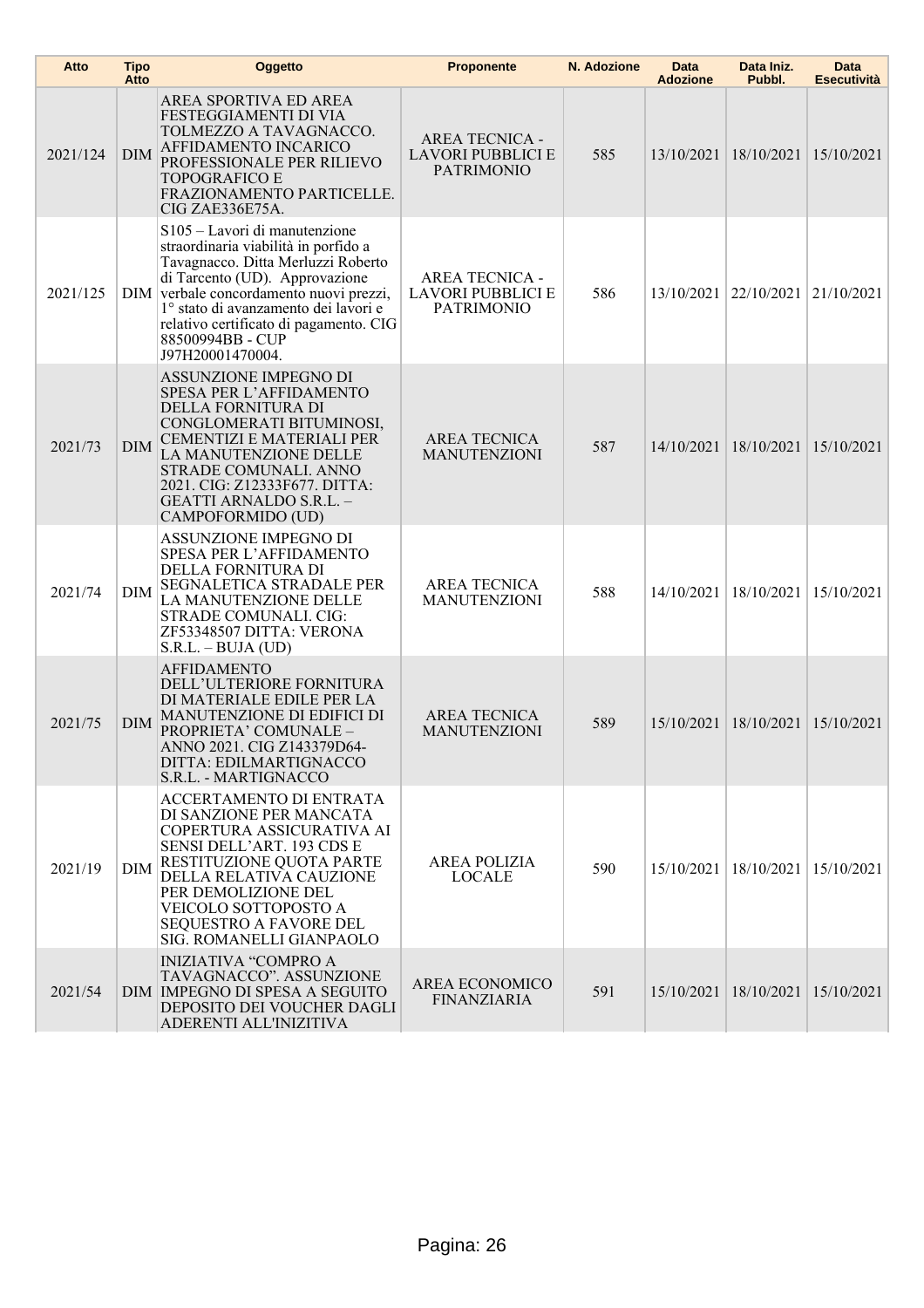| Atto     | <b>Tipo</b><br>Atto | Oggetto                                                                                                                                                                                                                                                                                                                         | <b>Proponente</b>                                                      | N. Adozione | Data<br><b>Adozione</b> | Data Iniz.<br>Pubbl.             | <b>Data</b><br><b>Esecutività</b> |
|----------|---------------------|---------------------------------------------------------------------------------------------------------------------------------------------------------------------------------------------------------------------------------------------------------------------------------------------------------------------------------|------------------------------------------------------------------------|-------------|-------------------------|----------------------------------|-----------------------------------|
| 2021/126 |                     | V019 AFFIDAMENTO INCARICO<br>PROFESSIONALE DI<br>PROGETTAZIONE DEFINITIVA<br>ESECUTIVA,<br>DIM DELL'ADEGUAMENTO SISMICO<br>E DI PREVENZIONE INCENDI<br>DELLA PALESTRA DI<br>CAVALICCO/ADEGLIACCO CUP<br>J94I19001650001 CIG 87469091A7                                                                                          | <b>AREA TECNICA -</b><br><b>LAVORI PUBBLICI E</b><br><b>PATRIMONIO</b> | 593         |                         | 18/10/2021   22/10/2021          | 21/10/2021                        |
| 2021/57  | <b>DIM</b>          | RETTIFICA NUMERO CIG DELLA<br>DETERMINA N. 446 DEL<br>13/08/2021. DITTA: INSIEME<br>SOCIETÀ COOPERATIVA<br>SOCIALE DI TAVAGNACCO. CIG<br>8866567A8C                                                                                                                                                                             | <b>SERVIZIO</b><br><b>ISTRUZIONE E</b><br><b>CULTURA</b>               | 594         |                         | 18/10/2021 22/10/2021            | 21/10/2021                        |
| 2021/76  | <b>DIM</b>          | CONDOMINIO INDIPENDENZA 2<br>- IMPEGNO E LIQUIDAZIONE<br><b>SPESE DI MANUTENZIONE</b><br>ORDINARIA ANNO 2021/2022                                                                                                                                                                                                               | <b>AREA TECNICA</b><br><b>MANUTENZIONI</b>                             | 596         |                         | 18/10/2021 22/10/2021            | 21/10/2021                        |
| 2021/71  |                     | AFFIDAMENTO DIRETTO PER<br>RIPARAZIONE GRUPPO<br>ELETTROGENO HONDA IN<br>DOTAZIONE ALLA SQUADRA DI<br><b>DIM PROTEZIONE CIVILE</b><br>COMUNALE. DITTA<br><b>ROMANELLI</b><br>ELETTROMECCANICA S.R.L.<br>CIG: Z0F33582BF                                                                                                         | <b>AREA TECNICA</b><br><b>MANUTENZIONI</b>                             | 597         |                         | 18/10/2021 22/10/2021            | 21/10/2021                        |
| 2021/55  |                     | AFFIDAMENTO SERVIZIO DI<br>SUPPORTO SPECIALISTICO DI<br>ANALISI BASE IMPONIBILE ED<br><b>DIM INCASSI PER ENTRATE</b><br>TRIBUTARIE DEL COMUNE DI<br>TAVAGNACCO. DITTA CAR-<br>TECH S.R.L. CIG Z34337EBA1                                                                                                                        | AREA ECONOMICO<br><b>FINANZIARIA</b>                                   | 598         | 19/10/2021              | 20/10/2021                       | 19/10/2021                        |
| 2021/54  |                     | <b>INTEGRAZIONE IMPEGNO DI</b><br>SPESA PER LA FORNITURA DI<br><b>CORONE E FIORI PER FESTE</b><br>NAZIONALI, SOLENNITÀ CIVILI<br>E PER RAPPRESENTANZA A<br><b>DIM SEGUITO DI VARIAZIONE</b><br>COMPENSATIVA FRA CAPITOLI<br>DI SPESA DEL MEDESIMO<br>MACROAGGREGATO (MISSIONE<br>1 - PROGRAMMA 2). ANNO 2021.<br>CIG Z2431B4B37 | <b>AREA AFFARI</b><br><b>GENERALI</b>                                  | 599         |                         | 19/10/2021 22/10/2021 21/10/2021 |                                   |
| 2021/127 |                     | S105 - Lavori di manutenzione<br>straordinaria viabilità in porfido a<br>Tavagnacco. Lavori su fattura. Ditta<br>DIM Merluzzi Roberto di Tarcento (UD).<br>Impegno di spesa. CUP<br>J97H20001470004.- CIG<br>Z2C3382257.                                                                                                        | <b>AREA TECNICA -</b><br><b>LAVORI PUBBLICI E</b><br><b>PATRIMONIO</b> | 600         |                         | 19/10/2021 22/10/2021 21/10/2021 |                                   |
| 2021/78  | <b>DIM</b>          | ASSUNZIONE IMPEGNO DI<br>SPESA PER LA FORNITURA DI<br>UNA BATTERIA E SETTE<br>PIASTRE PER ADULTI PER I<br>DEFIBRILLATORI<br>SEMIAUTOMATICI DI<br>PROPRIETÀ COMUNALE - ANNO<br>2021. CIG ZF0338C9E2. DITTA:<br>SAGO MEDICA S.R.L. - PIEVE DI<br>CENTO (BO)                                                                       | <b>AREA TECNICA</b><br><b>MANUTENZIONI</b>                             | 601         |                         | 20/10/2021 22/10/2021            | 21/10/2021                        |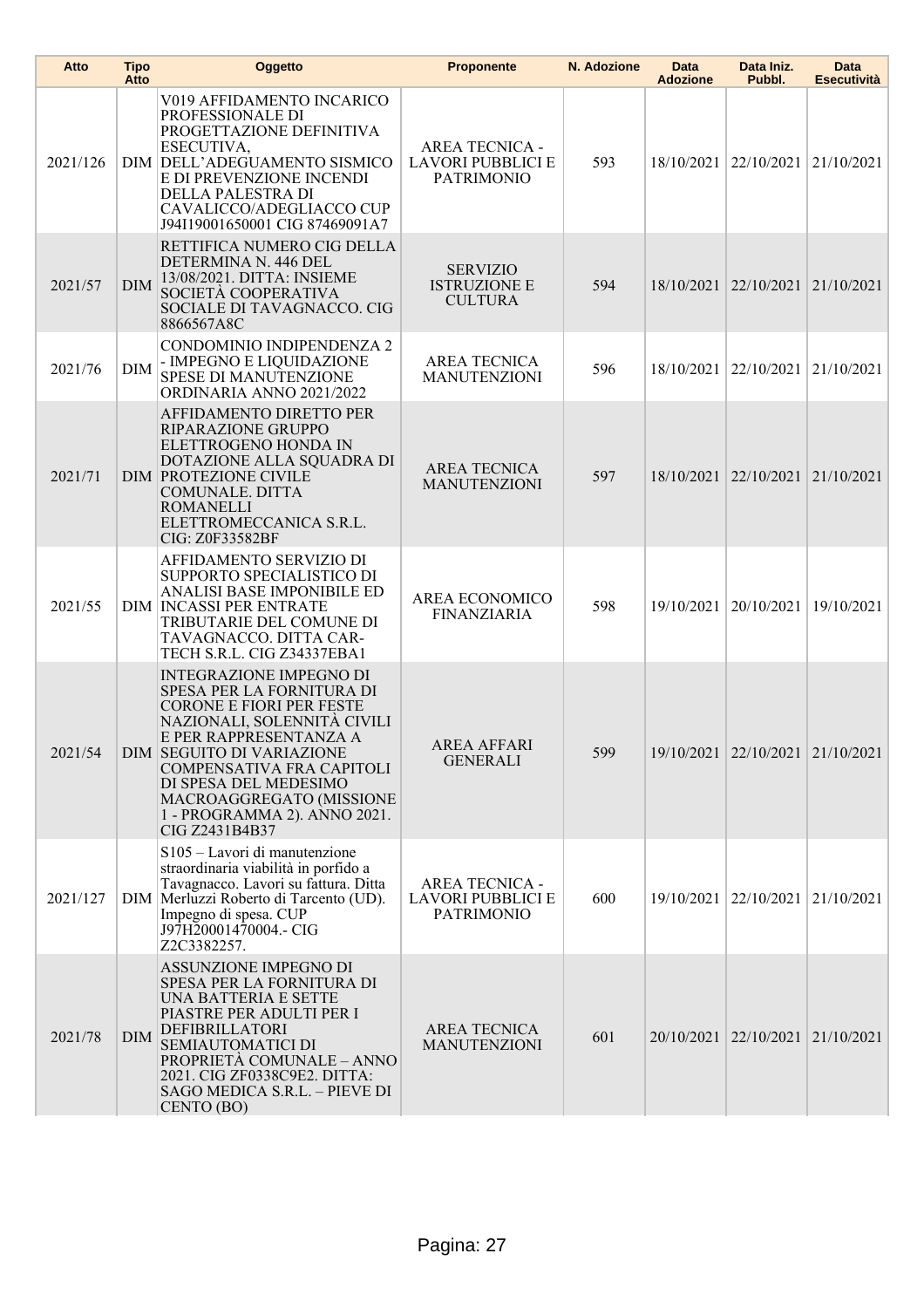| Atto    | Tipo<br>Atto | Oggetto                                                                                                                                                                                                                                                                                             | <b>Proponente</b>                                        | N. Adozione | Data<br><b>Adozione</b> | Data Iniz.<br>Pubbl.             | Data<br><b>Esecutività</b> |
|---------|--------------|-----------------------------------------------------------------------------------------------------------------------------------------------------------------------------------------------------------------------------------------------------------------------------------------------------|----------------------------------------------------------|-------------|-------------------------|----------------------------------|----------------------------|
| 2021/58 |              | AFFIDAMENTO INCARICO DI<br>TUTOR DEL CONSIGLIO<br>COMUNALE DEI RAGAZZI PER<br>GLI ANNI SCOLASTICI 2021/2022<br>DIM E 2022/203. INDIVIDUAZIONE<br>DEL SOGGETTO ESTERNO,<br>AFFIDAMENTO DELL'INCARICO<br>E ASSUNZIONE IMPEGNO DI<br>SPESA.                                                            | <b>AREA AFFARI</b><br><b>GENERALI</b>                    | 602         |                         | 21/10/2021   22/10/2021          | 21/10/2021                 |
| 2021/58 | <b>DIM</b>   | <b>INTEGRAZIONE IMPEGNO SI</b><br>SPESA N. 958/2021 ASSUNTO PER<br>IL SERVIZIO DI EMISSIONE E<br><b>GESTIONE BUONI ELETTRONICI</b><br>PER FORNITURA GRATUITA<br>LIBRI DI TESTO AGLI ALUNNI<br>RESIDENTI E FREQUENTANTI<br>LA SCUOLA PRIMARIA (CEDOLE<br>LIBRARIE). A. S. 2021-22. CIG<br>Z1531E6A2D | <b>SERVIZIO</b><br><b>ISTRUZIONE E</b><br><b>CULTURA</b> | 603         |                         | 21/10/2021 22/10/2021            | 21/10/2021                 |
| 2021/59 |              | AFFIDAMENTO FORNITURA<br>COPERTINE DI PLASTICA PER<br>LA CONSERVAZIONE DEI LIBRI<br>DIM DELLA BIBLIOTECA<br>COMUNALE DI TAVAGNACCO -<br>DITTA COLIBRI' SYSTEM SPA DI<br>MILANO. CIG Z07337BB39                                                                                                      | <b>SERVIZIO</b><br><b>ISTRUZIONE E</b><br><b>CULTURA</b> | 604         | 21/10/2021              | 22/10/2021                       | 21/10/2021                 |
| 2021/60 | <b>DIM</b>   | <b>INTEGRAZIONE</b><br>ACCERTAMENTO D'ENTRATA<br>N. 86 SERVIZIO DI<br>RISTORAZIONE SCOLASTICA<br>A.S. 2020-2021: PERIODO<br><b>GENNAIO - GIUGNO 2021</b>                                                                                                                                            | <b>SERVIZIO</b><br><b>ISTRUZIONE E</b><br><b>CULTURA</b> | 605         |                         | 21/10/2021 22/10/2021            | 21/10/2021                 |
| 2021/57 |              | <b>ADESIONE ALLA</b><br><b>CONVENZIONE CONSIP</b><br>FORNITURA DI PERSONAL<br>DIM COMPUTER DESKTOP LOTTO 3.<br><b>AFFIDAMENTO A FAVORE</b><br>DELLA DITTA CONVERGE SPA.<br>CIG DERIVATO Z8E3388D27                                                                                                  | <b>AREA AFFARI</b><br><b>GENERALI</b>                    | 606         |                         | 21/10/2021 29/10/2021            | 28/10/2021                 |
| 2021/98 |              | AFFIDAMENTO A STRUTTURA<br>PROTETTA DEL SERVIZIO DI<br><b>ACCOGLIENZA E</b><br>REALIZZAZIONE DI UN<br>DIM PROGETTO EDUCATIVO<br><b>INDIVIDUALIZZATO A FAVORE</b><br>DI UNA GIOVANE STRANIERA<br>AFFIDATA AL COMUNE DI<br>TAVAGNACCO. CIG ZE73381BE0.                                                | <b>AREA SOCIALE</b>                                      | 609         |                         | 22/10/2021 28/10/2021 27/10/2021 |                            |
| 2021/22 | DIM          | AFFIDAMENTO FORNITURA<br><b>PUBBLICAZIONI</b><br>SPECIALIZZATE PER GLI<br>OPERATORI DI POLIZIA LOCALE<br>- ABBONAMENTO ANNUALE<br>ALLE EDIZIONI 2022. DITTA<br>EGAF EDIZIONI SRL, CIG:<br>ZA933945E5                                                                                                | <b>AREA POLIZIA</b><br><b>LOCALE</b>                     | 610         |                         | 22/10/2021 28/10/2021            | 27/10/2021                 |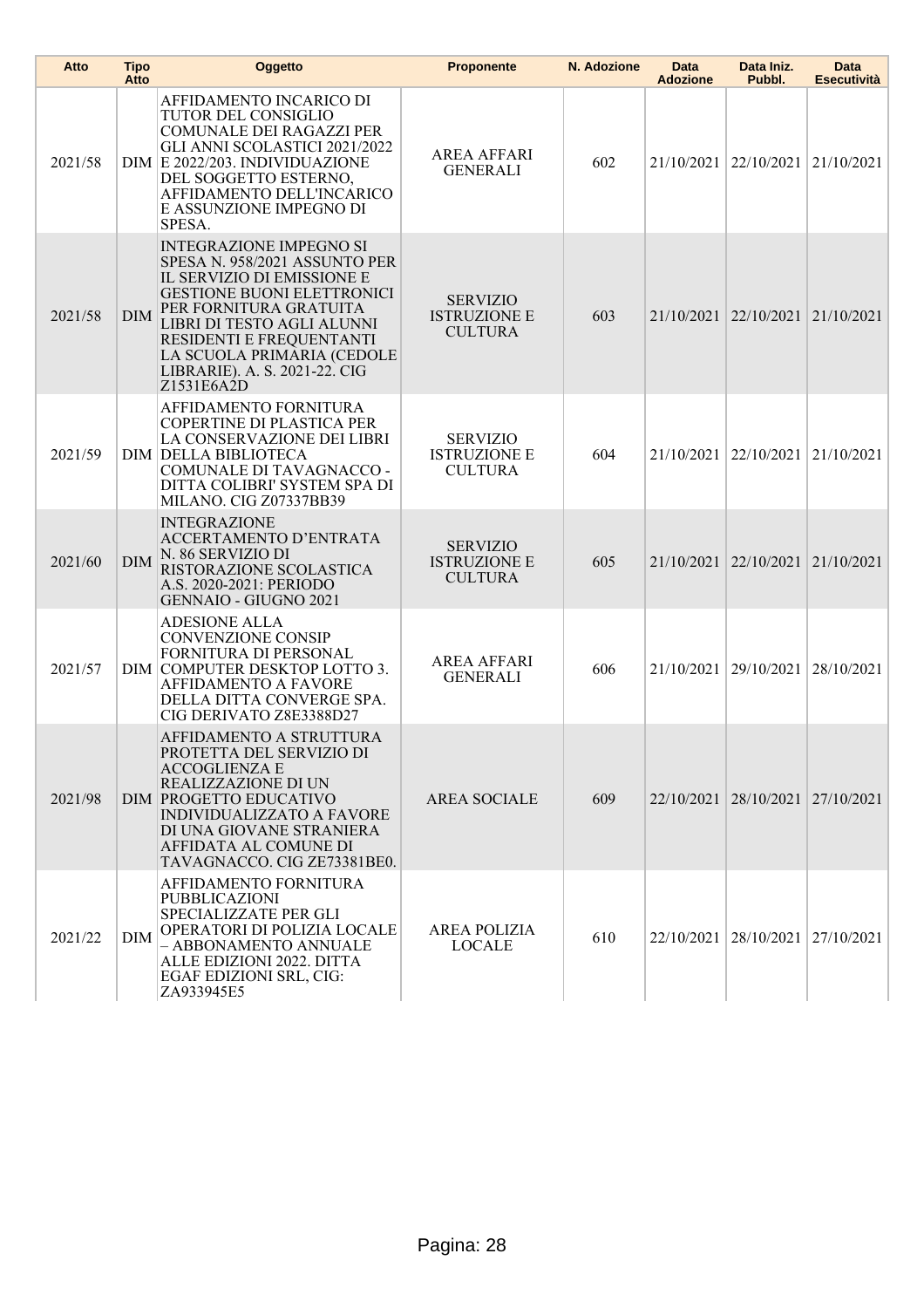| Atto    | <b>Tipo</b><br>Atto | Oggetto                                                                                                                                                                                                                                                                                                                                      | <b>Proponente</b>                                        | N. Adozione | <b>Data</b><br><b>Adozione</b> | Data Iniz.<br>Pubbl.             | <b>Data</b><br><b>Esecutività</b> |
|---------|---------------------|----------------------------------------------------------------------------------------------------------------------------------------------------------------------------------------------------------------------------------------------------------------------------------------------------------------------------------------------|----------------------------------------------------------|-------------|--------------------------------|----------------------------------|-----------------------------------|
| 2021/79 | <b>DIM</b>          | APPALTO DEL SERVIZIO DI<br>PULIZIA ED IGIENE<br><b>AMBIENTALE A RIDOTTO</b><br><b>IMPATTO AMBIENTALE DEGLI</b><br><b>EDIFICI DI PROPRIETÀ</b><br>COMUNALE PER IL PERIODO<br>01.04.2021-31.03.2025. CIG<br>8647126A1B. CAMBIO DI<br>DENOMINAZIONE SOCIETARIA<br>DA CO.L.SER SERVIZI S.C.R.L. A<br><b>COLSER SOCIETA</b><br><b>COOPERATIVA</b> | <b>AREA TECNICA</b><br><b>MANUTENZIONI</b>               | 611         |                                | 25/10/2021 28/10/2021 27/10/2021 |                                   |
| 2021/59 | <b>DIM</b>          | ASSUNZIONE IMPEGNO DI<br>SPESA PER IL RINNOVO DEL<br>CANONE ANNUALE DEI SERVIZI<br>DI MANUTENZIONE ED<br><b>AGGIORNAMENTO DEI</b><br><b>SEGUENTI SOFTWARE:</b><br>MDAEMON PLUS 250 SERVER DI<br>POSTA ELETTRONICA E<br>SECURITY PLUS 250 PER POSTA<br>ELETTRONICA. DITTA SI.NET<br>SERVIZI INFORMATICI SRL.<br>MILANO (MI) - CIG Z1F3390830  | <b>AREA AFFARI</b><br><b>GENERALI</b>                    | 612         |                                | 26/10/2021 27/10/2021 27/10/2021 |                                   |
| 2021/61 | <b>DIM</b>          | <b>SERVIZIO DI RISTORAZIONE</b><br>SCOLASTICA: ACCERTAMENTO<br>D'ENTRATA PRESUNTIVO PER<br>L'ANNO SCOLASTICO 2021/2022                                                                                                                                                                                                                       | <b>SERVIZIO</b><br><b>ISTRUZIONE E</b><br><b>CULTURA</b> | 613         |                                | 27/10/2021 28/10/2021 27/10/2021 |                                   |
| 2021/63 | <b>DIM</b>          | <b>SERVIZIO DI ACCOGLIENZE</b><br>SCOLASTICHE A.S. 2021-2022:<br>ACCERTAMENTO D'ENTRATA<br>PER IL PAGAMENTO DELLA<br>PRIMA RATA DEL SERVIZIO<br>(SETTEMBRE-DICEMBRE 2021)                                                                                                                                                                    | <b>SERVIZIO</b><br><b>ISTRUZIONE E</b><br><b>CULTURA</b> | 614         |                                | 27/10/2021   28/10/2021          | 27/10/2021                        |
| 2021/62 | DIM                 | SERVIZIO DI TRASPORTO<br><b>SCOLASTICO A.S. 2021-2022:</b><br>ACCERTAMENTO D'ENTRATA<br>PER IL PAGAMENTO DELLA<br>PRIMA RATA DEL SERVIZIO<br>(Periodo 01.09.2021 - 31/12/2021)                                                                                                                                                               | <b>SERVIZIO</b><br><b>ISTRUZIONE E</b><br><b>CULTURA</b> | 615         |                                | 27/10/2021 28/10/2021            | 27/10/2021                        |
| 2021/60 | DIM                 | FORNITURA TARGA PER<br>RICONOSCIMENTO AL SIG.<br>DOMENICO DEGANO.<br><b>AFFIDAMENTO A FAVORE</b><br>DELLA DITTA PREFOR S.R.L.<br>CIG Z8B3381D8D                                                                                                                                                                                              | <b>AREA AFFARI</b><br><b>GENERALI</b>                    | 616         |                                | 27/10/2021 29/10/2021 28/10/2021 |                                   |
| 2021/56 |                     | PRESA D'ATTO MODIFICA<br><b>DIM STATUS OCCUPAZIONALE</b><br>ASSESSORE.                                                                                                                                                                                                                                                                       | AREA ECONOMICO<br><b>FINANZIARIA</b>                     | 617         | 27/10/2021 28/10/2021          |                                  | 27/10/2021                        |
| 2021/57 |                     | <b>IMPEGNO DI SPESA PER</b><br>PARTECIPAZIONE AL CORSO:<br>"LE NOVITA DEL DL 77/2021 IN<br>MATERIA DI APPALTI DEI<br>DIM SERVIZI SOCIALI, EDUCATIVI E<br><b>CULTURALI" DIPENDENTE</b><br>LONDERO FLAVIA.<br>ORGANIZZATO DA PROGETTO<br>SOFIS.                                                                                                | AREA ECONOMICO<br><b>FINANZIARIA</b>                     | 618         | 27/10/2021 28/10/2021          |                                  | 27/10/2021                        |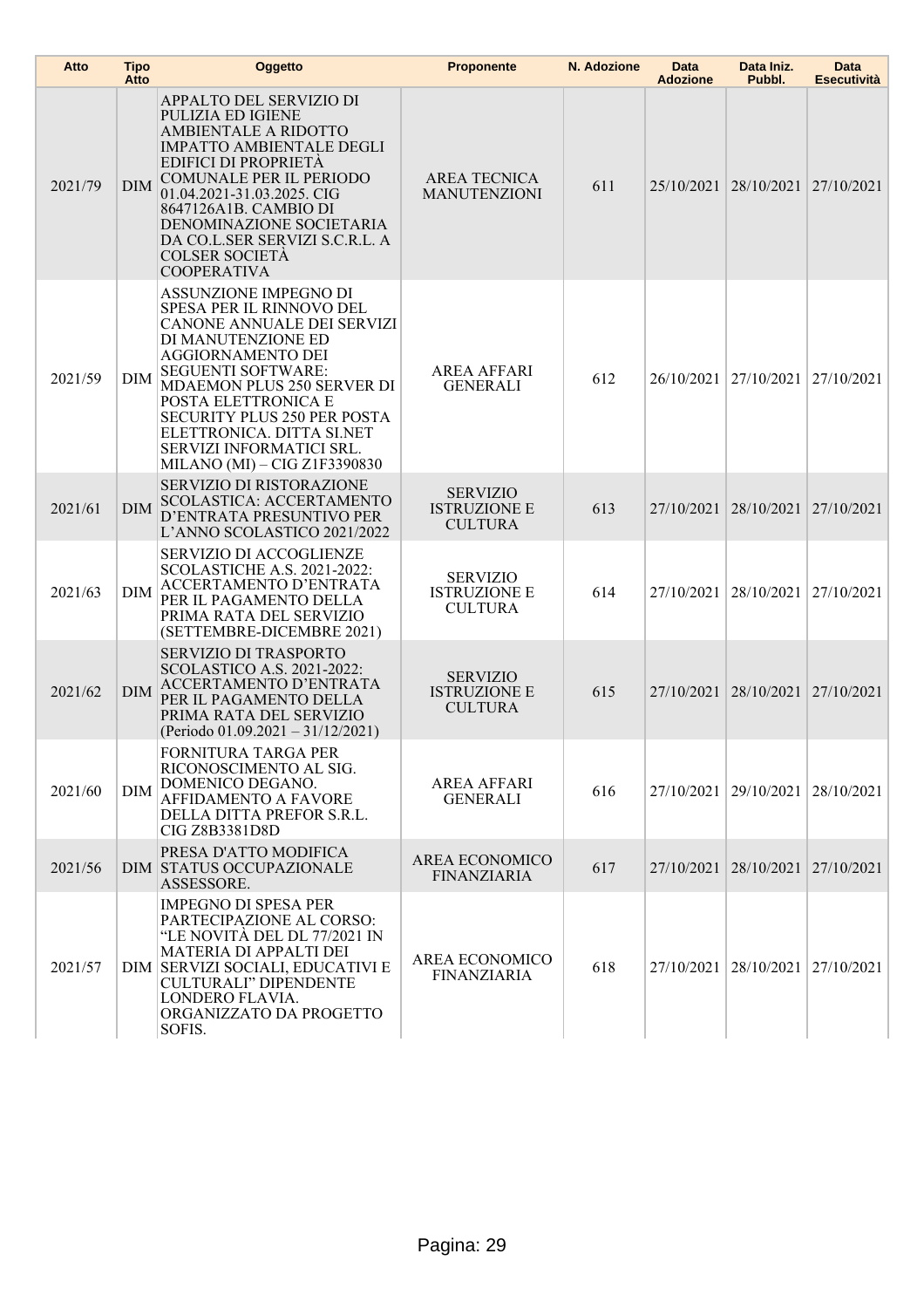| Atto     | <b>Tipo</b><br>Atto | Oggetto                                                                                                                                                                                                                                                                                  | <b>Proponente</b>                                                      | N. Adozione | Data<br><b>Adozione</b> | Data Iniz.<br>Pubbl.             | Data<br><b>Esecutività</b> |
|----------|---------------------|------------------------------------------------------------------------------------------------------------------------------------------------------------------------------------------------------------------------------------------------------------------------------------------|------------------------------------------------------------------------|-------------|-------------------------|----------------------------------|----------------------------|
| 2021/62  | DIM                 | <b>AGGIUDICAZIONE APPALTO</b><br>DEI SERVIZI DI FORNITURA DI<br>ATTREZZATURE<br><b>INFORMATICHE E DIDATTICHE</b><br>MULTIMEDIALI PER LE SCUOLE<br>SECONDARIE DI PRIMO GRADO,<br>AI SENSI DELL'ART. 8, COMMI<br>DA 11 A 15, DELLA LEGGE<br>REGIONALE 06.08.2019. N. 13<br>CIG. Z0132C24AB | AREA AFFARI<br><b>GENERALI</b>                                         | 619         |                         | 27/10/2021 02/11/2021 29/10/2021 |                            |
| 2021/61  | <b>DIM</b>          | <b>IMPEGNO DI SPESA A FAVORE</b><br>DELL'AVVOCATO ANDREA<br>PITTONI PER LA DIFESA E LA<br>RAPPRESENTANZA DELL'ENTE<br>IN SEDE DI STIPULA DI UNA<br>EVENTUALE CONVENZIONE DI<br>NEGOZIAZIONE ASSISTITA.<br>SINISTRO N. 1-8101-2021-0011897<br>DEL 02.08.2020 SU POLIZZA N.<br>131919398.  | <b>AREA AFFARI</b><br><b>GENERALI</b>                                  | 620         |                         | 28/10/2021   02/11/2021          | 29/10/2021                 |
| 2021/129 | <b>DIM</b>          | E070-05. LAVORI DI<br><b>RISTRUTTURAZIONE</b><br>DELL'AUDITORIUM DI FELETTO<br>UMBERTO-4°LOTTO.<br>COMPLETAMENTO IMPIANTO<br>ELETTRICO. APPROVAZIONE 1°<br>STATO D'AVANZAMENTO E<br>RELATIVO CERTIFICATO DI<br>PAGAMENTO. (CIG 85468392AA)<br>(CUP J91I19000050002)                      | <b>AREA TECNICA -</b><br><b>LAVORI PUBBLICI E</b><br><b>PATRIMONIO</b> | 621         |                         | 29/10/2021 03/11/2021 02/11/2021 |                            |
| 2021/130 |                     | CONCESSIONE D'USO DI<br>CANALIZZAZIONI DI<br>PROPRIETA' COMUNALE POSTE<br>NEL SOTTOSUOLO DEL<br>DIM TERRITORIO DEL COMUNE DI<br>TAVAGNACCO – DITTA<br><b>INASSET Srl - PRESA D'ATTO</b><br><b>ABROGAZIONE NORMA SU</b><br>EQUO INDENNIZZO.                                               | <b>AREA TECNICA -</b><br>LAVORI PUBBLICI E<br><b>PATRIMONIO</b>        | 622         |                         | 29/10/2021 03/11/2021 02/11/2021 |                            |
| 2021/128 |                     | <b>IMPEGNO DI SPESA PER</b><br>LIQUIDAZIONE PRESTAZIONI<br><b>DIM RELATIVE AL RECUPERO</b><br><b>SALMA AVVENUTA IL</b><br>17.10.2021. (CIG Z4C33893E0).                                                                                                                                  | <b>AREA TECNICA -</b><br><b>LAVORI PUBBLICI E</b><br><b>PATRIMONIO</b> | 623         |                         | 29/10/2021 03/11/2021 29/10/2021 |                            |
| 2021/63  | <b>DIM</b>          | AFFIDAMENTO FORNITURA<br>TARGA COMMEMORATIVA A<br>RICORDO DEI 100 ANNI DALLA<br>TRASLAZIONE DELLA SALMA<br>DEL MILITE IGNOTO - CIG<br>Z6033AB872.                                                                                                                                        | AREA AFFARI<br><b>GENERALI</b>                                         | 624         |                         | 29/10/2021 03/11/2021 02/11/2021 |                            |
| 2021/64  |                     | <b>ADESIONE ALLA</b><br>PROGETTAZIONE DEL SERVIZIO<br>CIVILE UNIVERSALE PER<br>VOLONTARI IN SERVIZIO NEL<br>DIM 2022, IN PARTENARIATO CON<br>A.N.C.I. LOMBARDIA. IMPEGNO<br>DI SPESA A FAVORE DI<br>ANCILAB S.R.L. CIG<br>ZC633B8D3F.                                                    | <b>AREA AFFARI</b><br><b>GENERALI</b>                                  | 625         |                         | 29/10/2021 03/11/2021 03/11/2021 |                            |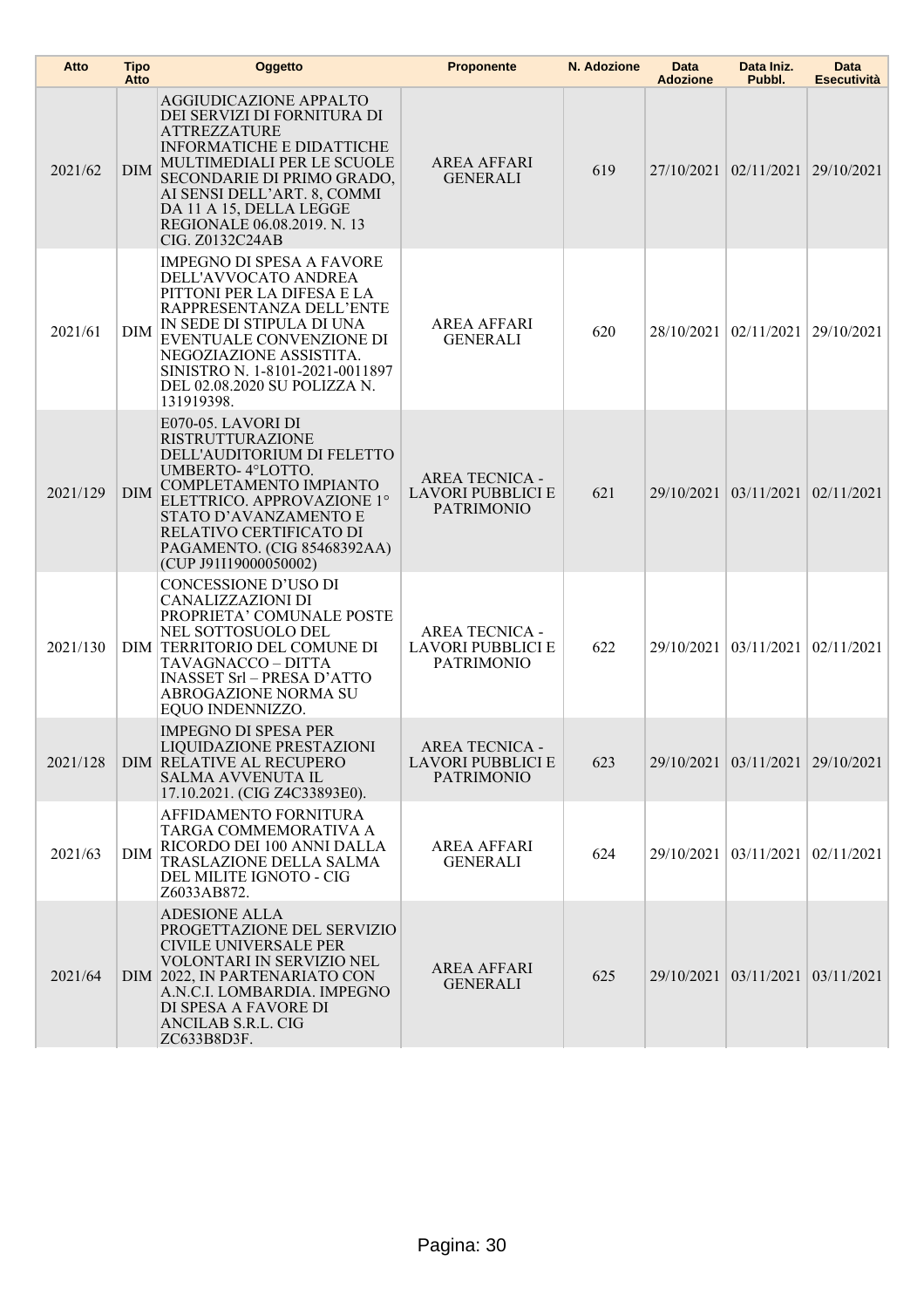| Atto    | <b>Tipo</b><br>Atto | Oggetto                                                                                                                                                                                                                                                                        | <b>Proponente</b>                                         | N. Adozione | Data<br><b>Adozione</b> | Data Iniz.<br>Pubbl.               | <b>Data</b><br><b>Esecutività</b> |
|---------|---------------------|--------------------------------------------------------------------------------------------------------------------------------------------------------------------------------------------------------------------------------------------------------------------------------|-----------------------------------------------------------|-------------|-------------------------|------------------------------------|-----------------------------------|
| 2021/64 |                     | FORNITURA MATERIALE DI<br>CANCELLERIA PER L'UFFICIO<br>ANAGRAFE A SEGUITO DI<br>VARIAZIONE COMPENSATIVA<br>FRA CAPITOLI DI SPESA DEL<br><b>DIM MEDESIMO</b><br>MACROAGGREGATO (MISSIONE<br>1 - PROGRAMMA 7).<br>AFFIDAMENTO ALLA DITTA<br>FCE SRL DI UDINE. CIG<br>Z3733A8C0F. | <b>SERVIZIO</b><br><b>ISTRUZIONE E</b><br><b>CULTURA</b>  | 626         |                         | 29/10/2021   03/11/2021            | 03/11/2021                        |
| 2021/65 | <b>DIM</b>          | AFFIDAMENTO FORNITURA DI<br>UNA TARGA A FAVORE DI A. C.<br><b>IMPEGNO DI SPESA A FAVORE</b><br>DI "ROMAGNACOPPE" DI<br>SABUCCO SANDRO - CIG<br>Z1833A945F                                                                                                                      | <b>AREA AFFARI</b><br><b>GENERALI</b>                     | 627         |                         | $02/11/2021$ 03/11/2021 02/11/2021 |                                   |
| 2021/77 | DIM                 | ACCERTAMENTO D'ENTRATA<br>PER L'EROGAZIONE DI<br>FINANZIAMENTO REGIONALE<br>(DCR/790/PC/2021) RELATIVO<br>ALLE SPESE MEDICHE E DI<br>CONTROLLO SANITARIO DEI<br>VOLONTARI DI PROTEZIONE<br>CIVILE - ANNO 2021                                                                  | <b>AREA TECNICA</b><br><b>MANUTENZIONI</b>                | 629         |                         | $03/11/2021$ 03/11/2021            | 03/11/2021                        |
| 2021/80 | <b>DIM</b>          | <b>ASSUNZIONE IMPEGNO DI</b><br>SPESA PER LA FORNITURA DI<br>TRENTA LAMPADE DI<br>EMERGENZA LINERGY PER GLI<br><b>EDIFICI DI PROPRIETÀ</b><br>COMUNALE - ANNO 2021. CIG<br>ZA433AA970. DITTA: ZX GROUP<br>S.R.L. - PALESTRINA (RM)                                             | <b>AREA TECNICA</b><br><b>MANUTENZIONI</b>                | 630         |                         | 03/11/2021 03/11/2021 03/11/2021   |                                   |
| 2021/81 | DIM                 | ASSUNZIONE IMPEGNO DI<br>SPESA PER IL PAGAMENTO DI<br><b>CANONI PER CONCESSIONI</b><br>LICENZE IMPIANTI - ANNO 2021<br>- DITTA: FRIULI VENEZIA<br><b>GIULIA STRADE S.P.A. - TRIESTE</b>                                                                                        | <b>AREA TECNICA</b><br><b>MANUTENZIONI</b>                | 631         |                         | 03/11/2021 03/11/2021              | 03/11/2021                        |
| 2021/82 | <b>DIM</b>          | AFFIDAMENTO DELLA<br>FORNITURA DI ARREDI PER GLI<br>UFFICI DELL'AREA TECNICA<br>MANUTENZIONI. CIG:<br>Z9D33A147B - DITTA: FCE UDINE<br>S.R.L. - UDINE                                                                                                                          | <b>AREA TECNICA</b><br><b>MANUTENZIONI</b>                | 632         |                         | 03/11/2021 03/11/2021 03/11/2021   |                                   |
| 2021/83 |                     | AFFIDAMENTO DELLA<br>FORNITURA DI MATERIALE<br>ELETTRICO PER LA<br>DIM MANUTENZIONE DEGLI EDIFICI<br>DI PROPRIETA' COMUNALE -<br>ANNO 2021. CIG Z8933A3E27-<br>DITTA: ELFI S.P.A. FORLI (FC)                                                                                   | <b>AREA TECNICA</b><br><b>MANUTENZIONI</b>                | 633         |                         | $03/11/2021$ 03/11/2021 03/11/2021 |                                   |
| 2021/35 |                     | <b>ASSUNZIONE IMPEGNO SI</b><br>SPESA PER LA FORNITURA<br>URGENTE DI SACCHETTI<br>COMPOSTABILI E CONTENITORI<br>DIM MONOUTENZA PER LA<br>RACCOLTA DEI RIFIUTI<br>ORGANICI. DITTA: MATTIUSSI<br>ECOLOGIA SPA-UDINE. CIG<br>Z5933B7BA2.                                          | <b>AREA TECNICA -</b><br>PIANIFICAZIONE<br>DEL TERRITORIO | 634         |                         | $03/11/2021$ 09/11/2021 08/11/2021 |                                   |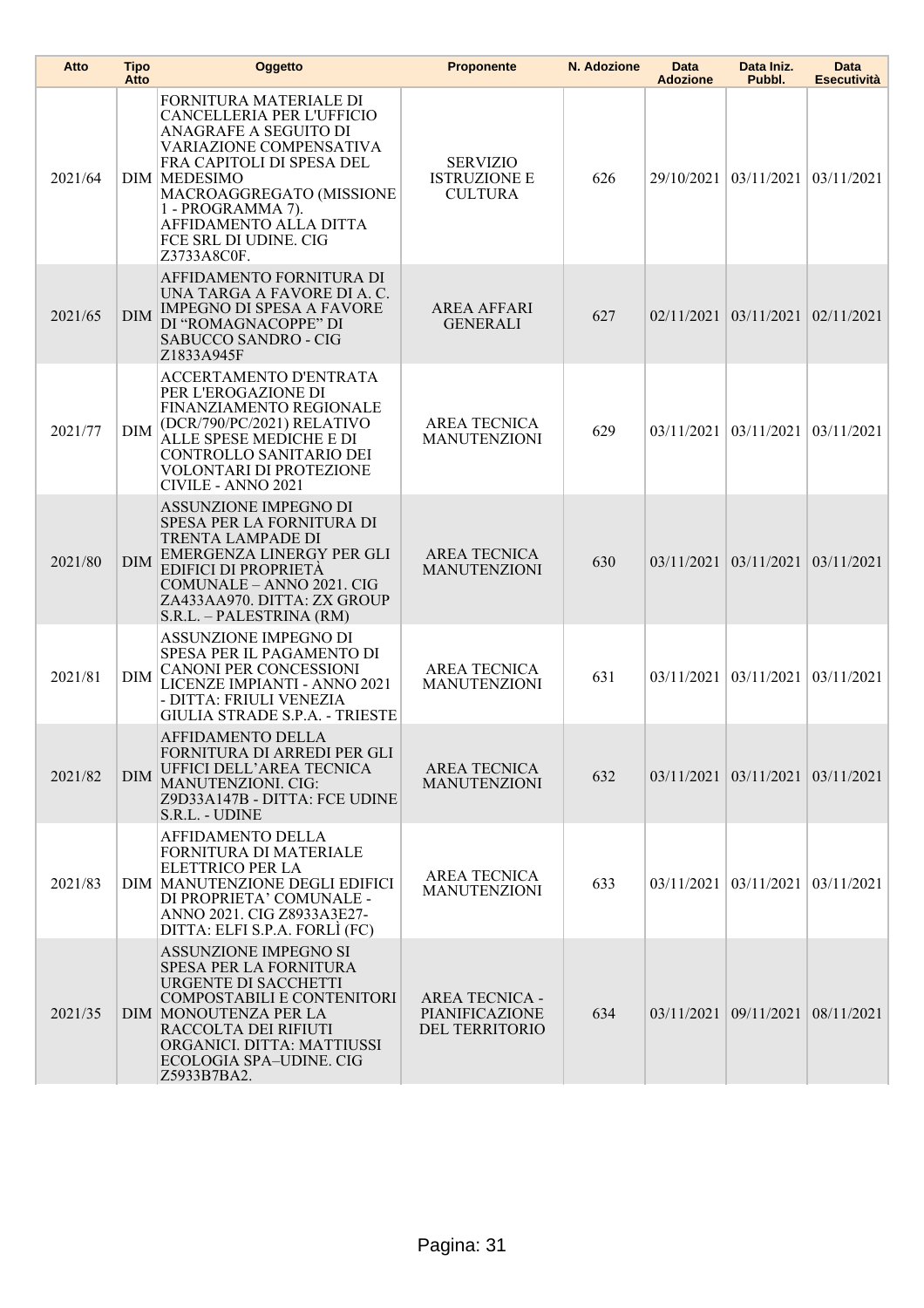| Atto     | <b>Tipo</b><br>Atto | Oggetto                                                                                                                                                                                                                                                                                                              | <b>Proponente</b>                                         | N. Adozione | Data<br><b>Adozione</b> | Data Iniz.<br>Pubbl.             | Data<br><b>Esecutività</b> |
|----------|---------------------|----------------------------------------------------------------------------------------------------------------------------------------------------------------------------------------------------------------------------------------------------------------------------------------------------------------------|-----------------------------------------------------------|-------------|-------------------------|----------------------------------|----------------------------|
| 2021/36  | <b>DIM</b>          | ASSUNZIONE IMPEGNO DI<br>SPESA PER LA FORNITURA<br>URGENTE DI CONTENITORI<br>MONOUTENZA PER LA<br>RACCOLTA DEI RIFIUTI PORTA<br>A PORTA – DITTA: MATTIUSSI<br>ECOLOGIA SPA-UDINE. CIG<br>Z9433B7BD9.                                                                                                                 | <b>AREA TECNICA -</b><br>PIANIFICAZIONE<br>DEL TERRITORIO | 635         | 03/11/2021              | 09/11/2021                       | 08/11/2021                 |
| 2021/101 |                     | ALLOGGI COMUNALI DI VIA<br>DIM CARNIA - CONCESSIONE SIG.<br>T.G.                                                                                                                                                                                                                                                     | <b>AREA SOCIALE</b>                                       | 636         |                         | 03/11/2021 03/11/2021            | 03/11/2021                 |
| 2021/65  |                     | ATTUAZIONE DIRTTO ALLO<br>STUDIO TRAMITE EROGAZIONE<br>DI CONTRIBUTI PER LA BORSA<br>DIM DI STUDIO PER STUDENTI<br>PARTICOLARMENTE<br><b>MERITEVOLI - ANNO</b><br>SCOLASTICO 2021/2022.                                                                                                                              | <b>SERVIZIO</b><br><b>ISTRUZIONE E</b><br><b>CULTURA</b>  | 637         |                         | 03/11/2021 03/11/2021            | 03/11/2021                 |
| 2021/99  | <b>DIM</b>          | <b>IMPEGNO PER PARZIALE</b><br>RESTITUZIONE ALLA REGIONE<br>AUTONOMA F.V.G. DEI FONDI<br><b>TRASFERITI PER CONTRIBUTI</b><br>PER IL SUPERAMENTO E<br>L'ELIMINAZIONE DELLE<br><b>BARRIERE ARCHITETTONICHE</b><br>AI SENSI DELL'ART. 16 DELLA<br>L.R. N. 41/1996 E NON<br>UTILIZZATI.                                  | <b>AREA SOCIALE</b>                                       | 638         |                         | 05/11/2021 09/11/2021            | 08/11/2021                 |
| 2021/67  |                     | <b>IMPEGNO DI SPESA A FAVORE</b><br>DELL'AVVOCATO FLAVIANO DE<br>TINA PER LA DIFESA E LA<br>RAPPRESENTANZA DELL'ENTE<br>DIM NEL GIUDIZIO INNANZI AL<br>TRIBUNALE DI UDINE -<br>SEZIONE LAVORO PROMOSSO<br>DA UN DIPENDENTE<br>COMUNALE. CIG Z1433B8382.                                                              | <b>AREA AFFARI</b><br><b>GENERALI</b>                     | 640         | 08/11/2021              | 12/11/2021                       | 11/11/2021                 |
| 2021/68  |                     | AFFIDAMENTO DIRETTO<br>MEDIANTE TRATTATIVA<br>DIRETTA SU MEPA PER LA<br>FORNITURA DI ATTREZZATURE<br>INFORMATICHE E DIDATTICHE<br>DIM MULTIMEDIALI PER LE SCUOLE<br>PRIMARIE E SECONDARIE DI<br>PRIMO GRADO, AI SENSI<br>DELL'ART. 8, COMMI DA 11 A<br>15, DELLA LEGGE REGIONALE<br>06.08.2019 N. 13. CIG Z0833BD498 | <b>AREA AFFARI</b><br><b>GENERALI</b>                     | 641         |                         | 09/11/2021 15/11/2021            | 12/11/2021                 |
| 2021/58  | <b>DIM</b>          | AFFIDAMENTO FORNITURA<br>TRIENNALE SOFTWARE PER LA<br>PREDISPOSIZIONE DI ALCUNI<br>ALLEGATI AI BILANCI DI<br><b>PREVISIONE 2022/2024-</b><br>2023/2025 - 2024/2026 - DITTA<br><b>GESINT S.R.L. DI MONFALCONE</b><br>(GO) - CIG. Z2D33CD6A0                                                                           | AREA ECONOMICO<br><b>FINANZIARIA</b>                      | 642         |                         | 09/11/2021 09/11/2021            | 09/11/2021                 |
| 2021/14  |                     | RIVERSAMENTO AL COMUNE<br>DI TAURISANO (LE) DI QUOTA<br><b>INDEBITAMENTE VERSATA AL</b><br>DIM COMUNE DI TAVAGNACCO A<br>TITOLO DI TARI ANNO 2020<br>(ART. 1 COMMA 722 LEGGE<br>147/2013). LIQUIDAZIONE.                                                                                                             | <b>UFFICIO TRIBUTI</b>                                    | 643         |                         | 09/11/2021 09/11/2021 09/11/2021 |                            |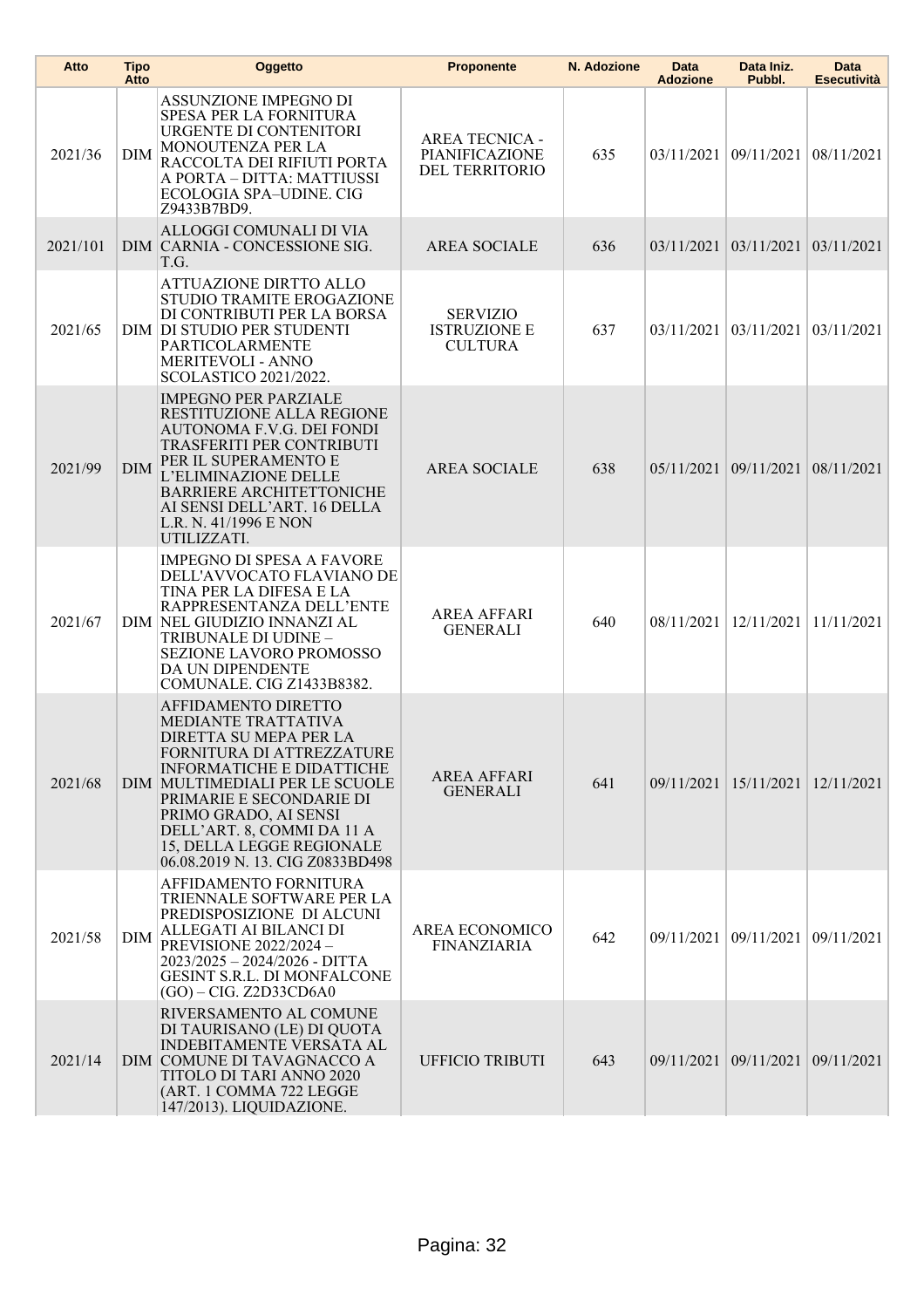| Atto     | <b>Tipo</b><br>Atto | Oggetto                                                                                                                                                                                                                                            | <b>Proponente</b>                                                      | N. Adozione | Data<br><b>Adozione</b> | Data Iniz.<br>Pubbl.                       | Data<br><b>Esecutività</b> |
|----------|---------------------|----------------------------------------------------------------------------------------------------------------------------------------------------------------------------------------------------------------------------------------------------|------------------------------------------------------------------------|-------------|-------------------------|--------------------------------------------|----------------------------|
| 2021/132 |                     | E090 LAVORI DI<br>ADEGUAMENTO SISMICO<br><b>SCUOLA ELEMENTARE DI</b><br>FELETTO UMBERTO.<br>DIM APPROVAZIONE 1° STATO DI<br><b>AVANZAMENTO E RELATIVO</b><br>CERTIFICATO DI PAGAMENTO<br>CUP OPERA J93H19000490001<br>CIG 87095926AF               | <b>AREA TECNICA -</b><br><b>LAVORI PUBBLICI E</b><br><b>PATRIMONIO</b> | 644         |                         | 09/11/2021   15/11/2021                    | 11/11/2021                 |
| 2021/131 | <b>DIM</b>          | ACCERTAMENTO D'ENTRATA<br>PER DEPOSITO CAUZIONALE A<br><b>SEGUITO DI AUTORIZZAZIONE</b><br>PER OCCUPAZIONE DI SUOLO<br>PUBBLICO E CONTESTUALE<br><b>IMPEGNO PER L'EVENTUALE</b><br>RESTITUZIONE. DITTA SFEA<br><b>SRL UNIPERSONALE.</b>            | <b>AREA TECNICA -</b><br>LAVORI PUBBLICI E<br><b>PATRIMONIO</b>        | 645         | 09/11/2021              | 15/11/2021                                 | 11/11/2021                 |
| 2021/84  | DIM                 | ASSUNZIONE IMPEGNO DI<br>SPESA PER LA FORNITURA DI<br>CORDINI DI POSIZIONAMENTO<br>E CASCHI PER IL PERSONALE<br>DELL'AREA TECNICA<br>MANUTENZONI DEL COMUNE<br>DI TAVAGNACCO. CIG<br>Z1D33C6D53. DITTA:<br>GIANFRANCO SAVANI S.R.L. -<br>LAVARIANO | <b>AREA TECNICA</b><br><b>MANUTENZIONI</b>                             | 646         |                         | 09/11/2021 15/11/2021                      | 11/11/2021                 |
| 2021/69  | DIM                 | AFFIDAMENTO DEL SERVIZIO<br>DI REALIZZAZIONE, STAMPA E<br>DISTRIBUZIONE DI UN<br>NOTIZIARIO INFORMATIVO<br><b>DELL'AMMINISTRAZIONE</b><br>COMUNALE "TAVAGNACCO<br>NEWS MAGAZINE". ANNO 2021 -<br>CIG. ZB533BCA5B.                                  | <b>AREA AFFARI</b><br><b>GENERALI</b>                                  | 647         |                         | 09/11/2021 15/11/2021                      | 11/11/2021                 |
| 2021/85  | DIM                 | <b>AFFIDAMENTO DELLA</b><br><b>FORNITURA DI</b><br>ELETTRODOMESTICI PER GLI<br>APPARTAMENTI DI CASA<br>ZANUTTINI DI PROPRIETÀ<br>COMUNALE. CIG: Z0433BF5D5 -<br>DITTA: MR SERVICE S.R.L. -<br>ROMA (RM)                                            | <b>AREA TECNICA</b><br><b>MANUTENZIONI</b>                             | 648         |                         | 09/11/2021 15/11/2021                      | 11/11/2021                 |
| 2021/66  |                     | RETTIFICA NUMERO CIG DELLA<br>DETERMINA N. 547 DEL<br>DIM 29/09/2021. DITTA GIEMME SRL<br>UNIPERSONALE. CIG<br>Z0E3331CB4.                                                                                                                         | <b>SERVIZIO</b><br><b>ISTRUZIONE E</b><br><b>CULTURA</b>               | 649         |                         | 10/11/2021 15/11/2021 11/11/2021           |                            |
| 2021/100 |                     | L.R. N. 22/2010 ART. 9 COMMI 18<br>E 19: CONTRIBUTO REGIONALE<br>A SOSTEGNO DEI SOGGETTI<br>DIM PUBBLICI GESTORI DI NIDI<br>D'INFANZIA, PER L'ANNO<br>EDUCATIVO 2020/2021.<br>ASSUNZIONE ACCERTAMENTO.                                             | <b>AREA SOCIALE</b>                                                    | 650         |                         | $10/11/2021$   $15/11/2021$   $11/11/2021$ |                            |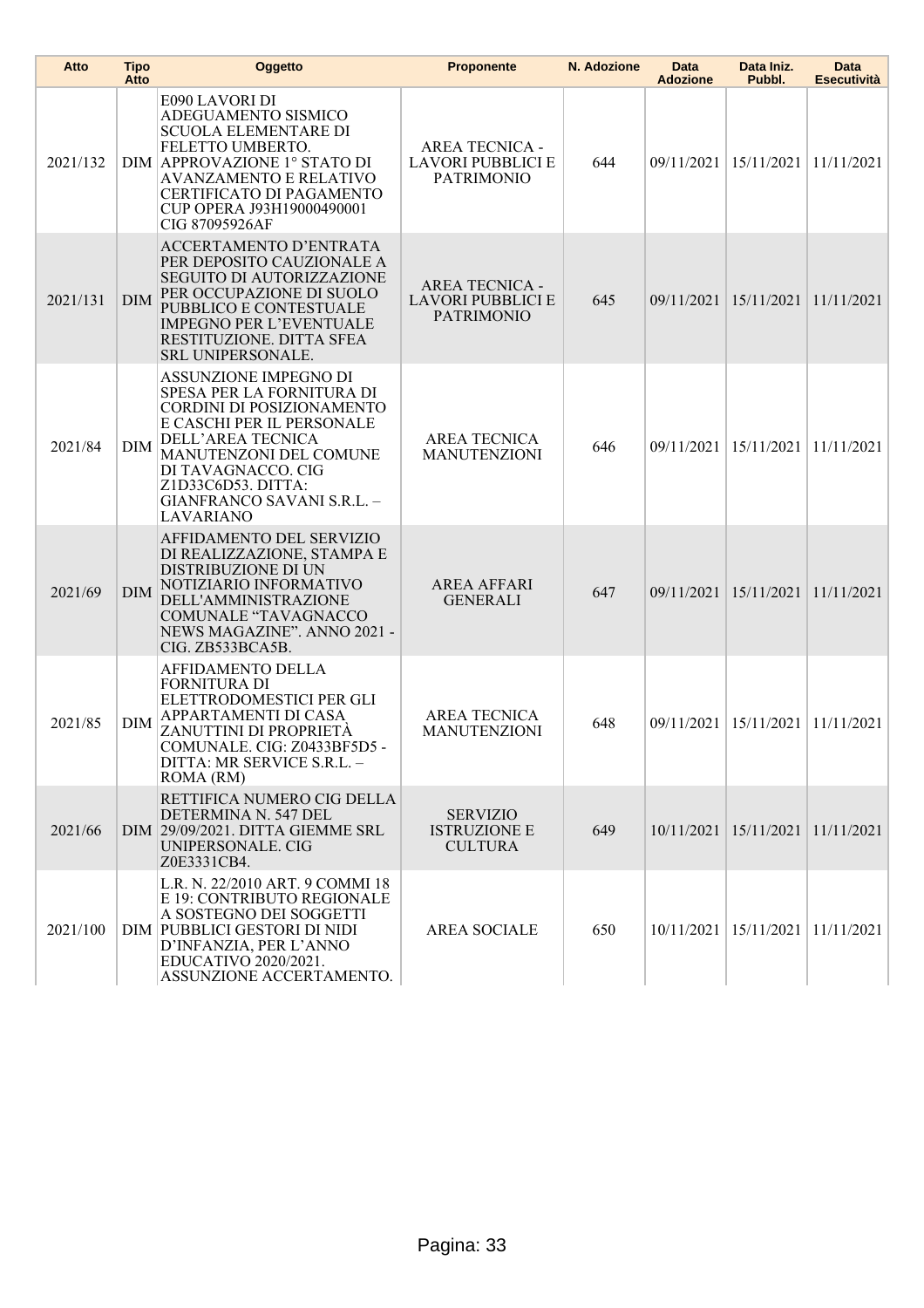| Atto     | <b>Tipo</b><br>Atto | Oggetto                                                                                                                                                                                                                                                                                                                                                                    | <b>Proponente</b>                                                      | N. Adozione | <b>Data</b><br><b>Adozione</b> | Data Iniz.<br>Pubbl.                       | <b>Data</b><br><b>Esecutività</b> |
|----------|---------------------|----------------------------------------------------------------------------------------------------------------------------------------------------------------------------------------------------------------------------------------------------------------------------------------------------------------------------------------------------------------------------|------------------------------------------------------------------------|-------------|--------------------------------|--------------------------------------------|-----------------------------------|
| 2021/86  |                     | APPALTO DEL SERVIZIO DI<br>PULIZIA ED IGIENE<br>AMBIENTALE A RIDOTTO<br><b>IMPATTO AMBIENTALE DEGLI</b><br><b>EDIFICI DI PROPRIETA</b><br>COMUNALE PER IL PERIODO<br>DIM 01.04.2021-31.03.2025. CIG<br>8647126A1B. DITTA: COLSER<br>SOCIETA' COOPERATIVA -<br>ASSUNZIONE IMPEGNO DI<br>SPESA PER ATTIVITÀ MOTORIA<br>ANZIANI E TERZA ETÀ PERIODO<br>15.11.2021-31.03.2025. | <b>AREA TECNICA</b><br><b>MANUTENZIONI</b>                             | 651         |                                | 10/11/2021 15/11/2021                      | 11/11/2021                        |
| 2021/67  |                     | <b>SCUOLA DELL'INFANZIA</b><br>PARITARIA MARIA<br><b>IMMACOLATA DI FELETTO</b><br>DIM UMBERTO. ASSUNZIONE DEGLI<br><b>IMPEGNI DI SPESA PER L'ANNO</b><br>SCOLASTICO 2021/2022 A<br>TITOLO DI CONTRIBUTO.                                                                                                                                                                   | <b>SERVIZIO</b><br><b>ISTRUZIONE E</b><br><b>CULTURA</b>               | 652         | 12/11/2021                     | 15/11/2021                                 | 15/11/2021                        |
| 2021/104 | <b>DIM</b>          | ALLOGGI COMUNALI DI VIA<br>CARNIA - CONCESSIONE SIG.<br>L.G. PER SITUAZIONE DI<br>EMERGENZA ABITATIVA                                                                                                                                                                                                                                                                      | <b>AREA SOCIALE</b>                                                    | 653         |                                | 12/11/2021 15/11/2021                      | 12/11/2021                        |
| 2021/133 |                     | Lavori di manutenzione su<br>marciapiedi in porfido. Lavori su<br>DIM fattura. Ditta Merluzzi Roberto di<br>Tarcento (UD). Impegno di spesa.<br>CIG ZDE33D918F.                                                                                                                                                                                                            | <b>AREA TECNICA -</b><br><b>LAVORI PUBBLICI E</b><br><b>PATRIMONIO</b> | 654         | 12/11/2021                     | 22/11/2021                                 | 19/11/2021                        |
| 2021/134 | <b>DIM</b>          | <b>ACCERTAMENTO D'ENTRATA</b><br>PER DEPOSITO CAUZIONALE A<br><b>SEGUITO DI AUTORIZZAZIONE</b><br>PER OCCUPAZIONE DI SUOLO<br>PUBBLICO E CONTESTUALE<br><b>IMPEGNO PER L'EVENTUALE</b><br>RESTITUZIONE. DITTA CARINI<br>SRL.                                                                                                                                               | <b>AREA TECNICA -</b><br><b>LAVORI PUBBLICI E</b><br><b>PATRIMONIO</b> | 655         |                                | $12/11/2021$   $15/11/2021$                | 15/11/2021                        |
| 2021/136 |                     | <b>IMPEGNO DI SPESA PER</b><br>LIQUIDAZIONE PRESTAZIONI<br>DIM RELATIVE AL RECUPERO<br>SALMA AVVENUTA IL<br>07.11.2021. (CIG Z6833E03D8).                                                                                                                                                                                                                                  | <b>AREA TECNICA -</b><br>LAVORI PUBBLICI E<br><b>PATRIMONIO</b>        | 656         |                                | 12/11/2021   15/11/2021                    | 15/11/2021                        |
| 2021/70  |                     | <b>IMPEGNO DI SPESA PER</b><br>L'ACQUISTO DI SIGILLI DI<br><b>DIM RAPPRESENTANZA A FAVORE</b><br>DELLA DITTA Q. CONTI. S.R.L.<br>DI UDINE. CIG: Z0933C3AD5                                                                                                                                                                                                                 | <b>AREA AFFARI</b><br><b>GENERALI</b>                                  | 657         |                                | 12/11/2021 22/11/2021 19/11/2021           |                                   |
| 2021/71  |                     | AFFIDAMENTO DIRETTO PER<br><b>ACOUISTO DI UNA</b><br>CONFEZIONE DI CARTUCCE PER<br>MACCHINA AFFRANCATRICE IN<br>DIM USO PRESSO L'UFFICIO<br>PROTOCOLLO E IMPEGNO DI<br>SPESA A FAVORE DELLA M.T.E.<br>ELETTRONICA SRL. CIG<br>ZA733DE2D2                                                                                                                                   | <b>AREA AFFARI</b><br><b>GENERALI</b>                                  | 658         |                                | $12/11/2021$   $15/11/2021$   $15/11/2021$ |                                   |
| 2021/72  | <b>DIM</b>          | AFFIDAMENTO TRAMITE MEPA<br>DEL SERVIZIO DI SVILUPPO E<br><b>MANUTENZIONE ANNUALE DEL</b><br>SITO WEB ISTITUZIONALE.<br><b>IMPEGNO DI SPESA A FAVORE</b><br>DELLA DITTA TECNOTECA SRL<br>DI TAVAGNACCO (UD). CIG<br>Z1933E3620                                                                                                                                             | <b>AREA AFFARI</b><br><b>GENERALI</b>                                  | 659         |                                | 12/11/2021 22/11/2021 19/11/2021           |                                   |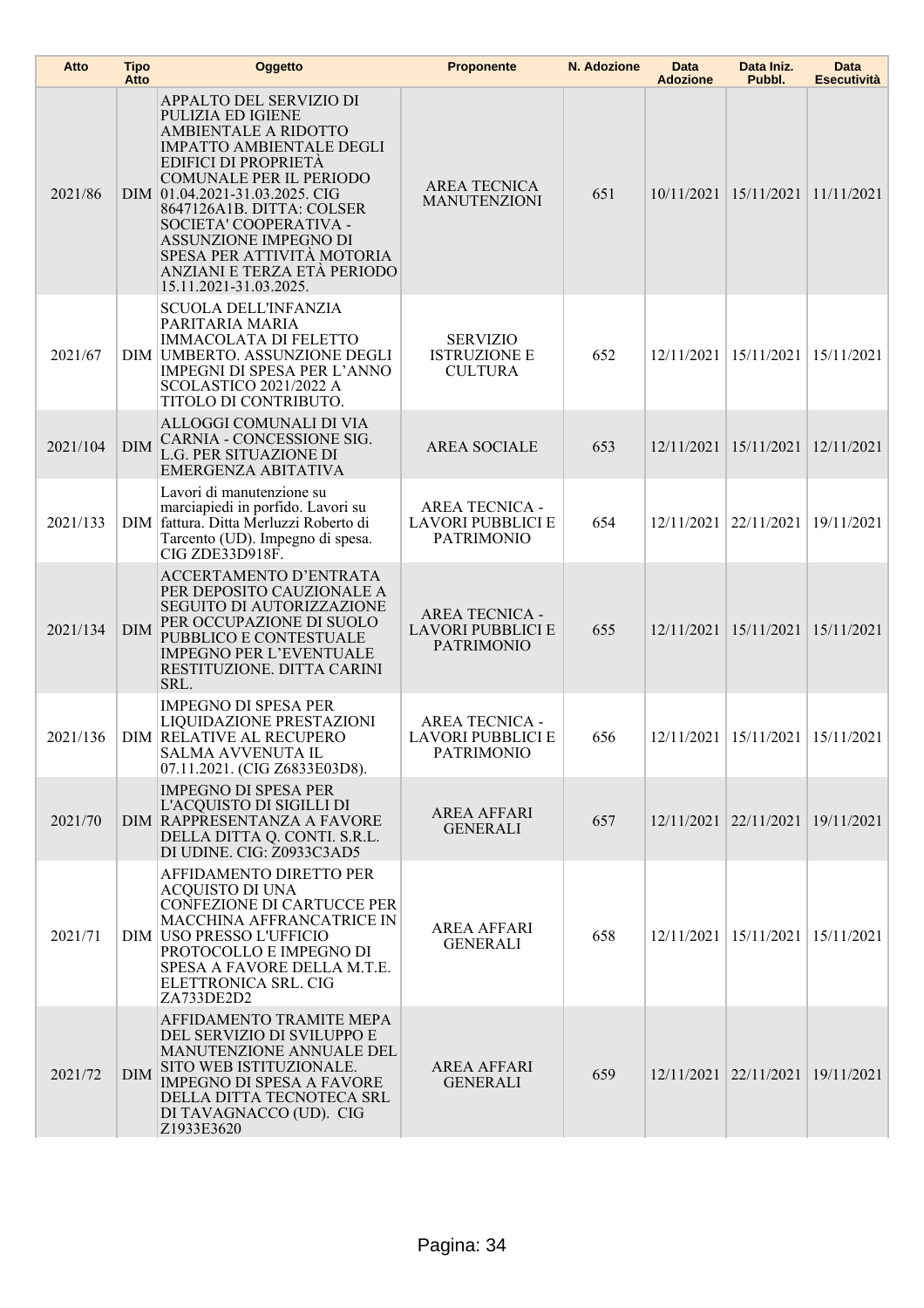| Atto     | <b>Tipo</b><br>Atto | Oggetto                                                                                                                                                                                                                                                                                                                                                      | <b>Proponente</b>                                                      | N. Adozione | Data<br><b>Adozione</b> | Data Iniz.<br>Pubbl.                 | <b>Data</b><br><b>Esecutività</b> |
|----------|---------------------|--------------------------------------------------------------------------------------------------------------------------------------------------------------------------------------------------------------------------------------------------------------------------------------------------------------------------------------------------------------|------------------------------------------------------------------------|-------------|-------------------------|--------------------------------------|-----------------------------------|
| 2021/68  | <b>DIM</b>          | SERVIZIO DI RISTORAZIONE<br><b>SCOLASTICA PER LE SCUOLE</b><br>DEL COMUNE DI<br>TAVAGNACCO.<br>RIDETERMINAZIONE IMPEGNI<br>DI SPESA ANNO 2021                                                                                                                                                                                                                | <b>SERVIZIO</b><br><b>ISTRUZIONE E</b><br><b>CULTURA</b>               | 660         |                         | 12/11/2021 22/11/2021                | 19/11/2021                        |
| 2021/73  | <b>DIM</b>          | <b>IMPEGNO DI SPESA A FAVORE</b><br>DELL'AVVOCATA ALESSIA<br>SIALINO PER AFFIDAMENTO<br>INCARICO DI ACCERTAMENTO<br>TECNICO PREVENTIVO EX ART.<br>696 C.P.C. CIG Z5D33CF04F.                                                                                                                                                                                 | <b>AREA AFFARI</b><br><b>GENERALI</b>                                  | 661         |                         | 12/11/2021   15/11/2021              | 15/11/2021                        |
| 2021/137 | DIM                 | LI17 AGGIUDICAZIONE GARA<br>PER L'AFFIDAMENTO DEI<br>LAVORI DI INTERVENTI<br><b>IDRAULICI A SALVAGUARDIA</b><br>DEL CORRETTO REGIME<br><b>IDRAULICO DEL TORRENTE</b><br>CORMOR IN COMUNE DI<br>TAVAGNACCO. LAVORI<br>ANALOGHI. AGGIORNAMENTO<br>QUADRO ECONOMICO DI<br>SPESA. CUP: J94H15000880007,<br>CIG 8949584659.                                       | <b>AREA TECNICA -</b><br><b>LAVORI PUBBLICI E</b><br><b>PATRIMONIO</b> | 663         |                         | 15/11/2021 22/11/2021                | 19/11/2021                        |
| 2021/87  |                     | AFFIDAMENTO DEL SERVIZIO<br>DI TRATTAMENTO<br>ENDOTERAPICO PER IL<br><b>DIM CONTROLLO DELLA</b><br>PROCESSIONARIA DEL PINO.<br>DITTA: G.E.A. - SONA (VR). CIG<br>ZB933DDCE3                                                                                                                                                                                  | <b>AREA TECNICA</b><br><b>MANUTENZIONI</b>                             | 664         |                         | 16/11/2021 22/11/2021                | 19/11/2021                        |
| 2021/88  | <b>DIM</b>          | ASSUNZIONE IMPEGNO DI<br>SPESA PER LA FORNITURA DI<br>UNDICI MATERASSI PER GLI<br>APPARTAMENTI DI CASA<br>ZANUTTINI DI PROPRIETÀ<br>COMUNALE. CIG Z4633EE01C.<br>DITTA: F.C.E. UDINE S.R.L. -<br><b>UDINE</b>                                                                                                                                                | <b>AREA TECNICA</b><br><b>MANUTENZIONI</b>                             | 668         |                         | 16/11/2021 07/12/2021                | 06/12/2021                        |
| 2021/107 |                     | CONTRIBUTI REGIONALI PER<br>SPESE DI ACCOGLIENZA DI<br><b>MINORI STRANIERI NON</b><br>DIM ACCOMPAGNATI A PARTIRE<br>DAL 2° TRIMESTRE 2021 E FINO<br>AL 31.12.2021. ACCERTAMENTO<br>DI ENTRATA.                                                                                                                                                               | <b>AREA SOCIALE</b>                                                    | 669         |                         | 16/11/2021   22/11/2021   19/11/2021 |                                   |
| 2021/106 |                     | L.R. N. 14/2018-ART 8 COMMI 14-<br>21-INCENTIVO REGIONALE<br>ALLA NATALITA' ED AL<br><b>LAVORO FEMMINILE PER</b><br>NASCITE/ADOZIONI AVVENUTE<br><b>NEGLI ANNI 2018-2019.</b><br>DIM PAGAMENTO ANNUALITA'<br>SUCCESSIVA ALLA PRIMA.<br>AMMISSIONE BENEFICIARI,<br><b>ACCERTAMENTO ENTRATA</b><br><b>FONDI REGIONALI E</b><br>ASSUNZIONE IMPEGNO DI<br>SPESA. | <b>AREA SOCIALE</b>                                                    | 670         |                         | 16/11/2021   22/11/2021   19/11/2021 |                                   |
| 2021/105 |                     | COMPARTECIPAZIONE AL<br>PAGAMENTO DELLE RETTE DI<br>DEGENZA: VARIAZIONI<br>DIM CONTABILI DI ASSESTAMENTO<br><b>ANNO 2021 E</b><br>RIQUANTIFICAZIONE<br>VANTAGGI ECONOMICI.                                                                                                                                                                                   | <b>AREA SOCIALE</b>                                                    | 671         |                         | 16/11/2021 22/11/2021 19/11/2021     |                                   |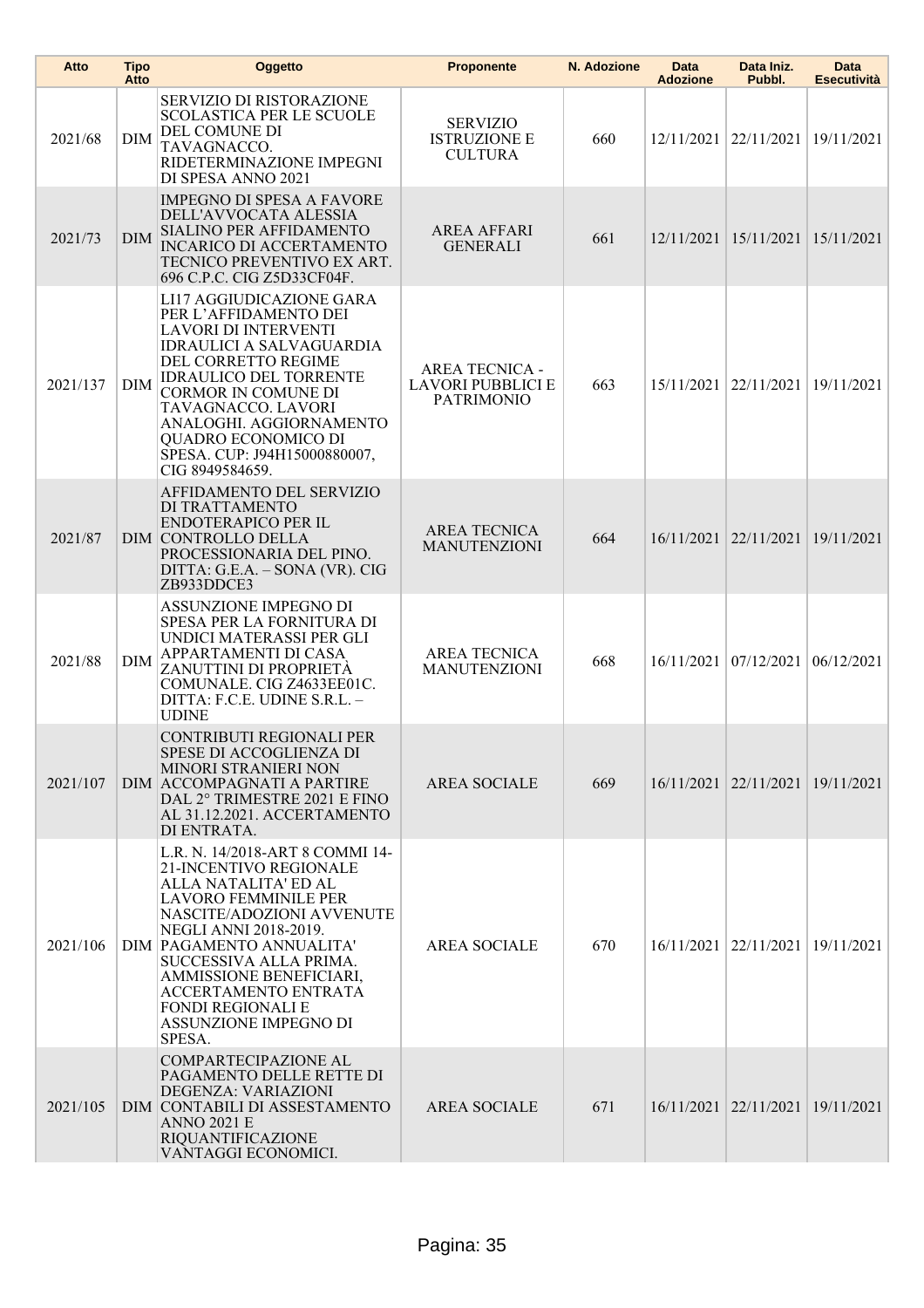| Atto     | <b>Tipo</b><br>Atto | Oggetto                                                                                                                                                                                                                                                                                                                                                                                                         | <b>Proponente</b>                          | N. Adozione | Data<br><b>Adozione</b> | Data Iniz.<br>Pubbl.             | Data<br><b>Esecutività</b> |
|----------|---------------------|-----------------------------------------------------------------------------------------------------------------------------------------------------------------------------------------------------------------------------------------------------------------------------------------------------------------------------------------------------------------------------------------------------------------|--------------------------------------------|-------------|-------------------------|----------------------------------|----------------------------|
| 2021/108 | <b>DIM</b>          | CONTRIBUTI REGIONALI PER<br>SPESE DI ACCOGLIENZA DI<br>NEOMAGGIORENNI RELATIVE<br>AL QUARTO TRIMESTRE 2020 E<br>FINO AL 31.12.2021.<br>ACCERTAMENTO DI ENTRATA.                                                                                                                                                                                                                                                 | <b>AREA SOCIALE</b>                        | 672         |                         | 16/11/2021   22/11/2021          | 19/11/2021                 |
| 2021/23  | <b>DIM</b>          | AFFIDAMENTO FORNITURA<br>AUTOVEICOLO PER LA POLIZIA<br><b>LOCALE E ROTTAMAZIONE DEL</b><br>VEICOLO FIAT PANDA<br>TARGATO BS207RV. DITTA<br>FERRI AUTO SPA-<br>TAVAGNACCO - ACQUISTO SU<br>MEPA - CIG: ZA933A5386                                                                                                                                                                                                | <b>AREA POLIZIA</b><br><b>LOCALE</b>       | 673         |                         | 17/11/2021 22/11/2021 19/11/2021 |                            |
| 2021/89  |                     | AFFIDAMENTO DEL SERVIZIO<br>DI PULIZIA, CON RELATIVO<br>SMALTIMENTO DEL<br>MATERIALE DI RISULTA, DI<br>POZZETTI E CADITOIE<br>DIM STRADALI E DI FOSSE<br><b>SETTICHE DI EDIFICI</b><br>COMUNALI. ANNO 2021. CIG:<br>ZEE3268678. DITTA: ZANINI<br>ANTONIO- MARTIGNACCO.<br><b>INTEGRAZIONE DI SPESA</b>                                                                                                          | <b>AREA TECNICA</b><br><b>MANUTENZIONI</b> | 675         |                         | 18/11/2021   22/11/2021          | 19/11/2021                 |
| 2021/90  | <b>DIM</b>          | AFFIDAMENTO SERVIZIO PER<br><b>VERIFICHE SPECIALISTICHE DI</b><br>TENUTA IMPIANTO E VERIFICA<br>POMPE SU IMPIANTO<br>ANTINCENDIO PALESTRA<br>CAVALICCO.DITTA:<br><b>ROMANELLI SRL.CIG:</b><br>Z4832D8334                                                                                                                                                                                                        | <b>AREA TECNICA</b><br><b>MANUTENZIONI</b> | 676         |                         | 18/11/2021 22/11/2021            | 19/11/2021                 |
| 2021/74  | DIM                 | <b>INTEGRAZIONE IMPEGNO DI</b><br>SPESA PER IL SERVIZIO DI<br>NOLEGGIO FULL SERVICE DI N.<br>1 MACCHINA FOTOCOPIATRICE<br>MULTIFUNZIONE A COLORI PER<br>L'AREA TECNICA -<br>PIANIFICAZIONE DEL<br>TERRITORIO E DI TRASPORTO<br>ED ISTALLAZIONE DI 1<br><b>MACCHINA FOTOCOPIATRICE</b><br>MULTIFUNZIONE PRESSO LA<br><b>SEDE DELLA PROTEZIONE</b><br>CIVILE. DITTA TE.MA UFFICIO<br>DI UDINE. CIG N. ZEA2584049. | <b>AREA AFFARI</b><br><b>GENERALI</b>      | 678         |                         | 19/11/2021 22/11/2021 19/11/2021 |                            |
| 2021/78  |                     | <b>IMPEGNO DI SPESA PER</b><br>FORNITURA VETTOVAGLIE E<br>DIM LETTERECCI STRUTTURA<br>ABITARE POSSIBILE. CIG<br>Z5A3358A37.                                                                                                                                                                                                                                                                                     | <b>SEGRETERIA</b><br><b>GENERALE</b>       | 679         |                         | 19/11/2021 22/11/2021 19/11/2021 |                            |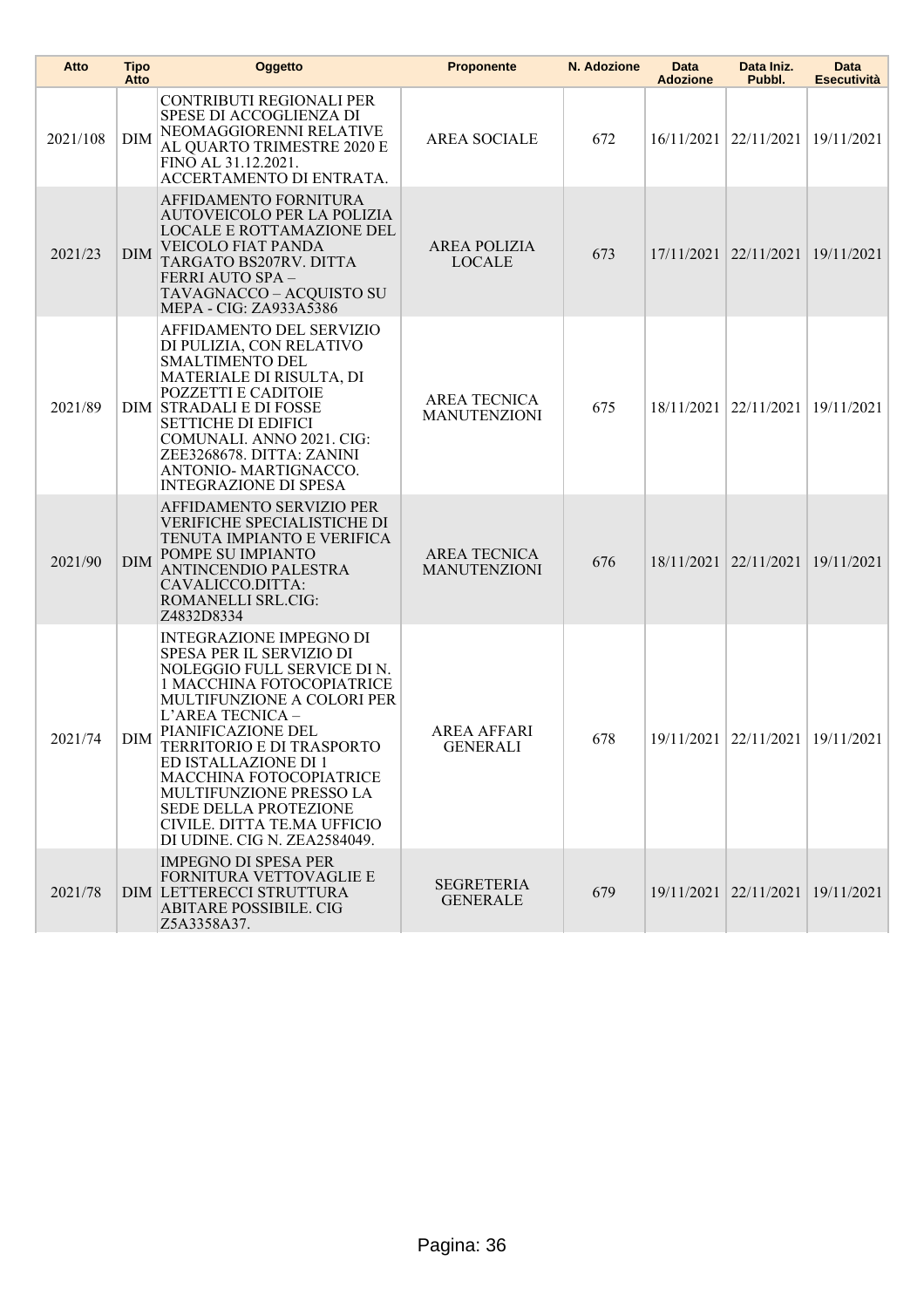| Atto     | <b>Tipo</b><br>Atto | Oggetto                                                                                                                                                                                                                                                                                                                                                                                                                                                                                                                | <b>Proponente</b>                                                      | N. Adozione | Data<br><b>Adozione</b> | Data Iniz.<br>Pubbl.             | Data<br><b>Esecutività</b> |
|----------|---------------------|------------------------------------------------------------------------------------------------------------------------------------------------------------------------------------------------------------------------------------------------------------------------------------------------------------------------------------------------------------------------------------------------------------------------------------------------------------------------------------------------------------------------|------------------------------------------------------------------------|-------------|-------------------------|----------------------------------|----------------------------|
| 2021/75  | <b>DIM</b>          | <b>ADESIONE ALLA</b><br><b>CONVENZIONE RELATIVA</b><br>ALL'AFFIDAMENTO DELLA<br>FORNITURA, A RIDOTTO<br><b>IMPATTO AMBIENALE, DI</b><br>CARTA E CANCELLERIA DA<br><b>DESTINARSI ALLE</b><br>AMMINISTRAZIONI DI CUI<br>ALL'ART. 43, COMMA 1 DELLA<br>L.R. $26/2014 -$ LOTTO $1 -$ CIG<br>7733289FF3 STIPULATA TRA LA<br>REGIONE AUTONOMA FRIULI<br>VENEZIA GIULIA – CENTRALE<br>UNICA DI COMMITTENZA E LA<br>SOCIETA' I.C.R. SPA -<br>ORDINATIVO DI FORNITURA DI<br><b>CARTA PER L'ENTE. CIG</b><br>DERIVATO 89856866A9 | <b>AREA AFFARI</b><br><b>GENERALI</b>                                  | 680         |                         | 19/11/2021 24/11/2021            | 24/11/2021                 |
| 2021/59  | <b>DIM</b>          | <b>INIZIATIVA "COMPRO A</b><br>TAVAGNACCO". INTEGRAZIONE<br><b>IMPEGNO DI SPESA A SEGUITO</b><br>DEPOSITO DI VOUCHER DAGLI<br>ADERENTI ALL'INIZIATIVA.<br><b>SOGGETTI DIVERSI</b>                                                                                                                                                                                                                                                                                                                                      | AREA ECONOMICO<br><b>FINANZIARIA</b>                                   | 681         |                         | 19/11/2021 24/11/2021            | 24/11/2021                 |
| 2021/60  |                     | AFFIDAMENTO TRAMITE<br>TRATTATIVA DIRETTA DEL<br>SERVIZIO SOSTITUTIVO DI<br>DIM MENSA MEDIANTE FORNITURA<br>DI BUONOI PASTO CARTACEI.<br>PERIODO: NOVEMBRE 2021 -<br>GENNAIO 2022                                                                                                                                                                                                                                                                                                                                      | AREA ECONOMICO<br><b>FINANZIARIA</b>                                   | 682         |                         | 19/11/2021 22/11/2021            | 19/11/2021                 |
| 2021/69  |                     | <b>SCUOLA DELL'INFANZIA</b><br>PARITARIA MARIA<br><b>IMMACOLATA DI FELETTO</b><br>UMBERTO. ASSUNZIONE DEGLI<br><b>IMPEGNI DI SPESA PER L'ANNO</b><br>DIM SCOLASTICO 2021/2022 A<br>TITOLO DI CONTRIBUTO<br>FINALIZZATO AL<br><b>CONTENIMENTO DELLE RETTE</b><br><b>SOSTENUTE DALLE FAMIGLIE</b><br>RESIDEN <sub>II</sub>                                                                                                                                                                                               | <b>SERVIZIO</b><br><b>ISTRUZIONE E</b><br><b>CULTURA</b>               | 683         |                         | 22/11/2021 24/11/2021 24/11/2021 |                            |
| 2021/140 | <b>DIM</b>          | E070-05 AGGIUDICAZIONE<br>DELLA PROCEDURA<br>NEGOZIATA PER<br>L'AFFIDAMENTO DEI LAVORI<br>DI RISTRUTTURAZIONE<br>DELL'AUDITORIUM DI FELETTO<br><b>UMBERTO LOTTO 4 - OPERE DI</b><br>FINITURA E MODIFICA QUADRO<br>ECONOMICO DI SPESA. CUP<br>J91I19000050002, CIG 8600978793                                                                                                                                                                                                                                           | <b>AREA TECNICA -</b><br><b>LAVORI PUBBLICI E</b><br><b>PATRIMONIO</b> | 685         |                         | 22/11/2021 24/11/2021 24/11/2021 |                            |
| 2021/91  |                     | AFFIDAMENTO DIRETTO PER<br><b>SERVIZIO DI RITIRO PRESSO</b><br>MAGAZZINO COMUNALE E<br><b>RADIAZIONE DI N.1</b><br>DIM AUTOCARRO DI PROPRIETA'<br>COMUNALE TARGATO<br><b>UD382276. DITTA:</b><br>COMMERCIALE BATTEL SRL.<br>CIG: Z4233FB2D0                                                                                                                                                                                                                                                                            | <b>AREA TECNICA</b><br><b>MANUTENZIONI</b>                             | 686         |                         | 24/11/2021 24/11/2021 24/11/2021 |                            |
| 2021/92  |                     | CONDOMINIO INDIPENDENZA 1<br>- IMPEGNO E LIQUIDAZIONE<br>DIM DELLE RATA DELLE SPESE DI<br>FONDO CONDOMINIALE ANNO<br>2021/2022                                                                                                                                                                                                                                                                                                                                                                                         | <b>AREA TECNICA</b><br><b>MANUTENZIONI</b>                             | 687         |                         | 24/11/2021 24/11/2021 24/11/2021 |                            |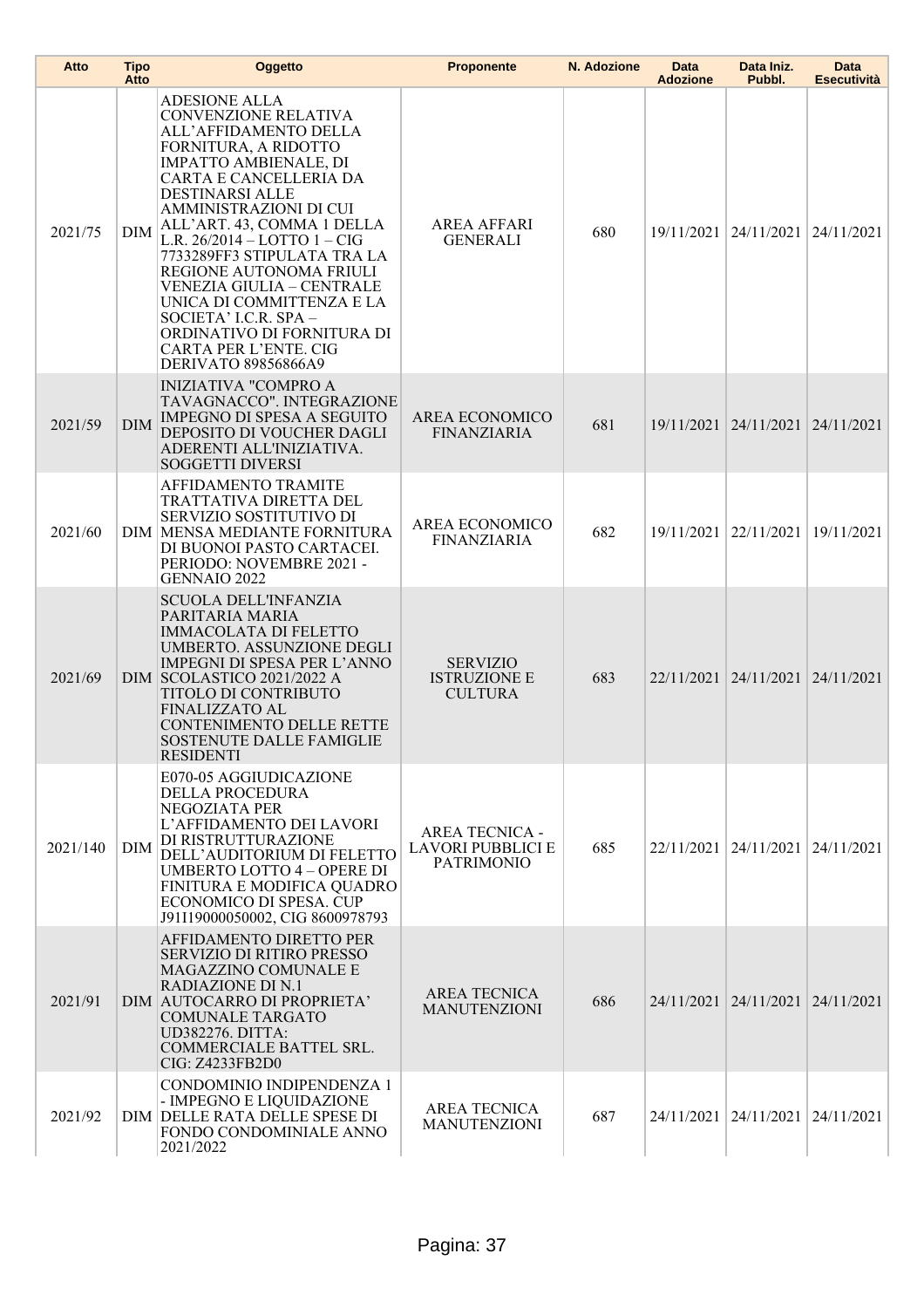| Atto     | <b>Tipo</b><br>Atto | Oggetto                                                                                                                                                                                                                                                                            | <b>Proponente</b>                                                      | N. Adozione | Data<br><b>Adozione</b> | Data Iniz.<br>Pubbl.             | <b>Data</b><br><b>Esecutività</b> |
|----------|---------------------|------------------------------------------------------------------------------------------------------------------------------------------------------------------------------------------------------------------------------------------------------------------------------------|------------------------------------------------------------------------|-------------|-------------------------|----------------------------------|-----------------------------------|
| 2021/93  |                     | CONDOMINIO INDIPENDENZA 2<br>- IMPEGNO E LIQUIDAZIONE<br>DIM DELLE RATA DELLE SPESE DI<br>FONDO CONDOMINIALE ANNO<br>2021/2022                                                                                                                                                     | AREA TECNICA<br><b>MANUTENZIONI</b>                                    | 688         |                         | 24/11/2021 24/11/2021            | 24/11/2021                        |
| 2021/94  | DIM                 | ASSUNZIONE IMPEGNO DI<br>SPESA PER LA FORNITURA DI<br>LAMIERATI PERIMETRALI,<br><b>MONTANTI E TRAVERSI</b><br>SUPPLEMENTARI PER LE PORTE<br>D'INGRESSO PRINCIPALE E<br><b>SECONDARIA DELLA SEDE</b><br>MUNICIPALE. CIG ZBF3408FC6.<br>DITTA: EUROMETAL S.R.L. -<br><b>PAGNACCO</b> | <b>AREA TECNICA</b><br><b>MANUTENZIONI</b>                             | 689         |                         | 24/11/2021 25/11/2021            | 24/11/2021                        |
| 2021/95  | <b>DIM</b>          | ASSUNZIONE IMPEGNO DI<br>SPESA PER SERVIZIO DI<br>RIPARAZIONE CONSOLE DI<br><b>COMANDO DEL TABELLONE</b><br>ELETTRONICO DELLA<br>PALESTRA DELLA SCUOLA<br><b>SECONDARIA DI PRIMO GRADO</b><br>DI FELETTO UMBERTO. CIG. N.<br>Z19340C805 - DITTA: RDM<br>ELETTRONICA S.A.S. - UDINE | <b>AREA TECNICA</b><br><b>MANUTENZIONI</b>                             | 690         |                         | 24/11/2021 24/11/2021 24/11/2021 |                                   |
| 2021/70  | DIM                 | ATTIVAZIONE FUNZIONALITÀ<br>ACCESSO CON C.I.E SUL<br>PORTALE ECIVIS SOLUTION,<br><b>INTEGRAZIONE APPIO E</b><br>ASSUNZIONE RELATIVI<br><b>IMPEGNI DI SPESA - PROJECT</b><br>SRL UNIPERSONALE - CIG<br>Z2E33F719D                                                                   | <b>SERVIZIO</b><br><b>ISTRUZIONE E</b><br><b>CULTURA</b>               | 691         |                         | 24/11/2021 24/11/2021            | 24/11/2021                        |
| 2021/71  |                     | AFFIDAMENTO ATTIVITA' DI<br>PROMOZIONE DELLA LETTURA<br>ATTRAVERSO VIDEO-LETTURE<br>NELL'AMBITO DELLA<br><b>DIM RASSEGNA "STORIE IN</b><br>FAMIGLIA" ANNO 2021 - DITTA<br>ORTOTEATRO SOC. COOP. DI<br>PORDENONE (PN) - CIG<br>Z1B3406D60                                           | <b>SERVIZIO</b><br><b>ISTRUZIONE E</b><br><b>CULTURA</b>               | 692         |                         | 24/11/2021 24/11/2021            | 24/11/2021                        |
| 2021/111 | <b>DIM</b>          | ATTIVAZIONE BORSA LAVORO<br>SIG.RA B.T.                                                                                                                                                                                                                                            | <b>AREA SOCIALE</b>                                                    | 693         |                         | 24/11/2021 24/11/2021            | 24/11/2021                        |
| 2021/112 | <b>DIM</b>          | ATTIVAZIONE BORSA LAVORO<br>SIG.RA I.M.V.                                                                                                                                                                                                                                          | <b>AREA SOCIALE</b>                                                    | 694         | 24/11/2021 24/11/2021   |                                  | 24/11/2021                        |
| 2021/96  | <b>DIM</b>          | CONDOMINIO PERTINENZA A -<br><b>B. IMPEGNO E LIQUIDAZIONE</b><br>SPESE DI MANUTENZIONE<br>ORDINARIA ANNO 2021/2022                                                                                                                                                                 | <b>AREA TECNICA</b><br><b>MANUTENZIONI</b>                             | 695         |                         | 24/11/2021 29/11/2021            | 26/11/2021                        |
| 2021/97  |                     | ASSUNZIONE IMPEGNO DI<br>SPESA PER FORNITURA LUCI<br><b>ESTERNE INGRESSO</b><br><b>DIM SECONDARIO SEDE</b><br>MUNICIPALE. CIG ZEE3414DE8.<br>DITTA: ELETTROVENETA S.P.A.<br>- TAVAGNACCO                                                                                           | AREA TECNICA<br><b>MANUTENZIONI</b>                                    | 696         |                         | 24/11/2021 29/11/2021            | 26/11/2021                        |
| 2021/139 | <b>DIM</b>          | <b>A022 LAVORI DI</b><br><b>RIQUALIFICAZIONE</b><br>ENERGETICA DEL MAGAZZINO<br>COMUNALE OPERE CIVILI.<br>ANTICIPAZIONE ART.35 D.LGS.<br>50/2016 ALLA DITTA EMER<br>S.R.L. CUP J98I21000140001, CIG<br>88809263FA.                                                                 | <b>AREA TECNICA -</b><br><b>LAVORI PUBBLICI E</b><br><b>PATRIMONIO</b> | 697         |                         | 25/11/2021 30/11/2021            | 26/11/2021                        |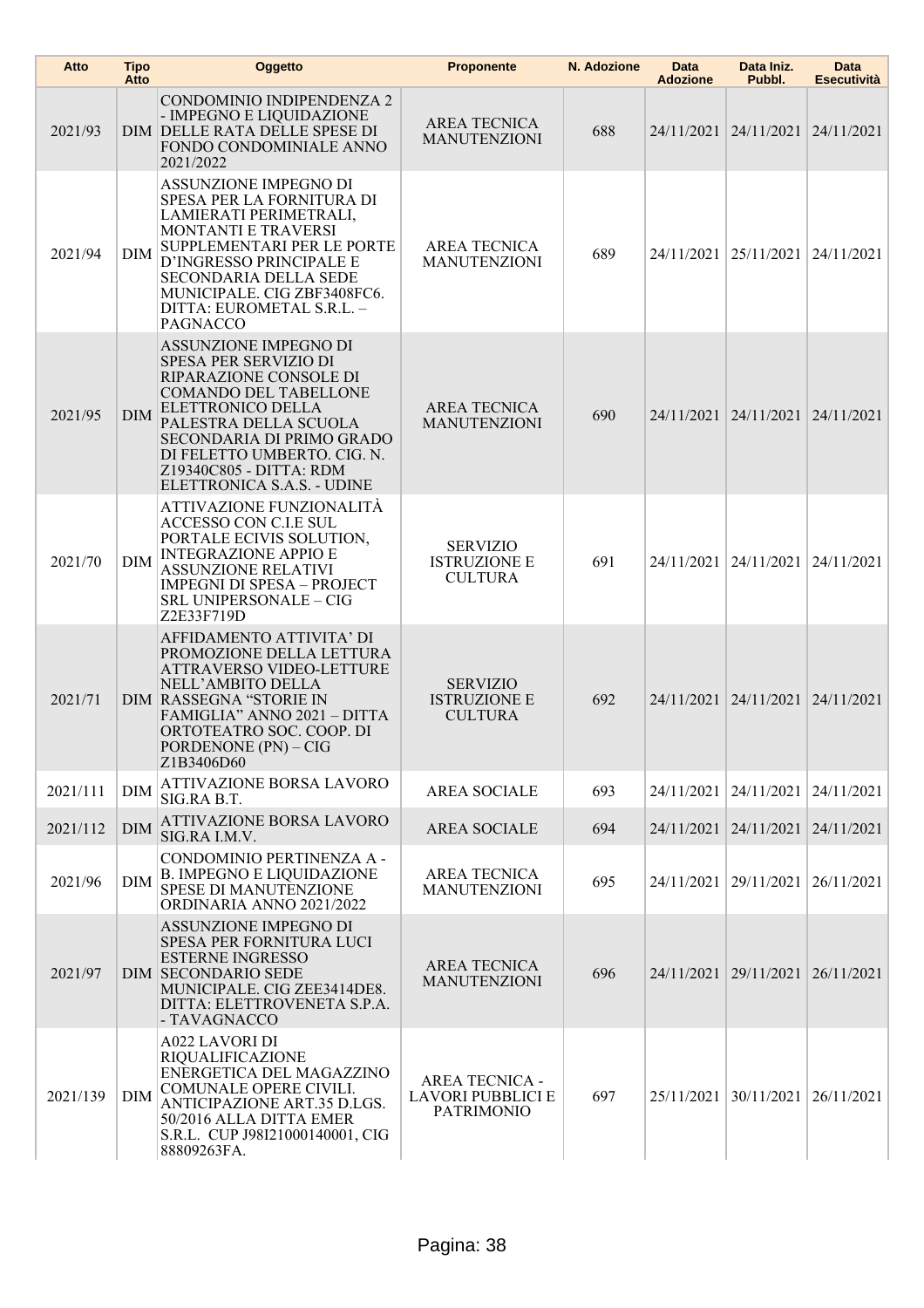| Atto     | <b>Tipo</b><br>Atto | Oggetto                                                                                                                                                                                                                                                                                                                                                                                                                                                                             | <b>Proponente</b>                                               | N. Adozione | <b>Data</b><br><b>Adozione</b> | Data Iniz.<br>Pubbl.             | <b>Data</b><br><b>Esecutività</b> |
|----------|---------------------|-------------------------------------------------------------------------------------------------------------------------------------------------------------------------------------------------------------------------------------------------------------------------------------------------------------------------------------------------------------------------------------------------------------------------------------------------------------------------------------|-----------------------------------------------------------------|-------------|--------------------------------|----------------------------------|-----------------------------------|
| 2021/135 | <b>DIM</b>          | <b>A022 LAVORI DI</b><br>RIQUALIFICAZIONE<br>ENERGETICA DEL MAGAZZINO<br>COMUNALE OPERE CIVILI.<br>AGGIORNAMENTO QUADRO<br>ECONOMICO DI SPESA.<br><b>VERSAMENTO CONTRIBUTO</b><br>ANAC. IMPEGNO DI SPESA.<br>CUP J98I21000140001, CIG<br>88809263FA.                                                                                                                                                                                                                                | <b>AREA TECNICA -</b><br>LAVORI PUBBLICI E<br><b>PATRIMONIO</b> | 698         |                                | 25/11/2021 30/11/2021            | 26/11/2021                        |
| 2021/141 |                     | RIMBORSO SOMMA VERSATA<br>PER CONCESSIONE<br>CIMITERIALE DI UN CINERARIO<br>DIM A SEGUITO RESTITUZIONE<br><b>LOCULO PER TRASLAZIONE</b><br>CENERI (DEF. Z.A.) A FAVORE DI<br>M.A.                                                                                                                                                                                                                                                                                                   | <b>AREA TECNICA -</b><br>LAVORI PUBBLICI E<br><b>PATRIMONIO</b> | 699         |                                | 25/11/2021 30/11/2021            | 26/11/2021                        |
| 2021/142 | <b>DIM</b>          | Lavori di manutenzione tratti fognari.<br>Lavori su fattura. Ditta Merluzzi<br>Roberto di Tarcento (UD). Impegno<br>di spesa. CIG ZD2341880D                                                                                                                                                                                                                                                                                                                                        | AREA TECNICA -<br>LAVORI PUBBLICI E<br><b>PATRIMONIO</b>        | 700         |                                | 25/11/2021 30/11/2021            | 26/11/2021                        |
| 2021/37  | DIM                 | ASSUNZIONE IMPEGNO DI<br><b>SPESA PER INTERVENTO</b><br>SOSTITUTIVO DI<br><b>MANUTENZIONE</b><br>STRAORDINARIA DELLA<br><b>VEGETAZIONE</b><br><b>INCONTROLLATA IN</b><br>PROPRIETA' PRIVATA A<br>SEGUITO INOTTEMPERANZA<br>ORDINANZA N. 146/2021, AI<br>SENZI DELL'ART. 15, COMMA 2,<br>DEL REGOLAMENTO DI POLIZIA<br>URBANA DI CUI ALLA<br>DELIBERA DEL C.C. N. 41 del<br>21.07.2021. DITTA: GORASSINI<br>RICCARDO-VIA BOLOGNA N. 10-<br>COLUGNA DI TAVAGNACCO.<br>CIG Z0D34057F4. | <b>AREA TECNICA -</b><br>PIANIFICAZIONE<br>DEL TERRITORIO       | 701         |                                | 25/11/2021 14/12/2021            | 13/12/2021                        |
| 2021/76  |                     | AFFIDAMENTO FORNITURA<br>DEL SOFTWARE PER SERVIZI<br>CIMITERIALI J-CIM. IMPEGNO<br>DIM DI SPESA A FAVORE DELLA<br>DITTA ALLA DITTA MAGGIOLI<br>SPA SANTARCANGELO DI<br>ROMAGNA (RN) CIG Z583403157                                                                                                                                                                                                                                                                                  | <b>AREA AFFARI</b><br><b>GENERALI</b>                           | 702         |                                | 26/11/2021 30/11/2021 26/11/2021 |                                   |
| 2021/98  | DIM                 | ASSUNZIONE IMPEGNO DI<br>SPESA PER LA FORNITURA DI<br>MATERIALI EDILI PER LA<br>MANUTENZONE DI EDIFICI DI<br>PROPRIETA' COMUNALE. CIG<br>Z9F3417E3A. DITTA:<br>FERRAMENTA GOI LUIGI & C.<br>S.N.C. - FAGAGNA                                                                                                                                                                                                                                                                        | <b>AREA TECNICA</b><br><b>MANUTENZIONI</b>                      | 703         |                                | 26/11/2021 01/12/2021            | 01/12/2021                        |
| 2021/61  |                     | ACCERTAMENTO DI ENTRATE<br>PER RISARCIMENTO DANNI<br>CAUSATI AL PATRIMONIO<br>COMUNALE. SINISTRI N. 1-8101-<br>DIM 2021-0286255 DD. 23.04.2021 E N.<br>210133416 DD. 16.08.2021,<br><b>AVVENUTI NEL PERIODO</b><br><b>GENNAIO / SETTEMBRE ANNO</b><br>2021                                                                                                                                                                                                                          | AREA ECONOMICO<br><b>FINANZIARIA</b>                            | 704         |                                | 26/11/2021 30/11/2021 26/11/2021 |                                   |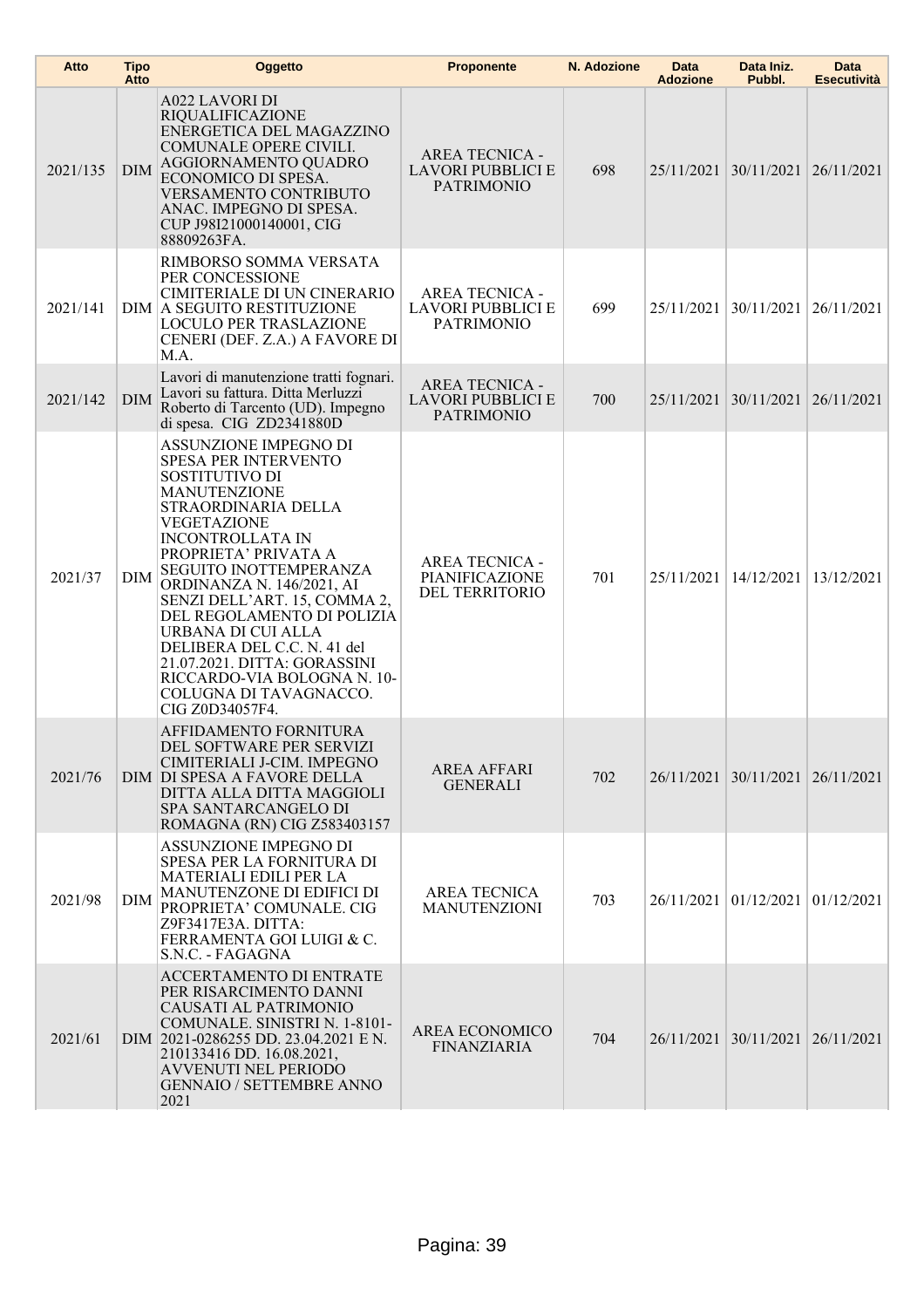| Atto     | <b>Tipo</b><br>Atto | Oggetto                                                                                                                                                                                                                                                         | <b>Proponente</b>                                  | N. Adozione | Data<br><b>Adozione</b> | Data Iniz.<br>Pubbl.                       | Data<br><b>Esecutività</b> |
|----------|---------------------|-----------------------------------------------------------------------------------------------------------------------------------------------------------------------------------------------------------------------------------------------------------------|----------------------------------------------------|-------------|-------------------------|--------------------------------------------|----------------------------|
| 2021/63  |                     | AFFIDAMENTO SERVIZIO<br>TIPOGRAFICO NELL'AMBITO<br>DELL'INIZIATIVA "A NATALE<br>COMPRO A TAVAGNACCO".<br>DIM ASSUNZIONE IMPEGNO DI<br>SPESA A FAVORE DELLA DITTA<br>LITOSTIL S.A.S. DI CORVINO<br>NICOLA E MICHELE & C. CIG<br>Z57341EB43                       | AREA ECONOMICO<br><b>FINANZIARIA</b>               | 705         |                         | 26/11/2021 30/11/2021                      | 26/11/2021                 |
| 2021/99  |                     | <b>ASSUNZIONE IMPEGNO DI</b><br>SPESA PER LA FORNITURA DI<br>CASCHI, VISIERE E CUFFIE PER I<br><b>GIARDINIERI DELL'AREA</b><br>DIM TECNICA MANUTENZONI DEL<br>COMUNE DI TAVAGNACCO. CIG<br>ZC434230D7. DITTA:<br>GIANFRANCO SAVANI S.R.L. -<br><b>LAVARIANO</b> | <b>AREA TECNICA</b><br><b>MANUTENZIONI</b>         | 706         |                         | 29/11/2021 01/12/2021 01/12/2021           |                            |
| 2021/100 | <b>DIM</b>          | ASSUNZIONE IMPEGNO DI<br>SPESA PER FORNITURA SCARPE<br>DI SICUREZZA PER SQUADRA<br>MANUTENTIVA/ANTINCENDIO<br>CORPO OPERAI COMUNALE.<br>ANNO 2021. CIG Z3D3423B84.<br>DITTA: VESTECH S.R.L. -<br>LATISANA (UD)                                                  | <b>AREA TECNICA</b><br><b>MANUTENZIONI</b>         | 707         |                         | 29/11/2021 01/12/2021                      | 01/12/2021                 |
| 2021/83  |                     | MOBILITA'<br>INTERCOMPARTIMENTALE.<br><b>DIM INQUADRAMENTO</b><br>DIPENDENTE A.C. (MATRICOLA<br>1117)                                                                                                                                                           | <b>SEGRETERIA</b><br><b>GENERALE</b>               | 710         |                         | 29/11/2021 01/12/2021 01/12/2021           |                            |
| 2021/38  | <b>DIM</b>          | <b>IMPEGNO DI SPESA PER LA</b><br>FORNITURA DI BORRACCE PER<br>GLI ALUNNI DELLA SCUOLA<br>PRIMARIA E SECONDARIA<br>DELL'ISTITUTO COMPRENSIVO<br>DI TAVAGNACCO. CIG<br>Z2A3424FE3 - CUP<br>J97B20000740006.                                                      | AREA TECNICA -<br>PIANIFICAZIONE<br>DEL TERRITORIO | 711         |                         | 30/11/2021 01/12/2021                      | 01/12/2021                 |
| 2021/24  | <b>DIM</b>          | FORNITURA DI MASCHERINE,<br><b>GEL LAVAMANI E LIQUIDI</b><br><b>DISINFETTANTI PER</b><br>COMBATTERE L'EMERGENZA<br>COVID19. DITTA: FCE UDINE<br>SRL - CIG. ZBA34274BD                                                                                           | <b>AREA POLIZIA</b><br>LOCALE                      | 712         |                         | 30/11/2021 07/12/2021 06/12/2021           |                            |
| 2021/64  |                     | ASSUNZIONE IMPEGNO DI<br>SPESA PER LA FORNITURA DI<br>DIM BADGE MAGNETICI PER I<br>DIPENDENTI COMUNALI. CIG:<br>Z4B34222DB                                                                                                                                      | AREA ECONOMICO<br><b>FINANZIARIA</b>               | 713         |                         | $01/12/2021$ 01/12/2021                    | 01/12/2021                 |
| 2021/65  | <b>DIM</b>          | <b>INIZIATIVA "COMPRO A</b><br>TAVAGNACCO". ULTERIORE<br><b>IMPEGNO DI SPESA A SEGUITO</b><br>DEPOSITO DEI VOUCHER DAGLI<br>ADERENTI ALL'INIZIATIVA.<br><b>SOGGETTI DIVERSI</b>                                                                                 | AREA ECONOMICO<br><b>FINANZIARIA</b>               | 714         |                         | $01/12/2021$   $06/12/2021$   $02/12/2021$ |                            |
| 2021/101 |                     | ASSUNZIONE IMPEGNO DI<br>SPESA PER AFFIDAMENTO DEL<br>NOLEGGIO DI LUMINARIE<br>NATALIZIE PER LE PIAZZE<br>DIM DELLE VARIE FRAZIONI DEL<br>TERRITORIO. ANNO 2021. CIG<br>ZAF3386DD9-DITTA:<br>LUMINARIE DANILO MARIN-<br>SAVIGNONE (GE)                          | <b>AREA TECNICA</b><br><b>MANUTENZIONI</b>         | 715         |                         | $01/12/2021$   $06/12/2021$                | 02/12/2021                 |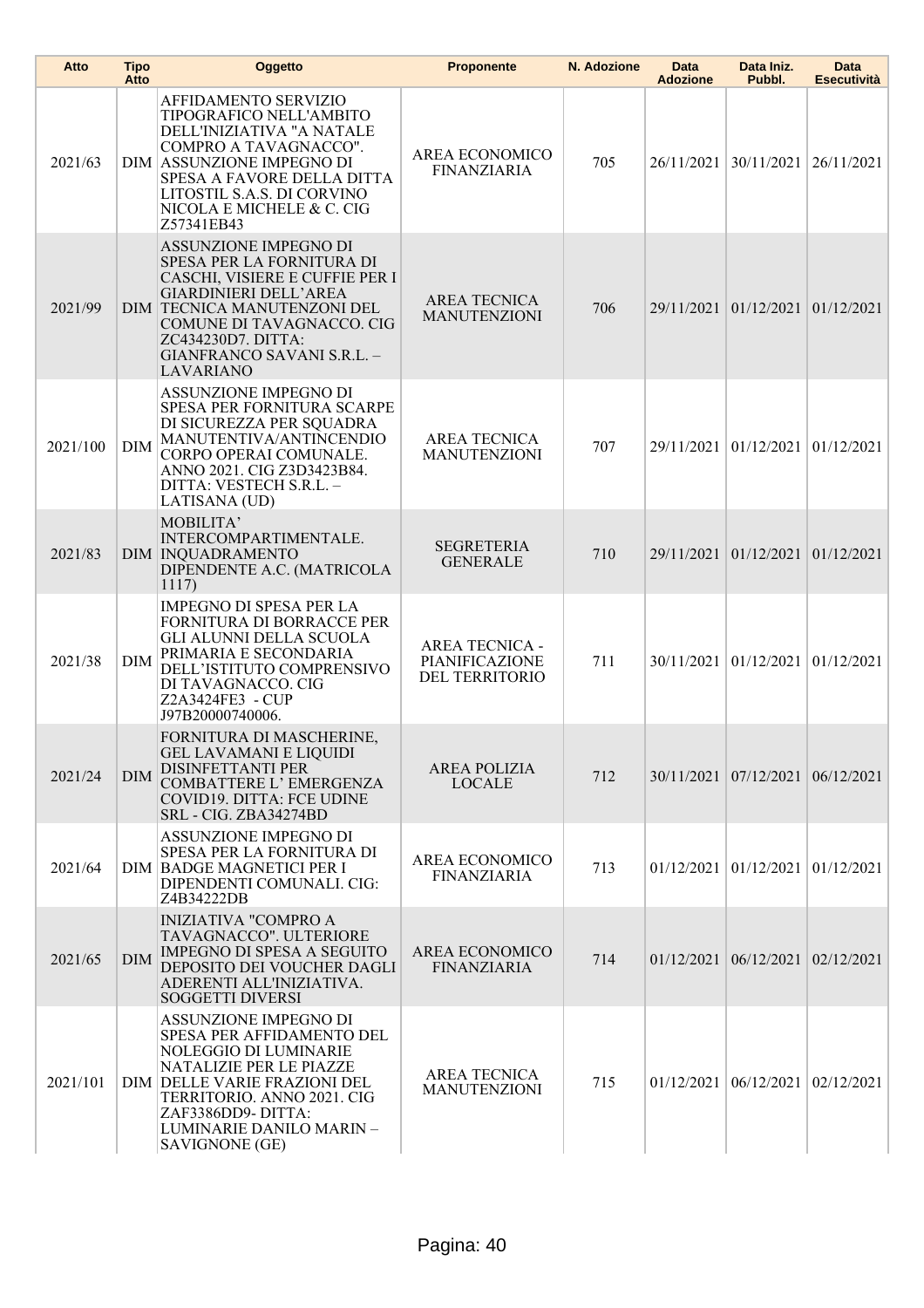| Atto     | <b>Tipo</b><br>Atto | Oggetto                                                                                                                                                                                                                                                                                                                                                                                                                                                                                                                           | <b>Proponente</b>                                        | N. Adozione | Data<br><b>Adozione</b> | Data Iniz.<br>Pubbl.                       | <b>Data</b><br><b>Esecutività</b> |
|----------|---------------------|-----------------------------------------------------------------------------------------------------------------------------------------------------------------------------------------------------------------------------------------------------------------------------------------------------------------------------------------------------------------------------------------------------------------------------------------------------------------------------------------------------------------------------------|----------------------------------------------------------|-------------|-------------------------|--------------------------------------------|-----------------------------------|
| 2021/102 |                     | ASSUNZIONE IMPEGNO DI<br>SPESA PER LA FORNITURA DI<br><b>VESTIARIO INVERNALE E AD</b><br>ALTA VISIBILITA' DA LAVORO<br>DIM PER IL CORPO OPERAI<br>DELL'AREA TECNICA<br><b>MANUTENZIONI - ANNO 2021.</b><br>CIG Z783427885- DITTA: DEL<br>TORRE S.R.L. - PRADAMANO                                                                                                                                                                                                                                                                 | AREA TECNICA<br><b>MANUTENZIONI</b>                      | 716         |                         | $01/12/2021$   $06/12/2021$   $02/12/2021$ |                                   |
| 2021/72  |                     | <b>ADESIONE ALLA</b><br>CONVENZIONE QUADRO<br>RELATIVA ALL'AFFIDAMENTO<br>DELLA FORNITURA DI LIBRI<br>ITALIANI E STRANIERI, IN<br>FORMATO CARTACEO, E/O<br>ONLINE PER GLI UFFICI E LE<br><b>BIBLIOTECHE DELLE</b><br>AMMINISTRAZIONI DELLA<br>DIM REGIONE AUTONOMA FRIULI<br>VENEZIA GIULIA DI CUI AGLI<br><b>ARTICOLI 43 E 55 DELLA LR</b><br>26/2014 LOTTO 1 CIG.<br>79834707DA. CIG DERIVATO<br>Z013425777 - IMPEGNO DI SPESA<br>PER LA BIBLIOTECA<br>COMUNALE NELL'AMBITO DEL<br>PROGETTO 'BIBLIOTECA E<br>SCUOLA' ANNO 2021. | <b>SERVIZIO</b><br><b>ISTRUZIONE E</b><br><b>CULTURA</b> | 717         | 02/12/2021              | 06/12/2021                                 | 02/12/2021                        |
| 2021/73  |                     | AFFIDAMENTO FORNITURA<br>SEDIE DA ESTERNO DA ADIBIRE<br>ALLE ATTIVITÀ CULTURALI<br>PUBBLICHE ORGANIZZATE<br>DIM ALL'APERTO NEI MESI ESTIVI<br>DAL COMUNE DI TAVAGNACCO<br>- DITTA BERICOPLAST SPA DI<br><b>BRENDOLA (VI) - CIG</b><br>Z04341B489                                                                                                                                                                                                                                                                                  | <b>SERVIZIO</b><br><b>ISTRUZIONE E</b><br><b>CULTURA</b> | 718         |                         | $02/12/2021$   $06/12/2021$   $02/12/2021$ |                                   |
| 2021/74  | DIM                 | CONCESSIONE CONTRIBUTO<br>PER ACQUISTO<br>ABBONAMENTO SCOLASTICO<br>PER STUDENTI RESIDENTI A<br>COLUGNA E FREQUENTANTI LA<br>SCUOLA SECONDARIA DI<br>PRIMO GRADO DI FELETTO<br>UMBERTO. A.S. 2021/2022                                                                                                                                                                                                                                                                                                                            | <b>SERVIZIO</b><br><b>ISTRUZIONE E</b><br><b>CULTURA</b> | 719         |                         | $02/12/2021$   $06/12/2021$   $02/12/2021$ |                                   |
| 2021/77  |                     | AFFIDAMENTO TRAMITE<br>ORDINE DIRETTO D'ACQUISTO<br>MEPA DELLA FORNITURA DI<br>N.3 ANTENNE DECT PER<br>TELEFONO CORDLESS A<br>DIM DISPOSIZIONE DELLA SCUOLA<br>PRIMARIA DI ADEGLIACCO -<br><b>IMPEGNO DI SPESA A FAVORE</b><br>DELLA DITTA FTA SISTEMI SRL<br>(UD) P.IVA 01803400306-CIG<br>ZC0341B920                                                                                                                                                                                                                            | <b>AREA AFFARI</b><br><b>GENERALI</b>                    | 720         |                         | $02/12/2021$   $06/12/2021$   $02/12/2021$ |                                   |
| 2021/114 |                     | NOLEGGIO PALESTRA<br>FUNNYCENTER ACADEMY<br>DIM S.S.D. A R.L. PER CORSI DI<br>ATTIVITA' LUDICO-MOTORIA<br>2021/2022. CIG Z083382562.                                                                                                                                                                                                                                                                                                                                                                                              | <b>AREA SOCIALE</b>                                      | 721         |                         | 02/12/2021 06/12/2021                      | 02/12/2021                        |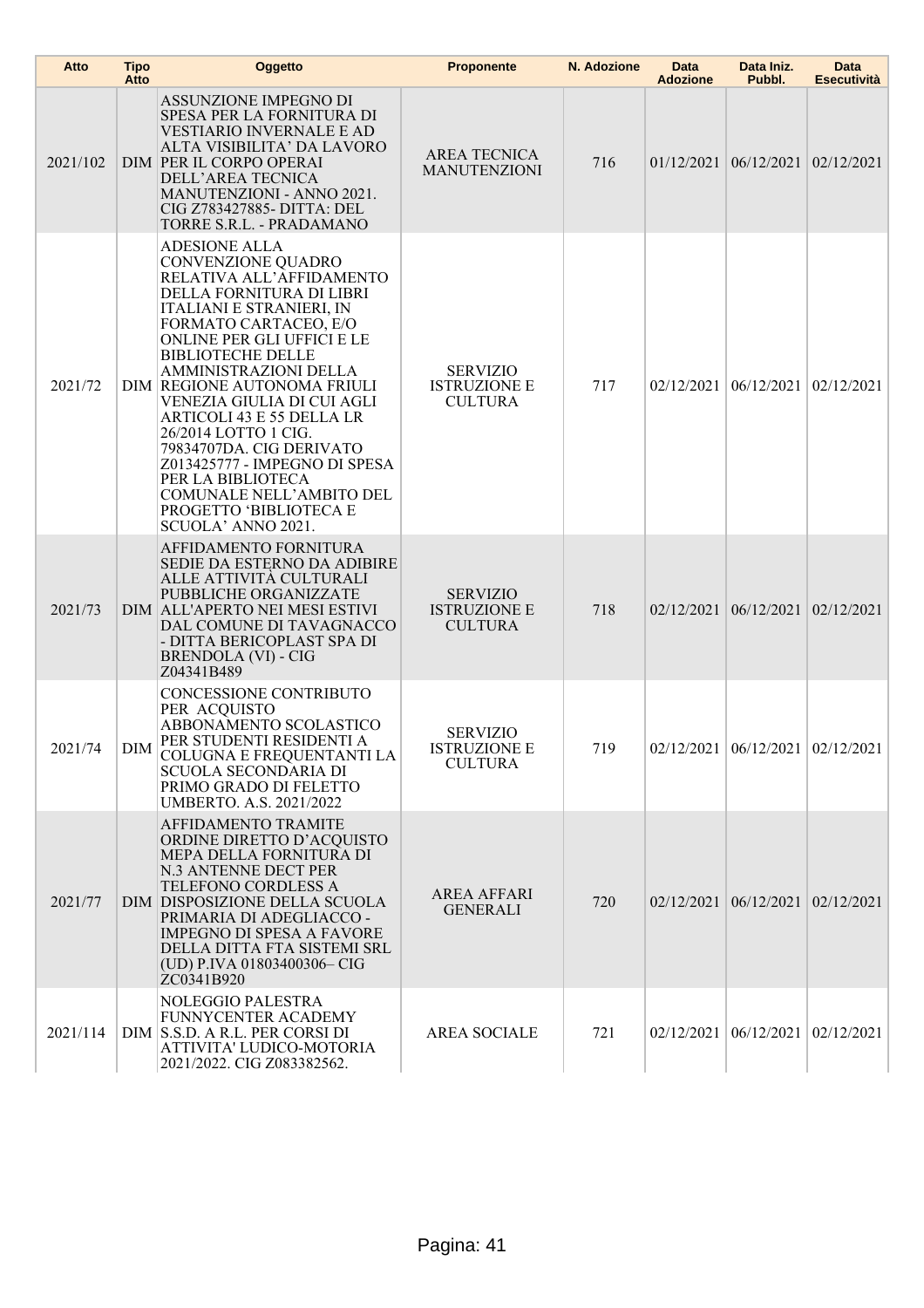| Atto     | <b>Tipo</b><br>Atto | Oggetto                                                                                                                                                                                                                                                                                                                                                                                                                                                           | <b>Proponente</b>                                      | N. Adozione | Data<br><b>Adozione</b> | Data Iniz.<br>Pubbl.                       | Data<br><b>Esecutività</b> |
|----------|---------------------|-------------------------------------------------------------------------------------------------------------------------------------------------------------------------------------------------------------------------------------------------------------------------------------------------------------------------------------------------------------------------------------------------------------------------------------------------------------------|--------------------------------------------------------|-------------|-------------------------|--------------------------------------------|----------------------------|
| 2021/115 | <b>DIM</b>          | L.R. N. 26/2020 - ART. 8 COMMI<br>34-40: INCENTIVO REGIONALE A<br>SOSTEGNO DELLA NATALITA' E<br>DEL LAVORO FEMMINILE PER<br>NASCITE/ADOZIONI AVVENUTE<br>NELL'ANNO 2021.<br>ACCERTAMENTO ENTRATA<br><b>FONDI REGIONALI E</b><br>ASSUNZIONE IMPEGNO DI<br>SPESA.                                                                                                                                                                                                   | <b>AREA SOCIALE</b>                                    | 722         |                         | $02/12/2021$ $06/12/2021$ $02/12/2021$     |                            |
| 2021/4   |                     | RIMBORSO DELLE SPESE<br><b>RELATIVE ALLE</b><br>PUBBLICAZIONI PER LA<br>PROCEDURA APERTA DI<br>AFFIDAMENTO DELLA<br>CONCESSIONE DI SERVIZI DI<br><b>GESTIONE DELLA PISCINA</b><br>COMUNALE DI TAVAGNACCO E<br>DIM DI LAVORI ACCESSORI DI<br>RISTRUTTURAZIONE E<br>RIQUALIFICAZIONE DA<br>REALIZZARSI CON FINANZA DI<br>PROGETTO AI SENSI DEGLI<br>ARTT. 179, COMMA 3 E 183,<br>COMMA 15 DEL D.LGS. 50/2016 -<br>CIG 778347351C.<br>ACCERTAMENTO DI ENTRATA        | <b>SERVIZIO</b><br><b>CONTRATTIE</b><br><b>APPALTI</b> | 723         |                         | $02/12/2021$   $06/12/2021$                | 02/12/2021                 |
| 2021/8   |                     | CONTRIBUTI ALL'ANAC<br><b>AUTORITA' NAZIONALE</b><br><b>ANTICORRUZIONE PER LA</b><br>VIGILANZA SUI CONTRATTI<br>PUBBLICI DI LAVORI, SERVIZI E<br><b>DIM FORNITURE PER GARE</b><br><b>BANDITE E/O PUBBLICATE NEL</b><br>CORSO DELL'ANNO 2021-<br>COMUNE DI TAVAGNACCO.<br><b>INTEGRAZIONE IMPEGNO DI</b><br><b>SPESA</b>                                                                                                                                           | <b>SERVIZIO</b><br><b>CONTRATTIE</b><br><b>APPALTI</b> | 724         |                         | $02/12/2021$   $06/12/2021$   $02/12/2021$ |                            |
| 2021/116 |                     | CORSI DI ATTIVITA' MOTORIA<br>PER ADULTI E ANZIANI:<br>DIM DIFFERIMENTO TERMINE E<br>MODIFICA CRONOPROGRAMMA<br>DELL'APPALTO CIG 8034007050.                                                                                                                                                                                                                                                                                                                      | <b>AREA SOCIALE</b>                                    | 726         |                         | $02/12/2021$   $06/12/2021$   $02/12/2021$ |                            |
| 2021/117 | <b>DIM</b>          | CONTRIBUTI MINISTERIALI PER<br>SPESE DI ACCOGLIENZA 2021 DI<br><b>MINORI STRANIERI NON</b><br>ACCOMPAGNATI.                                                                                                                                                                                                                                                                                                                                                       | <b>AREA SOCIALE</b>                                    | 727         |                         | $02/12/2021$ 06/12/2021 02/12/2021         |                            |
| 2021/78  |                     | <b>ADESIONE ALLA</b><br><b>CONVENZIONE CONSIP "RETI</b><br>LOCALI 7" LOTTO 2 CIG<br>7743543DD2 PER AFFIDAMENTO<br>FORNITURA DI PRODOTTI E<br><b>SERVIZI PER LA</b><br>REALIZZAZIONE,<br>MANUTENZIONE E GESTIONE<br>DIM DI RETI LOCALI PER LE<br>PUBBLICHE AMMINISTRAZIONI<br>AI SENSI DELL'ART. 26 LEGGE<br>N. 488/1999 E DELL'ART. 58<br>LEGGE N. 388/2000.<br>ORDINE DI FORNITURA PER<br>L'ENTE ALLA DITTA<br>VODAFONE ITALIA S.P.A.<br>CIG DERIVATO 8997598CBF | <b>AREA AFFARI</b><br><b>GENERALI</b>                  | 729         |                         | $02/12/2021   06/12/2021   02/12/2021  $   |                            |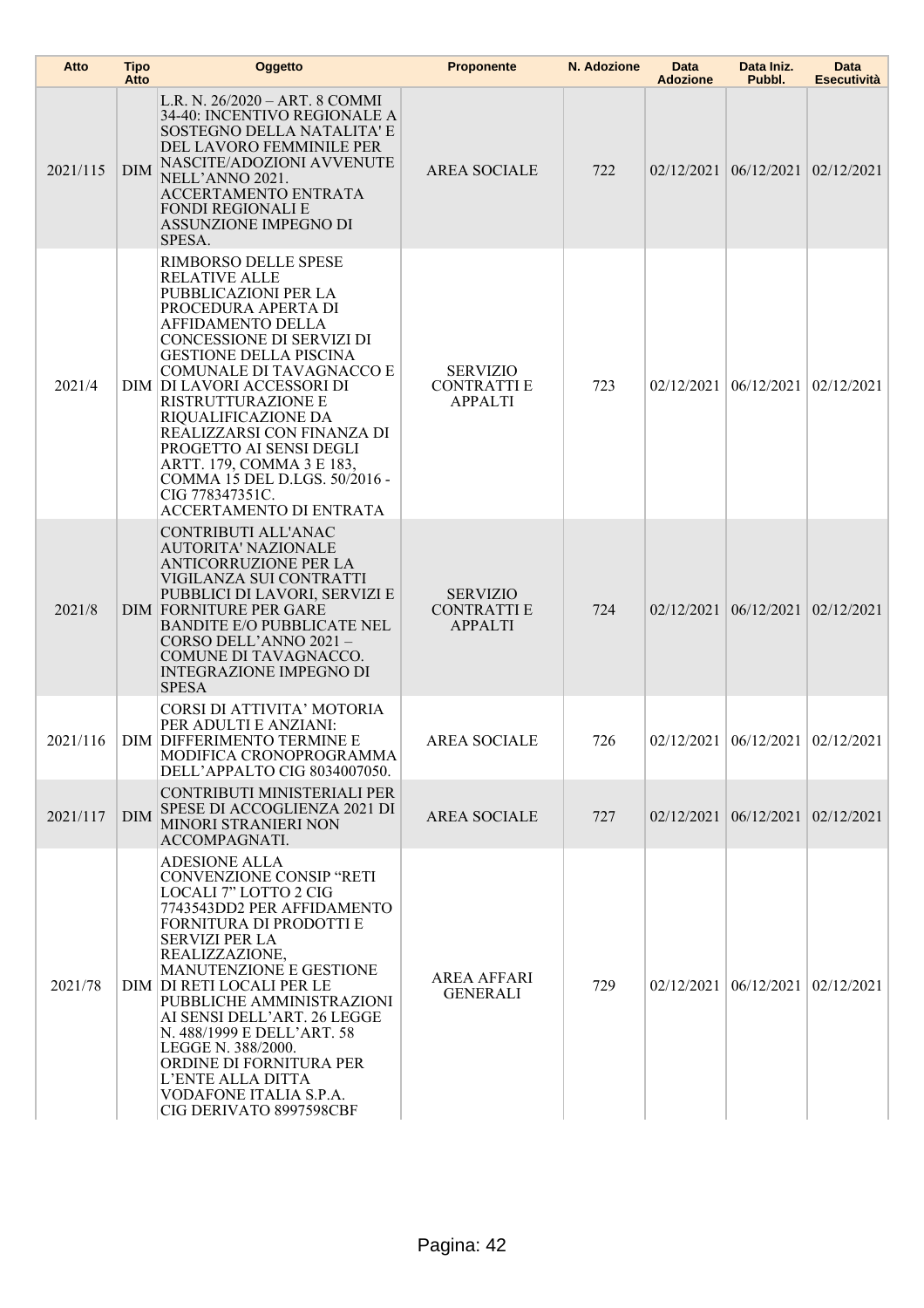| Atto     | <b>Tipo</b><br>Atto | Oggetto                                                                                                                                                                                                                                                                                                                                                                                                                                                     | <b>Proponente</b>                                                      | N. Adozione | Data<br><b>Adozione</b> | Data Iniz.<br>Pubbl.                       | Data<br>Esecutività |
|----------|---------------------|-------------------------------------------------------------------------------------------------------------------------------------------------------------------------------------------------------------------------------------------------------------------------------------------------------------------------------------------------------------------------------------------------------------------------------------------------------------|------------------------------------------------------------------------|-------------|-------------------------|--------------------------------------------|---------------------|
| 2021/79  |                     | <b>IMPEGNO DI SPESA PER</b><br>L'ACQUISTO DI TRE FASCE<br>TRICOLORE E DI ALCUNI<br>DIM GAGLIARDETTI RICAMATI A<br>FAVORE DELLA ESSERICAMI<br>S.R.L. DI FAGAGNA (UD) CIG:<br>Z2E3407C4D                                                                                                                                                                                                                                                                      | <b>AREA AFFARI</b><br><b>GENERALI</b>                                  | 730         |                         | 02/12/2021 06/12/2021 03/12/2021           |                     |
| 2021/118 |                     | ASSUNZIONE IMPEGNI DI SPESA<br>DERIVANTI DALLA<br>COMPARTECIPAZIONE AL<br>DIM PAGAMENTO DELLE RETTE DI<br>DEGENZA PER L'ANNO 2022 E<br>QUANTIFICAZIONE<br>VANTAGGIO ECONOMICO.                                                                                                                                                                                                                                                                              | <b>AREA SOCIALE</b>                                                    | 731         | 02/12/2021              | 06/12/2021                                 | 02/12/2021          |
| 2021/62  | DIM                 | GIRO D'ITALIA DONNE 2021.<br>TAPPA FELETTO UMBERTO /<br><b>MONTE MATAJUR DEL 10</b><br>LUGLIO 2021. CONTRIBUTO<br>ECONOMICO ALLA SOCIETA'<br>STARLIGHT S.S.D. A R.L.                                                                                                                                                                                                                                                                                        | AREA ECONOMICO<br><b>FINANZIARIA</b>                                   | 732         |                         | 02/12/2021 06/12/2021                      | 02/12/2021          |
| 2021/75  |                     | AFFIDAMENTO ATTIVITA' DI<br>PROMOZIONE DELLA LETTURA<br>NELL'AMBITO DEI PROGETTI<br>"STORIE IN FAMIGLIA" ANNO<br>DIM 2021 E "BIBLIOTECA E SCUOLA"<br>A.S. 2021/2022 - IMPEGNO DI<br>SPESA A FAVORE DI LUCA<br>ZALATEU DI UDINE (UD) - CIG<br>Z07341B45D                                                                                                                                                                                                     | <b>SERVIZIO</b><br><b>ISTRUZIONE E</b><br><b>CULTURA</b>               | 733         | 03/12/2021              | 06/12/2021                                 | 03/12/2021          |
| 2021/103 |                     | RETTIFICA DETERMINA N.342<br>DEL 29/06/2021 PER APPALTO<br>SERVIZIO DI MANUTENZIONE<br>DEGLI IMMOBILI E DEGLI<br><b>IMPIANTI IN USO ALLE</b><br>AMMINISTRAZIONI DI CUI<br>ALL'ART.43, COMMA 1 DELLA<br>DIM LEGGGE REGIONALE 26/2014 -<br>SERVIZIO DI MANUTENZIONE<br>DEGLI IMPIANTI ELEVATORI<br>DAL $01/07/2021$ AL $30/06/2026$ .<br>CIG DERIVATO: 877124110E.<br>DITTA: R.I.M.A.CO SNC di Coretti<br>Marino & C., ASSUNZIONE<br><b>IMPEGNO DI SPESA.</b> | <b>AREA TECNICA</b><br><b>MANUTENZIONI</b>                             | 734         |                         | $03/12/2021$ 06/12/2021 03/12/2021         |                     |
| 2021/144 | <b>DIM</b>          | E070-03. LAVORI DI<br><b>RISTRUTTURAZIONE</b><br>DELL'AUDITORIUM DI FELETTO<br>UMBERTO - 3°LOTTO. IMPIANTO<br>DIFFUSIONE SONORA.<br>APPROVAZIONE 1° STATO<br>D'AVANZAMENTO E RELATIVO<br>CERTIFICATO DI PAGAMENTO.<br>(CIG YB92B2DDB7) (CUP<br>J91E16000180002)                                                                                                                                                                                             | <b>AREA TECNICA -</b><br><b>LAVORI PUBBLICI E</b><br><b>PATRIMONIO</b> | 735         |                         | $03/12/2021$   $06/12/2021$   $03/12/2021$ |                     |
| 2021/143 | <b>DIM</b>          | <b>S097 INTERVENTI DI</b><br><b>MANUTENZIONE</b><br>STRAORDINARIA VIABILITA' E<br><b>MARCIAPIEDI CUP</b><br>J96G18000010004 - CIG<br>77275629E3. Approvazione 4° stato<br>di avanzamento dei lavori e relativo<br>certificato di pagamento.                                                                                                                                                                                                                 | <b>AREA TECNICA -</b><br>LAVORI PUBBLICI E<br><b>PATRIMONIO</b>        | 736         |                         | 03/12/2021 06/12/2021 03/12/2021           |                     |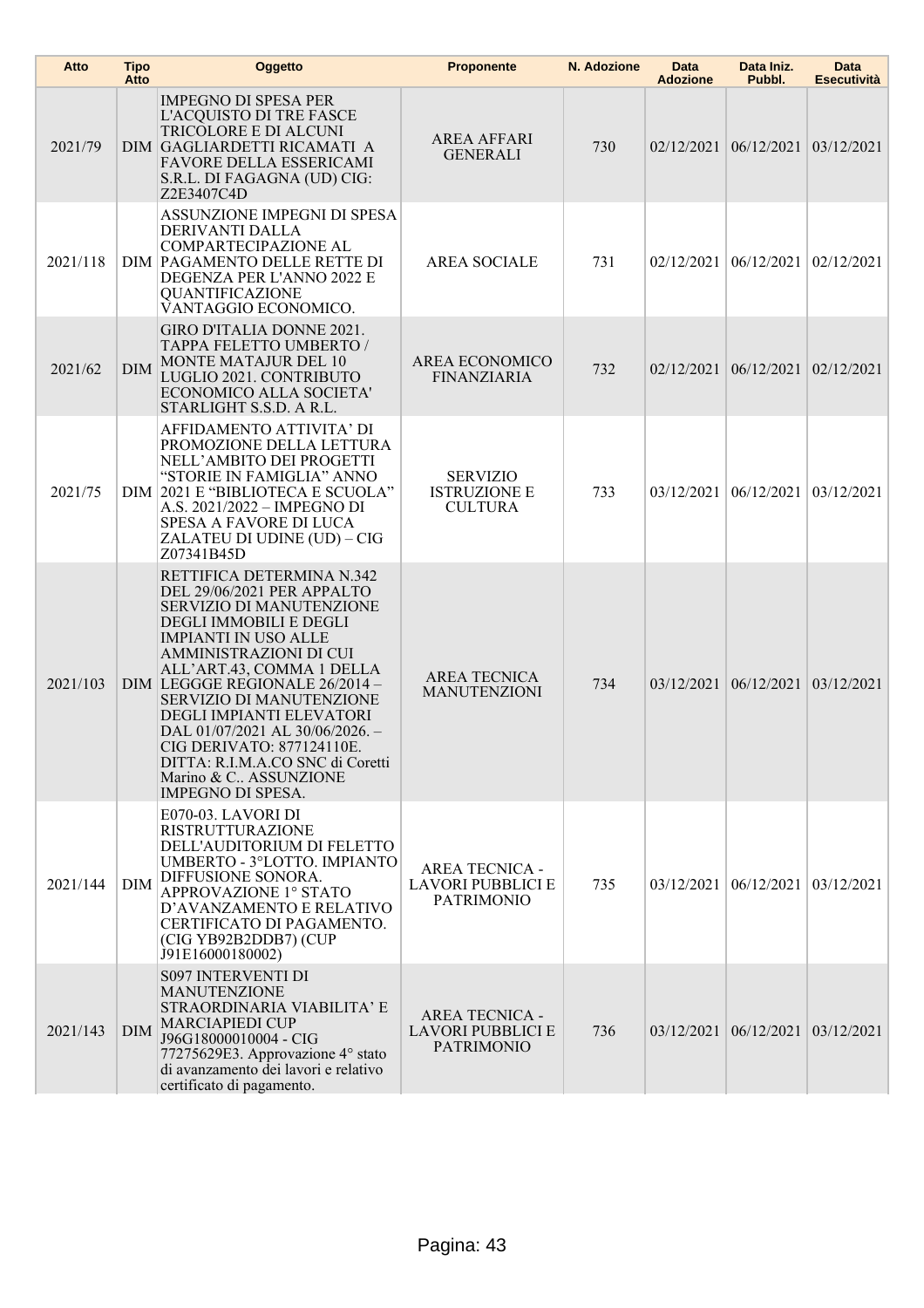| Atto     | <b>Tipo</b><br>Atto | <b>Oggetto</b>                                                                                                                                                                                                                                                                                                                                                                                                                | <b>Proponente</b>                                               | N. Adozione | Data<br><b>Adozione</b> | Data Iniz.<br>Pubbl.                       | <b>Data</b><br><b>Esecutività</b>          |
|----------|---------------------|-------------------------------------------------------------------------------------------------------------------------------------------------------------------------------------------------------------------------------------------------------------------------------------------------------------------------------------------------------------------------------------------------------------------------------|-----------------------------------------------------------------|-------------|-------------------------|--------------------------------------------|--------------------------------------------|
| 2021/104 |                     | AFFIDAMENTO DELLA<br>FORNITURA DI PELLICOLE<br>PROTETTIVE PER LA SCUOLA<br>SECONDARIA DI PRIMO GRADO<br>DIM DI FELETTO UMBERTO E LA<br>SCUOLA DELL'INFANZIA DI<br>TAVAGNACCO. CIG Z5B3431C49<br>- DITTA: PROGETTINCORSO<br>S.R.L. - RIVIGNANO TEOR (UD)                                                                                                                                                                       | <b>AREA TECNICA</b><br><b>MANUTENZIONI</b>                      | 737         |                         | $03/12/2021$   $06/12/2021$   $03/12/2021$ |                                            |
| 2021/105 | <b>DIM</b>          | ASSUNZIONE IMPEGNO DI<br>SPESA PER REALIZZAZIONE,<br><b>FORNITURA E POSA IN OPERA</b><br>DI VETROFANIE SULLE PORTE<br>D'INGRESSO DELLA SEDE<br>MUNICIPALE. CIG Z2834390F1.<br>DITTA: ALBATROS PUBBLICITA<br>- UDINE                                                                                                                                                                                                           | AREA TECNICA<br><b>MANUTENZIONI</b>                             | 738         |                         | 03/12/2021 06/12/2021 03/12/2021           |                                            |
| 2021/145 |                     | AFFIDAMENTO INCARICO<br>PROFESSIONALE DI<br>PROGETTAZIONE, DIREZIONE<br>LAVORI, COORDINAMENTO<br>DIM SICUREZZA E COLLAUDO DEI<br><b>LAVORI DI ADEGUAMENTO</b><br>URGENTE ANTINCENDIO<br>DELLA PALESTRA DI<br>CAVALICCO. CIG Y803433206.                                                                                                                                                                                       | <b>AREA TECNICA -</b><br>LAVORI PUBBLICI E<br><b>PATRIMONIO</b> | 739         |                         | 06/12/2021 07/12/2021                      | 06/12/2021                                 |
| 2021/121 |                     | TRASFERIMENTO AL COMUNE<br>DI UDINE, ENTE GESTORE DEL<br><b>SERVIZIO SOCIALE DEI COMUNI</b><br>DELL'AMBITO TERRITORIALE<br>DIM "FRIULI CENTRALE", DI<br>ULTERIORI RISORSE PROPRIE<br>PER L'ATTUAZIONE DI MISURE<br>URGENTI DI SOLIDARIETA<br>ALIMENTARE.                                                                                                                                                                      | <b>AREA SOCIALE</b>                                             | 740         |                         | 06/12/2021 07/12/2021 06/12/2021           |                                            |
| 2021/119 |                     | CINQUE PER MILLE IRPEF<br>DESTINATO AI COMUNI PER<br>ATTIVITÀ SOCIALI - ANNO<br>FINANZIARIO 2020 E ANNO DI<br><b>IMPOSTA 2019 - E</b><br><b>FINANZIAMENTO DELLE</b><br>INIZIATIVE DEI COMUNI PER IL<br>DIM POTENZIAMENTO DEI CENTRI<br>ESTIVI, DEI SERVIZI<br><b>SOCIOEDUCATIVI</b><br>TERRITORIALI E DEI CENTRI<br>CON FUNZIONE EDUCATIVA E<br>RICREATIVA DESTINATI ALLE<br>ATTIVITÀ DEI MINORI.<br>ACCERTAMENTI DI ENTRATA. | <b>AREA SOCIALE</b>                                             | 741         |                         |                                            | $06/12/2021$   $07/12/2021$   $06/12/2021$ |
| 2021/120 | <b>DIM</b>          | L.R. N. 26/2020 - ART. 8 COMMI<br>43-47 - CONCESSIONE<br><b>CONTRIBUTO PER I SERVIZI</b><br>SOCIOEDUCATIVI E DI<br><b>SOSTEGNO ALLA</b><br><b>GENITORIALITA' MINORI 3-14</b><br>ANNI COLLEGATO ALLA<br>CARTA FAMIGLIA REGIONALE.<br><b>COMPENSAZIONE FONDI</b><br>REGIONALI ANNI 2020-2021.<br>REGOLARIZZAZIONE<br>CONTABILE.                                                                                                 | <b>AREA SOCIALE</b>                                             | 742         |                         | 06/12/2021   10/12/2021   10/12/2021       |                                            |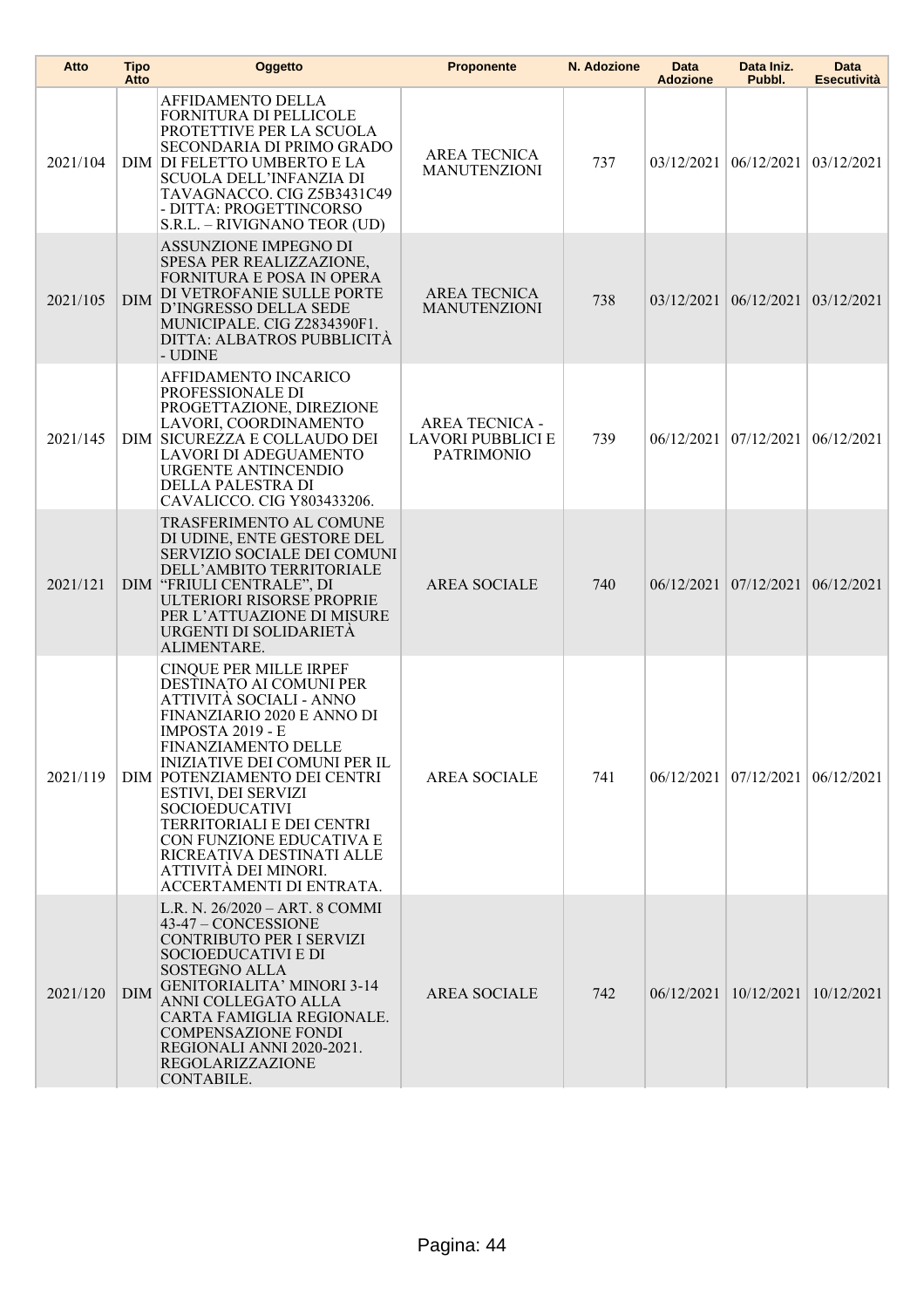| Atto     | Tipo<br>Atto | Oggetto                                                                                                                                                                                                                                                                                      | <b>Proponente</b>                                         | N. Adozione | Data<br><b>Adozione</b>     | Data Iniz.<br>Pubbl.                 | <b>Data</b><br><b>Esecutività</b> |
|----------|--------------|----------------------------------------------------------------------------------------------------------------------------------------------------------------------------------------------------------------------------------------------------------------------------------------------|-----------------------------------------------------------|-------------|-----------------------------|--------------------------------------|-----------------------------------|
| 2021/106 |              | ASSUNZIONE IMPEGNO DI<br>SPESA PER L'AFFIDAMENTO<br>DEL SERVIZIO DI<br><b>MANUTENZIONE DI OPERE IN</b><br>DIM FERRO PRESENTI NEGLI EDIFICI<br>DI PROPRIETÀ COMUNALE -<br>ANNO 2021 - CIG Z5634423AA -<br>DITTA: OFFICINA BRUNO P.I.<br>PAOLO - MORUZZO                                       | <b>AREA TECNICA</b><br><b>MANUTENZIONI</b>                | 743         |                             | 06/12/2021 07/12/2021                | 06/12/2021                        |
| 2021/25  |              | COLLEGAMENTO ALLA BANCA<br><b>DATI DELLA DIREZIONE</b><br><b>DIM GENERALE DELLA</b><br>MOTORIZZAZIONE. IMPEGNO DI<br>SPESA PER L'ANNO 2022.                                                                                                                                                  | <b>AREA POLIZIA</b><br><b>LOCALE</b>                      | 745         | 06/12/2021 10/12/2021       |                                      | 10/12/2021                        |
| 2021/27  | <b>DIM</b>   | CONTRIBUTO FORFETTARIO A<br>FAVORE DEL COMUNE DI<br>UDINE PER L'ASSISTENZA<br>OBBLIGATORIA PRESSO IL<br>POLIGONO DI TIRO, ANNI 2020 E<br>2021.                                                                                                                                               | <b>AREA POLIZIA</b><br><b>LOCALE</b>                      | 746         | 06/12/2021                  | 10/12/2021                           | 10/12/2021                        |
| 2021/26  |              | RESTITUZIONE ALLA REGIONE<br><b>FVG DI PARTE DEL</b><br><b>CONTRIBUTO DI CUI ALLA</b><br><b>SEZIONE III DEL PROGRAMMA</b><br><b>DIM REGIONALE DI</b><br>FINANZIAMENTO IN MATERIA<br>DI POLITICHE DI SICUREZZA -<br>ANNO 2020 - APPROVATO CON<br>DGR N. 1006 DEL 03/07/2020                   | <b>AREA POLIZIA</b><br><b>LOCALE</b>                      | 747         | 06/12/2021 14/12/2021       |                                      | 10/12/2021                        |
| 2021/107 | <b>DIM</b>   | ASSUNZIONE IMPEGNO DI<br>SPESA PER LA FORNITURA DI<br><b>MATERIALE PER LA</b><br><b>MANUTENZIONE DEGLI</b><br><b>IMPIANTI DI IRRIGAZIONE</b><br>DELLE AIUOLE PRESENTI SUL<br>TERRITORIO COMUNALE -<br>ANNO 2021 - CIG: Z79343D9C2-<br>DITTA: IRRIGAZIONE VENETA<br>S.R.L.- CAMPOFORMIDO (UD) | <b>AREA TECNICA</b><br><b>MANUTENZIONI</b>                | 748         | 07/12/2021                  | 14/12/2021                           | 10/12/2021                        |
| 2021/108 |              | AFFIDAMENTO FORNITURA E<br>POSA DI ALBERI ED ARBUSTI<br>PER LE AREE VERDI<br>DIM COMUNALI. ANNO 2021. DITTA:<br>VIVAI PETRINI SOC. AGR. -<br>RONCHI DEI LEGIONARI (GO).<br>CIG: ZCA342FB74. T.D.: 1942417                                                                                    | <b>AREA TECNICA</b><br><b>MANUTENZIONI</b>                | 749         |                             | 07/12/2021   14/12/2021   10/12/2021 |                                   |
| 2021/109 |              | AFFIDAMENTO SERVIZIO DI<br>MANUTENZIONE, FORNITURA E<br>POSA IN OPERA DI VETRI NEI<br>SERRAMENTI ESISTENTI NEGLI<br>DIM EDIFICI DI PROPRIETÀ<br>COMUNALE - ANNO 2021 - CIG<br>Z5934471EE-DITTA: DOLSO E<br>BUSATTO S.A.S. DI LETIZIA<br><b>BUSATTO - POVOLETTO</b>                           | <b>AREA TECNICA</b><br><b>MANUTENZIONI</b>                | 750         |                             | $07/12/2021$   $14/12/2021$          | 10/12/2021                        |
| 2021/39  | <b>DIM</b>   | <b>INTEGRAZIONE IMPEGNO DI</b><br><b>SPESA PER SERVIZIO DI</b><br>RACCOLTA, TRASPORTO,<br>TRATTAMENTO/<br>RECUPERO/SMALTIMENTO<br>RIFIUTI SOLIDI URBANI E<br>DIFFERENZIATI (ANNO 2021) -<br>NET SPA DI UDINE.                                                                                | <b>AREA TECNICA -</b><br>PIANIFICAZIONE<br>DEL TERRITORIO | 751         | $07/12/2021$   $14/12/2021$ |                                      | 10/12/2021                        |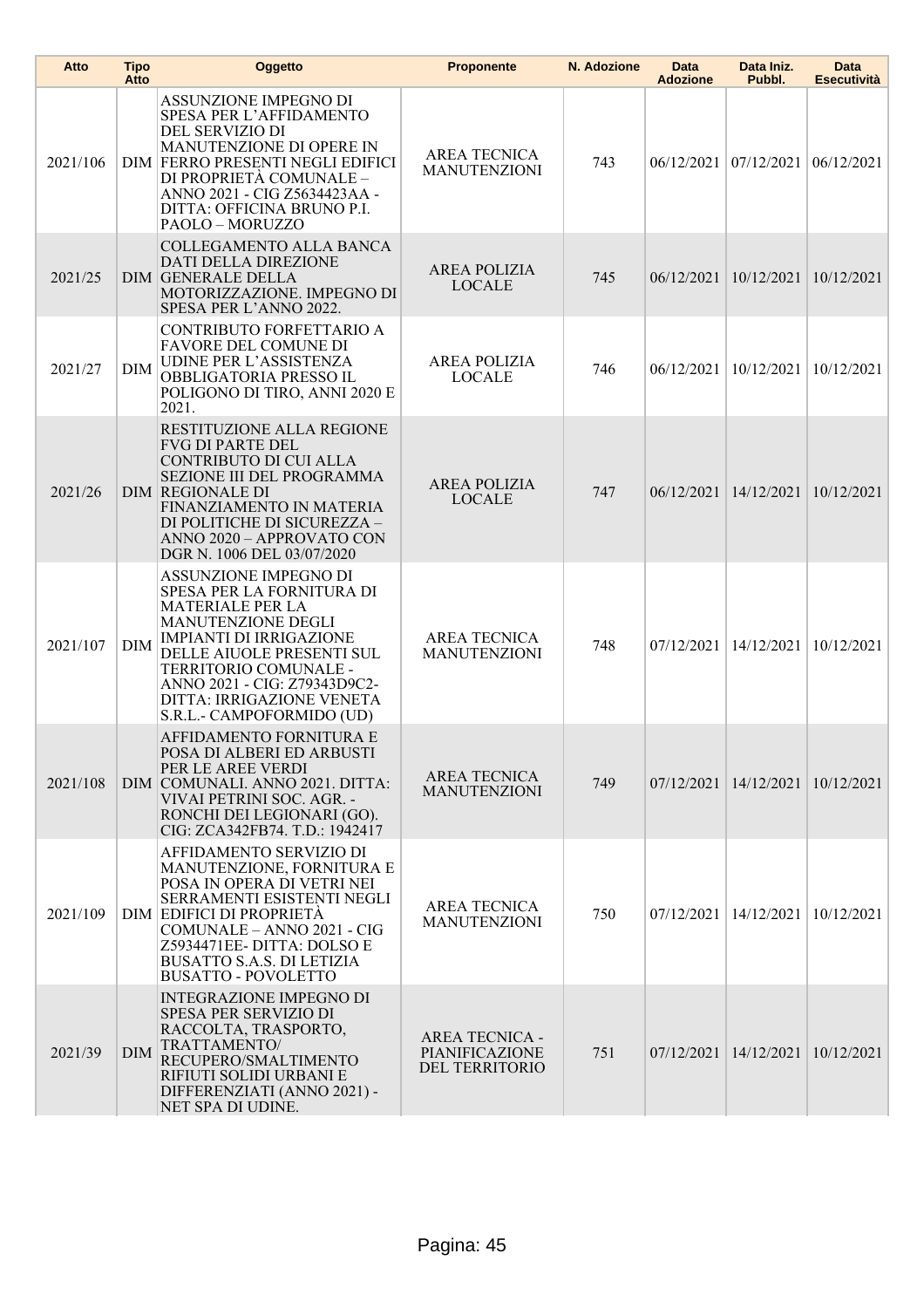| Atto     | <b>Tipo</b><br>Atto | Oggetto                                                                                                                                                                                                                                                                                                                                                                                                                                                                                                                 | <b>Proponente</b>                                               | N. Adozione | Data<br><b>Adozione</b> | Data Iniz.<br>Pubbl.    | Data<br><b>Esecutività</b> |
|----------|---------------------|-------------------------------------------------------------------------------------------------------------------------------------------------------------------------------------------------------------------------------------------------------------------------------------------------------------------------------------------------------------------------------------------------------------------------------------------------------------------------------------------------------------------------|-----------------------------------------------------------------|-------------|-------------------------|-------------------------|----------------------------|
| 2021/146 | DIM                 | A015. LIQUID. INCENTIVI ART.<br>11 L.R. 14/2002 ss.mm.ii. AI SENSI<br>DELL'ART.8 DEL<br>REGOLAMENTO APPROVATO<br>CON GC 132/2009 RELATIVI<br>ALL'OPERA: "U.D. CUR UDINE<br>DOMANI IL CUORE URBANO<br>RINASCE". REALIZZAZIONE A<br>FELETTO UMBERTO DI<br>UN'AREA PER IL SERVIZIO DI<br>CAR SHARING CON VEICOLI A<br>BASSO IMPATTO AMBIENTALE.<br>REALIZZAZIONE PENSILINA E<br>IMPIANTO FOTOVOLTAICO" -<br><b>GIRO FONDI SALDO (SPESE</b><br>PROGETTAZIONE, D.L., RUP E<br>COLLABORATORI). (CUP<br>J91D11000070006)       | AREA TECNICA -<br><b>LAVORI PUBBLICI E</b><br><b>PATRIMONIO</b> | 752         | 07/12/2021              | 14/12/2021              | 13/12/2021                 |
| 2021/147 | <b>DIM</b>          | <b>S107 - REALIZZAZIONE</b><br><b>ATTRAVERSAMENTO</b><br>PEDONALE VIA MOLIN NUOVO.<br><b>IMPEGNO DI SPESA PER</b><br><b>ADEMPIMENTI</b><br>AMMINISTRATIVI A FAVORE DI<br><b>FVG STRADE. CUP</b><br>J91B21000010004                                                                                                                                                                                                                                                                                                      | <b>AREA TECNICA -</b><br>LAVORI PUBBLICI E<br><b>PATRIMONIO</b> | 753         | 07/12/2021              | 14/12/2021              | 10/12/2021                 |
| 2021/80  |                     | ADESIONE ALLA<br>CONVENZIONE PER LA<br>FORNITURA DI SISTEMI<br>DISTRIBUITI DI STAMPA<br>MULTIFUNZIONE PER ENTI<br>LOCALI – LOTTO 2 – CIG<br>7656082EB8 - STIPULATA TRA<br>DIM LA REGIONE AUTONOMA<br>FRIULI VENEZIA GIULIA –<br>CENTRALE UNICA DI<br>COMMITTENZA E LA SOCIETA'<br>IS COPY SRL - NOLEGGIO<br>STAMPANTI MULTIFUNZIONE<br>PER GLI ANNI 2022-2025 - CIG<br>DERIVATO 8996356BD1.                                                                                                                             | <b>AREA AFFARI</b><br><b>GENERALI</b>                           | 754         |                         | 09/12/2021   14/12/2021 | 10/12/2021                 |
| 2021/76  |                     | ADESIONE ALLA<br>CONVENZIONE QUADRO<br>RELATIVA ALL'AFFIDAMENTO<br>DELLA FORNITURA DI<br>ABBONAMENTI A PERIODICI<br><b>ITALIANI E STRANIERI, IN</b><br>FORMATO CARTACEO,<br><b>CARTACEO+ONLINE E ONLY</b><br>ONLINE E A BANCHE DATI<br><b>DIM ONLINE PER LE</b><br>AMMINISTRAZIONI DI CUI AGLI<br>ARTICOLI 43 E 55 DELLA LR<br>26/2014 LOTTO 2 CIG. 7983698402.<br>CIG DERIVATO Z0133DC8B5 -<br><b>IMPEGNO DI SPESA PER</b><br>ABBONAMENTI A PERIODICI<br>PER LA BIBLIOTECA<br><b>COMUNALE - BIENNIO 2022-</b><br>2023. | <b>SERVIZIO</b><br><b>ISTRUZIONE E</b><br><b>CULTURA</b>        | 755         |                         | 09/12/2021 14/12/2021   | 10/12/2021                 |
| 2021/77  |                     | RIMBORSO DELLE QUOTE<br>VERSATE IN ECCEDENZA<br>DIM DAGLI UTENTI DEL SERVIZIO DI<br>RISTORAZIONE SCOLASTICA -<br>ANNO SCOLASTICO 2020/2021.                                                                                                                                                                                                                                                                                                                                                                             | <b>SERVIZIO</b><br><b>ISTRUZIONE E</b><br><b>CULTURA</b>        | 756         |                         | 09/12/2021   14/12/2021 | 10/12/2021                 |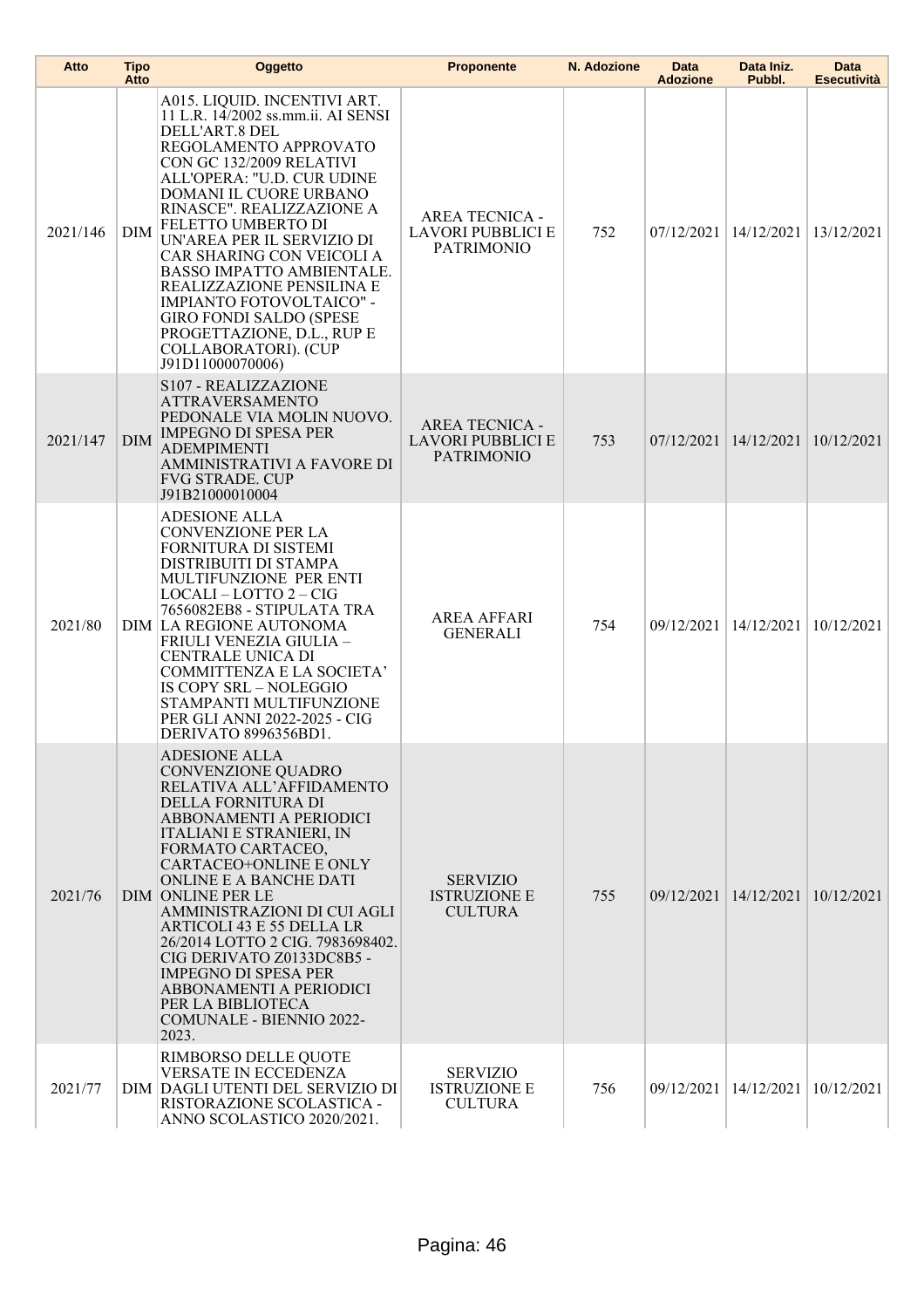| Atto    | <b>Tipo</b><br>Atto | Oggetto                                                                                                                                                                                                                                                                                                                                 | <b>Proponente</b>                                        | N. Adozione | <b>Data</b><br><b>Adozione</b> | Data Iniz.<br>Pubbl.                 | <b>Data</b><br><b>Esecutività</b> |
|---------|---------------------|-----------------------------------------------------------------------------------------------------------------------------------------------------------------------------------------------------------------------------------------------------------------------------------------------------------------------------------------|----------------------------------------------------------|-------------|--------------------------------|--------------------------------------|-----------------------------------|
| 2021/78 | <b>DIM</b>          | TRASFERIMENTO ALL'ISTITUTO<br><b>SCOLASTICO COMPRENSIVO DI</b><br>TAVAGNACCO DI UN<br>CONTRIBUTO PER L'ACQUISTO<br>DI MATERIALE DI PULIZIA.<br>ANNO SCOLASTICO 2021/2022.<br><b>ASSUNZIONE IMPEGNO DI</b><br><b>SPESA</b>                                                                                                               | <b>SERVIZIO</b><br><b>ISTRUZIONE E</b><br><b>CULTURA</b> | 757         |                                | 09/12/2021 14/12/2021 10/12/2021     |                                   |
| 2021/79 | <b>DIM</b>          | TRASFERIMENTO ALL'ISTITUTO<br><b>SCOLASTICO COMPRENSIVO DI</b><br>TAVAGNACCO DI CONTRIBUTI<br>ECONOMICI A SOSTEGNO DEL<br>PIANO TRIENNALE<br>DELL'OFFERTA FORMATIVA<br>PER L'ANNO SCOLASTICO<br>2021/2022. IMPEGNO DI SPESA E<br><b>DEFINIZIONE DELLE</b><br>MODALITA' DI LIQUIDAZIONE                                                  | <b>SERVIZIO</b><br><b>ISTRUZIONE E</b><br><b>CULTURA</b> | 758         |                                | 09/12/2021 14/12/2021                | 10/12/2021                        |
| 2021/80 | DIM                 | AFFIDAMENTO ATTIVITA' DI<br>PROMOZIONE DELLA LETTURA<br>ALL'INTERNO DEL<br>PROGRAMMA "BIBLIOTECA E<br>SCUOLA" A.S. 2021/2022<br>RIVOLTA A STUDENTI E<br><b>INSEGNANTI NELL'AMBITO</b><br>DEL PROGETTO REGIONALE<br>"LEGGIAMO 0-18" A FAVORE DI<br><b>DAMATRA' ONLUS</b><br>TRIVIGNANO UDINESE - CIG<br>ZC23434D9E                       | <b>SERVIZIO</b><br><b>ISTRUZIONE E</b><br><b>CULTURA</b> | 759         |                                | 09/12/2021 14/12/2021                | 10/12/2021                        |
| 2021/81 | DIM                 | <b>AFFIDAMENTO</b><br><b>REALIZZAZIONE</b><br>PUBBLICAZIONE A STAMPA<br>DEGLI INTERVENTI APPARSI<br><b>SULLA PAGINA FACEBOOK DEL</b><br>COMUNE DI TAVAGNACCO<br>NELL'AMBITO DELLA RUBRICA<br>CULTURALE "GLI AMICI DELLA<br><b>BIBLIOTECA" PERIODO</b><br>2020/2021 - DITTA BOTTEGA<br>ERRANTE EDIZIONI SRL DI<br>UDINE - CIG ZF9342E9BA | <b>SERVIZIO</b><br><b>ISTRUZIONE E</b><br><b>CULTURA</b> | 760         |                                | 09/12/2021   14/12/2021   13/12/2021 |                                   |
| 2021/28 |                     | <b>ALLESTIMENTO DI</b><br>AUTOVEICOLO PER LA POLIZIA<br>LOCALE - DITTA H.T.C. di<br>DIM Giacomini e Livon SNC -<br>TAVAGNACCO-ACQUISTO<br>TRAMITE E-APPALTI FVG - CIG:<br>ZA1341D21B                                                                                                                                                    | <b>AREA POLIZIA</b><br><b>LOCALE</b>                     | 761         |                                | 09/12/2021 14/12/2021 10/12/2021     |                                   |
| 2021/82 |                     | <b>CARTA DI IDENTITA'</b><br>ELETTRONICA.<br>TRASFERIMENTO ALLO STATO<br>DEL CORRISPETTIVO PER IL<br>DIM RILASCIO AI SENSI DEL D.M.<br><b>ECONOMIA E FINANZE</b><br>25.05.2016. INTEGRAZIONE<br>ACCERTAMENTO D'ENTRATA E<br>IMPEGNO DI SPESA ANNO 2021                                                                                  | <b>SERVIZIO</b><br><b>ISTRUZIONE E</b><br><b>CULTURA</b> | 762         |                                | 09/12/2021   14/12/2021   13/12/2021 |                                   |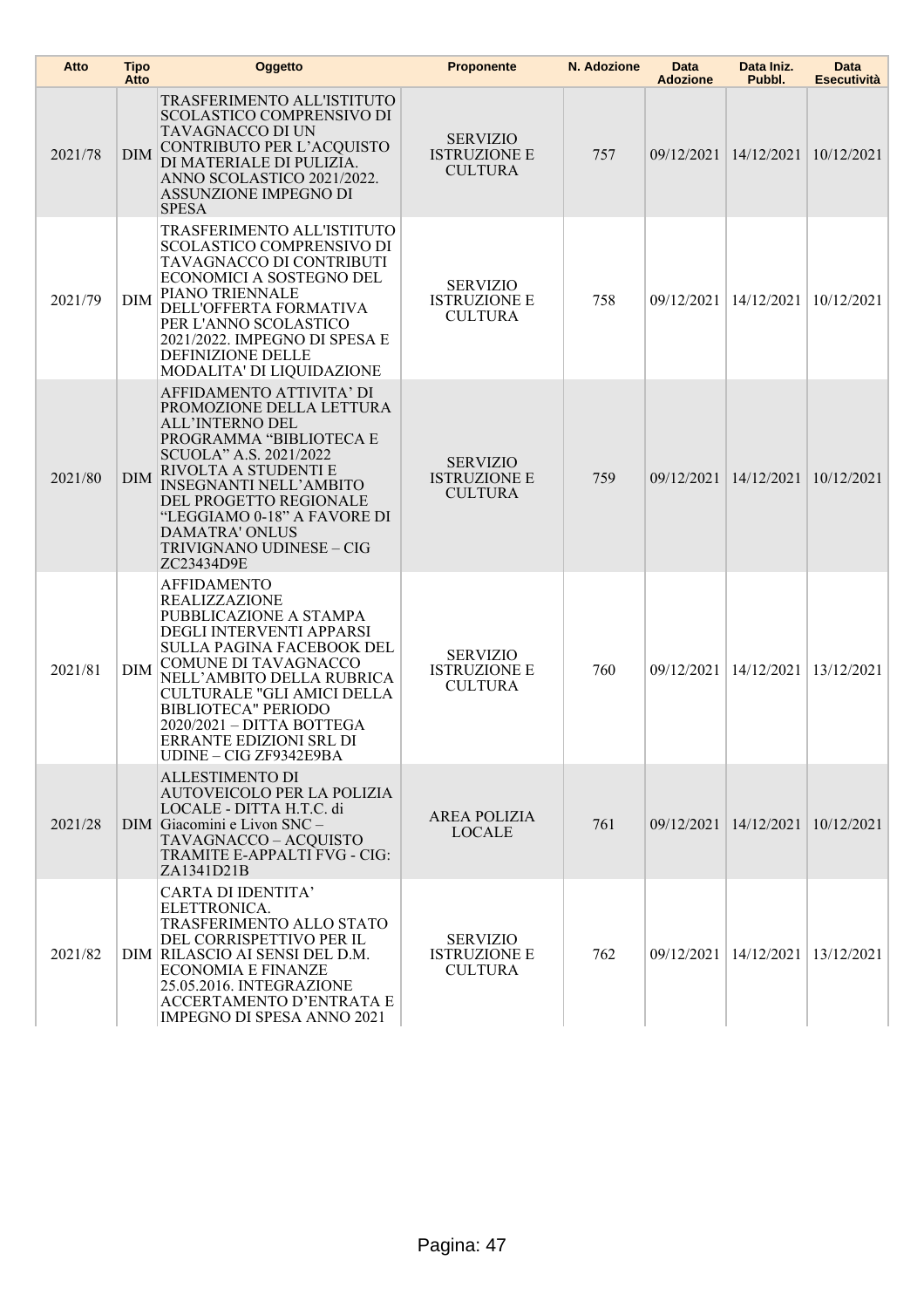| Atto     | <b>Tipo</b><br>Atto | Oggetto                                                                                                                                                                                                                                                                                                                                     | <b>Proponente</b>                                                      | N. Adozione | Data<br><b>Adozione</b> | Data Iniz.<br>Pubbl.                 | <b>Data</b><br><b>Esecutività</b> |
|----------|---------------------|---------------------------------------------------------------------------------------------------------------------------------------------------------------------------------------------------------------------------------------------------------------------------------------------------------------------------------------------|------------------------------------------------------------------------|-------------|-------------------------|--------------------------------------|-----------------------------------|
| 2021/148 | <b>DIM</b>          | <b>IP15 LAVORI DI</b><br>REALIZZAZIONE NUOVI<br><b>IMPIANTI DI PUBBLICA</b><br><b>ILLUMINAZIONE STRADALE</b><br>DEI PERCORSI CICLO PEDONALI<br>SITI IN AREA BINUTTI AD<br>ADEGLIACCO E PISCINA<br>COMUNALE DI FELETTO.<br>APPROVAZIONE CERTIFICATO<br>DI REGOLARE ESECUZIONE.<br>CUP J99I18000020004 CIG<br>Z28264CA04                      | <b>AREA TECNICA -</b><br><b>LAVORI PUBBLICI E</b><br><b>PATRIMONIO</b> | 763         |                         | $10/12/2021$   $14/12/2021$          | 13/12/2021                        |
| 2021/81  |                     | SORVEGLIANZA SANITARIA<br>PREVENTIVA NEI CONFRONTI<br>DEI VOLONTARI CIVICI DEL<br><b>DIM SETTORE GESTIONE E</b><br>MANUTENZIONE DEL<br>PATRIMONIO. IMPEGNO DI<br>SPESA. CIG ZC13454E22                                                                                                                                                      | <b>AREA AFFARI</b><br><b>GENERALI</b>                                  | 764         |                         | 10/12/2021   14/12/2021   13/12/2021 |                                   |
| 2021/125 |                     | NIDO D'INFANZIA COMUNALE -<br>RIMBORSI PER ABBATTIMENTI<br>DIM RETTE L.R. N. 20/2005 PERIODO<br>SETTEMBRE-DICEMBRE 2021.<br>ACCERTAMENTO ENTRATA.                                                                                                                                                                                           | <b>AREA SOCIALE</b>                                                    | 765         |                         | 10/12/2021 14/12/2021                | 13/12/2021                        |
| 2021/83  |                     | <b>INTEGRAZIONE IMPEGNO SI</b><br>SPESA N. 958/2021 PER<br>FORNITURA GRATUITA LIBRI DI<br>DIM TESTO AGLI ALUNNI RESIDENTI<br>E FREQUENTANTI LA SCUOLA<br>PRIMARIA (CEDOLE LIBRARIE).<br>A. S. 2021-22. CIG Z1531E6A2D                                                                                                                       | <b>SERVIZIO</b><br><b>ISTRUZIONE E</b><br><b>CULTURA</b>               | 766         |                         | 10/12/2021   14/12/2021              | 13/12/2021                        |
| 2021/126 |                     | <b>GESTIONE DELEGATA SERVIZI</b><br>E INTERVENTI RELATIVI LE<br>PERSONE DISABILI L.R. 41/1996<br>DIM $ART. 6 C. 1 LETT. E), F), G), H).$<br><b>INTGRAZIONE IMPEGNI DI</b><br>SPESA PLURIENNALI O.G. N.<br>37/2019                                                                                                                           | <b>AREA SOCIALE</b>                                                    | 767         |                         | 10/12/2021 14/12/2021                | 13/12/2021                        |
| 2021/127 | DIM                 | <b>CONTRIBUTI 2021 PER</b><br>PRESTAZIONI DESTINATE A<br>MUTILATI ED INVALIDI DEL<br>LAVORO, AI SENSI ART. 4<br>DELLA L.R. 1/2007.<br>ASSUNZIONE IMPEGNO DI<br>SPESA DI MASSIMA ED<br>ACCERTAMENTO ENTRATA.                                                                                                                                 | <b>AREA SOCIALE</b>                                                    | 768         |                         | 10/12/2021   15/12/2021   13/12/2021 |                                   |
| 2021/84  | DIM                 | AFFIDAMENTO FORNITURA<br>ELEMENTI D'ARREDO PER<br><b>SEGNALETICA COVID DA</b><br>ADIBIRE AGLI SPAZI DELLA<br><b>BIBLIOTECA COMUNALE DI</b><br>TAVAGNACCO – IWIRD SRL DI<br><b>BRENDOLA (VI) - CIG</b><br>ZAD34411EF                                                                                                                         | <b>SERVIZIO</b><br><b>ISTRUZIONE E</b><br><b>CULTURA</b>               | 769         |                         | 10/12/2021   15/12/2021   13/12/2021 |                                   |
| 2021/124 | <b>DIM</b>          | L.R. N. 26/2020 - ART. 8 COMMI<br>43-47 - CONCESSIONE<br><b>CONTRIBUTO PER I SERVIZI</b><br>SOCIOEDUCATIVI E DI<br>SOSTEGNO ALLA<br><b>GENITORIALITA' MINORI 3-14</b><br>ANNI PER IL PERIODO GIUGNO-<br>AGOSTO 2021, COLLEGATO<br>ALLA CARTA FAMIGLIA<br>REGIONALE. ACCERTAMENTO<br><b>ENTRATA ED ASSUNZIONE</b><br><b>IMPEGNO DI SPESA</b> | <b>AREA SOCIALE</b>                                                    | 773         |                         | 13/12/2021   15/12/2021   13/12/2021 |                                   |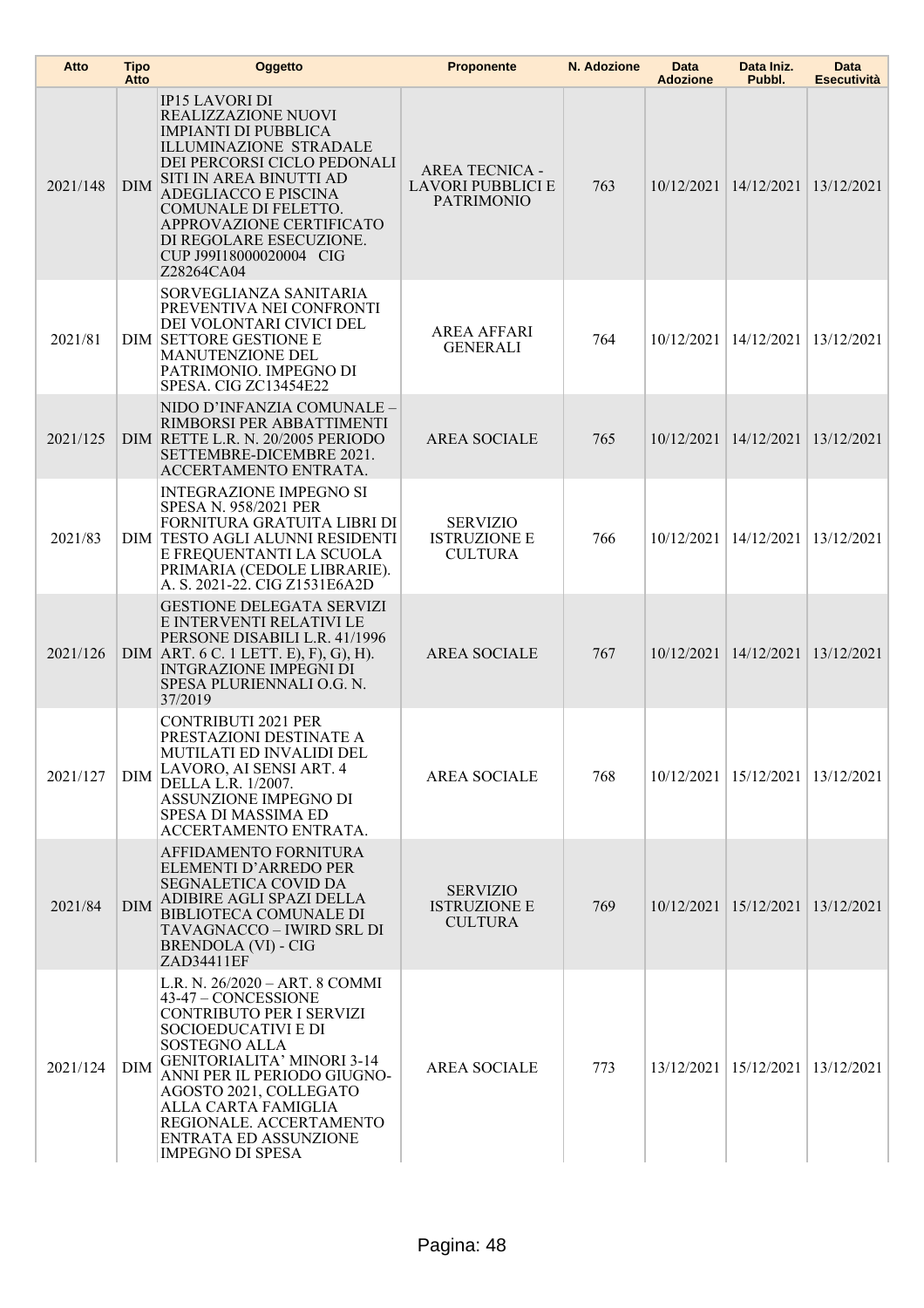| Atto     | <b>Tipo</b><br>Atto | Oggetto                                                                                                                                                                                                                                                                                                                                                                                                    | <b>Proponente</b>                                        | N. Adozione | Data<br><b>Adozione</b> | Data Iniz.<br>Pubbl.                 | Data<br>Esecutività |
|----------|---------------------|------------------------------------------------------------------------------------------------------------------------------------------------------------------------------------------------------------------------------------------------------------------------------------------------------------------------------------------------------------------------------------------------------------|----------------------------------------------------------|-------------|-------------------------|--------------------------------------|---------------------|
| 2021/85  |                     | AFFIDAMENTO FORNITURA<br><b>ASPIRAPOLVERE PER</b><br>RIASSETTO E ALLESTIMENTO<br>DIM SPAZI PER EVENTI PRESSO LA<br><b>BIBLIOTECA COMUNALE DI</b><br>TAVAGNACCO - DITTA C2 SRL<br>DI CREMONA - CIG Z783458303.                                                                                                                                                                                              | <b>SERVIZIO</b><br><b>ISTRUZIONE E</b><br><b>CULTURA</b> | 774         |                         | 13/12/2021   20/12/2021   15/12/2021 |                     |
| 2021/128 |                     | L. 431/1998 ART. 11- L.R. N. 1/2016<br>ART. 19 - D.P.REG. N. 66/PRES.<br>DD. 15/04.2020. INCENTIVI A<br>SOSTEGNO ALLE LOCAZIONI A<br><b>FAVORE DEI CONDUTTORI</b><br><b>MENO ABBIENTI NEL</b><br>DIM PAGAMENTO DEL CANONE DI<br><b>LOCAZIONE ANNO 2020</b><br>DOVUTO AI PROPRIETARI<br>DEGLI IMMOBILI DESTINATI A<br>PRIMA CASA - BANDO 2021.<br>CONCESSIONE E LIQUIDAZIONE<br><b>AGLI AVENTI DIRITTO.</b> | <b>AREA SOCIALE</b>                                      | 775         |                         | 13/12/2021   15/12/2021              | 13/12/2021          |
| 2021/90  | <b>DIM</b>          | <b>IMPEGNO DI SPESA PER</b><br>EVENTUALE UTILIZZO<br><b>GRADUATORIA CONCORSO</b><br>PUBBLICO ESPERITO DALLA<br>CAMERIA DI COMMERCIO DI<br>PORDENONE-UDINE PER LA<br>COPERTURA DI N. 1 POSTO DI<br><b>ISTRUTTORE DIRETTIVO</b><br>AMMINISTRATIVO (CAT. D) A<br><b>TEMPO PIENO ED</b><br><b>INDETERMINATO PRESSO IL</b><br>COMUNE DI TAVAGNACCO.                                                             | <b>SEGRETERIA</b><br><b>GENERALE</b>                     | 776         |                         | 13/12/2021   20/12/2021   15/12/2021 |                     |
| 2021/110 |                     | AFFIDAMENTO DELLA<br>FORNITURA DI TAVOLI IN<br><b>LEGNO PER GLI</b><br>DIM APPARTAMENTI DI CASA<br>ZANUTTINI DI PROPRIETÀ<br>COMUNALE. CIG: Z5E33EA9CA.<br>DITTA: S.T.F. S.R.L. - VINCI (FI)                                                                                                                                                                                                               | <b>AREA TECNICA</b><br><b>MANUTENZIONI</b>               | 778         |                         | 13/12/2021   15/12/2021              | 13/12/2021          |
| 2021/111 |                     | AFFIDAMENTO SERVIZIO DI<br>MONITORAGGIO SANITARIO<br>VOLONTARI SQUADRA<br><b>COMUNALE DI PROTEZIONE</b><br>DIM CIVILE ANNO 2021 - DITTA:<br>DOTT. FRANCIA MAURIZIO G.G.<br>- MEDICO CHIRURGO<br>SPECIALISTA IN MEDICINA DEL<br>LAVORO - CIG: ZB5345C575                                                                                                                                                    | AREA TECNICA<br><b>MANUTENZIONI</b>                      | 779         |                         | 13/12/2021   20/12/2021   15/12/2021 |                     |
| 2021/112 |                     | AFFIDAMENTO SERVIZIO<br>ADEGUAMENTO DEL SISTEMA<br><b>ANTINTRUSIONE DELLA</b><br>DIM SCUOLA ELEMENTARE DI<br>TAVAGANCCO. DITTA: RED<br>SYSTEM SNC DI RONCOLETTA<br>LUCA & C. CIG: ZF1345F115                                                                                                                                                                                                               | <b>AREA TECNICA</b><br><b>MANUTENZIONI</b>               | 780         |                         | 13/12/2021   20/12/2021              | 15/12/2021          |
| 2021/85  | <b>DIM</b>          | RETTIFICA IMPEGNO DI SPESA<br><b>ASSUNTO CON</b><br>DETERMINAZIONE N. 570 DEL<br>08/10/2021 A FAVORE DELLA<br>DITTA DEALTEK SNC (RM). CIG<br>Z013353B52                                                                                                                                                                                                                                                    | <b>AREA AFFARI</b><br><b>GENERALI</b>                    | 781         |                         | 14/12/2021   20/12/2021   15/12/2021 |                     |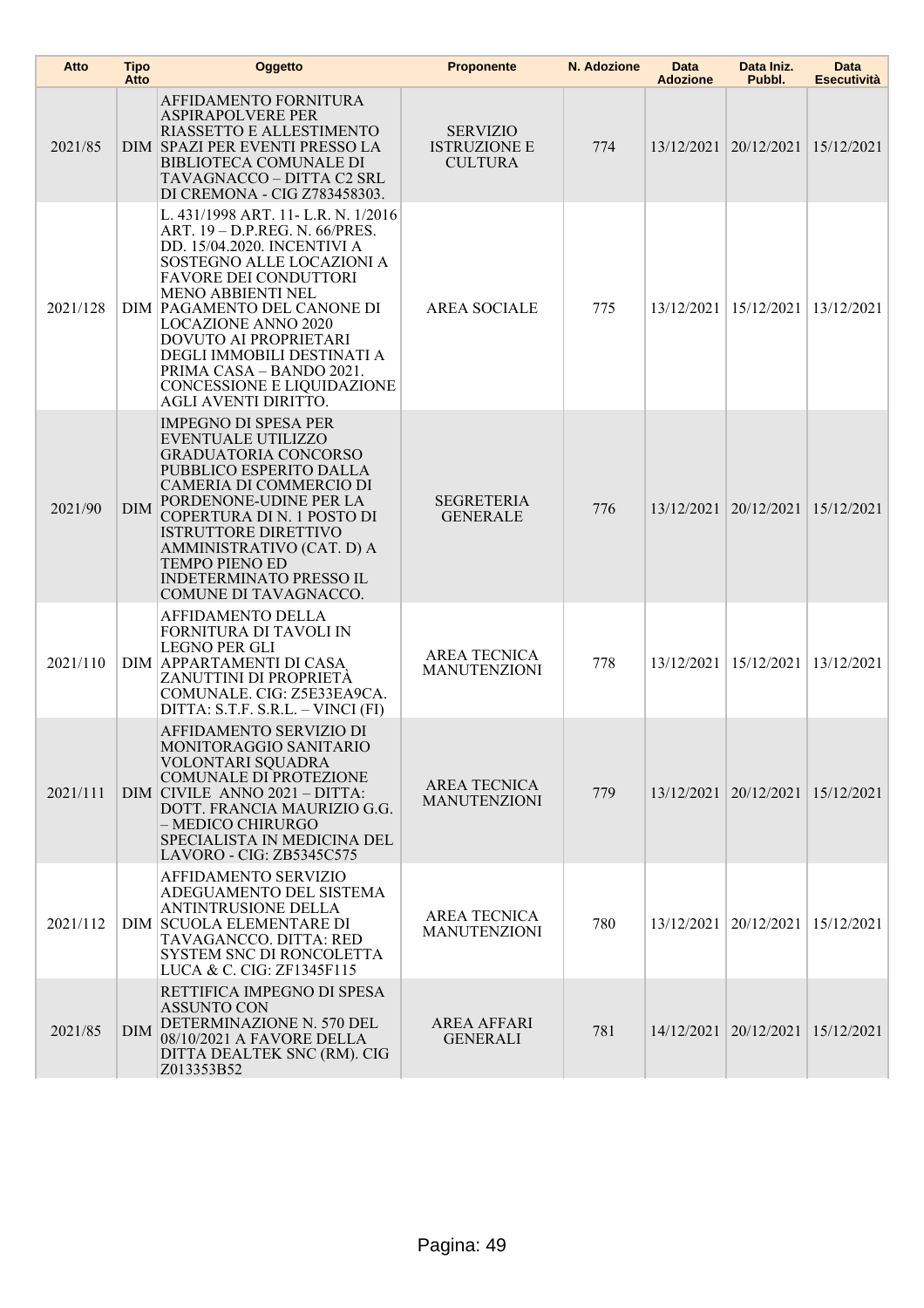| Atto     | <b>Tipo</b><br>Atto | Oggetto                                                                                                                                                                                                                                                          | <b>Proponente</b>                                                      | N. Adozione | <b>Data</b><br><b>Adozione</b> | Data Iniz.<br>Pubbl.                 | <b>Data</b><br><b>Esecutività</b> |
|----------|---------------------|------------------------------------------------------------------------------------------------------------------------------------------------------------------------------------------------------------------------------------------------------------------|------------------------------------------------------------------------|-------------|--------------------------------|--------------------------------------|-----------------------------------|
| 2021/150 | DIM                 | FORNITURA DELL'ENERGIA<br>ELETTRICA PER LE UTENZE<br><b>INTESTATE AL COMUNE DI</b><br>TAVAGNACCO<br>"APPARTAMENTI VIA CARNIA<br>8" IMPOSSIBILITATE AL<br>PASSAGGIO A CONSIP, ALLA<br><b>GLOBAL POWER S.P.A.</b><br>VERONA. CIG APPALTO<br>Z17345F127. ANNO 2022. | <b>AREA TECNICA -</b><br>LAVORI PUBBLICI E<br><b>PATRIMONIO</b>        | 782         |                                | 14/12/2021   20/12/2021              | 15/12/2021                        |
| 2021/149 |                     | E070-06 LAVORI DI<br><b>RISTRUTTURAZIONE</b><br>DELL'AUDITORIUM DI FELETTO<br>DIM UMBERTO LOTTO 5 - IMPEGNO<br>DI SPESA DEL QUADRO<br>ECONOMICO DELL'OPERA. CUP<br>J99I20000090002                                                                               | <b>AREA TECNICA -</b><br>LAVORI PUBBLICI E<br><b>PATRIMONIO</b>        | 783         |                                | 14/12/2021   20/12/2021              | 17/12/2021                        |
| 2021/82  | <b>DIM</b>          | AFFIDAMENTO TRAMITE<br>ORDINE DIRETTO D'ACQUISTO<br>IN MEPA DELLA FORNITURA DI<br>N. 1 SMART-UPS CON BATTERIA<br>PER IL SERVER - IMPEGNO DI<br>SPESA A FAVORE DELLA DITTA<br>STEMA SRL (VI) P.IVA<br>04160880243. CIG. Z5434558F4.                               | AREA AFFARI<br><b>GENERALI</b>                                         | 784         |                                | 15/12/2021   20/12/2021              | 15/12/2021                        |
| 2021/83  | <b>DIM</b>          | AFFIDAMENTO TRAMITE<br>ORDINE DIRETTO D'ACQUISTO<br>IN MEPA DELLA FORNITURA DI<br>N. 3 RILEVATORI PRESENZE<br>SOLARI - IMPEGNO DI SPESA A<br><b>FAVORE DELLA DITTA</b><br>EUROTIME SNC (UD) P.IVA<br>01864040306. CIG Z6E3455B0F.                                | <b>AREA AFFARI</b><br><b>GENERALI</b>                                  | 785         |                                | 15/12/2021 20/12/2021                | 15/12/2021                        |
| 2021/130 |                     | SERVIZIO COMUNALE NIDO<br>D'INFANZIA CIG 7442091FC2.<br><b>AUMENTO DELLA SPESA</b><br>DIM ASSUNTA PER GLI ANNI 2021-<br>2022 CAUSA MAGGIORI ONERI<br>DERIVANTI DALL'EMERGENZA<br>EPIDEMIOLOGICA COVID-19                                                         | <b>AREA SOCIALE</b>                                                    | 786         |                                | 15/12/2021   20/12/2021              | 15/12/2021                        |
| 2021/84  |                     | AFFIDAMENTO TRAMITE<br>ORDINE DIRETTO D'ACQUISTO<br>IN MEPA DELLA FORNITURA DI<br>N. 1 SOFTWARE "MANTUS" PER<br>DIM LA GESTIONE DEI PIANI DI<br>MANUTENZIONE - IMPEGNO DI<br>SPESA A FAVORE DELLA DITTA<br>TECHNE SRL (LI) P.IVA<br>01121580490. CIG Z4034578D2. | <b>AREA AFFARI</b><br><b>GENERALI</b>                                  | 787         |                                | 15/12/2021   20/12/2021   15/12/2021 |                                   |
| 2021/151 |                     | <b>A023 LAVORI DI</b><br>RIQUALIFICAZIONE<br>ENERGETICA DEL MAGAZZINO<br>DIM COMUNALE E PALAZZINA<br>UFFICI. IMPEGNI DI SPESA<br><b>QUADRO ECONOMICO. CUP</b><br>J99J21007510001.                                                                                | <b>AREA TECNICA -</b><br><b>LAVORI PUBBLICI E</b><br><b>PATRIMONIO</b> | 789         |                                | 15/12/2021   20/12/2021              | 15/12/2021                        |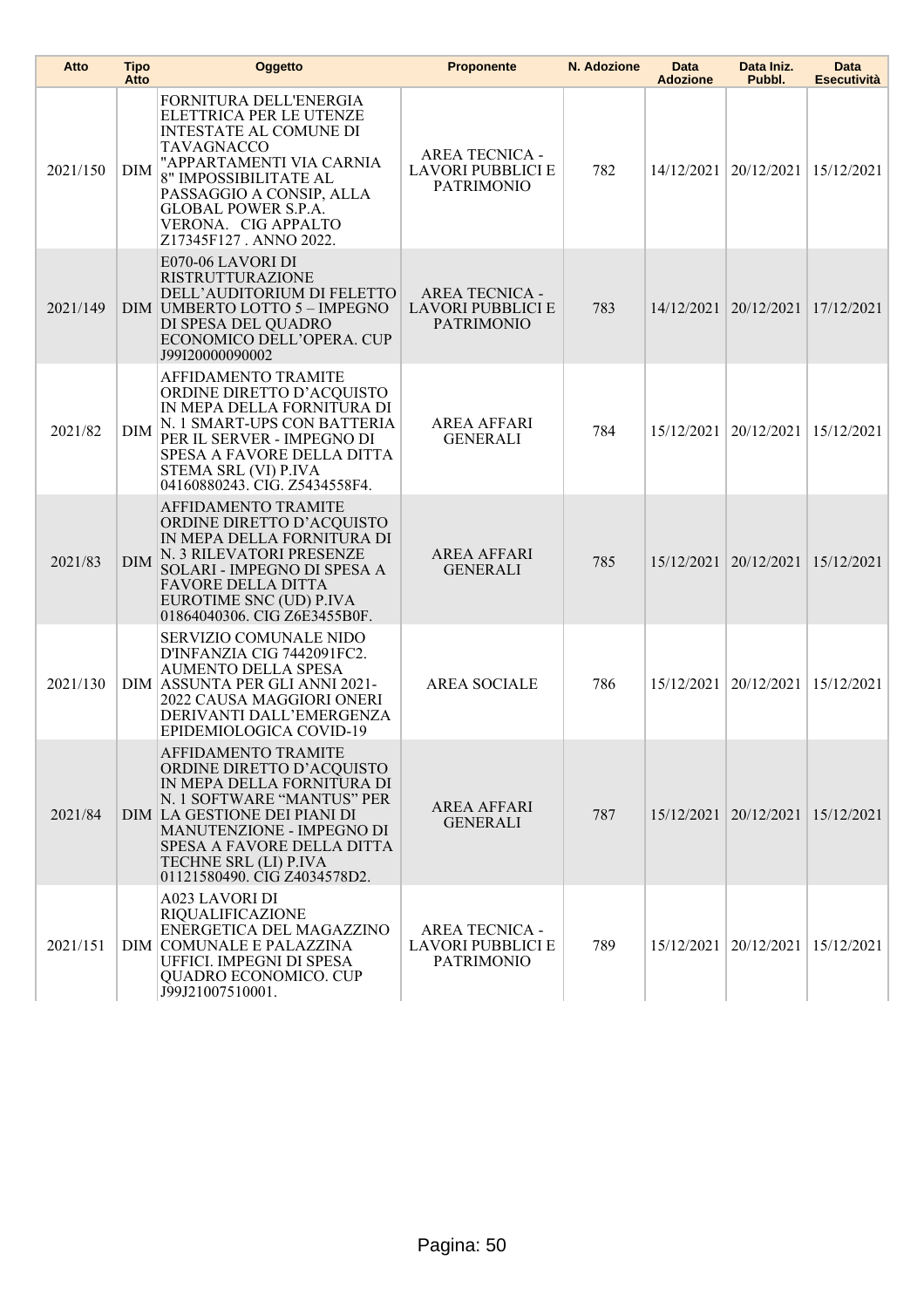| Atto     | <b>Tipo</b><br>Atto | Oggetto                                                                                                                                                                                                                                                                                                                                                                                                                                                         | <b>Proponente</b>                                               | N. Adozione | <b>Data</b><br><b>Adozione</b> | Data Iniz.<br>Pubbl.                 | <b>Data</b><br><b>Esecutività</b> |
|----------|---------------------|-----------------------------------------------------------------------------------------------------------------------------------------------------------------------------------------------------------------------------------------------------------------------------------------------------------------------------------------------------------------------------------------------------------------------------------------------------------------|-----------------------------------------------------------------|-------------|--------------------------------|--------------------------------------|-----------------------------------|
| 2021/152 |                     | <b>INTEGRAZIONE IMPEGNO DI</b><br>SPESA ANNO 2021, PER LA<br>"PROROGA TECNICA" DAL<br>01/10/2021 AL 31/03/2022, ALLA<br>CONVENZIONE CONSIP DEL<br>"SERVIZIO LUCE 2, FRIULI<br>VENEZIA GIULIA, TRENTINO<br>ALTO ADIGE, VENETO E DEI<br>DIM SERVIZI CONNESSI PER LE<br><b>PUBBLICHE</b><br>AMMINISTRAZIONI".<br>CONTRATTO ESTESO DAL 01<br>OTTOBRE 2012 AL 30<br>SETTEMBRE 2021. C.I.G.<br>4446779E1A derivato per<br>tracciabilità. C.I.G. CONSIP<br>0377124C8E. | <b>AREA TECNICA -</b><br>LAVORI PUBBLICI E<br><b>PATRIMONIO</b> | 790         |                                | 15/12/2021 24/12/2021 23/12/2021     |                                   |
| 2021/132 |                     | CENTRO DI ASCOLTO E<br>CONSULENZA DELLE DONNE DI<br><b>DIM TAVAGNACCO E SPAZIO</b><br>ASCOLTO UOMO. AUMENTO<br>ACCERTAMENTO DI ENTRATA                                                                                                                                                                                                                                                                                                                          | <b>AREA SOCIALE</b>                                             | 791         |                                | 15/12/2021   20/12/2021              | 17/12/2021                        |
| 2021/66  | <b>DIM</b>          | AFFIDAMENTO DEI SERVIZI DI<br>ORIENTAMENTO E DI<br>FORMAZIONE ALLA CULTURA<br>DIGITALE RIVOLTI AGLI<br>ALUNNI DELLA SCUOLA<br>SECONDARIA DI PRIMO GRADO<br>DI FELETTO UMBERTO. DITEDI<br>S.C.A R.L. CIG:ZBA3430BBB                                                                                                                                                                                                                                              | AREA ECONOMICO<br><b>FINANZIARIA</b>                            | 792         |                                | 15/12/2021 20/12/2021                | 15/12/2021                        |
| 2021/67  | DIM                 | RIDETERMINAZIONE FONDO<br>ECONOMALE ANNO 2021.<br>VARIAZIONE DI IMPEGNI DI<br>SPESA. ECONOMO COMUNALE                                                                                                                                                                                                                                                                                                                                                           | AREA ECONOMICO<br><b>FINANZIARIA</b>                            | 793         |                                | 15/12/2021 20/12/2021                | 15/12/2021                        |
| 2021/68  |                     | LIQUIDAZIONE COMPENSI<br><b>DESTINATI ALLA</b><br>DIM PRODUTTIVITA' A FAVORE DEL<br>PERSONALE DIPENDENTE NON<br>APICALE PER L'ANNO 2020.                                                                                                                                                                                                                                                                                                                        | <b>AREA ECONOMICO</b><br><b>FINANZIARIA</b>                     | 794         |                                | 15/12/2021   20/12/2021              | 15/12/2021                        |
| 2021/102 |                     | AVVISO PUBBICO PER LA<br>CONCESSIONE DI CONTRIBUTI<br>ECONOMICI IN CONTO<br><b>CAPITALE ANNO 2021 SETTORE</b><br>SOCIALE PER L'ACQUISTO O<br>DIM ACQUISIZIONE DI<br>AUTOVEICOLO DA DESTINARE<br>AD ATTIVITÀ SOCIO-<br>ASSISTENZIALI.<br>APPROVAZIONE CONCESSIONE<br>CONTRIBUTO.                                                                                                                                                                                 | <b>AREA SOCIALE</b>                                             | 796         |                                | 16/12/2021 22/12/2021 21/12/2021     |                                   |
| 2021/133 |                     | <b>SERVIZIO DI REALIZZAZIONE</b><br>CORSI DI CHITARRA MODERNA<br>DIM PER GIOVANI: ACCERTAMENTO<br>D'ENTRATA PER PRIMA RATA<br>EDIZIONE 2021/2022.                                                                                                                                                                                                                                                                                                               | <b>AREA SOCIALE</b>                                             | 797         |                                | 16/12/2021   20/12/2021   17/12/2021 |                                   |
| 2021/134 | DIM                 | CORSI DI ATTIVITÀ LUDICO<br>MOTORIA PER ADULTI E<br>ANZIANI 2021/2022.<br>ACCERTAMENTO TARIFFE                                                                                                                                                                                                                                                                                                                                                                  | <b>AREA SOCIALE</b>                                             | 798         |                                | 16/12/2021   20/12/2021              | 17/12/2021                        |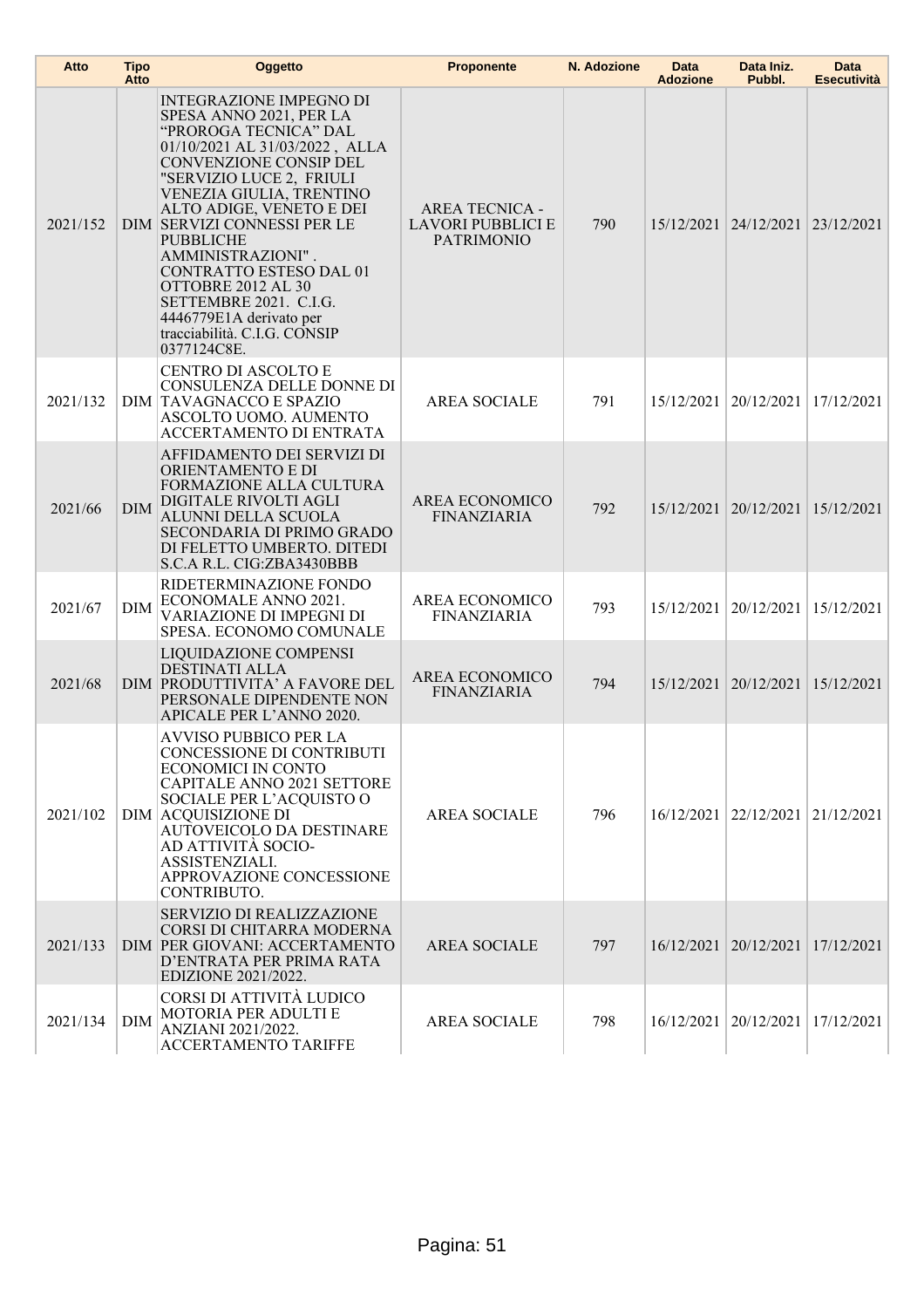| Atto     | <b>Tipo</b><br>Atto | <b>Oggetto</b>                                                                                                                                                                                                                                                                                                                                                                                                                                                                        | <b>Proponente</b>                                         | N. Adozione | Data<br><b>Adozione</b> | Data Iniz.<br>Pubbl.                 | <b>Data</b><br><b>Esecutività</b> |
|----------|---------------------|---------------------------------------------------------------------------------------------------------------------------------------------------------------------------------------------------------------------------------------------------------------------------------------------------------------------------------------------------------------------------------------------------------------------------------------------------------------------------------------|-----------------------------------------------------------|-------------|-------------------------|--------------------------------------|-----------------------------------|
| 2021/114 |                     | AFFIDAMENTO DEL SERVIZIO<br>DI RIQUALIFICAZIONE DEL<br><b>TRATTO DELL'IPPOVIA DEL</b><br><b>CORMOR - PERCORSO</b><br>DIM DENOMINATO "LA VALLE<br>DEGLI ARCHI". CIG:<br>ZC2343CC19. DITTA: PRODES &<br>CIELO AZZURRO SOC. COOP. A<br>R.L. - FAGAGNA (UD)                                                                                                                                                                                                                               | <b>AREA TECNICA</b><br><b>MANUTENZIONI</b>                | 799         |                         | 16/12/2021   20/12/2021   17/12/2021 |                                   |
| 2021/86  | DIM                 | AFFIDAMENTO ATTIVITA' DI<br>PROMOZIONE DELLA LETTURA<br>NELL'AMBITO DEL<br>PROGRAMMA "BIBLIOTECA E<br>SCUOLA" A.S. 2021/2022<br>RIVOLTA A STUDENTI E<br><b>INSEGNANTI DELLA SCUOLA</b><br>SECONDARIA I.C.<br>TAVAGNACCO - IMPEGNO DI<br>SPESA ALLA PROFESSIONISTA<br>MONICA AGUZZI DI CODROIPO<br>$(UD) - CIG Z80345881C$                                                                                                                                                             | <b>SERVIZIO</b><br><b>ISTRUZIONE E</b><br><b>CULTURA</b>  | 800         |                         | 16/12/2021   20/12/2021              | 17/12/2021                        |
| 2021/113 |                     | AFFIDAMENTO DEL SERVIZIO<br>DI SGOMBERO NEVE E DI<br><b>SPARGIMENTO DEL</b><br>MATERIALE ANTIGELO LUNGO<br>LE STRADE COMUNALI.<br>STAGIONI INVERNALI: 2021 -<br>2023. DITTE: IMPRESA EDILE E<br><b>SCAVI BERTONI MARIO -</b><br>DIM TAVAGNACCO (T.D.: 1953844<br>CIG: Z8F3442452); OFFICINA<br>NORD DIESEL SRL -<br>TAVAGNACCO (T.D.: 1954903<br>CIG: ZB13443C31); PRATO<br>VERDE di BRAIDIC MATTIA DI<br>STEFANO BRAIDIC SAS - PAVIA<br>DI UDINE (T.D.: 1955056 CIG:<br>ZC334448E3). | <b>AREA TECNICA</b><br><b>MANUTENZIONI</b>                | 802         |                         | 16/12/2021   20/12/2021   17/12/2021 |                                   |
| 2021/88  | DIM                 | AFFIDAMENTO TRAMITE<br>ORDINE DIRETTO D'ACQUISTO<br>MEPA DEL SERVIZIO DI<br>ACCESSO INTERNET CON<br>BANDA GARANTITA PER GLI<br>ANNI 2022 E 2023. DITTA<br><b>INASSET SRL DI PASIAN DI</b><br>PRATO (UD). CIG Z3934749A3                                                                                                                                                                                                                                                               | <b>SERVIZIO</b><br><b>ISTRUZIONE E</b><br><b>CULTURA</b>  | 803         |                         | 16/12/2021   20/12/2021              | 17/12/2021                        |
| 2021/29  |                     | ACCERTAMENTO DI ENTRATA -<br>PROVENTI DA SANZIONI<br><b>AMMINISTRATIVE PER</b><br>DIM VIOLAZIONI AL CODICE DELLA<br>STRADA E PER VIOLAZIONI A<br>LEGGI E REGOLAMENTI - ANNO<br>2021                                                                                                                                                                                                                                                                                                   | <b>AREA POLIZIA</b><br><b>LOCALE</b>                      | 804         |                         | 17/12/2021 22/12/2021                | 21/12/2021                        |
| 2021/42  |                     | <b>BILANCIO DI PREVISIONE</b><br><b>FINANZIARIO 2021-2023</b><br>VARIAZIONE DI ESIGIBILITÀ E<br>ADEGUAMENTO FONDO<br>PLURIENNALE VINCOLATO<br>DIM (FPV) - ART. 175, COMMA 5-<br>QUATER, TUEL - Redazione della<br>variante al vigente Piano Regolatore<br>Generale Comunale di conformazione<br>al Piano Paesaggistico Regionale<br>$(PPR)$ .                                                                                                                                         | <b>AREA TECNICA -</b><br>PIANIFICAZIONE<br>DEL TERRITORIO | 805         |                         | 17/12/2021 24/12/2021 23/12/2021     |                                   |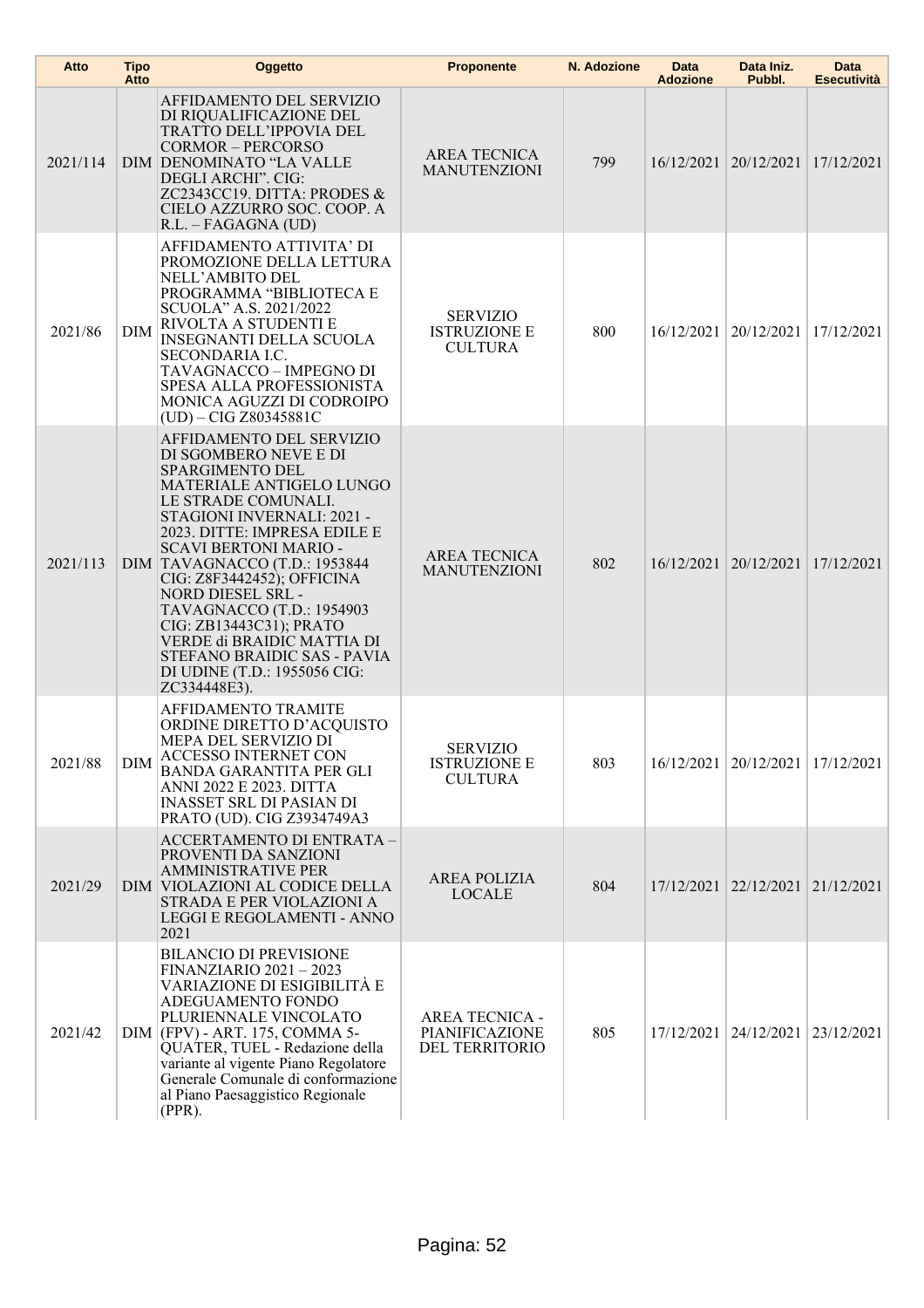| Atto     | <b>Tipo</b><br>Atto | Oggetto                                                                                                                                                                                                                                                                                                                       | <b>Proponente</b>                                                      | N. Adozione | Data<br><b>Adozione</b> | Data Iniz.<br>Pubbl.             | Data<br>Esecutività |
|----------|---------------------|-------------------------------------------------------------------------------------------------------------------------------------------------------------------------------------------------------------------------------------------------------------------------------------------------------------------------------|------------------------------------------------------------------------|-------------|-------------------------|----------------------------------|---------------------|
| 2021/43  | <b>DIM</b>          | <b>BILANCIO DI PREVISIONE</b><br><b>FINANZIARIO 2021 - 2023</b><br>VARIAZIONE DI ESIGIBILITÀ E<br>ADEGUAMENTO FONDO<br>PLURIENNALE VINCOLATO<br>(FPV) - ART. 175, COMMA 5-<br>QUATER, TUEL - Incarico per la<br>redazione del Piano per<br>l'eliminazione delle barriere<br>architettoniche (PEBA).                           | <b>AREA TECNICA -</b><br>PIANIFICAZIONE<br>DEL TERRITORIO              | 806         |                         | 17/12/2021 24/12/2021            | 23/12/2021          |
| 2021/44  |                     | OGGETTO: BILANCIO DI<br>PREVISIONE FINANZIARIO 2021<br>– 2023 VARIAZIONE DI<br>ESIGIBILITÀ E ADEGUAMENTO<br><b>FONDO PLURIENNALE</b><br>DIM VINCOLATO (FPV) - ART. 175,<br>COMMA 5-QUATER, TUEL.<br>Incarico professionale per la<br>redazione del piano urbano per della<br>mobilità ciclistica comunale<br>(BICIPLAN)       | <b>AREA TECNICA -</b><br>PIANIFICAZIONE<br>DEL TERRITORIO              | 807         |                         | 17/12/2021 24/12/2021            | 23/12/2021          |
| 2021/45  |                     | <b>OGGETTO: BILANCIO DI</b><br>PREVISIONE FINANZIARIO 2021<br>– 2023 VARIAZIONE DI<br>ESIGIBILITÀ E ADEGUAMENTO<br><b>FONDO PLURIENNALE</b><br>DIM VINCOLATO (FPV) - ART. 175,<br>COMMA 5-QUATER, TUEL.<br>Incarico professionale per la<br>redazione dell'aggiornamento del<br>Piano Generale del Traffico Urbano<br>(PGTU). | <b>AREA TECNICA -</b><br>PIANIFICAZIONE<br>DEL TERRITORIO              | 808         |                         | 17/12/2021 24/12/2021 23/12/2021 |                     |
| 2021/154 | <b>DIM</b>          | APPALTO PER L'AFFIDAMENTO<br>DEI SERVIZI DI<br><b>SEPPELLIMENTO SALME E</b><br>MANUTENZIONE NEI CIMITERI<br>COMUNALI PER IL PERIODO<br>$01.06.2019 - 31.05.2022$ . CIG<br>7807167604.INTEGRAZIONE<br>IMPEGNO dI SPESA N. 242 EPF<br>2021 CAP. 1656/31 – O.G. SPESA<br>N. 19/2019.                                             | <b>AREA TECNICA -</b><br>LAVORI PUBBLICI E<br><b>PATRIMONIO</b>        | 809         |                         | 17/12/2021 22/12/2021            | 21/12/2021          |
| 2021/155 |                     | <b>IMPEGNO DI SPESA PER IL</b><br>PAGAMENTO DI BOLLETTE PER<br>DIM IL SERVIZIO IDRICO<br>INTEGRATO. ANNO 2022. DITTA<br>CAFC S.P.A. - UDINE                                                                                                                                                                                   | <b>AREA TECNICA -</b><br><b>LAVORI PUBBLICI E</b><br><b>PATRIMONIO</b> | 810         |                         | 17/12/2021 22/12/2021 21/12/2021 |                     |
| 2021/156 |                     | PROVENTI CIMITERIALI ANNO<br>DIM 2022: ACCERTAMENTO<br><b>D'ENTRATA</b>                                                                                                                                                                                                                                                       | <b>AREA TECNICA -</b><br><b>LAVORI PUBBLICI E</b><br><b>PATRIMONIO</b> | 811         |                         | 17/12/2021 22/12/2021            | 21/12/2021          |
| 2021/157 | DIM                 | MODIFICA IMPUTAZIONE DI<br>ALCUNI IMPEGNI SUL FONDO<br>PLURIENNALE VINCOLATO E<br>MODIFICA DEL<br>CRONOPROGRAMMA DI<br><b>ALCUNI LAVORI E OPERE</b><br>PUBBLICHE: REIMPUTAZIONE<br>DELLE SPESE SU DIFFERENTI<br>ANNUALITA' DEL BILANCIO<br>PLURIENNALE 2021-2023.                                                             | <b>AREA TECNICA -</b><br>LAVORI PUBBLICI E<br><b>PATRIMONIO</b>        | 812         |                         | 17/12/2021 24/12/2021 23/12/2021 |                     |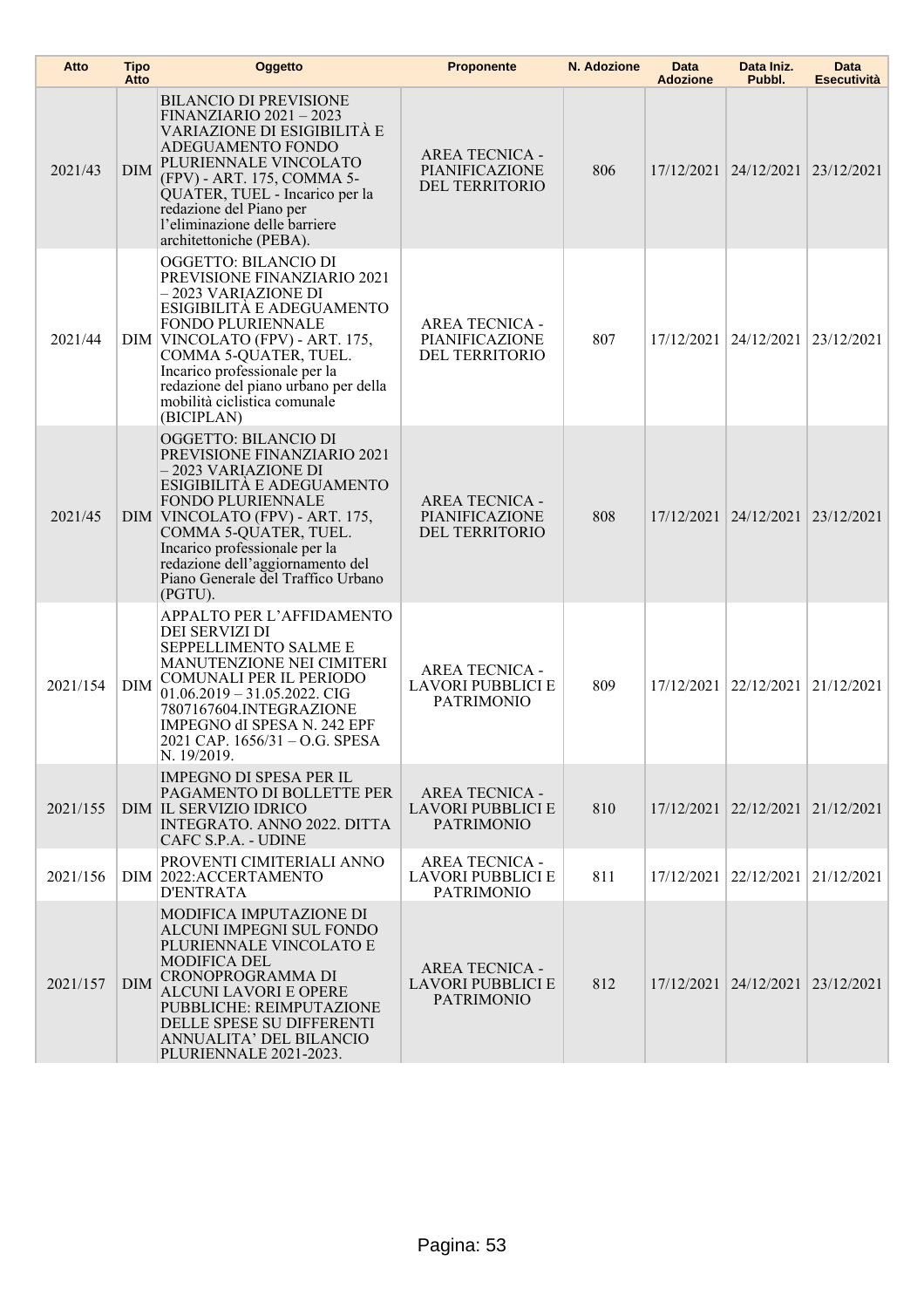| Atto     | <b>Tipo</b><br>Atto | <b>Oggetto</b>                                                                                                                                                                                                                                                                                       | <b>Proponente</b>                                                      | N. Adozione | <b>Data</b><br><b>Adozione</b> | Data Iniz.<br>Pubbl.             | <b>Data</b><br><b>Esecutività</b> |
|----------|---------------------|------------------------------------------------------------------------------------------------------------------------------------------------------------------------------------------------------------------------------------------------------------------------------------------------------|------------------------------------------------------------------------|-------------|--------------------------------|----------------------------------|-----------------------------------|
| 2021/158 |                     | E070-06 AGGIUDICAZIONE<br>DELLA PROCEDURA<br>NEGOZIATA PER<br>L'AFFIDAMENTO DEI LAVORI<br>DI RISTRUTTURAZIONE<br>DIM DELL'AUDITORIUM DI FELETTO<br><b>UMBERTO LOTTO 5-</b><br>REALIZZAZIONE PAVIMENTI E<br>MODIFICA DEL QUADRO<br>ECONOMICO DI SPESA. CUP<br>J99I20000090002, CIG 8995690639         | <b>AREA TECNICA -</b><br><b>LAVORI PUBBLICI E</b><br><b>PATRIMONIO</b> | 813         |                                | 17/12/2021 22/12/2021 21/12/2021 |                                   |
| 2021/159 |                     | E070-06 AGGIUDICAZIONE<br>DELLA PROCEDURA<br>NEGOZIATA PER<br>L'AFFIDAMENTO DEI LAVORI<br>DI RISTRUTTURAZIONE<br>DIM DELL'AUDITORIUM DI FELETTO<br>UMBERTO LOTTO 5-<br><b>COMPLETAMENTO FINITURE E</b><br>MODIFICA DEL QUADRO<br>ECONOMICO DI SPESA. CUP<br>J99I20000090002, CIG 8998360195          | <b>AREA TECNICA -</b><br>LAVORI PUBBLICI E<br><b>PATRIMONIO</b>        | 814         |                                | 17/12/2021 22/12/2021 21/12/2021 |                                   |
| 2021/160 | <b>DIM</b>          | E070-06 AGGIUDICAZIONE<br>DELLA PROCEDURA<br>NEGOZIATA PER<br>L'AFFIDAMENTO DEI LAVORI<br>DI RISTRUTTURAZIONE<br>DELL'AUDITORIUM DI FELETTO<br><b>UMBERTO LOTTO 5-</b><br>COMPLETAMENTO IMPIANTO<br>ELETTRICO E MODIFICA DEL<br>QUADRO ECONOMICO DI<br>SPESA. CUP J99I20000090002, CIG<br>8998452D7D | <b>AREA TECNICA -</b><br><b>LAVORI PUBBLICI E</b><br><b>PATRIMONIO</b> | 815         |                                | 17/12/2021   24/12/2021          | 23/12/2021                        |
| 2021/46  | <b>DIM</b>          | <b>OGGETTO: BILANCIO DI</b><br>PREVISIONE FINANZIARIO 2021<br>-2023 VARIAZIONE DI<br>ESIGIBILITÀ E ADEGUAMENTO<br><b>FONDO PLURIENNALE</b><br>VINCOLATO (FPV) - ART. 175,<br>COMMA 5-QUATER, TUEL.<br>PIANO COMUNALE DI<br>CLASSIFICAZIONE ACUSTICA<br>(P.C.C.A.).                                   | <b>AREA TECNICA -</b><br>PIANIFICAZIONE<br>DEL TERRITORIO              | 816         |                                | 17/12/2021 27/12/2021 23/12/2021 |                                   |
| 2021/89  |                     | <b>CENSIMENTO PERMANENTE</b><br>DELLA POPOLAZIONE E DELLE<br><b>ABITAZIONI 2021.</b><br><b>INTEGRAZIONE</b><br>DIM DELL'ACCERTAMENTO DI<br>ENTRATA E DEGLI IMPEGNI DI<br><b>SPESA A FAVORE DEI</b><br>RILEVATORI E DELL'UFFICIO<br>COMUNALE DI CENSIMENTO                                            | <b>SERVIZIO</b><br><b>ISTRUZIONE E</b><br><b>CULTURA</b>               | 817         |                                | 17/12/2021 22/12/2021 21/12/2021 |                                   |
| 2021/86  |                     | AFFIDAMENTO FORNITURA<br><b>MATERIALE DI CANCELLERIA</b><br>DIM PER GLI UFFICI COMUNALI<br>ALLA DITTA L'UWA SRL (PN) -<br>CIG ZCF3477BDF.                                                                                                                                                            | <b>AREA AFFARI</b><br><b>GENERALI</b>                                  | 818         |                                | 17/12/2021 22/12/2021 21/12/2021 |                                   |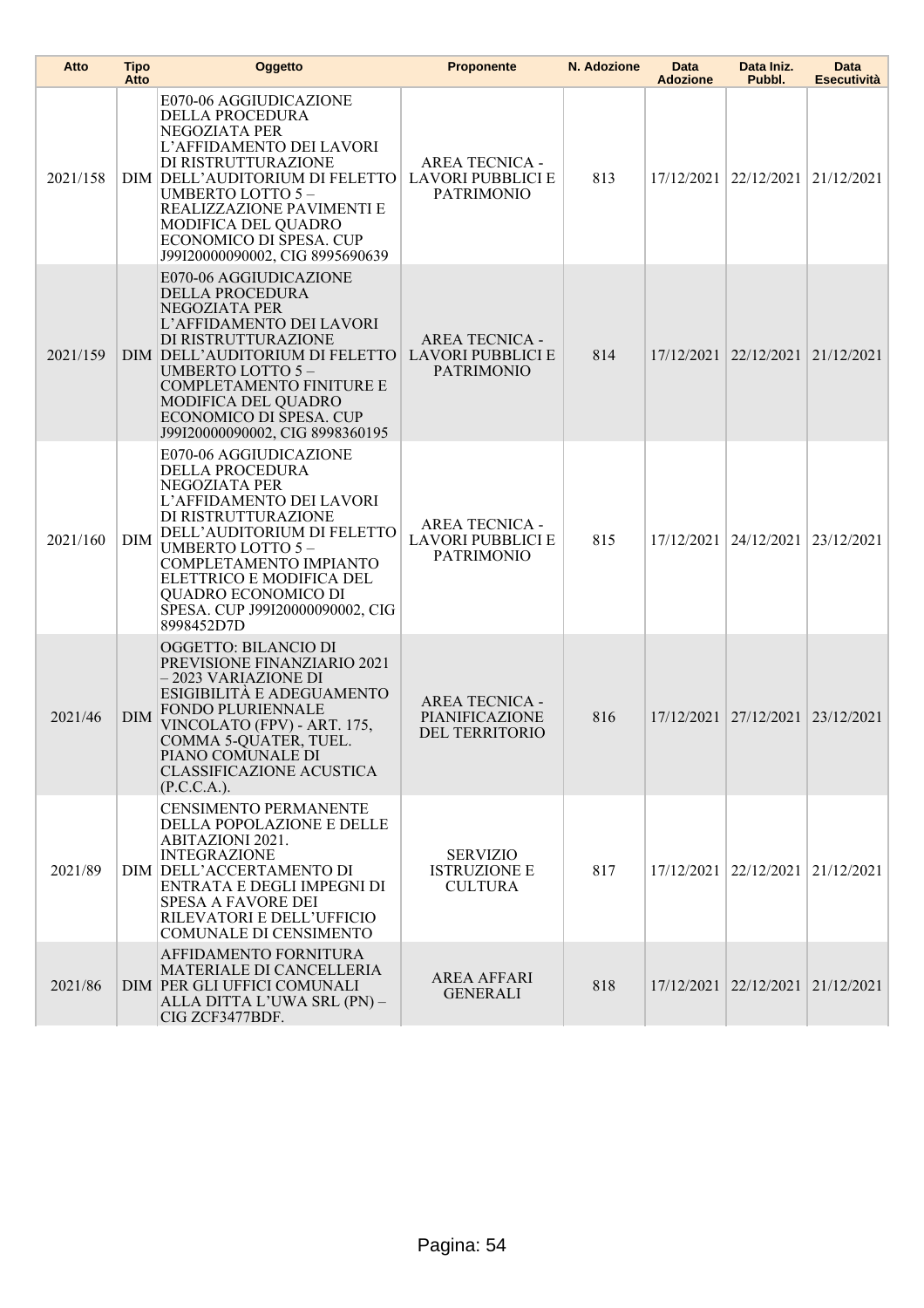| Atto     | <b>Tipo</b><br>Atto | Oggetto                                                                                                                                                                                                                                                                                                         | <b>Proponente</b>                                               | N. Adozione | Data<br><b>Adozione</b> | Data Iniz.<br>Pubbl.             | <b>Data</b><br><b>Esecutività</b> |
|----------|---------------------|-----------------------------------------------------------------------------------------------------------------------------------------------------------------------------------------------------------------------------------------------------------------------------------------------------------------|-----------------------------------------------------------------|-------------|-------------------------|----------------------------------|-----------------------------------|
| 2021/90  | <b>DIM</b>          | <b>INTEGRAZIONE IMPEGNO DI</b><br>SPESA N. 1505/2021 ASSUNTO<br>CON DETERMINAZIONE N.<br>774/2021 A FAVORE DELLA<br>DITTA C2 SRL DI CREMONA,<br>PER LA FORNITURA DI<br>ATTREZZATURA AD USO<br>DELLA BIBLIOTECA<br>COMUNALE DI TAVAGNACCO -<br>CIG Z783458303                                                    | <b>SERVIZIO</b><br><b>ISTRUZIONE E</b><br><b>CULTURA</b>        | 819         | 17/12/2021              | 22/12/2021                       | 21/12/2021                        |
| 2021/70  | <b>DIM</b>          | VARIAZIONE IMPEGNO DI<br>SPESA PER ADEGUAMENTO<br>INDENNITA' DI CARICA AGLI<br>AMMINISTRATORI COMUNALI.                                                                                                                                                                                                         | AREA ECONOMICO<br><b>FINANZIARIA</b>                            | 820         |                         | 17/12/2021 20/12/2021            | 17/12/2021                        |
| 2021/87  | <b>DIM</b>          | LEGGE REGIONALE 20/2012<br>NORME PER IL BENESSERE E LA<br>TUTELA DEGLI ANIMALI DI<br>AFFEZIONE. INTEGRAZIONE<br><b>IMPEGNI DI SPESA INTERVENTI</b><br><b>ANNO 2021.</b>                                                                                                                                         | <b>AREA AFFARI</b><br><b>GENERALI</b>                           | 821         |                         | 17/12/2021 22/12/2021            | 21/12/2021                        |
| 2021/118 |                     | AFFIDAMENTO DELLA<br><b>FORNITURA E POSA DI</b><br>ALTALENE E CESTINI PER I<br>DIM PARCHI E LE AREE VERDI DEL<br>TERRITORIO COMUNALE. CIG:<br>Z00347365A. DITTA: ARREDO<br>PARK S.R.L. - VERONA (VR)                                                                                                            | <b>AREA TECNICA</b><br><b>MANUTENZIONI</b>                      | 822         |                         | 20/12/2021 22/12/2021            | 21/12/2021                        |
| 2021/161 | DIM                 | Procedura aperta per l'affidamento<br>della concessione di servizi energetici<br>e tecnologici del Comune di<br>Tavagnacco da realizzarsi con finanza<br>di progetto ai sensi degli artt. 179,<br>comma 3 e 183, comma 15 del D.<br>Lgs. 50/2016. DETERMINAZIONE<br>DĪ IMPEGNO PLURIENNALE -<br>CIG 86977255BA. | <b>AREA TECNICA -</b><br>LAVORI PUBBLICI E<br><b>PATRIMONIO</b> | 824         | 20/12/2021              | 22/12/2021                       | 21/12/2021                        |
| 2021/162 |                     | SERVIZIO DI RESPONSABILE<br>DEL SERVIZIO DI PREVENZIONE<br>E PROTEZIONE (RSPP) AI SENSI<br>DEL D.Lgs. n. 81 del 29 aprile 2008<br>DIM e ss.mm.ii. AFFIDAMENTO<br><b>INCARICO DAL 01 GENNAIO</b><br>2022 AL 31 MARZO 2022 DITTA:<br>ECO-syn s.r.l. di Pradamano (Ud)<br>$CIG: \overline{Z}$ 4B347EB5D.           | AREA TECNICA -<br>LAVORI PUBBLICI E<br><b>PATRIMONIO</b>        | 825         |                         | 20/12/2021 22/12/2021 21/12/2021 |                                   |
| 2021/88  | DIM                 | <b>ACQUISTO TRAMITE ORDINE</b><br>DIRETTO D'ACQUISTO IN MEPA<br>DI UNA FOTOCOPIATRICE<br>MULTIFUNZIONE AD USO<br>DELLA SQUADRA COMUNALE<br>DI PROTEZIONE CIVILE.<br><b>IMPEGNO DI SPESA A FAVORE</b><br>DELLA DITTA TE.MA UFFICIO -<br>P.IVA 02175220272. CIG.<br>Z743480810                                    | AREA AFFARI<br><b>GENERALI</b>                                  | 827         |                         | 20/12/2021 22/12/2021 21/12/2021 |                                   |
| 2021/136 | <b>DIM</b>          | FINANZIAMENTO DELLE<br><b>INIZIATIVE DEI COMUNI DI</b><br>POTENZIAMENTO DEI CENTRI<br>ESTIVI, DEI SERVIZI<br><b>SOCIOEDUCATIVI</b><br>TERRITORIALI E DEI CENTRI<br>CON FUNZIONE EDUCATIVA E<br>RICREATIVA DESTINATI ALLE<br>ATTIVITÀ DEI MINORI. ATTO<br>RICOGNITIVO SPESE.                                     | <b>AREA SOCIALE</b>                                             | 828         |                         | 20/12/2021 22/12/2021 21/12/2021 |                                   |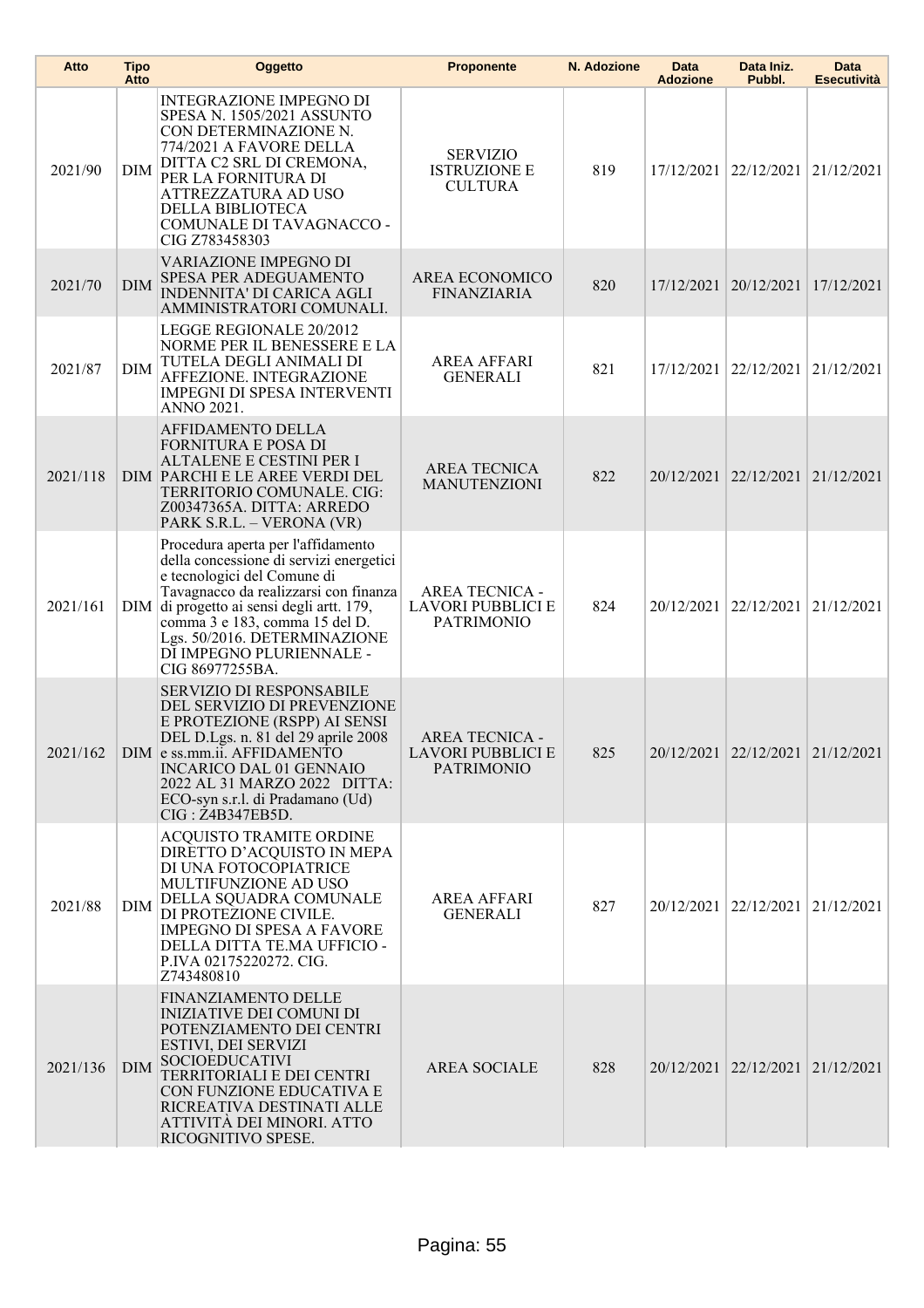| Atto     | <b>Tipo</b><br>Atto | Oggetto                                                                                                                                                                                                                                                                                                                                                  | <b>Proponente</b>                                                      | N. Adozione | Data<br><b>Adozione</b> | Data Iniz.<br>Pubbl.                 | Data<br><b>Esecutività</b> |
|----------|---------------------|----------------------------------------------------------------------------------------------------------------------------------------------------------------------------------------------------------------------------------------------------------------------------------------------------------------------------------------------------------|------------------------------------------------------------------------|-------------|-------------------------|--------------------------------------|----------------------------|
| 2021/138 |                     | <b>VARIAZIONI CONTABILI PER</b><br>DIM ALLOGGI COMUNALI DI VIA<br>CARNIA.                                                                                                                                                                                                                                                                                | <b>AREA SOCIALE</b>                                                    | 829         |                         | 20/12/2021 22/12/2021                | 21/12/2021                 |
| 2021/135 | <b>DIM</b>          | SERVIZIO DI NOLEGGIO CON<br><b>CONDUCENTE DI</b><br><b>AUTOVETTURE E</b><br><b>AUTOVETTURE ATTREZZATE</b><br>PER IL TRASPORTO DISABILI<br>DA REALIZZARSI NELL'AMBITO<br>DEL PROGETTO BUONI TAXI<br>2022. AFFIDAMENTO DIRETTO A<br>DINSI UNE MAN - PAGNACCO.<br>CIG ZE634660D5                                                                            | <b>AREA SOCIALE</b>                                                    | 830         |                         | 20/12/2021 22/12/2021 21/12/2021     |                            |
| 2021/163 |                     | E090. LAVORI DI<br>ADEGUAMENTO SISMICO<br><b>SCUOLA ELEMENTARE DI</b><br>FELETTO UMBERTO.<br>DIM APPROVAZIONE 2° STATO DI<br><b>AVANZAMENTO E RELATIVO</b><br>CERTIFICATO DI PAGAMENTO.<br>(CUP J93H19000490001)(CIG<br>87095926AF)                                                                                                                      | <b>AREA TECNICA -</b><br><b>LAVORI PUBBLICI E</b><br><b>PATRIMONIO</b> | 832         |                         | 20/12/2021   27/12/2021              | 23/12/2021                 |
| 2021/166 | <b>DIM</b>          | <b>INCREMENTO IMPEGNI DI</b><br>SPESA ANNO 2021 PER<br>ADESIONE CONSIP EE 18-<br>LOTTO 4 PER LA FORNITURA<br>DELL'ENERGIA ELETTRICA PER<br>LE UTENZE INTESTATE AL<br>COMUNE DI TAVAGNACCO<br>"ALTRI USI", ALLA DITTA AGSM<br>ENERGIA SPA N. CIG APPAL :<br>8302885D71, CIG DERIVATO per<br>tracciabilità 86656787B4.<br>PERIODO 01/05/2021 - 30/04/2023. | <b>AREA TECNICA -</b><br>LAVORI PUBBLICI E<br><b>PATRIMONIO</b>        | 833         |                         | 20/12/2021 22/12/2021 21/12/2021     |                            |
| 2021/139 | DIM                 | APPALTO DEL SERVIZIO DI<br>ORGANIZZAZIONE E GESTIONE<br>DEI CENTRI ESTIVI COMUNALI<br>PER LE SCUOLE<br>DELL'INFANZIA E PRIMARIA<br>PER GLI ANNI 2022 E 2023 CON<br>OPZIONE DI RINNOVO PER GLI<br>ANNI 2024 E 2025.<br>DETERMINAZIONE A<br>CONTRARRE. CIG 90296005A4                                                                                      | <b>AREA SOCIALE</b>                                                    | 836         |                         | 20/12/2021   22/12/2021              | 21/12/2021                 |
| 2021/89  | <b>DIM</b>          | AFFIDAMENTO TRAMITE<br>ORDINE DIRETTO D'ACQUISTO<br>IN MEPA DELLA FORNITURA DI<br>N. 32 SET DI BATTERIE PER<br>FOTOTRAPPOLE ENERGIZER<br>LITHIUM ULTIMATE AA -<br><b>IMPEGNO DI SPESA A FAVORE</b><br>DELLA DITTA SCUBLA SRL DI<br>REMANZACCO - P.IVA<br>00540710308. CIG Z433481D2C.                                                                    | <b>AREA AFFARI</b><br><b>GENERALI</b>                                  | 837         |                         | 20/12/2021 22/12/2021 21/12/2021     |                            |
| 2021/87  | DIM                 | <b>INTEGRAZIONE</b><br>ACCERTAMENTO D'ENTRATA<br>N. 324 SERVIZIO DI TRASPORTO<br>SCOLASTICO A.S. 2021-2022:<br>PERIODO SETTEMBRE -<br>DICEMBRE 2021                                                                                                                                                                                                      | <b>SERVIZIO</b><br><b>ISTRUZIONE E</b><br><b>CULTURA</b>               | 838         |                         | 20/12/2021   22/12/2021   21/12/2021 |                            |
| 2021/91  |                     | <b>INTEGRAZIONE IMPEGNO SI</b><br>SPESA N. 1194/2021 ASSUNTO<br>DIM PER IL SERVIZIO DI TRASPORTO<br>SCOLASTICO A. S. 2021-2022. CIG<br>88927143BE                                                                                                                                                                                                        | <b>SERVIZIO</b><br><b>ISTRUZIONE E</b><br><b>CULTURA</b>               | 839         |                         | 20/12/2021 22/12/2021 21/12/2021     |                            |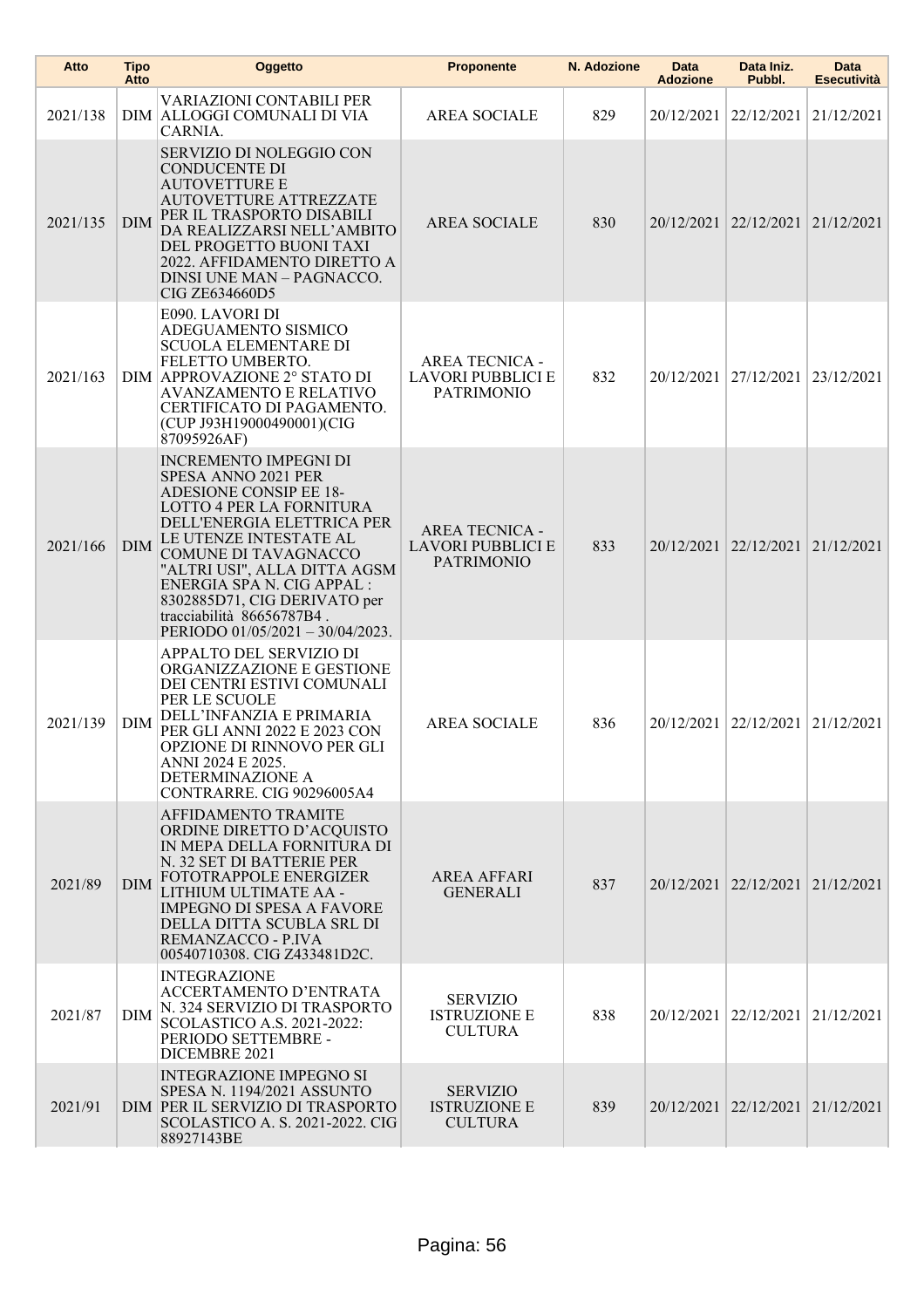| Atto     | <b>Tipo</b><br>Atto | Oggetto                                                                                                                                                                                                                                                                                                                                                                                                                                                                                        | <b>Proponente</b>                                                      | N. Adozione | Data<br><b>Adozione</b> | Data Iniz.<br>Pubbl.             | Data<br><b>Esecutività</b> |
|----------|---------------------|------------------------------------------------------------------------------------------------------------------------------------------------------------------------------------------------------------------------------------------------------------------------------------------------------------------------------------------------------------------------------------------------------------------------------------------------------------------------------------------------|------------------------------------------------------------------------|-------------|-------------------------|----------------------------------|----------------------------|
| 2021/167 | <b>DIM</b>          | PROVENTI PER CONCESSIONE<br>DI SERVIZI: DIRITTI DI<br>SEGRETERIA PER RILASCIO<br><b>AUTORIZZAZIONI</b><br>OCCUPAZIONE TEMPORANEA<br>SUOLO PUBBLICO ANNO 2021 -<br>AUMENTO ACCERTAMENTO<br>D'ENTRATA.                                                                                                                                                                                                                                                                                           | <b>AREA TECNICA -</b><br><b>LAVORI PUBBLICI E</b><br><b>PATRIMONIO</b> | 840         |                         | 20/12/2021 22/12/2021 21/12/2021 |                            |
| 2021/92  |                     | <b>INTEGRAZIONE IMPEGNO SI</b><br>SPESA N. 1163/2021 ASSUNTO<br>PER IL SERVIZIO DI<br>DIM ACCOMPAGNAMENTO ALUNNI<br><b>DURANTE IL TRASPORTO</b><br><b>SCOLASTICO A. S. 2021-2022. CIG</b><br>88692787BD                                                                                                                                                                                                                                                                                        | <b>SERVIZIO</b><br><b>ISTRUZIONE E</b><br><b>CULTURA</b>               | 841         |                         | 20/12/2021 22/12/2021 21/12/2021 |                            |
| 2021/168 | <b>DIM</b>          | ASSUNZIONE IMPEGNO DI<br>SPESA PER LAVORI DI<br><b>STRAORDINARIA</b><br><b>MANUTENZIONE NELLA RETE</b><br>DI PUBBLICA ILLUMINAZIONE<br>IN DIVERSI SITI DEL<br>TERRITORIO COMUNALE<br>(DICEMBRE 2021). DITTA<br>HERALUCE S.r.l. CIG N°<br>Z5F348365E.                                                                                                                                                                                                                                           | <b>AREA TECNICA -</b><br><b>LAVORI PUBBLICI E</b><br><b>PATRIMONIO</b> | 842         |                         | 20/12/2021 22/12/2021 21/12/2021 |                            |
| 2021/93  | <b>DIM</b>          | <b>INTEGRAZIONE IMPEGNO SI</b><br>SPESA N. 1141/2021 ASSUNTO<br>PER IL SERVIZIO DI<br>ACCOGLIENZA SCOLASTICA<br>NELLE SCUOLE DEL<br>TERRITORIO COMUNALE-<br>ANNO SCOLASTICO 2021/2022.<br>CIG 8866567A8C.                                                                                                                                                                                                                                                                                      | <b>SERVIZIO</b><br><b>ISTRUZIONE E</b><br><b>CULTURA</b>               | 843         |                         | 20/12/2021 22/12/2021            | 21/12/2021                 |
| 2021/120 |                     | APPALTO DEL SERVIZIO DI<br><b>MANUTENZIONE DEGLI</b><br>IMMOBILI E DEGLI IMPIANTI IN<br>USO ALLE AMMINISTRAZIONI<br>DI CUI ALL'ART.43, COMMA 1<br>DELLA LEGGE REGIONALE<br>26/2014 - SERVIZIO DI<br>MANUTENZIONE DEGLI<br>DIM IMPIANTI DI SICUREZZA E<br><b>IMPIANTI E ATTREZZATURE</b><br>ANTINCENDIO DAL 01/01/2022<br>AL 31/12/2023. - CIG DERIVATO:<br>9029437F1E DITTA:<br>ACEGASAPSAMGA SERVIZI<br>ENERGETICI S.P.A. ADESIONE A<br><b>CONVENZIONE CUC REGIONE</b><br><b>AUTONOMA FVG</b> | AREA TECNICA<br><b>MANUTENZIONI</b>                                    | 844         |                         | 20/12/2021 22/12/2021 21/12/2021 |                            |
| 2021/90  |                     | AFFIDAMENTO FORNITURA<br>SUPPORTO AL RESPONSABILE<br>PER LA TRANSIZIONE AL<br>DIGITALE E LINEE GUIDA AGID<br>DIM SULLA FORMAZIONE,<br><b>GESTIONE E CONSERVAZIONE</b><br>DEL DOCUMENTO<br>INFORMATICO - MYO SPA (RN)<br>- CIG ZC73483015.                                                                                                                                                                                                                                                      | <b>AREA AFFARI</b><br><b>GENERALI</b>                                  | 845         |                         | 20/12/2021 22/12/2021 21/12/2021 |                            |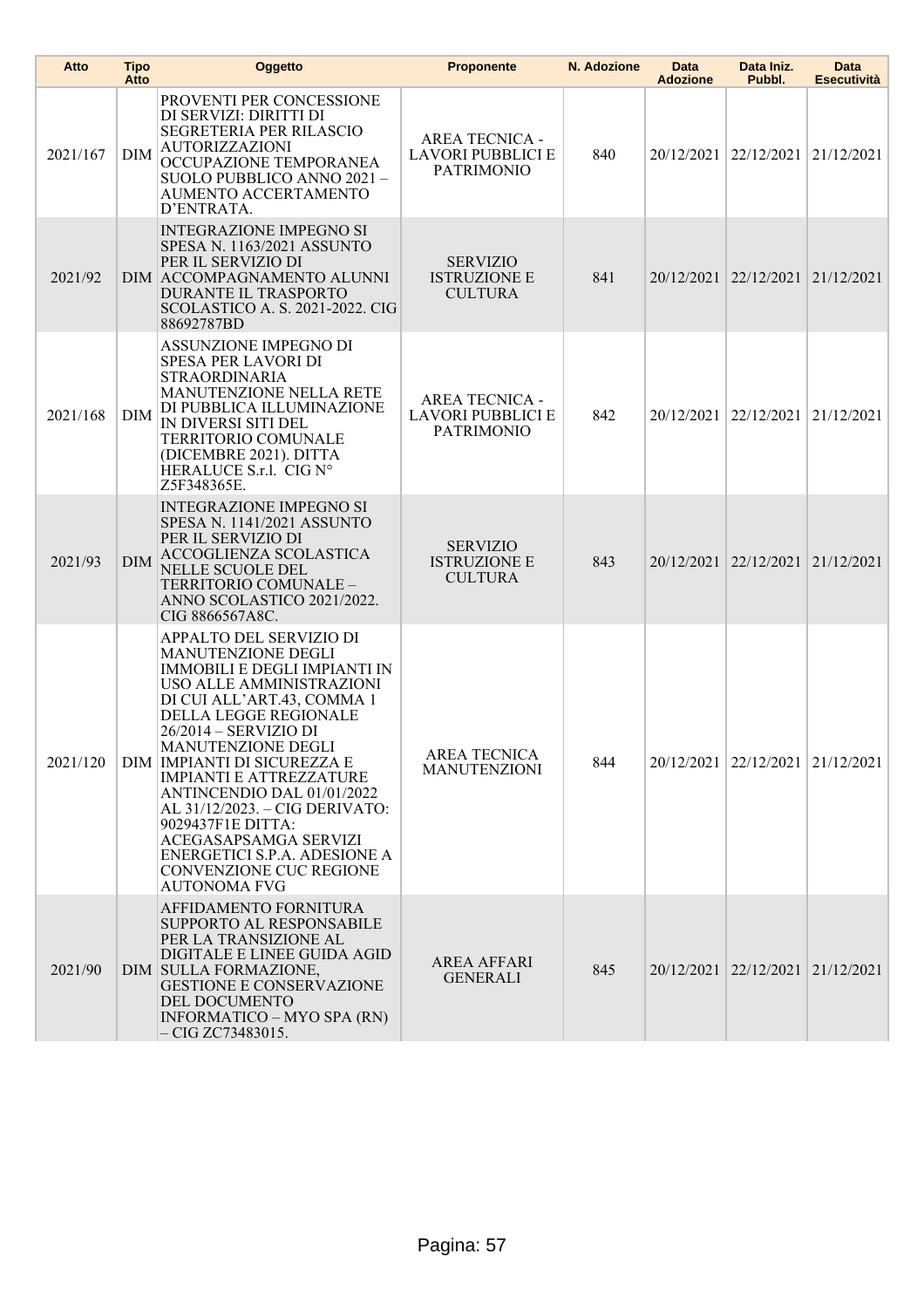| Atto     | <b>Tipo</b><br>Atto | <b>Oggetto</b>                                                                                                                                                                                                                                                                                                                                                                                                                                                               | <b>Proponente</b>                                               | N. Adozione | Data<br><b>Adozione</b> | Data Iniz.<br>Pubbl.             | Data<br><b>Esecutività</b> |
|----------|---------------------|------------------------------------------------------------------------------------------------------------------------------------------------------------------------------------------------------------------------------------------------------------------------------------------------------------------------------------------------------------------------------------------------------------------------------------------------------------------------------|-----------------------------------------------------------------|-------------|-------------------------|----------------------------------|----------------------------|
| 2021/119 |                     | APPALTO DEL SERVIZIO DI<br>MANUTENZIONE DEGLI<br><b>IMMOBILI E DEGLI IMPIANTI IN</b><br>USO ALLE AMMINISTRAZIONI<br>DI CUI ALL'ART.43, COMMA 1<br>DELLA LEGGE REGIONALE<br>26/2014 - SERVIZIO DI<br>MANUTENZIONE DEGLI<br>DIM   IMPIANTI DI SICUREZZA E<br><b>IMPIANTI E ATTREZZATURE</b><br>ANTINCENDIO DAL 01/01/2022<br>AL 31/12/2023. - CIG DERIVATO:<br>9029437F1E DITTE:<br>ACEGASAPSAMGA SERVIZI<br>ENERGETICI S.P.A. E FASS S.r.1<br>ASSUNZIONE IMPEGNO DI<br>SPESA. | <b>AREA TECNICA</b><br><b>MANUTENZIONI</b>                      | 846         |                         | 21/12/2021 27/12/2021            | 23/12/2021                 |
| 2021/91  | <b>DIM</b>          | AFFIDAMENTO FORNITURA<br>PUBBLICAZIONI<br>SPECIALISTICHE - DITTA<br>MAGGIOLI SPA. CIG Z003483F14                                                                                                                                                                                                                                                                                                                                                                             | <b>AREA AFFARI</b><br><b>GENERALI</b>                           | 847         |                         | 21/12/2021 27/12/2021            | 23/12/2021                 |
| 2021/121 | DIM                 | VARIAZIONE DI ESIGIBILITÀ<br>DELLA SPESA FINANZIATA COL<br><b>BILANCIO DI PREVISIONE</b><br>2021/2023 MEDIANTE<br>L'ATTIVAZIONE DEL FONDO<br>PLURIENNALE VINCOLATO.                                                                                                                                                                                                                                                                                                          | <b>AREA TECNICA</b><br><b>MANUTENZIONI</b>                      | 848         |                         | 21/12/2021 27/12/2021            | 23/12/2021                 |
| 2021/140 |                     | LAVORI DI PUBBLICA UTILITA'<br>AI SENSI DELL'AVVISO<br><b>EMANATO CON DECRETO</b><br>DIM REGIONALE N. 14151/LAVFORU<br>DEL 22.11.2019. ATTIVAZIONE<br>FONDO PLURIENNALE<br>VINCOLATO.                                                                                                                                                                                                                                                                                        | <b>AREA SOCIALE</b>                                             | 849         |                         | 21/12/2021 27/12/2021            | 23/12/2021                 |
| 2021/92  | DIM                 | RETTIFICA IMPEGNO DI SPESA<br><b>ASSUNTO CON</b><br>DETERMINAZIONE N. 842 DEL<br>20/12/2021 A FAVORE DELLA<br>DITTA TE.MA UFFICIO - P.IVA<br>02175220272. CIG. Z743480810                                                                                                                                                                                                                                                                                                    | <b>AREA AFFARI</b><br><b>GENERALI</b>                           | 850         |                         | 22/12/2021 27/12/2021            | 23/12/2021                 |
| 2021/169 | <b>DIM</b>          | A020. LAVORI PER LA<br>RIDUZIONE DEI CONSUMI DI<br>ENERGIA PRIMARIA PRESSO LA<br><b>SCUOLA PRIMARIA DI FELETTO</b><br>UMBERTO. IMPEGNO DI SPESA<br>DEL QUADRO ECONOMICO<br>DELL'OPERA. (CUP<br>J91F20000190003)                                                                                                                                                                                                                                                              | <b>AREA TECNICA -</b><br>LAVORI PUBBLICI E<br><b>PATRIMONIO</b> | 852         |                         | 22/12/2021 27/12/2021 23/12/2021 |                            |
| 2021/93  | DIM                 | <b>INTEGRAZIONE IMPEGNO DI</b><br><b>SPESA A FAVORE</b><br>DELL'AVVOCATO MASSIMO<br>RAFFA PER RAPPRESENTARE<br><b>L'ENTE NEL RICORSO</b><br>PROMOSSO DALLA SOCIETA'<br>FINANZIARIA IMMOBILIARE<br>F.I.M. SRL INNANZI ALLA<br>SUPREMA CORTE DI<br>CASSAZIONE AVVERSO LA<br>SENTENZA DELLA CORTE DI<br>APPELLO DI TRIESTE, SEZ. II<br>CIVILE N. 63/2019 DEL 19.12.2018.<br>CIG Z9D2B3278C                                                                                      | <b>AREA AFFARI</b><br><b>GENERALI</b>                           | 853         |                         | 23/12/2021 27/12/2021            | 23/12/2021                 |